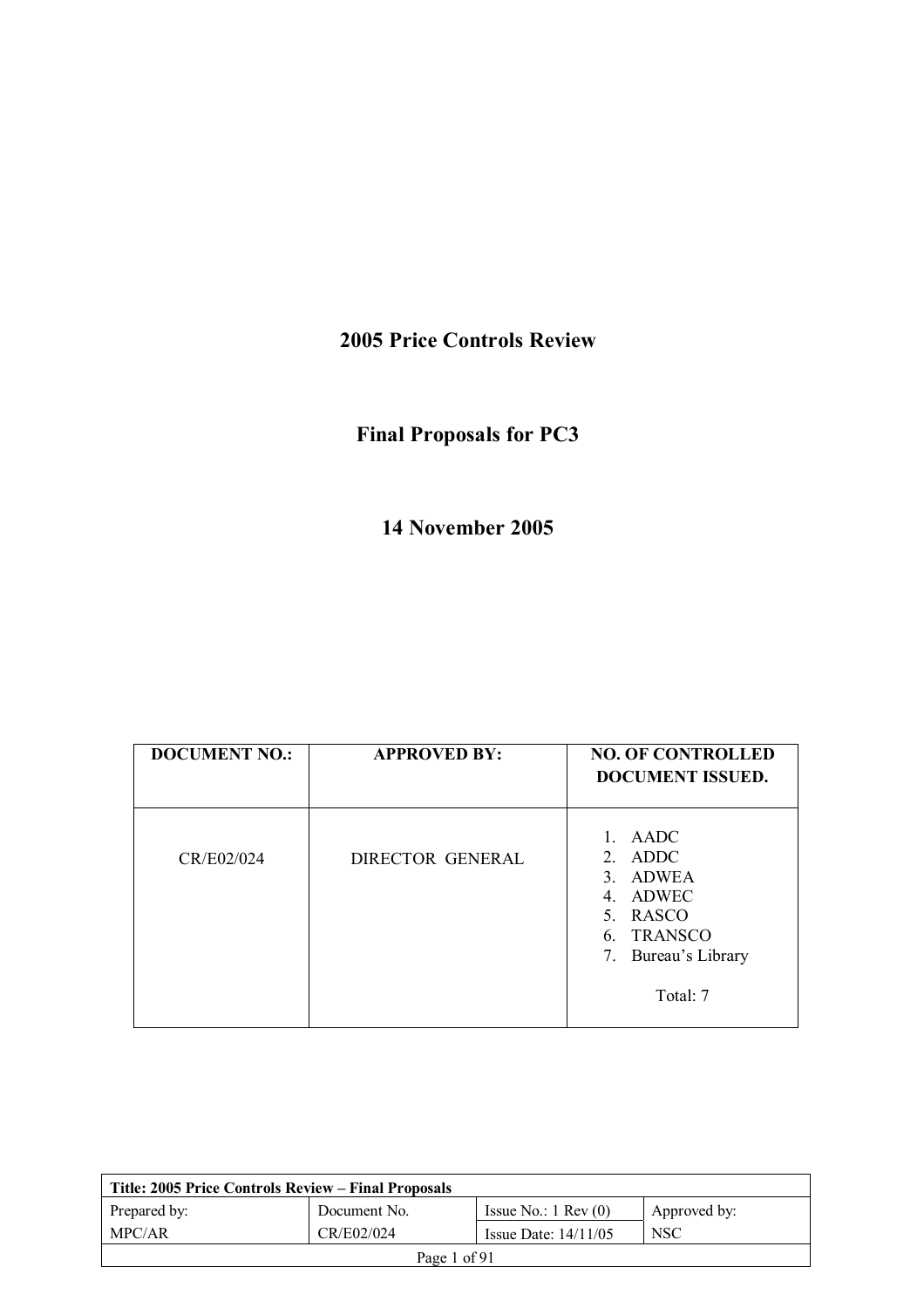## **TABLE OF CONTENTS**

| 1                |                                                                     |  |
|------------------|---------------------------------------------------------------------|--|
|                  | 1.1                                                                 |  |
|                  | 1.2                                                                 |  |
|                  | 1.3                                                                 |  |
|                  | 1.4                                                                 |  |
|                  | 1.5                                                                 |  |
|                  | 1.6                                                                 |  |
|                  | 1.7                                                                 |  |
|                  | 1.8                                                                 |  |
|                  | 1.9                                                                 |  |
|                  | 1.10                                                                |  |
|                  | 1.11                                                                |  |
| $\boldsymbol{2}$ |                                                                     |  |
|                  | 2.1                                                                 |  |
|                  | 2.2                                                                 |  |
|                  | 2.3<br>PRESENT PRICE CONTROLS FOR AADC, ADDC, ADWEC AND TRANSCO  17 |  |
|                  | 2.4<br>2.5                                                          |  |
|                  |                                                                     |  |
| 3                |                                                                     |  |
|                  | 3.1                                                                 |  |
|                  | 3.2                                                                 |  |
|                  | 3.3                                                                 |  |
|                  | 3.4                                                                 |  |
| 4                |                                                                     |  |
|                  | 4.1                                                                 |  |
|                  | 4.2                                                                 |  |
|                  | 4.3                                                                 |  |
|                  | 4.4                                                                 |  |
| 5                |                                                                     |  |
|                  | 5.1                                                                 |  |
|                  | 5.2                                                                 |  |
|                  | 5.3                                                                 |  |
|                  | 5.4                                                                 |  |
| 6                |                                                                     |  |
|                  | 6.1                                                                 |  |
|                  | 6.2                                                                 |  |
|                  | 6.3                                                                 |  |
|                  | 6.4                                                                 |  |
| 7                |                                                                     |  |
|                  | 7.1                                                                 |  |
|                  | 7.2                                                                 |  |
|                  | 7.3                                                                 |  |
|                  | 7.4                                                                 |  |
|                  | 2005 Brice Centucle Devices Final Brancols                          |  |

| Title: 2005 Price Controls Review – Final Proposals |              |                               |              |  |  |
|-----------------------------------------------------|--------------|-------------------------------|--------------|--|--|
| Prepared by:                                        | Document No. | Issue No.: $1 \text{ Rev}(0)$ | Approved by: |  |  |
| MPC/AR                                              | CR/E02/024   | Issue Date: $14/11/05$        | <b>NSC</b>   |  |  |
| Page 2 of 91                                        |              |                               |              |  |  |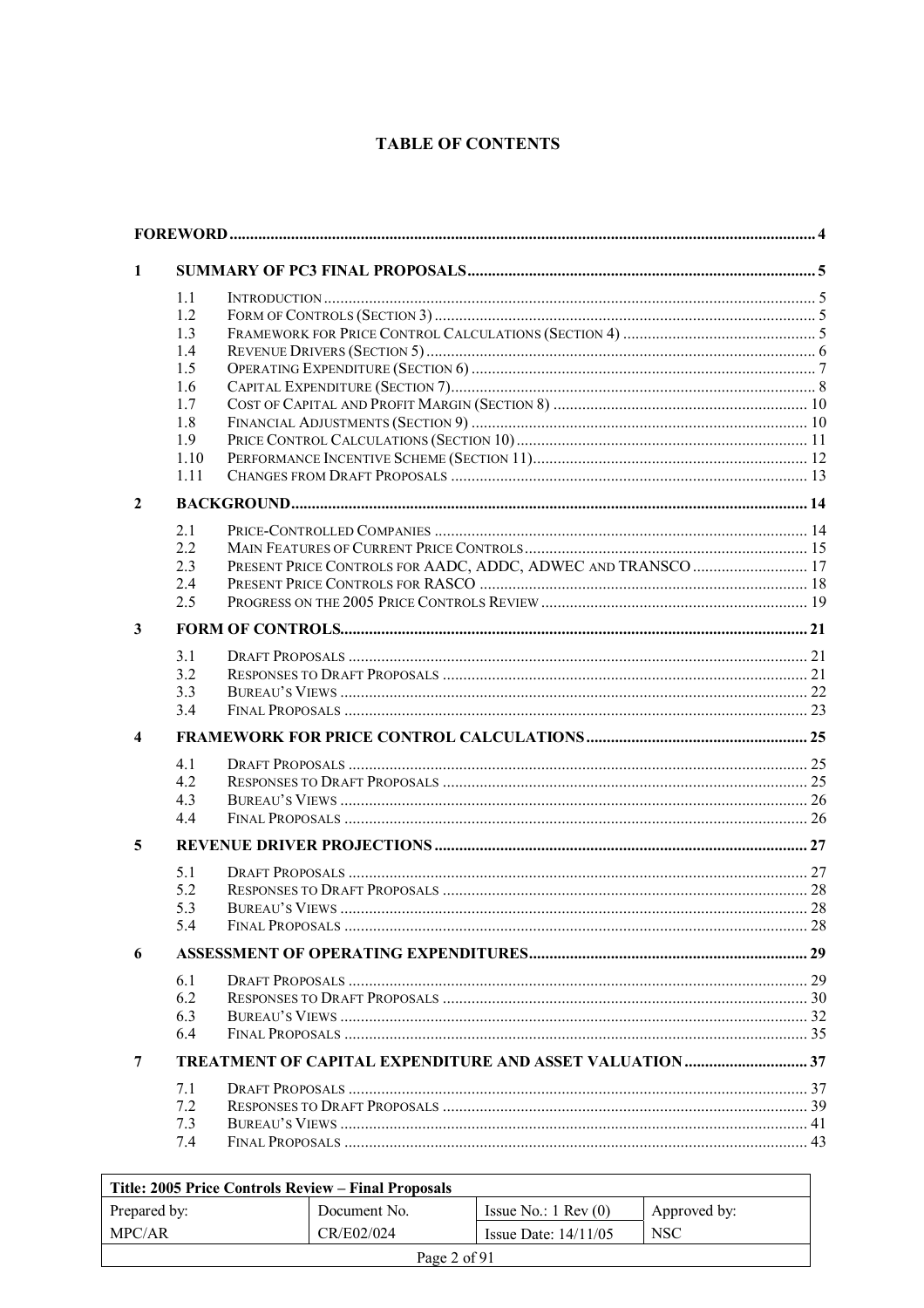| 8  |                          |  |
|----|--------------------------|--|
|    | 81<br>8.2<br>8.3<br>84   |  |
| 9  |                          |  |
|    | 91<br>9.2<br>9.3<br>94   |  |
| 10 |                          |  |
|    | 10.1<br>102<br>103       |  |
| 11 |                          |  |
|    | 111<br>112<br>113<br>114 |  |
|    |                          |  |

| Title: 2005 Price Controls Review – Final Proposals |              |                               |              |  |
|-----------------------------------------------------|--------------|-------------------------------|--------------|--|
| Prepared by:                                        | Document No. | Issue No.: $1 \text{ Rev}(0)$ | Approved by: |  |
| MPC/AR                                              | CR/E02/024   | Issue Date: $14/11/05$        | <b>NSC</b>   |  |
| Page 3 of 91                                        |              |                               |              |  |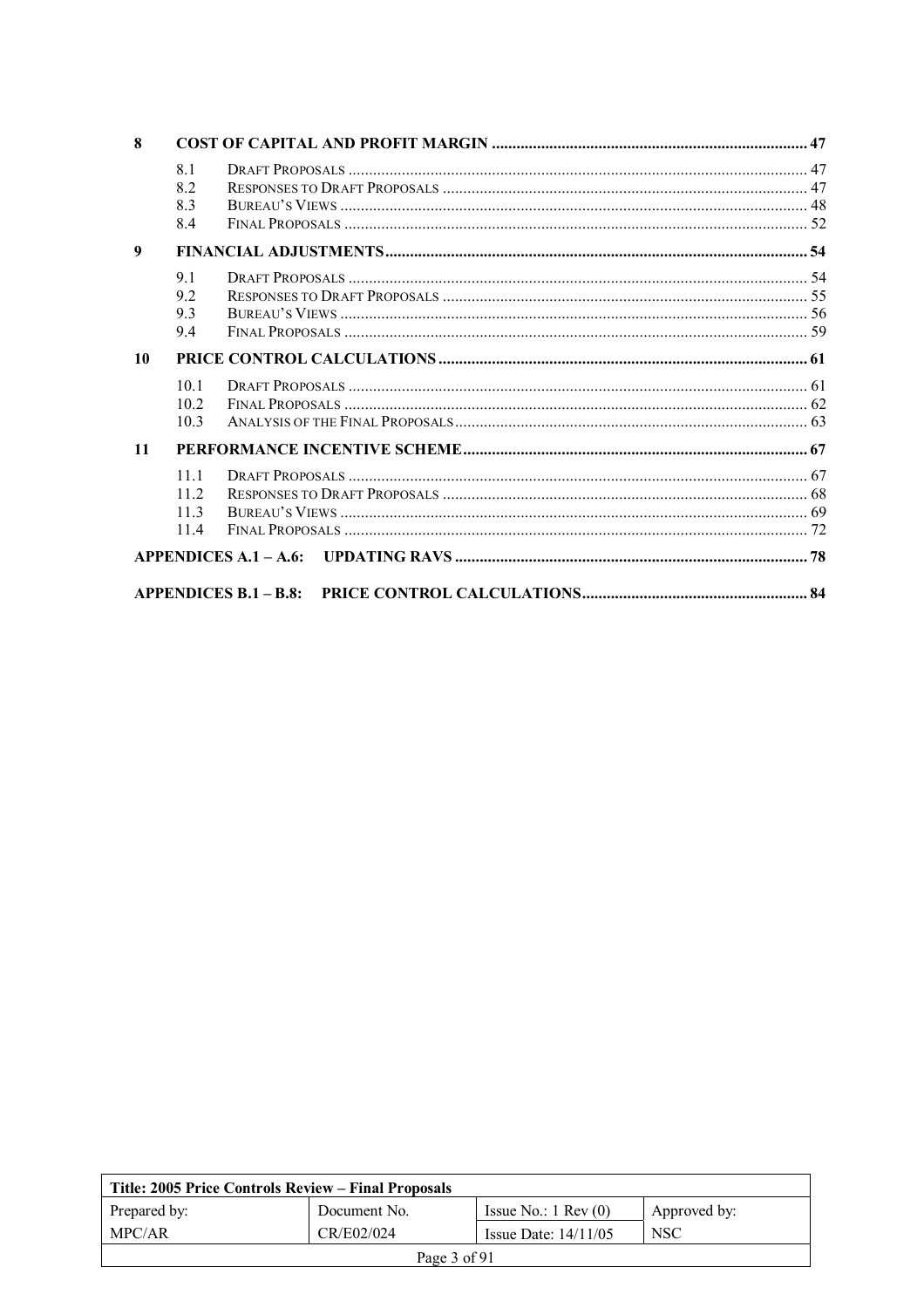## **Foreword**

In August 2004, the Bureau commenced a review of the price controls that apply to the following companies:

- Al Ain Distribution Company (AADC);
- Abu Dhabi Distribution Company (ADDC);
- Abu Dhabi Water and Electricity Company (ADWEC);
- Abu Dhabi Company for Servicing Remote Areas (more commonly known as the Remote Area Services Company, or "RASCO"); and
- Abu Dhabi Transmission and Despatch Company (TRANSCO).

These price controls determine the Maximum Allowed Revenues (MARs) that each company can recover in respect of its licensed activities in any year.

The present price controls for all five companies are due to expire on 31 December 2005. In the case of RASCO, the Bureau has decided to extend the present price controls for a further two years (2006 and 2007). New price controls for the other four companies are required to take effect from 1 January 2006 ("the PC3 period").

This document sets out the Bureau's Final Proposals for the PC3 controls. A separate document containing details of the proposed modifications of each company's licence to give effect to these proposals is also being issued to each company.

Each company is requested to communicate to the Bureau its acceptance or otherwise of the proposed licence modifications **by 17 December 2005**, to the following address:

**Mark Clifton Director of Economic Regulation Regulation and Supervision Bureau P.O. Box 32800, Abu Dhabi Fax: 642-4217; Email: mpclifton@rsb.gov.ae** 

If accepted by the licensee by the above date, these proposals will come into effect on 1 January 2006. Otherwise, the existing licence will remain in force until such time as it is modified.

## **NICK CARTER DIRECTOR-GENERAL REGULATION AND SUPERVISION BUREAU**

| Title: 2005 Price Controls Review – Final Proposals |              |                               |              |  |
|-----------------------------------------------------|--------------|-------------------------------|--------------|--|
| Prepared by:                                        | Document No. | Issue No.: $1 \text{ Rev}(0)$ | Approved by: |  |
| MPC/AR                                              | CR/E02/024   | Issue Date: $14/11/05$        | <b>NSC</b>   |  |
| Page 4 of 91                                        |              |                               |              |  |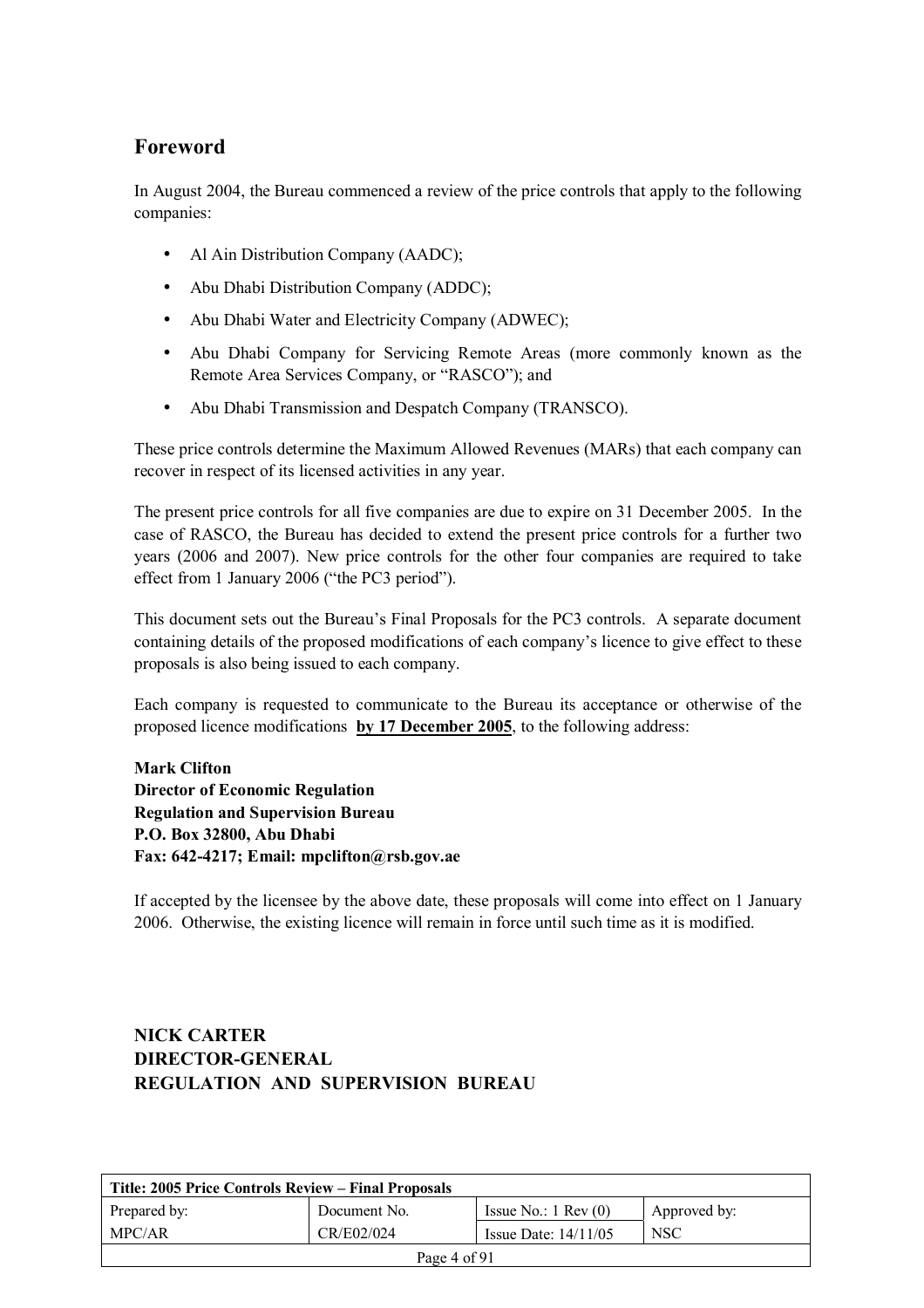## **1 Summary of PC3 Final Proposals**

## **1.1 Introduction**

This document describes the Bureauís Final Proposals for PC3 for AADC, ADDC, ADWEC and TRANSCO taking into account the responses to the Draft Proposals issued by the Bureau in July 2005.

In the case of RASCO, the present price controls will be extended for a further two years (2006 and 2007).

## **1.2 Form of Controls (Section 3)**

The form of controls will remain as at present  $-$  that is, a CPI-X revenue cap linked to "revenue" drivers" with a Performance Incentive Scheme (PIS). However the PC3 controls will incorporate some new structural features compared to the existing controls:

- all controls to be of four years duration  $(2006 2009)$  inclusive);
- separate price controls for the water and electricity businesses of ADWEC;
- all income from licensed activities (from whatever source) to be included within "regulated revenue" (note: this is a change from the Draft Proposals); and
- ADWEC will be required to produce a formal report to the Bureau if its unit production costs (water or electricity) increase compared to the previous year.

Due to concerns expressed by respondents, the Bureau has decided to postpone the separation of distribution and supply business controls. The Bureau will work closely with the distribution companies to ensure the separation can occur at the next price controls review.

### **1.3 Framework for Price Control Calculations (Section 4)**

Consistent with the approach taken to date, a net present value (NPV) framework is adopted to establish the level and profile of price-controlled revenue for each business:

- the net present value (NPV) of required revenue over the control period is calculated for the network companies using the "building-block" approach as the sum of the NPVs of:
	- opex;
	- depreciation;
	- return on capital; and
	- the financial adjustments described in Section 9:
- $170\%$  of revenue is assumed to be recovered via the fixed term ( $\degree$ a"). The remaining 30% of revenue is recovered from the variable revenue drivers ( $\theta$ <sup>o</sup> $\theta$ ) and  $\theta$ <sup>o</sup> $\theta$ ), equally apportioned between the two revenue drivers;

| Title: 2005 Price Controls Review – Final Proposals |              |                               |              |  |  |
|-----------------------------------------------------|--------------|-------------------------------|--------------|--|--|
| Prepared by:                                        | Document No. | Issue No.: $1 \text{ Rev}(0)$ | Approved by: |  |  |
| MPC/AR                                              | CR/E02/024   | Issue Date: $14/11/05$        | <b>NSC</b>   |  |  |
| Page 5 of 91                                        |              |                               |              |  |  |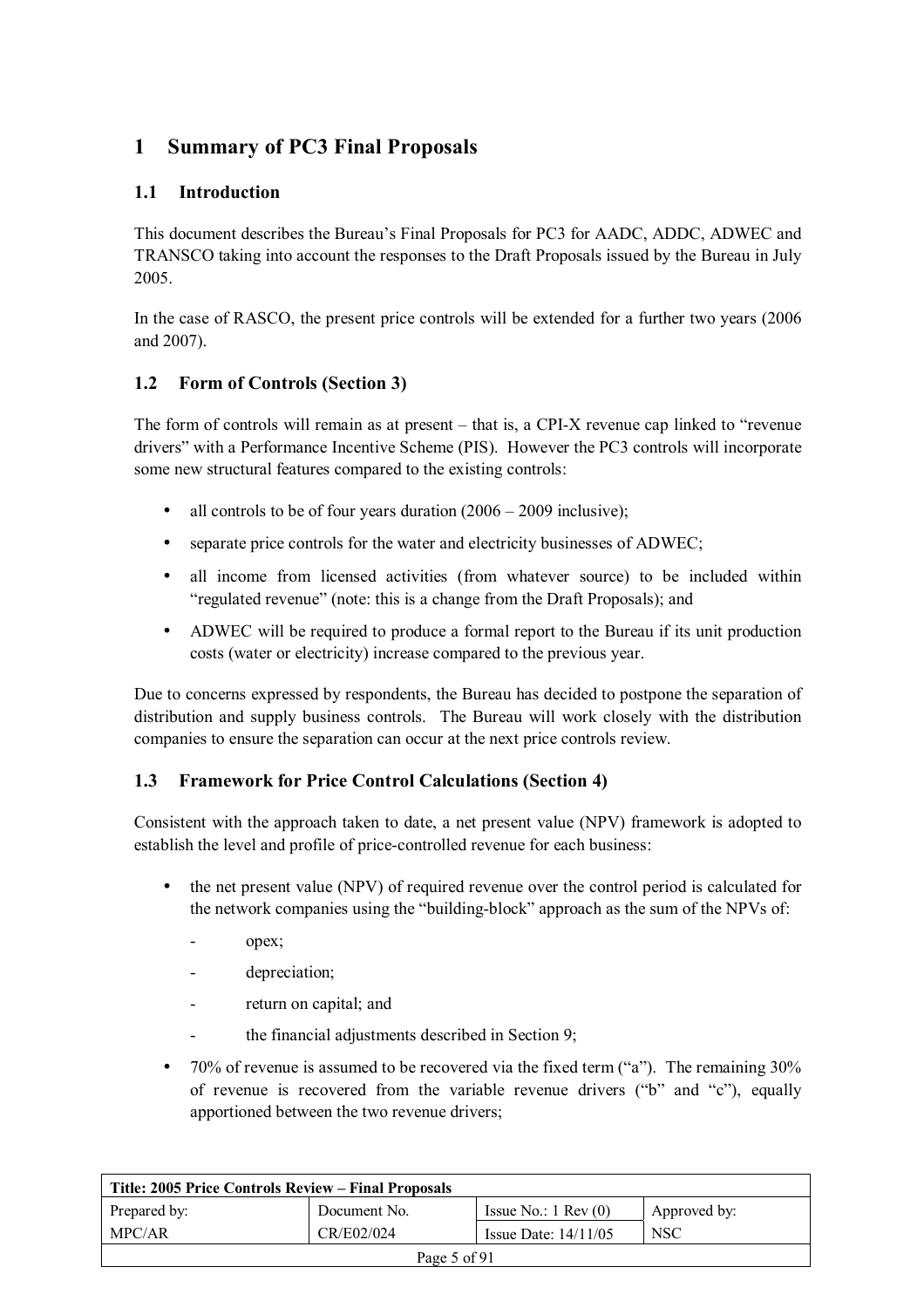- for ADWEC, the weight for the fixed term  $("A")$  for both water and electricity businesses is 100%, and the NPV of required revenue over the control period is calculated as the sum of the NPVs of:
	- opex;
	- capex,
	- allowed profits on turnover; and
	- the financial adjustment described in Section 9.
- $X''$  has been set at zero for all businesses, which means that the notified values ( $a''$ , "b", "c" and "A") increase by CPI each year from 2007 onwards.

#### **1.4 Revenue Drivers (Section 5)**

The definitions of revenue drivers are unchanged from the PC2 period except for the peak demand-related revenue drivers for TRANSCO (for both water and electricity), which will in future be based only on metered units.

The projections for the variable revenue drivers are summarised in **Table 1.1**.

|                                       |           | 2006    | 2007    | 2008    | 2009    |
|---------------------------------------|-----------|---------|---------|---------|---------|
| AADC                                  |           |         |         |         |         |
| Electricity customer accounts         | Customers | 93,944  | 97,274  | 100,122 | 102,802 |
| Metered electricity units distributed | GWh       | 6,604   | 7,233   | 7,922   | 8,765   |
| Water customer accounts               | Customers | 48,525  | 50,048  | 51,217  | 52,238  |
| Metered water units distributed       | MG        | 20,965  | 31,660  | 41,470  | 51,048  |
| <b>ADDC</b>                           |           |         |         |         |         |
| Electricity customer accounts         | Customers | 205,554 | 210,008 | 214,557 | 218,863 |
| Metered electricity units distributed | GWh       | 14,842  | 16,106  | 17,478  | 18,957  |
| Water customer accounts               | Customers | 176,468 | 180,324 | 184,264 | 188,290 |
| Metered water units distributed       | МG        | 69,154  | 80,137  | 104,965 | 129,208 |
| <b>TRANSCO</b>                        |           |         |         |         |         |
| Metered electricity peak demand       | MW        | 4,397   | 4,824   | 5,073   | 5,632   |
| Metered electricity units transmitted | GWh       | 23,419  | 27,043  | 28,443  | 31,573  |
| Metered water peak demand             | MGD       | 526     | 557     | 587     | 622     |
| Metered water units transmitted       | MG        | 175,056 | 197,206 | 207,827 | 220,219 |

#### **Table 1.1: Revenue Driver Projections – Final Proposals**

The approach to projecting revenue drivers has been as follows:

- the distribution companies' forecasts of customer numbers have been adopted, as they are consistent with past trends;
- overall peak demands, and total units transmitted and distributed, have, in general, been assumed to increase in line with ADWEC's sector peak demand forecasts;

| Title: 2005 Price Controls Review – Final Proposals |              |                               |              |  |
|-----------------------------------------------------|--------------|-------------------------------|--------------|--|
| Prepared by:                                        | Document No. | Issue No.: $1 \text{ Rev}(0)$ | Approved by: |  |
| MPC/AR                                              | CR/E02/024   | Issue Date: $14/11/05$        | <b>NSC</b>   |  |
| Page 6 of 91                                        |              |                               |              |  |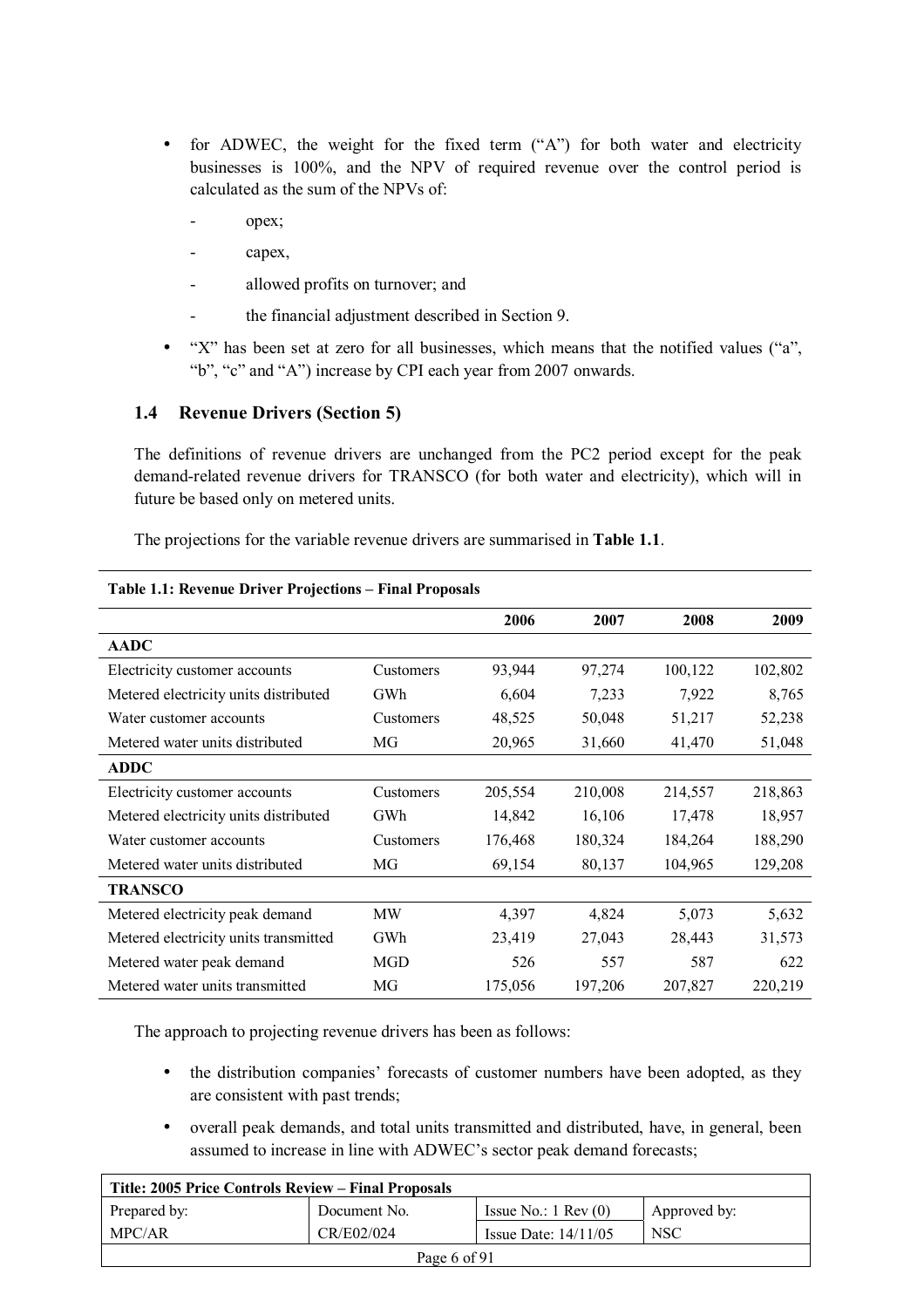- the metering of transmission system exit points is assumed to be complete by the time of the 2006 peak demands; and
- distribution companies are assumed to have metered 97% of all final customer demands (water and electricity) by 2009.

#### **1.5 Operating Expenditure (Section 6)**

Operating expenditure (opex) for 2006-2009 has been projected at the level (in real terms) of each business in 2004, with the following adjustments:

- opex is assumed to increase by 0.75% for each 1% increase in demand; and
- assumed efficiency improvements of 5% a year in real terms.

Further adjustments have been made for the following factors:

- for AADC's water business, an additional AED 25 million spread across 2006 and 2007 for costs associated with upgrading customers' water installations;
- for ADWEC, an additional AED 7 million per year for additional responsibilities during PC3 such as those relating to the Emirates National Grid and GCC Interconnection; and
- for TRANSCO's water business, an additional AED 30 million per year for water pumping costs in relation to production plant located outside the Emirate of Abu Dhabi used to supply customers within the Emirate. Furthermore, for water pumping requirements within the Emirate, it is assumed that TRANSCO receives a large user electricity tariff from ADDC and AADC effective from 1 January 2007.

The resulting projections of operating expenditure for 2006-2009 are summarised in **Table 1.2**:

| Table 1.2: Opex Projections for PC3 – Final Proposals |           |         |         |         |  |
|-------------------------------------------------------|-----------|---------|---------|---------|--|
| AED million, 2006 prices                              | 2006      | 2007    | 2008    | 2009    |  |
| <b>AADC</b> Electricity                               | 165.673   | 164.656 | 163.645 | 162.640 |  |
| <b>AADC</b> Water                                     | 89.517    | 88.766  | 75.522  | 74.785  |  |
| <b>ADDC</b> Electricity                               | 248.646   | 245.999 | 243.380 | 240.789 |  |
| <b>ADDC</b> Water                                     | 138.404   | 136.701 | 135.019 | 133.358 |  |
| <b>ADWEC Electricity</b>                              | 11.084    | 11.161  | 11.239  | 11.318  |  |
| <b>ADWEC Water</b>                                    | 6.941     | 6.986   | 7.031   | 7.076   |  |
| <b>TRANSCO Electricity</b>                            | 115.878   | 117.373 | 118.888 | 120.422 |  |
| <b>TRANSCO Water</b>                                  | 261.301   | 228.031 | 231.832 | 235.707 |  |
| Electricity – Total                                   | 541.281   | 539.189 | 537.152 | 535.170 |  |
| Water - Total                                         | 496.194   | 460.484 | 449.404 | 450.926 |  |
| <b>Grand Total</b>                                    | 1,037.445 | 999.673 | 986.556 | 986.096 |  |

Notes: (1) Excludes depreciation in all cases. (2) Includes capital expenditure for ADWEC.

| Title: 2005 Price Controls Review – Final Proposals |              |                               |              |  |
|-----------------------------------------------------|--------------|-------------------------------|--------------|--|
| Prepared by:                                        | Document No. | Issue No.: $1 \text{ Rev}(0)$ | Approved by: |  |
| MPC/AR                                              | CR/E02/024   | Issue Date: $14/11/05$        | <b>NSC</b>   |  |
| Page 7 of 91                                        |              |                               |              |  |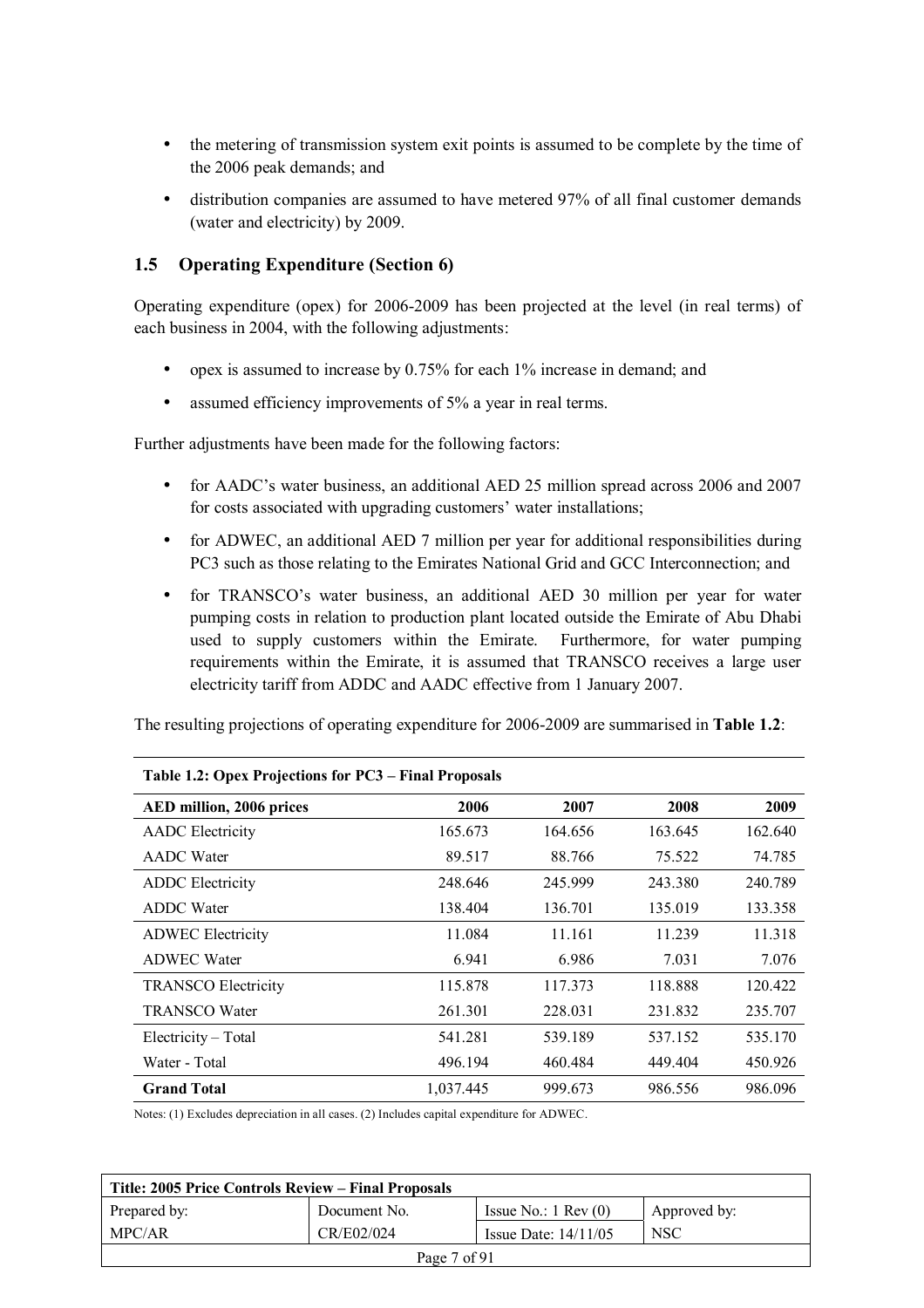## **1.6 Capital Expenditure (Section 7)**

#### *1.6.1 PC1 Capital Expenditure (1999 – 2002)*

The results of the PC1 capital expenditure (capex) review were as summarised in **Table 1.3**:

| Table 1.3: PC1 Capex Efficiency – Final Proposals |                         |
|---------------------------------------------------|-------------------------|
| Company                                           | <b>Capex Efficiency</b> |
| AADC                                              | 84%                     |
| <b>ADDC</b>                                       | 89%                     |
| <b>TRANSCO</b>                                    | 94%                     |

These results have been applied to actual capex for the PC1 period, for both water and electricity. For this purpose, the Bureau has used accruals-based capex (including advances to contractors) as shown in the cash flow statements in the audited accounts, as audited data is not readily available for a purely cash-based measure.

Compared to the provisional PC1 capex allowances set at the last review (AED 6.5 billion in total), the additional capex (AED 0.75 billion in total) for the PC1 period is shown in **Table 1.4:**

| Table 1.4: Efficient PC1 Capex over and above Provisional PC1 Capex – Final Proposals |           |           |           |            |
|---------------------------------------------------------------------------------------|-----------|-----------|-----------|------------|
| AED m, 1999 prices                                                                    | 1999      | 2000      | 2001      | 2002       |
| <b>AADC</b> Electricity                                                               | $-76.044$ | 50.785    | 37.039    | $-48.605$  |
| <b>AADC</b> Water                                                                     | 19.509    | 91.675    | $-12.295$ | 80.769     |
| <b>ADDC</b> Electricity                                                               | 23.864    | 68.824    | 51.635    | 48.409     |
| <b>ADDC</b> Water                                                                     | 25.718    | $-12.871$ | $-13.255$ | -139.746   |
| <b>TRANSCO Electricity</b>                                                            | 119.453   | 224.729   | 206.178   | $-367.220$ |
| <b>TRANSCO Water</b>                                                                  | $-1.923$  | $-0.767$  | 94.147    | 285.532    |
| Electricity – Total                                                                   | 67.272    | 344.337   | 294.852   | $-367.416$ |
| $Water - Total$                                                                       | 43.304    | 78.038    | 68.596    | 226.555    |
| <b>Grand Total</b>                                                                    | 110.576   | 422.375   | 363.448   | $-140.861$ |

The NPVs of the foregone financing costs (depreciation and return on capital) up to 2006 in respect of the above amounts, calculated using a discount rate of 6% (the cost of capital for the PC1 period, to which the adjustment relates), have been added to the opening 2006 Regulatory Asset Values (RAVs). For all companies combined, this adjustment amounts to about AED 542 million (in 2006 prices). In addition, efficient PC1 capex (as determined above, and net of accumulated depreciation) is incorporated into the RAVs for 2006 onwards.

### *1.6.2 PC2 Capital Expenditure (2003 – 2005)*

For PC2 capex, for which provisional allowances of AED about 8 billion in total were made in the PC2 controls, the assessment of efficiency (water and electricity) will be undertaken in 2006, once audited data for all PC2 years will be available. The Bureau intends to appoint independent

| Title: 2005 Price Controls Review – Final Proposals          |              |                               |              |  |
|--------------------------------------------------------------|--------------|-------------------------------|--------------|--|
| Prepared by:                                                 | Document No. | Issue No.: $1 \text{ Rev}(0)$ | Approved by: |  |
| CR/E02/024<br><b>NSC</b><br>MPC/AR<br>Issue Date: $14/11/05$ |              |                               |              |  |
| Page 8 of 91                                                 |              |                               |              |  |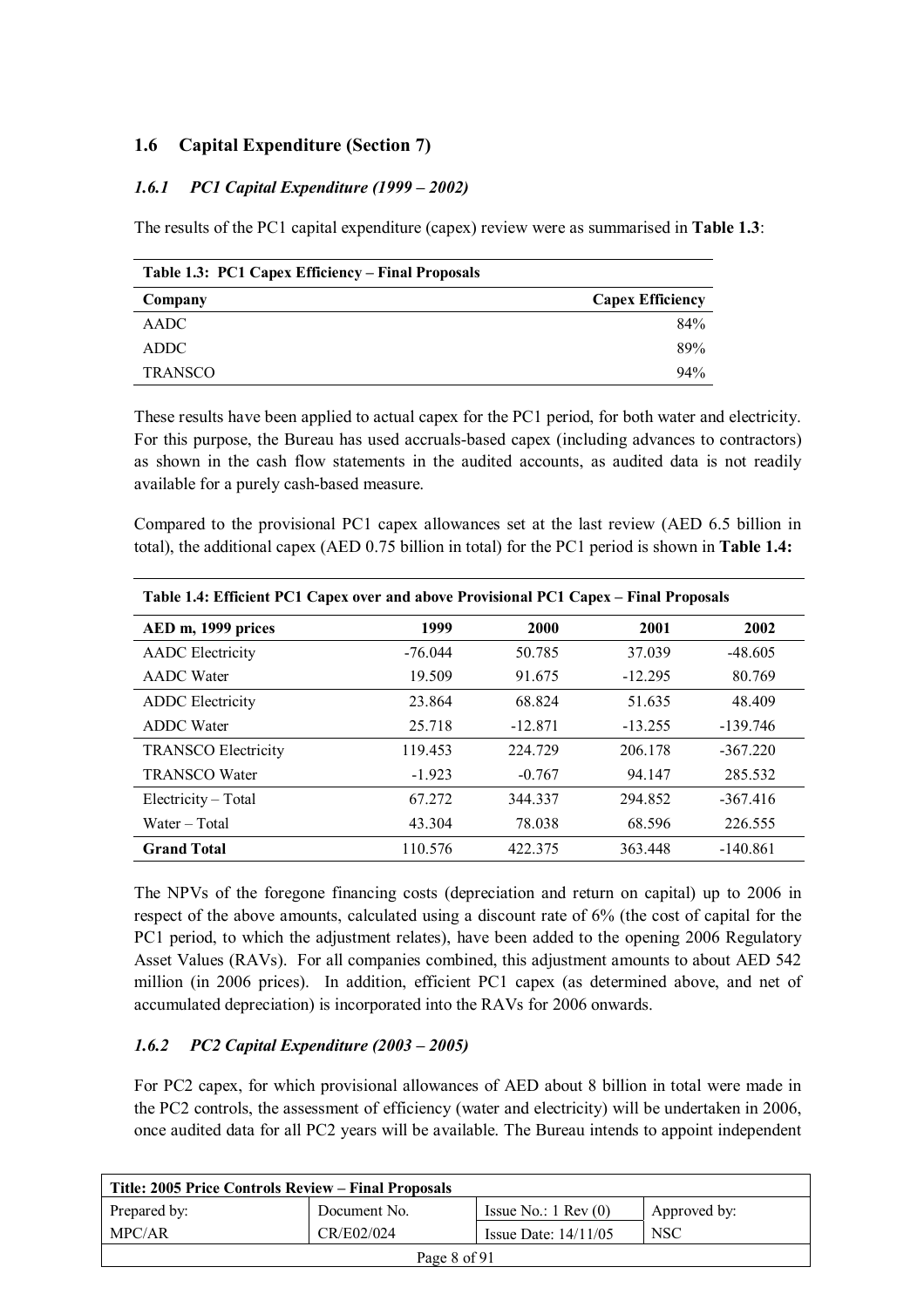consultants for this exercise. Any adjustment for differences between efficient and provisional PC2 capex will then be incorporated at the 2009 price controls review.

#### *1.6.3 PC3 Capital Expenditure (2006 – 2009)*

In the absence of reliable forecasts from licensees of their future capex, the Bureau is obliged to continue with the 'ex post' approach to capex for PC3. The provisional PC3 capex allowances (AED 13 billion in total) are shown in **Table 1.5**:

| Table 1.5: Provisional Allowances for PC3 Capex – Final Proposals |       |       |       |       |  |
|-------------------------------------------------------------------|-------|-------|-------|-------|--|
| AED m, 2006 prices                                                | 2006  | 2007  | 2008  | 2009  |  |
| <b>AADC</b> Electricity                                           | 305   | 305   | 305   | 305   |  |
| <b>AADC</b> Water                                                 | 153   | 153   | 153   | 153   |  |
| <b>ADDC</b> Electricity                                           | 536   | 536   | 536   | 536   |  |
| <b>ADDC</b> Water                                                 | 315   | 315   | 315   | 315   |  |
| <b>TRANSCO Electricity</b>                                        | 1,200 | 1,200 | 1,200 | 1,200 |  |
| <b>TRANSCO Water</b>                                              | 750   | 750   | 750   | 750   |  |
| Electricity - Total                                               | 2,041 | 2,041 | 2,041 | 2,041 |  |
| Water - Total                                                     | 1,218 | 1,218 | 1,218 | 1,218 |  |
| <b>Grand Total</b>                                                | 3,259 | 3,259 | 3,259 | 3,259 |  |

The provisional allowances are generally based on average capex over the last four years (2001- 2004).

RAVs for the next price control period have been projected by rolling forward the PC3 provisional capex (net of depreciation) into the RAVs for each year of the PC3 period. The Bureau has retained the assumption of 30 years for the average asset lives for network companies and the straight-line method of depreciation.

Actual PC3 capex will be reviewed against the Bureau's efficiency criteria upon availability of audited data, and appropriate adjustments to remunerate efficient capex will be made at the subsequent price controls review, using the PC3 cost of capital. For PC3 capex, it is proposed that the efficiency of the companies will be assessed relative to each other, so that the effect of such a review is cost-neutral for the sector, subject to a general efficiency improvement. This is to provide more positive incentives for capex efficiency improvement.

The Bureau has retained its established efficiency criteria for PC3 capex with the additional guidance on the interpretation of these criteria provided in the Bureau's PC1 capex review reports. These criteria are that capital expenditures:

- are required to meet growth in customer demand or the relevant security standards; and
- are efficiently procured.

In addition, there will be a new licence requirement on the distribution companies to produce an annual 5 year planning statement.

| Title: 2005 Price Controls Review – Final Proposals |              |                               |              |  |
|-----------------------------------------------------|--------------|-------------------------------|--------------|--|
| Prepared by:                                        | Document No. | Issue No.: $1 \text{ Rev}(0)$ | Approved by: |  |
| MPC/AR                                              | CR/E02/024   | Issue Date: $14/11/05$        | <b>NSC</b>   |  |
| Page 9 of 91                                        |              |                               |              |  |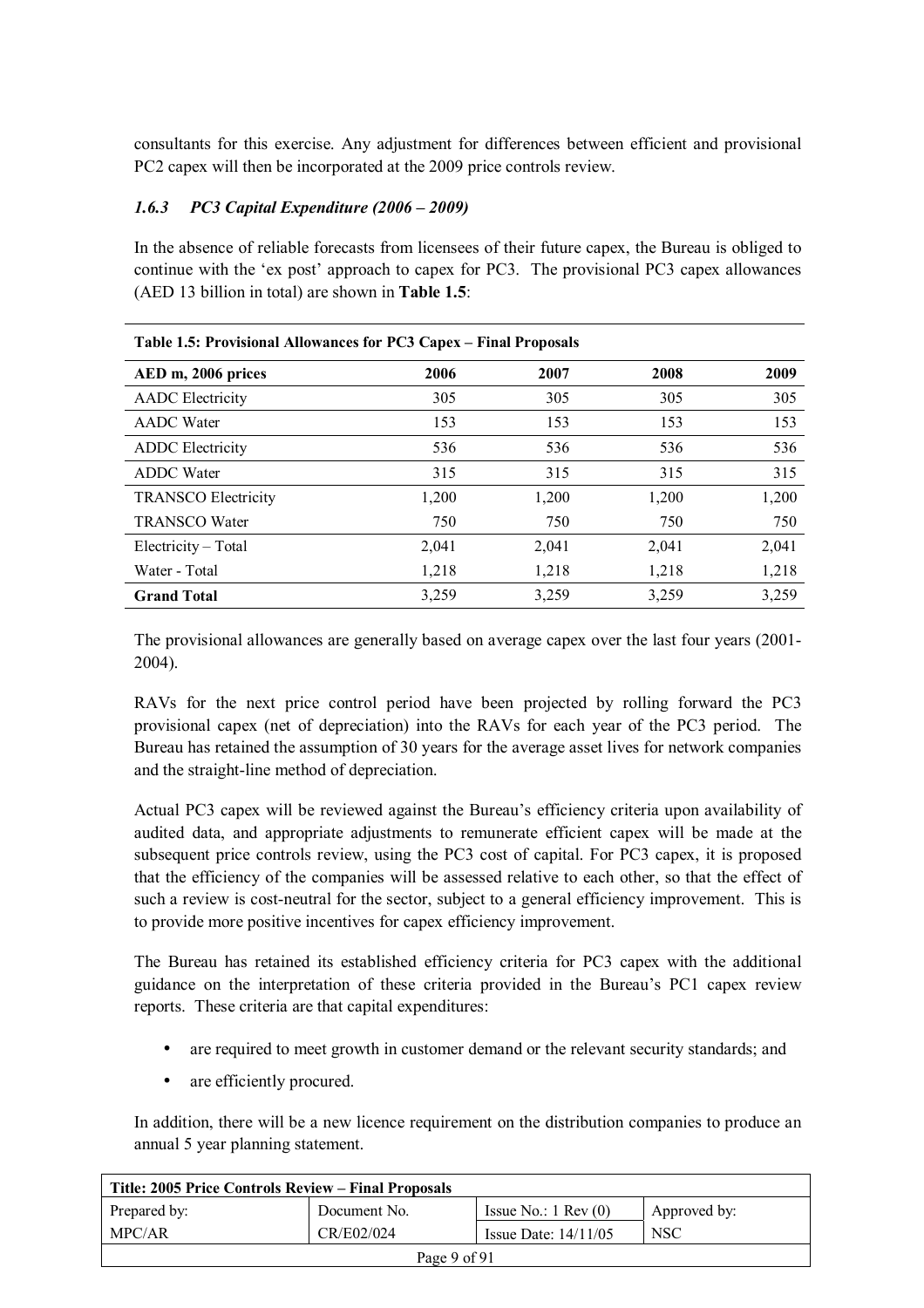## **1.7 Cost of Capital and Profit Margin (Section 8)**

The Bureau's proposals in respect of the cost of capital are summarised in **Table 1.6**:

| Table 1.0: Cost of Capital of Profit Margin – Pliial Proposais |                         |                  |  |
|----------------------------------------------------------------|-------------------------|------------------|--|
|                                                                | <b>Cost of Capital</b>  | <b>Margin</b> on |  |
|                                                                | $(\%$ , real, post-tax) | Turnover $(\% )$ |  |
| $AADC / ADDC$ (distribution) – for information only            | $5.3\%$                 |                  |  |
| AADC / ADDC (distribution and supply combined)                 | $5.5\%$                 |                  |  |
| ADWEC (both businesses)                                        |                         | 0.021%           |  |
| TRANSCO (both businesses)                                      | $5.0\%$                 |                  |  |

**Table 1.6: Cost of Capital or Profit Margin ñ Final Proposals** 

The sector's cost of capital is assessed at 5% in real terms, as per the Draft Proposals.

For the distribution companies, a 0.3% premium was proposed in the Draft Proposals. In these Final Proposals the overall cost of capital (distribution and supply combined) has been further increased from 5.3% to 5.5%, to allow additional financing for the supply businesses compared with the Draft Proposals.

For ADWEC, which has few capital assets, the Bureau has allowed a margin of 0.021% on projected total turnover.

#### **1.8 Financial Adjustments (Section 9)**

A number of additional adjustments to the PC3 revenue requirement are necessary:

- for certain costs incurred by AADC and ADDC in 2001 and 2002 which have previously not been financed associated with distribution and supply assets inherited from RASCO (a positive adjustment);
- for TRANSCO's economic despatch performance during PC2 (negative adjustment);
- for amendments to audited Price Control Returns (PCRs) for AADC, ADDC and TRANSCO for PC1 (negative adjustments);
- for ADWEC's Information Submissions in 2003 and 2004 (negative adjustment); and
- for TRANSCO's income from unlicensed activities erroneously financed within the PC1 controls (negative adjustment).

The total financial adjustments for all businesses amount to a reduction of about AED 200 million, which is equivalent to less than 1.5% of the total NPV of MARs projected for the PC3 period.

| Title: 2005 Price Controls Review – Final Proposals          |              |                               |              |  |
|--------------------------------------------------------------|--------------|-------------------------------|--------------|--|
| Prepared by:                                                 | Document No. | Issue No.: $1 \text{ Rev}(0)$ | Approved by: |  |
| CR/E02/024<br>MPC/AR<br><b>NSC</b><br>Issue Date: $14/11/05$ |              |                               |              |  |
| Page $10$ of 91                                              |              |                               |              |  |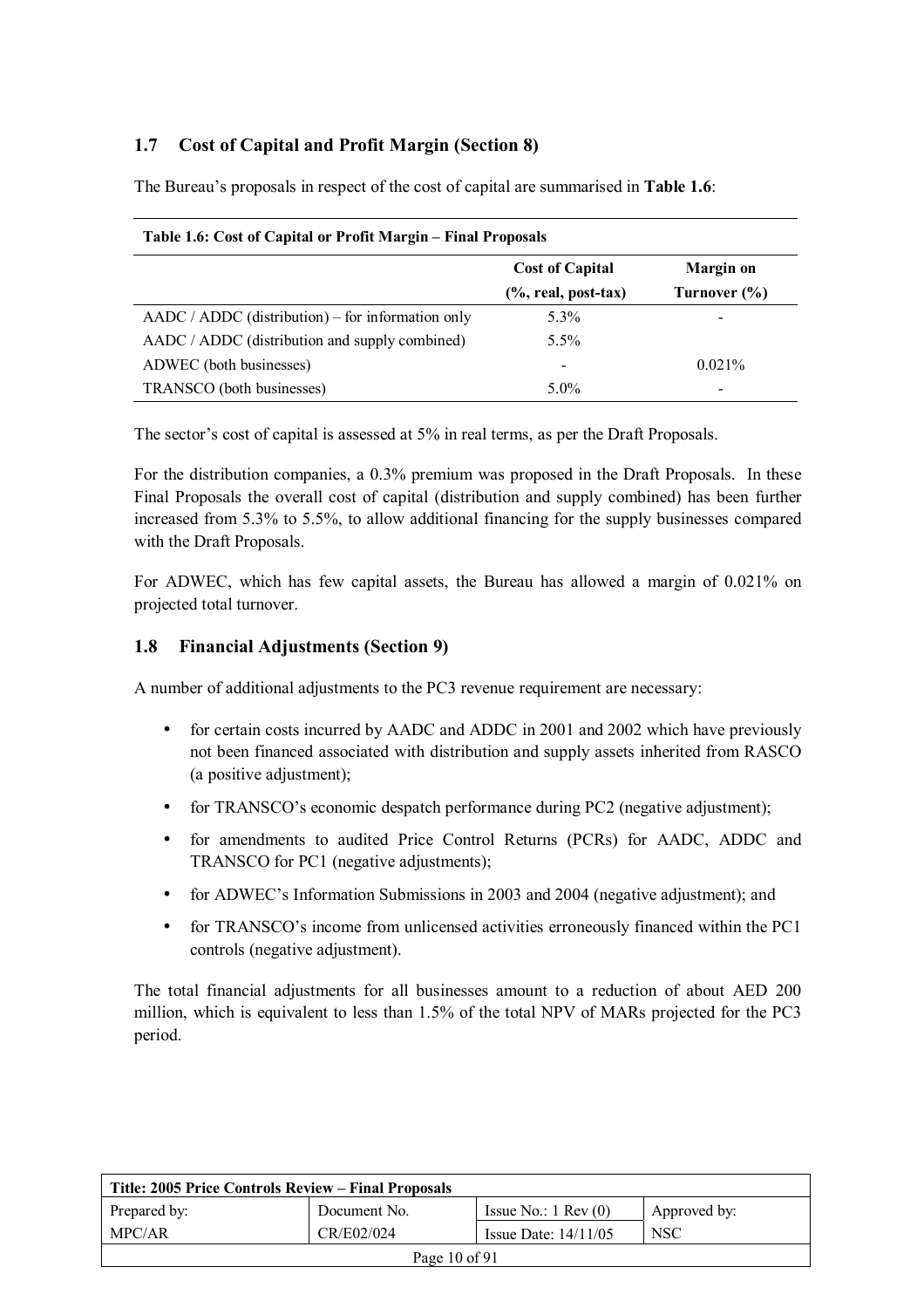### **1.9 Price Control Calculations (Section 10)**

Section 10 presents the price control calculations for each business. The resulting notified values are given in **Table 1.7**:

| Table 1.7: Notified Values for PC3 – Final Proposals |      |             |                             |                         |
|------------------------------------------------------|------|-------------|-----------------------------|-------------------------|
|                                                      |      |             | Values for 2006             |                         |
|                                                      | X    | a or A      | b                           | $\mathbf c$             |
| <b>AADC</b> Electricity                              | 0.00 | 344.74 AEDm | 751.22 AED/customer account | $0.97$ fils/kWh metered |
| <b>AADC</b> Water                                    | 0.00 | 127.63 AEDm | 542.40 AED/customer account | 0.77 AED/TIG metered    |
| <b>ADDC</b> Electricity                              | 0.00 | 641.94 AEDm | 649.02 AED/customer account | $0.82$ fils/kWh metered |
| <b>ADDC</b> Water                                    | 0.00 | 262.68 AEDm | 309.15 AED/customer account | 0.60 AED/TIG metered    |
| <b>ADWEC Electricity</b>                             | 0.00 | 11.80 AEDm  | n/a                         | n/a                     |
| <b>ADWEC Water</b>                                   | 0.00 | 7.56 AEDm   | n/a                         | n/a                     |
| <b>TRANSCO Electricity</b>                           | 0.00 | 729.33 AEDm | 31.53 AED/kW metered        | $0.57$ fils/kWh metered |
| <b>TRANSCO Water</b>                                 | 0.00 | 626.69 AEDm | 235.16 AED/TIGD metered     | 0.67 AED/TIG metered    |

The annual Maximum Allowed Revenues (MARs) projected for each business over the PC3 period in respect of its "own costs" are summarised in **Table 1.8**:

| Table 1.0; Frojected MAINS for FCJ Feriod (Excluding Fass-Through Costs) – Final Froposals |          |          |          |          |
|--------------------------------------------------------------------------------------------|----------|----------|----------|----------|
| AED million, 2006 prices                                                                   | 2006     | 2007     | 2008     | 2009     |
| <b>AADC</b> Electricity                                                                    | 479.66   | 488.29   | 497.13   | 507.35   |
| <b>AADC</b> Water                                                                          | 170.05   | 179.09   | 187.26   | 195.17   |
| <b>ADDC</b> Electricity                                                                    | 897.20   | 910.47   | 924.69   | 939.63   |
| <b>ADDC</b> Water                                                                          | 358.43   | 366.16   | 382.17   | 397.85   |
| <b>ADWEC Electricity</b>                                                                   | 11.80    | 11.80    | 11.80    | 11.80    |
| <b>ADWEC Water</b>                                                                         | 7.56     | 7.56     | 7.56     | 7.56     |
| <b>TRANSCO Electricity</b>                                                                 | 1,001.22 | 1,035.30 | 1,051.14 | 1,086.55 |
| <b>TRANSCO Water</b>                                                                       | 868.40   | 890.63   | 904.84   | 921.43   |
| Electricity – Total                                                                        | 2,389.88 | 2,445.85 | 2,484.75 | 2,545.33 |
| Water – Total                                                                              | 1,404.44 | 1,443.44 | 1,481.82 | 1,522.00 |
| <b>Grand Total</b>                                                                         | 3,794.32 | 3,889.29 | 3,966.58 | 4,067.33 |

**Table 1.8: Projected MARs for PC3 Period (Excluding Pass-Through Costs) ñ Final Proposals** 

Overall, the Final Proposals for MAR are about 5% higher than in the Draft Proposals. As a result, total annual price-controlled revenue during the PC3 period, excluding pass-through costs, is expected to increase to over AED 4 billion by 2009. This compares to combined MARs in 2005 of about AED 3 billion under the existing control. However, due to growth in demand, unit costs for electricity and water are expected by 2009 to be, respectively, 12% and 27% lower (in real terms) than in 1999.

| Title: 2005 Price Controls Review – Final Proposals          |              |                               |              |  |
|--------------------------------------------------------------|--------------|-------------------------------|--------------|--|
| Prepared by:                                                 | Document No. | Issue No.: $1 \text{ Rev}(0)$ | Approved by: |  |
| CR/E02/024<br>MPC/AR<br><b>NSC</b><br>Issue Date: $14/11/05$ |              |                               |              |  |
| Page 11 of 91                                                |              |                               |              |  |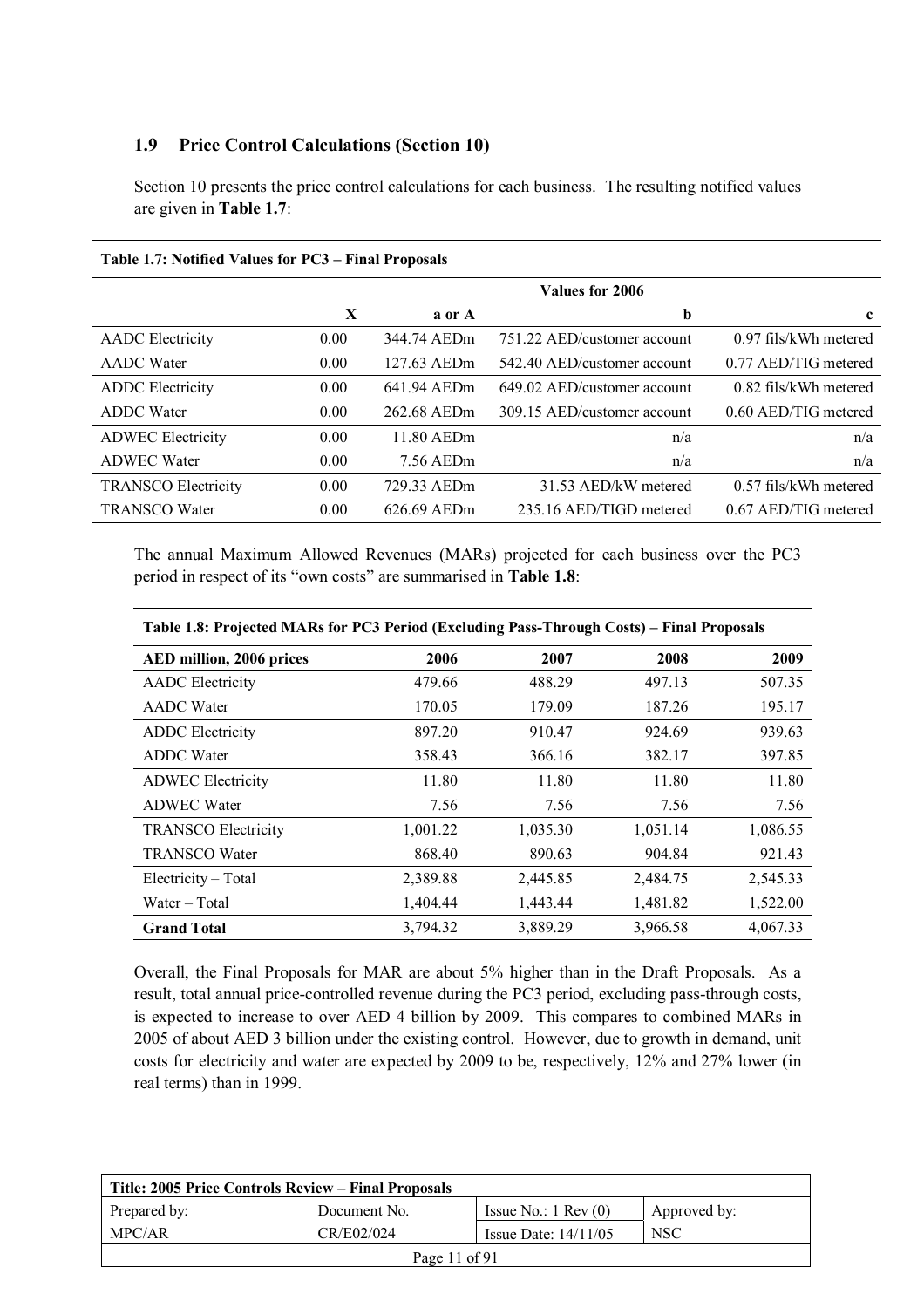## **1.10 Performance Incentive Scheme (Section 11)**

The Bureau proposes to extend the Performance Incentive Scheme (PIS) for additional "Category Aî indicators. The overall cap on the revenue adjustments for performance on Category A indicators will be increased to 4% of MAR in respect of "own costs" in that year.

The proposed Category A measures are as follows (note: "\*" indicates new Category A indicators, for which the first year of assessment will be for performance in 2007):

- Timeliness of Audited Separate Business Accounts (SBAs) (all businesses);
- Timeliness of Audited Price Control Return (PCRs) (all businesses):
- Timeliness of Annual Information Submission (AIS) (all businesses);\*
- Accuracy of Annual Peak Demand Forecasts (ADWEC's water and electricity businesses);\*
- Water Quality (network water businesses):\*
- Availability and Energy Lost (Unsupplied) (TRANSCO's electricity business);<sup>\*</sup> and
- Number of Interruptions per Customer ("SAIFI") and Customer Minutes Lost per Customer ("SAIDI") (ADDC/AADC's electricity businesses).\*

Definitions, incentive rates and targets for the above indicators are detailed in Section 11 (there are some minor changes from the Draft Proposals). Data for each indicator will be required to be audited as part of the annual PCR.

There will be a new requirement for licensees to commission a "Technical Assessor" - an independent consulting engineer, approved by the Bureau - to verify the accuracy of technical information, although the overall PCR will ultimately still need to be signed off by the auditors.

For those indicators relating to network interruptions, the Bureau has defined an "Interruption" as having a duration in excess of 3 minutes.

In the case of those new indicators which relate to network performance, "Exceptional Events" which can be shown by the licensee, to the satisfaction of the Technical Assessor, to be outside of its control will be excluded from the assessment of performance. However, in the case of the SAIFI and SAIDI measures for the distribution companies, an Interruption may be considered as potentially resulting from an Exceptional Event only for Interruptions involving more than 100,000 customer minutes lost.

The Bureau has also proposed a number of "Category B" performance indicators, with positive or negative financial adjustments at the next review for performance over the PC3 period. The overall Category B adjustment for each business will not exceed 2% of the MAR (excluding pass-through costs) in any year and will be limited to indicators where the performance is found to be exceptionally good or poor.

| Title: 2005 Price Controls Review – Final Proposals          |              |                               |              |  |
|--------------------------------------------------------------|--------------|-------------------------------|--------------|--|
| Prepared by:                                                 | Document No. | Issue No.: $1 \text{ Rev}(0)$ | Approved by: |  |
| CR/E02/024<br>MPC/AR<br><b>NSC</b><br>Issue Date: $14/11/05$ |              |                               |              |  |
| Page 12 of 91                                                |              |                               |              |  |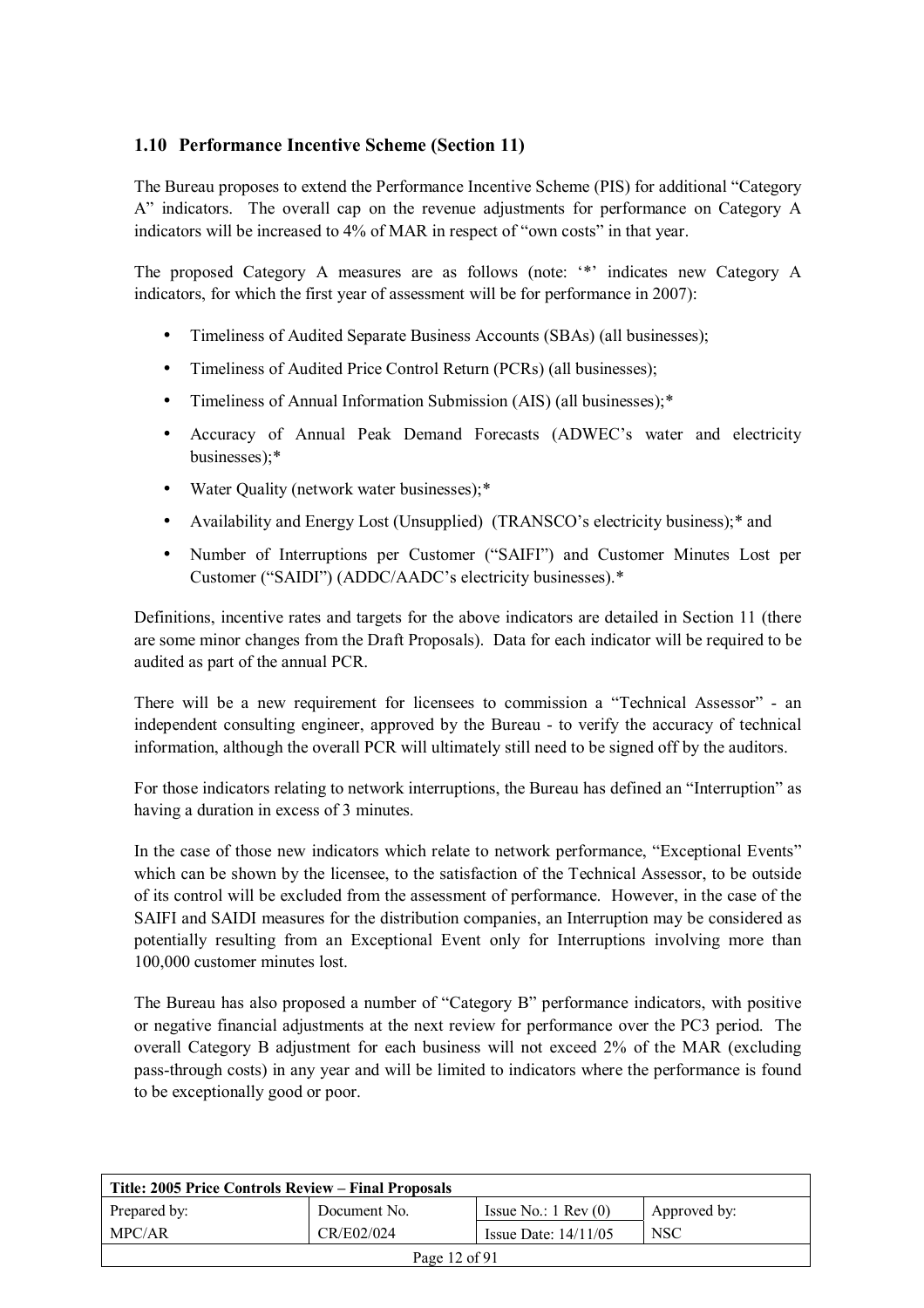## **1.11 Changes from Draft Proposals**

| Table 1.9: Summary of Main Differences from Draft Proposals           |                                |                                                                       |                                                                                                  |
|-----------------------------------------------------------------------|--------------------------------|-----------------------------------------------------------------------|--------------------------------------------------------------------------------------------------|
| <b>Main Feature</b>                                                   | Company                        | <b>Draft Proposals</b>                                                | <b>Final Proposals</b>                                                                           |
| <b>UAE CPI 2004</b>                                                   | All                            | 3% (estimate)                                                         | 5.04% (actual)                                                                                   |
| <b>UAE CPI 2005</b>                                                   | All                            | 3% (estimate)                                                         | $5.04\%$ (estimate)                                                                              |
| <b>Separation of controls</b>                                         | AADC & ADDC                    | Separate controls for<br>distribution and supply                      | Single controls for<br>distribution and supply                                                   |
| <b>Definition of</b><br>"Regulated Revenue"                           | AADC, ADDC &<br><b>TRANSCO</b> | Income of licensed<br>businesses excluding<br>income from contractors | All income of licensed<br>businesses (all sources)                                               |
| Opex for water<br>pumping costs within<br><b>Emirate of Abu Dhabi</b> | <b>TRANSCO</b>                 | Reduced electricity costs<br>from 2006                                | Reduced electricity costs<br>from 2007 - additional AED<br>37.0 million (2006 prices)<br>in 2006 |
| <b>Additional opex for</b><br>new responsibilities                    | ADWEC electricity              | AED 4 million (2006<br>prices)                                        | AED 5 million (2006<br>prices)                                                                   |
| <b>Additional opex for</b><br>new responsibilities                    | <b>ADWEC</b> water             | AED 1 million (2006<br>prices)                                        | AED 2 million (2006)<br>prices)                                                                  |
| <b>Increased BST</b><br>forecasts                                     | <b>ADWEC</b>                   | Bureau estimate                                                       | <b>ADWEC</b> estimate                                                                            |
| <b>Cost of Capital</b>                                                | AADC & ADDC                    | 5.3%                                                                  | 5.5%                                                                                             |
| <b>Adjustment for PC1</b><br>water customer<br>accounts               | AADC                           | AED 28.36 million (2006)<br>prices)                                   | AED 27.95 (2006 prices)<br>(correction of minor error in<br>calculation)                         |
| <b>Water Demand</b><br><b>Forecast PIS Indicator</b>                  | <b>ADWEC</b>                   | Tolerance band: $+/-10$<br><b>MGD</b>                                 | Tolerance band: $+/-20$<br><b>MGD</b>                                                            |
| <b>Water Quality PIS</b><br><b>Indicator</b>                          | AADC, ADDC &<br><b>TRANSCO</b> | Benchmark set at 100%<br>compliance                                   | Benchmark set at 80%<br>(2007), 85% (2008), 90%<br>(2009) compliance                             |
| <b>Customer Minutes</b><br><b>Lost PIS Indicator</b>                  | AADC & ADDC                    | <b>Customer Minutes Lost</b>                                          | <b>Customer Minutes Lost per</b><br>customer (SAIDI)                                             |
| Number of<br><b>Interruptions PIS</b><br>Indicator                    | AADC & ADDC                    | Number of Interruptions                                               | Number of Interruptions per<br>Customer (SAIFI)                                                  |
| <b>Customer Satisfaction</b><br><b>PIS Indicator</b>                  | AADC & ADDC                    | Not defined                                                           | To be assessed against OSS<br>& GSS performance (once<br>implemented)                            |
| <b>PIS Exceptional</b><br><b>Events</b>                               | AADC & ADDC                    | No materiality lower limit                                            | Materiality lower limit of<br>100,000 customer minutes<br>lost, where relevant                   |

Differences between the Draft Proposals and the Final Proposals are summarised in **Table 1.9**.

| Title: 2005 Price Controls Review – Final Proposals |              |                               |              |  |
|-----------------------------------------------------|--------------|-------------------------------|--------------|--|
| Prepared by:                                        | Document No. | Issue No.: $1 \text{ Rev}(0)$ | Approved by: |  |
| MPC/AR                                              | CR/E02/024   | Issue Date: $14/11/05$        | <b>NSC</b>   |  |
| Page 13 of 91                                       |              |                               |              |  |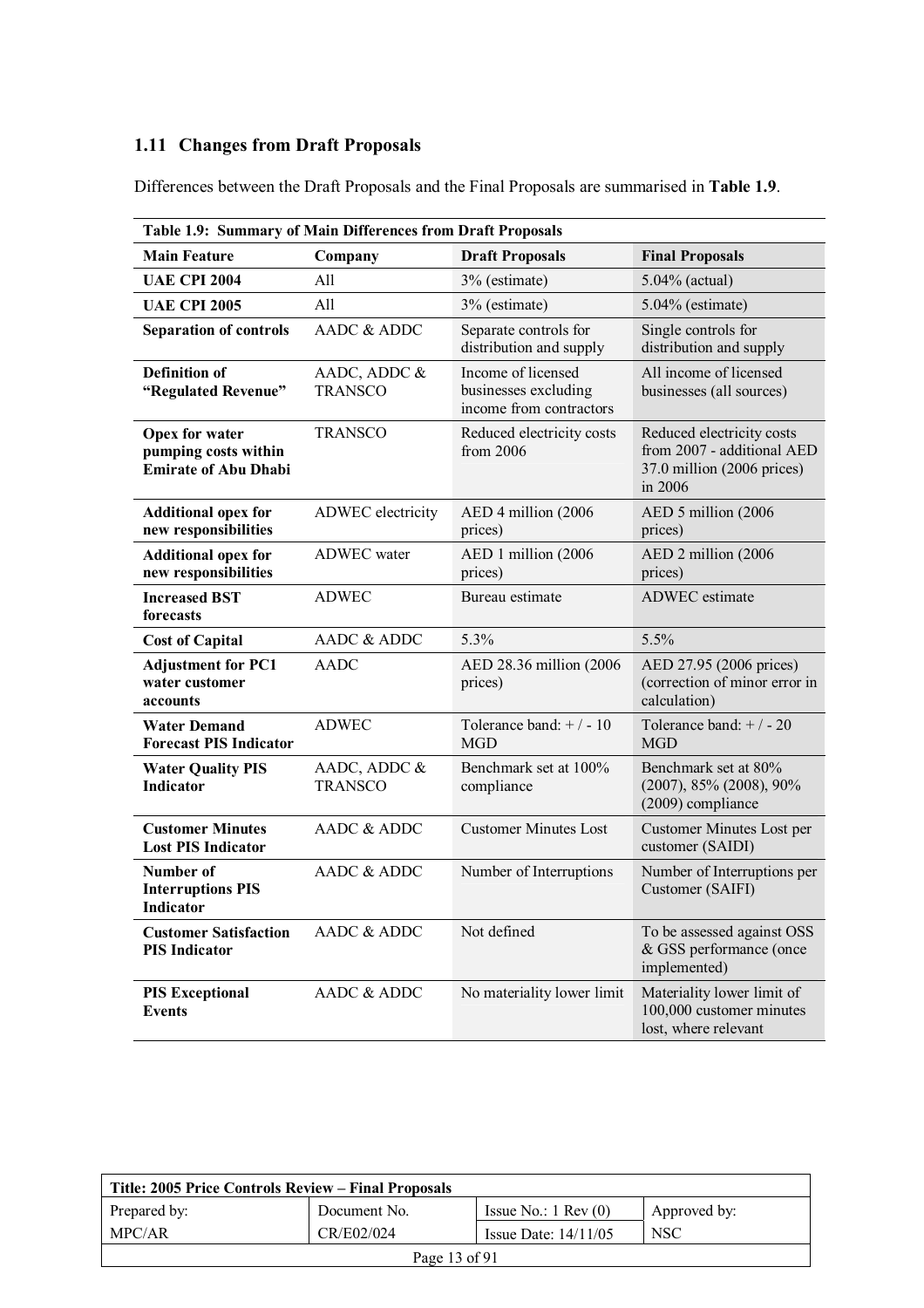## **2 Background**

 $\overline{a}$ 1

## **2.1 Price-Controlled Companies**

The Abu Dhabi water and electricity sector is characterised by a 'single-buyer' structure and independent regulation by the Bureau established by Law No (2) of 1998. The following five sector companies are monopolies and hence are subject to controls on their prices set by the Bureau to protect customers from market power and to promote economic efficiency:

- ADWEC, the "single buyer", is responsible for planning and contracting for new production capacity for the sector. It purchases capacity and output from Generation and Desalination Companies (GDs) under the terms of Power and Water Purchase Agreements (PWPAs) and also purchases fuel for supply to GDs. ADWEC then sells bulk supplies of water and electricity to the distribution companies at the Bulk Supply Tariffs (BSTs).
- **TRANSCO** is responsible for the transmission and despatch of both electricity and water and earns revenue from the distribution companies in the form of Transmission Use-of-System (TUoS) charges and, potentially, connection charges.
- **ADDC** and **AADC** undertake the distribution and supply of water and electricity in the municipality areas of Abu Dhabi and Al Ain, respectively. They purchase water and electricity from ADWEC and RASCO, pay TUoS charges to TRANSCO, and receive revenue from final customers and subsidy from the Government.
- RASCO undertakes electricity generation and water production in remote areas.<sup>1</sup> While RASCO has contracted out the operation of these activities to the two distribution companies, they remain RASCO's legal responsibility.

The first price controls (PC1) for AADC, ADDC, ADWEC and TRANSCO ran from 1999 to 2002. The second price controls (PC2) were set in 2002 to apply for three years (2003-2005).

A set of price controls was established for RASCO in 2003 to apply for two years (2004 and 2005). Previously, some activities of RASCO were subject to tariffs approved by the Bureau.

Sector turnover in 2004 was AED 7.3 billion, 60% of which relates to electricity. **Figures 2.1 and 2.2** indicate the composition of electricity and water costs, respectively, in terms of revenue from production, transmission, and distribution and supply businesses. Production costs account for about 60% of electricity costs and 65% of water costs. The remaining costs are subject to the price controls set by the Bureau.

RASCO's distribution and supply assets were transferred to the distribution companies in 2001.

| Title: 2005 Price Controls Review – Final Proposals |              |                               |              |  |
|-----------------------------------------------------|--------------|-------------------------------|--------------|--|
| Prepared by:                                        | Document No. | Issue No.: $1 \text{ Rev}(0)$ | Approved by: |  |
| MPC/AR                                              | CR/E02/024   | Issue Date: $14/11/05$        | NSC          |  |
| Page 14 of 91                                       |              |                               |              |  |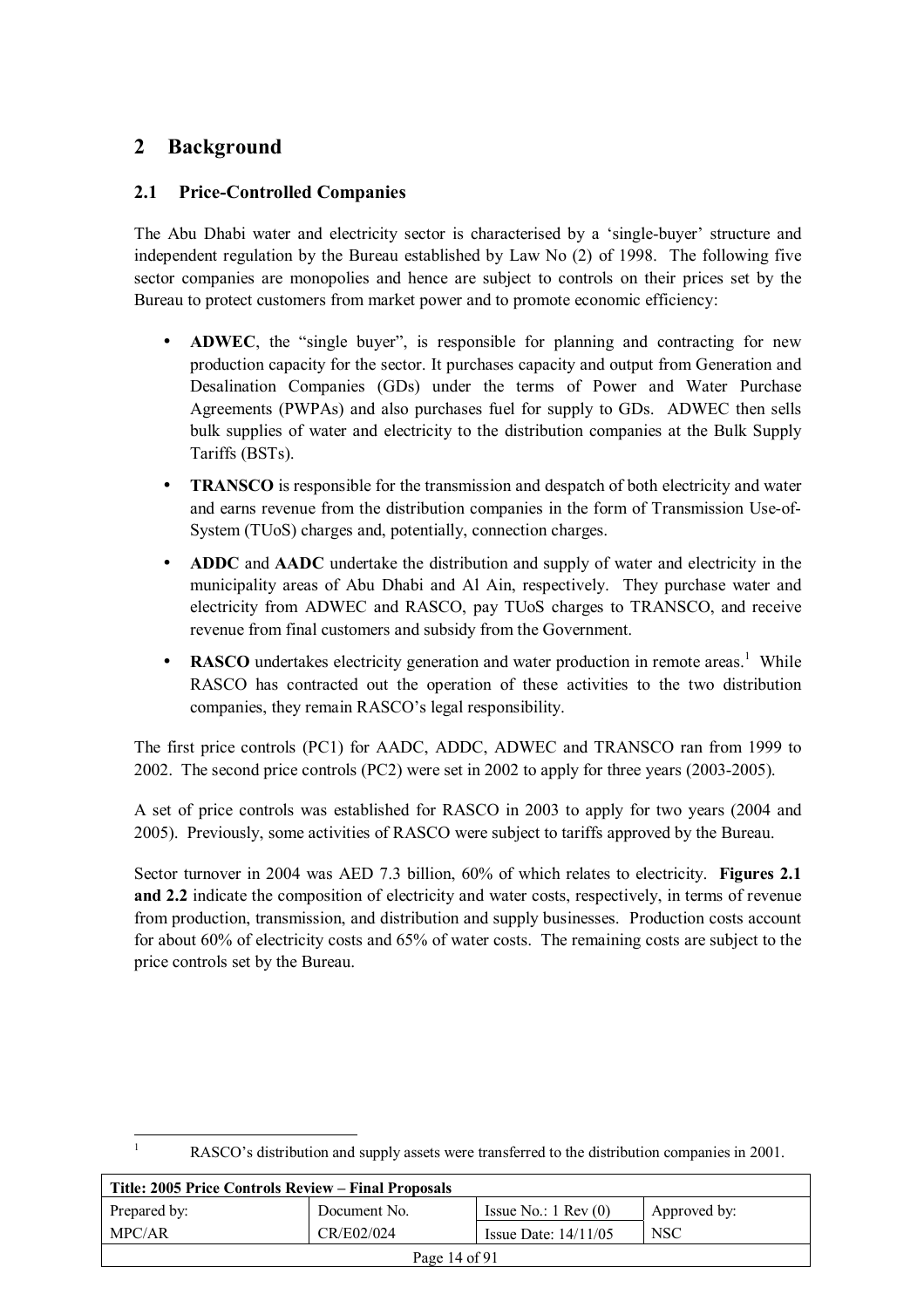



## **2.2 Main Features of Current Price Controls**

The main features of the current price controls are summarised below:

- 1. *CPI-X Revenue Caps:* All of the present price controls are of the CPI-X type and determine the Maximum Allowed Revenue (MAR) that each of the businesses can recover from its customers in any year (or from government subsidy, in the case of distribution companies).
- 2. *Structure of Controls:* The formulae for MARs include a fixed term but (other than for ADWEC) are also partly determined by "revenue drivers" (such as peak demands, metered units transmitted or distributed, and number of customers). These are set to reflect the cost structure of the companies and to provide desirable incentives.

| Title: 2005 Price Controls Review – Final Proposals |              |                               |              |  |
|-----------------------------------------------------|--------------|-------------------------------|--------------|--|
| Prepared by:                                        | Document No. | Issue No.: $1 \text{ Rev}(0)$ | Approved by: |  |
| MPC/AR                                              | CR/E02/024   | Issue Date: $14/11/05$        | <b>NSC</b>   |  |
| Page $15$ of $91$                                   |              |                               |              |  |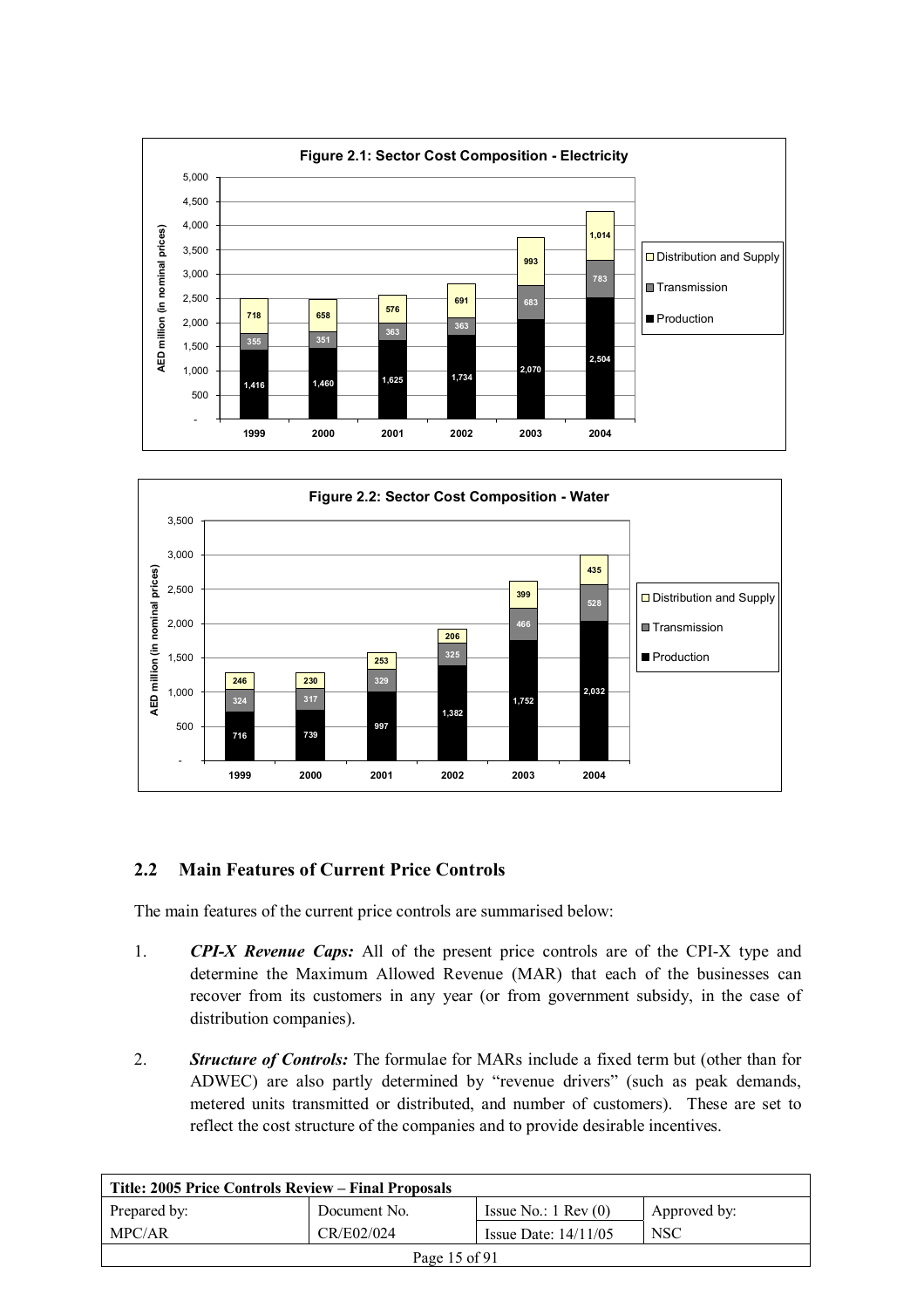- 3. *Separation of Controls:* To date, there have been separate price controls for the water and electricity businesses of all the companies except ADWEC, which has been subject to a single price control. For the distribution companies, the price controls (separate for water and electricity) cover both distribution and supply activities.
- 4. *Pass-Through Costs:* Price controls apply directly to companies' "own costs", which are considered to be within their control. Costs which are subject to competition, or to regulation elsewhere in the supply chain, are treated on a pass-through basis. These include: PWPA and fuel costs for ADWEC; and power/water purchase costs and transmission costs for AADC and ADDC. Licensees are also protected against the effects of general price inflation via the CPI-X type of control.
- 5. *Efficient Levels of Costs:* The price controls were set to allow the companies to recover an efficient level of costs, comprising allowances for operating expenditure, depreciation and a return on capital.
- 6. *Treatment of Opex:* While setting the current price controls, total operating expenditure (opex) was projected to remain constant in real terms. Effectively this meant that the costs of demand growth were assumed to be financed out of efficiency improvements amounting to 5% a year.
- 7. *Treatment of Capex:* With the exception of RASCO, allowances for capex have been set on the basis of *'ex-post'* assessment  $-$  i.e., allowed capital expenditure is determined after the event (based on efficiency criteria established by the Bureau). While the PC1 controls made no allowance for capex over 1999–2002, the PC2 controls included *provisional* capex allowances for both 1999-2002 and 2003-2005. It was agreed that once the Bureau receives audited data on actual capex over 1999-2002 and 2003-2005, it will be reviewed against its efficiency criteria. Any difference between efficient past capex and the provisional allowances will be reflected in a financial adjustment (to future revenues) at the subsequent price controls review.
- 8. *Cost of Capital:* A real post-tax cost of capital of 6% has been used for PC1 and PC2 in setting the price controls for all companies. In the case of ADWEC, which has few physical capital assets, the return was expressed as a return on turnover (profit margin of  $0.025\%$ ).
- 9. *Performance Incentive Scheme:* A Performance Incentive Scheme (PIS) was introduced as part of the PC2 price controls to incentivise the companies to improve their performance on various aspects of their operations. Certain output measures (termed ìCategory Aî indicators) are directly linked to the price controls while other output measures (termed "Category B" indicators) are monitored by the Bureau for possible financial adjustment for good or poor performance at a later date.

| Title: 2005 Price Controls Review – Final Proposals |              |                               |              |  |
|-----------------------------------------------------|--------------|-------------------------------|--------------|--|
| Prepared by:                                        | Document No. | Issue No.: $1 \text{ Rev}(0)$ | Approved by: |  |
| MPC/AR                                              | CR/E02/024   | Issue Date: $14/11/05$        | <b>NSC</b>   |  |
| Page 16 of 91                                       |              |                               |              |  |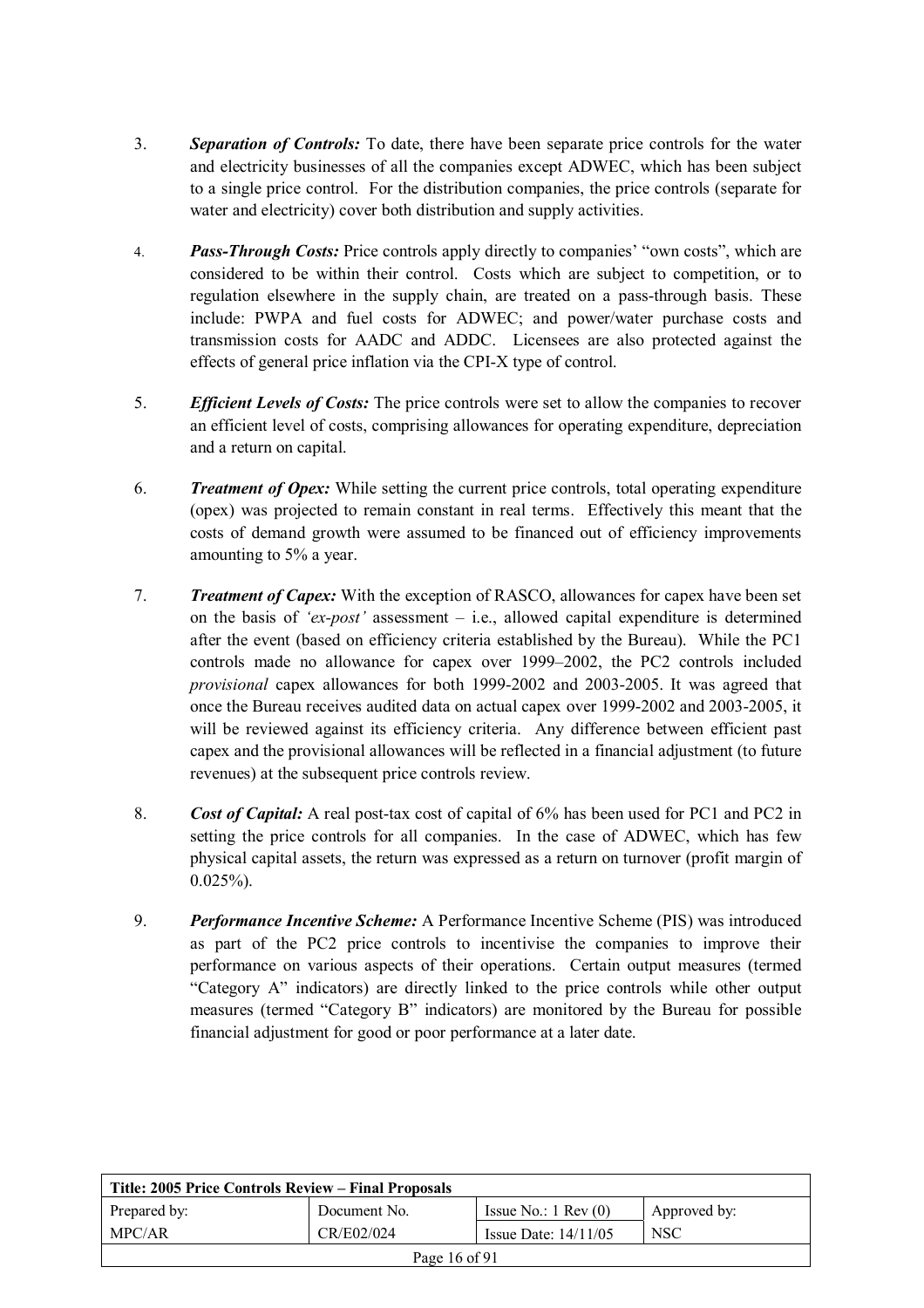#### **2.3 Present Price Controls for AADC, ADDC, ADWEC and TRANSCO**

The PC2 price controls for AADC, ADDC, ADWEC and TRANSCO are summarised below:

#### **ADDC & AADC (separate water and electricity price controls)**

MAR = Electricity or Water Purchase Costs + Transmission Charges + DSR + Q - K

DSR =  $a + (b \times$  Number of Customers) + (c × Metered Units Distributed)

**ADWEC** 

 $MAR$  = PWPA Costs + Fuel Costs + A + Q – K

#### **TRANSCO (separate water and electricity price controls)**

MAR =  $a + (b \times \text{Peak Domain}) + (c \times \text{Metered Units Transmitted}) + A + Q - K$ 

Where:

 $A'$  for ADWEC means its maximum allowed procurement cost;

 $A'$  for TRANSCO's electricity business means its allowed ancillary services costs;

'a' is the notified value for the fixed amount;

**Table 2.1: Notified Values for PC2** 

**Example 10** is and **the set of the notified values for first and second variable revenue drivers respectively;** 

**EVALUATE:** is the allowed distribution and supply revenue for ADDC and AADC;

ë**K**í is the correction factor adjusting any over- or under-recovery in the preceding year; and

ë**Q**í is the revenue adjustment for performance under the PIS.

The notified values of, 'a', 'b' and 'c', and of 'A' for ADWEC, were determined for the first year of the PC2 control period (2003) as shown in **Table 2.1**.

| <b>TADIC 4.1.</b> TOUTHER VALUES TOT T CA |     |              |                                 |                 |  |
|-------------------------------------------|-----|--------------|---------------------------------|-----------------|--|
|                                           |     |              | <b>Notified Values for 2003</b> |                 |  |
|                                           | X   | A or a       | b                               | $\mathbf c$     |  |
| <b>ADWEC</b> Procurement                  | 0.0 | 10.72 AED m  | n/a                             | n/a             |  |
| <b>TRANSCO Electricity</b>                | 0.0 | 522.77 AED m | 44.28 AED/kW                    | $1.05$ fils/kWh |  |
| <b>TRANSCO Water</b>                      | 0.0 | 347.75 AED m | 305.57 AED/TIG                  | $0.44$ AED/TIG  |  |
| <b>ADDC</b> Electricity                   | 0.0 | 442.01 AED m | 761.40 AED/customer account     | $0.45$ fils/kWh |  |
| <b>ADDC</b> Water                         | 0.0 | 197.56 AED m | 382.74 AED/customer account     | $0.69$ AED/TIG  |  |
| <b>AADC</b> Electricity                   | 0.0 | 235.68 AED m | 1,028.83 AED/customer account   | $0.57$ fils/kWh |  |
| <b>AADC</b> Water                         | 0.0 | 92.74 AED m  | 586.50 AED/customer account     | $1.75$ AED/TIG  |  |

| Title: 2005 Price Controls Review – Final Proposals |              |                               |              |  |
|-----------------------------------------------------|--------------|-------------------------------|--------------|--|
| Prepared by:                                        | Document No. | Issue No.: $1 \text{ Rev}(0)$ | Approved by: |  |
| MPC/AR                                              | CR/E02/024   | Issue Date: $14/11/05$        | <b>NSC</b>   |  |
| Page $17$ of $91$                                   |              |                               |              |  |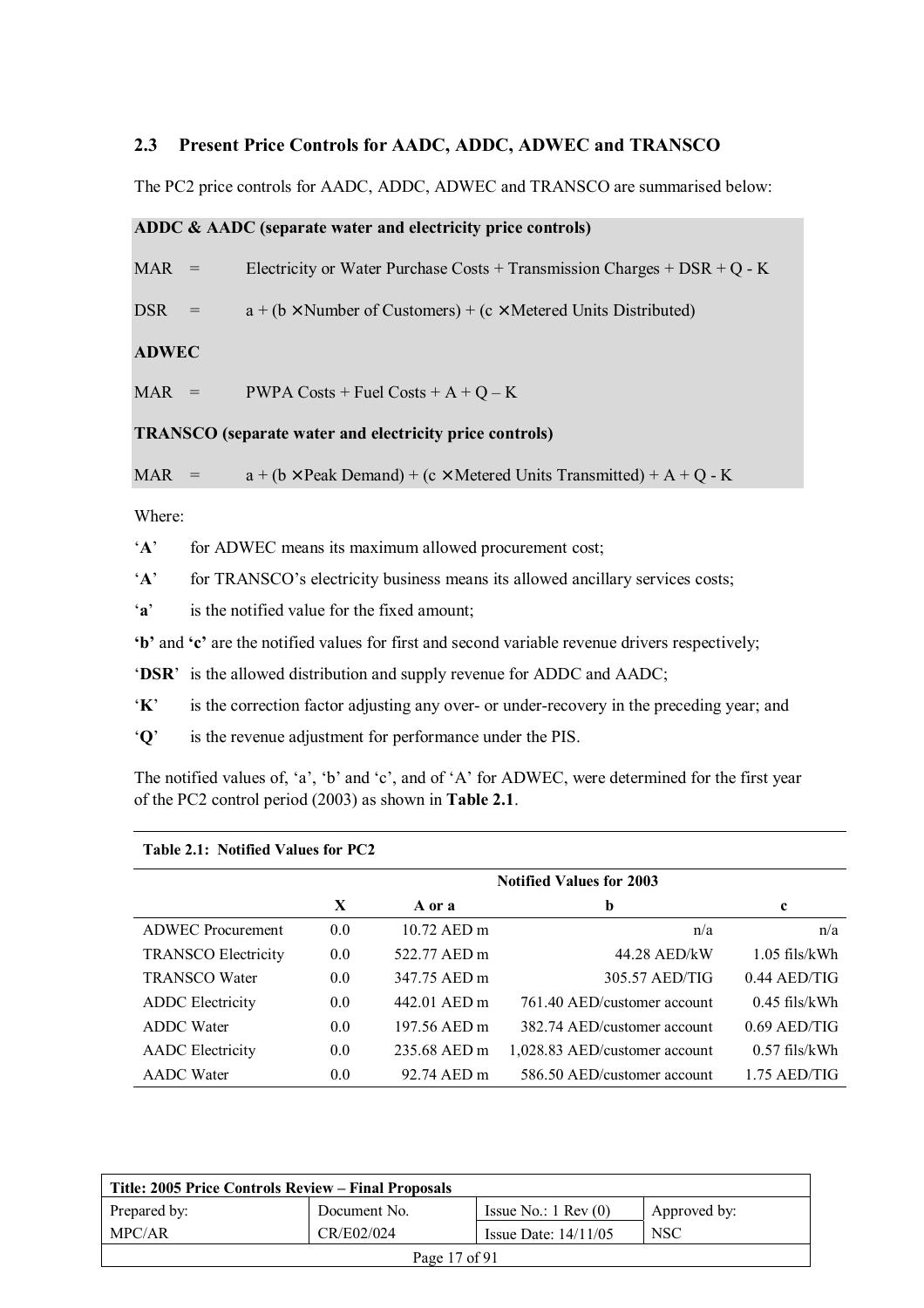The notified values are then automatically adjusted by CPI-X for each subsequent year of the period (up to and including 2005), according to the following formula:

> $a_t = a_{t-1} \times (1 + (CPI_t - X) / 100)$ (same formula for  $b'$  and  $c'$ , and for  $A'$  for ADWEC)

Here,  $\text{CPI}_{t}$  reflects the UAE inflation in the previous year (ie, in year t-1) according to the Consumer Price Index (CPI) published by the Ministry of Planning.

#### **2.4 Present Price Controls for RASCO**

Following the restructuring of RASCO in 2001, its business is now solely that of electricity generation and water production. Although the operation of these activities is sub-contracted to ADDC/AADC, they remain RASCO's legal responsibility and the revenues which RASCO can earn from the sale of water and electricity to ADDC/AADC is subject to price controls.

During 2003, the Bureau established price controls for RASCO's production activities to apply for two years (2004-2005). The structure of those controls is similar to that for the other companies, as follows:

**MAR** =  $a + (b \times$  **Revenue Driver** $) + F + O - K$ 

Where

**F** is the allowed fuel cost, as defined below, and other terms are as defined above for the other companies.

The revenue drivers for RASCO are as follows:

- for the electricity business, total electricity generation capacity at the year end; and
- for the water business, total annual water production.

The notified values 'a' and 'b' set out in the following table were determined for the first year of the control period (2004) and are adjusted by CPI-X for the following year (2005) using the same formula as applies under PC2 for the other companies.

| <b>Table 2.2: Notified Values for RASCO Price Controls</b> |     |                                 |                |  |
|------------------------------------------------------------|-----|---------------------------------|----------------|--|
|                                                            |     | <b>Notified Values for 2004</b> |                |  |
|                                                            | X   | а                               | h              |  |
| <b>Electricity Generation Business</b>                     | 0.0 | 32.57 AED m                     | $62.76$ AED/kW |  |
| <b>Water Production Business</b>                           | 00  | 79.35 AED m                     | $3.89$ AED/TIG |  |

| Title: 2005 Price Controls Review – Final Proposals |              |                               |              |  |
|-----------------------------------------------------|--------------|-------------------------------|--------------|--|
| Prepared by:                                        | Document No. | Issue No.: $1 \text{ Rev}(0)$ | Approved by: |  |
| MPC/AR                                              | CR/E02/024   | Issue Date: $14/11/05$        | <b>NSC</b>   |  |
| Page 18 of 91                                       |              |                               |              |  |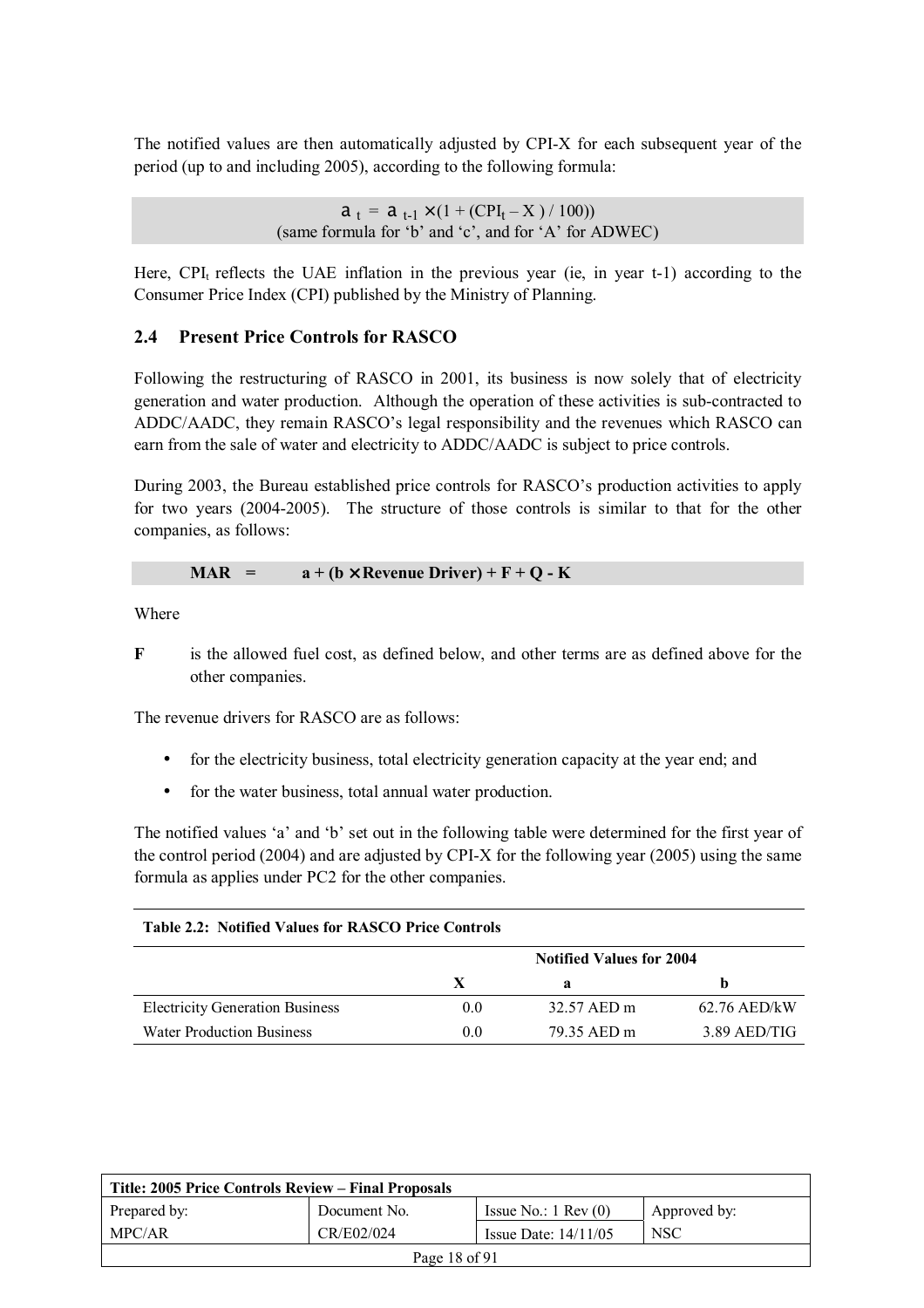To incentivise RASCO to improve its fuel consumption efficiency, the allowed fuel cost 'F' is calculated as the weighted average of actual fuel costs and a benchmark level of fuel costs, as follows:

#### $F = (0.95 \times AF) + (0.05 \times Z \times BUF)$

Where:

| AF  | Actual fuel costs of RASCO for electricity or water in the relevant year.                                                                                                                                                                           |
|-----|-----------------------------------------------------------------------------------------------------------------------------------------------------------------------------------------------------------------------------------------------------|
| Z   | For the electricity business, means the quantity of electricity produced from any<br>source in the relevant year (expressed in kWh); and for the water business, the<br>quantity of water produced from distillers only in the relevant year (TIG). |
| BUF | The benchmark unit fuel costs for electricity and water (20 fils/kWh and 8)<br>AED/TIG respectively) were set by the Bureau based on realistically achievable<br>levels of fuel consumption efficiency by RASCO.                                    |

Draft licence modifications giving effect to the above were issued by the Bureau in November 2003. The controls were accepted by RASCO in December 2003. Although the Bureau has not formally issued the licence modifications, there is an understanding between the Bureau and RASCO (in the form of an agreed draft licence modification) that the agreed controls will apply. As explained in the Draft Proposals, the Bureau now proposes to extend the existing RASCO controls for a further two years, to end-2007.

#### **2.5 Progress on the 2005 Price Controls Review**

**Table 2.3** below sets out the progress on the 2005 price controls review to date against the final PC3 timetable.

Timely responses to the Draft Proposals were received from all companies and are discussed in detail in the relevant sections of this paper.

In this connection, the Bureau has given due consideration to the companies' responses and modified its Final Proposals on the new price controls as necessary.

Proposed licence modifications that would give effect to these Final Proposals have been issued to licensees under separate cover. Each company is requested to communicate to the Bureau its acceptance or otherwise of the proposed licence modifications **by 17 December 2005**. If accepted by the above date, these proposals will come into effect on 1 January 2006. Otherwise, the existing licence will remain in force until such time as it is modified.

In parallel to the issue of these Final Proposals, the Bureau is also scheduled to make a presentation of the Final Proposals to interested parties, including the price-controlled licensees, on 14 November 2005.

| Title: 2005 Price Controls Review – Final Proposals |              |                               |              |
|-----------------------------------------------------|--------------|-------------------------------|--------------|
| Prepared by:                                        | Document No. | Issue No.: $1 \text{ Rev}(0)$ | Approved by: |
| MPC/AR                                              | CR/E02/024   | Issue Date: $14/11/05$        | <b>NSC</b>   |
| Page 19 of 91                                       |              |                               |              |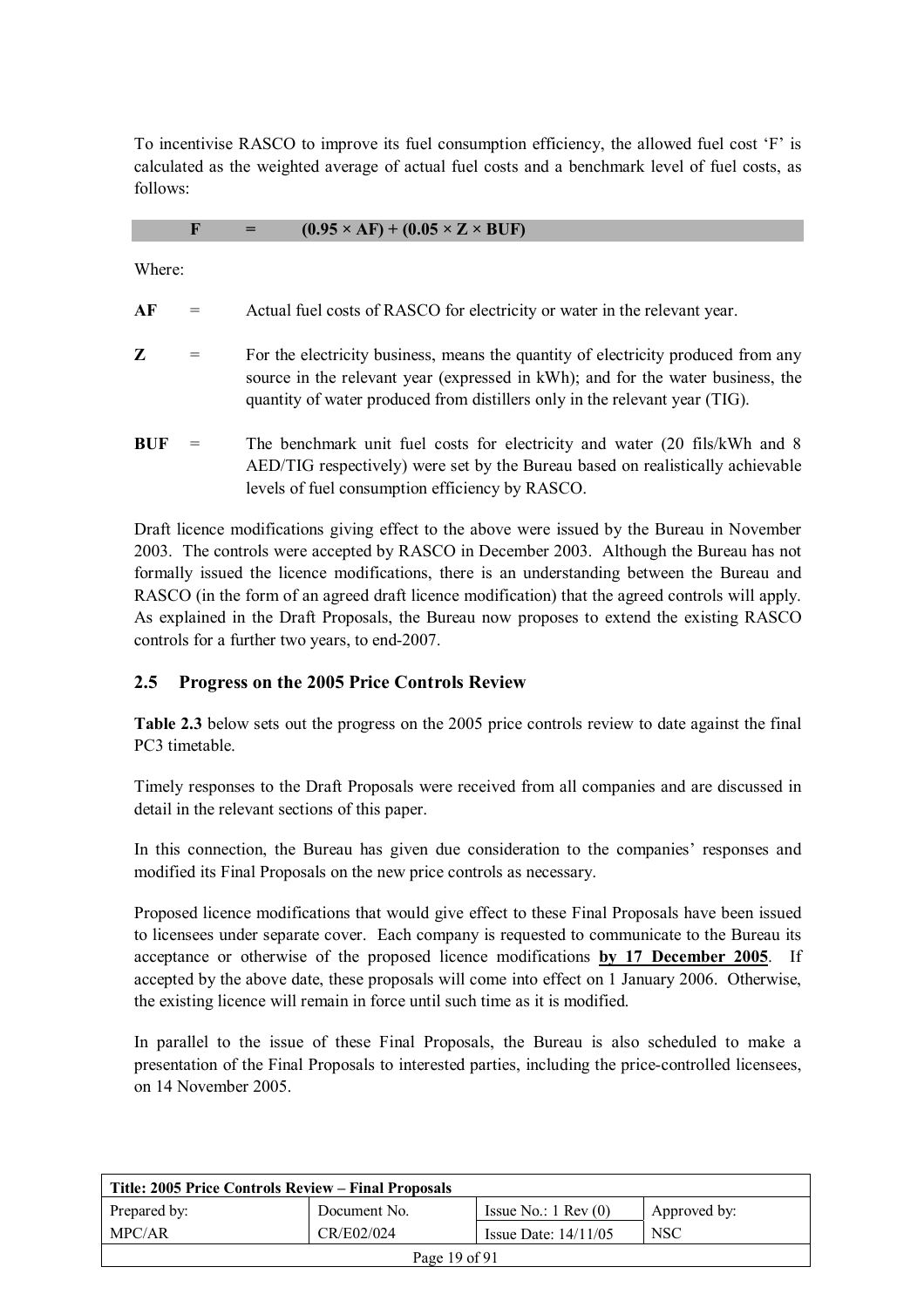| Table 2.3: Progress to Date on 2005 Price Controls Review |                                            |                            |  |  |  |
|-----------------------------------------------------------|--------------------------------------------|----------------------------|--|--|--|
| <b>Target Date</b>                                        | <b>Task</b>                                | <b>Actual Date</b>         |  |  |  |
| <b>First Phase - Issues and Data</b>                      |                                            |                            |  |  |  |
| 30 August 2004                                            | Bureau published First Consultation Paper  | 30 August 2004             |  |  |  |
| 15 September 2004                                         | Bureau made presentation to Companies      | 15 September 2004          |  |  |  |
| 15 September 2004                                         | Bureau issued First Information Request    | 15 September 2004          |  |  |  |
| 13 October 2004                                           | Responses to First Consultation Paper:     |                            |  |  |  |
|                                                           | <b>AADC</b>                                | 13 October 2004            |  |  |  |
|                                                           | <b>ADDC</b>                                | 13 October 2004            |  |  |  |
|                                                           | <b>ADWEC</b>                               | 19 October 2004            |  |  |  |
|                                                           | <b>RASCO</b>                               | No response                |  |  |  |
|                                                           | <b>TRANSCO</b>                             | 16 October 2004            |  |  |  |
| 10 November 2004                                          | Responses to First Information Request:    |                            |  |  |  |
|                                                           | <b>AADC</b>                                | 17 January 2005 (partial)  |  |  |  |
|                                                           | <b>ADDC</b>                                | 18 December 2004 (partial) |  |  |  |
|                                                           | <b>ADWEC</b>                               | No response                |  |  |  |
|                                                           | <b>RASCO</b>                               | No response                |  |  |  |
|                                                           | <b>TRANSCO</b>                             | 5 December 2004 (partial)  |  |  |  |
| <b>Second Phase - Analysis and Assessment</b>             |                                            |                            |  |  |  |
| 2 February 2005                                           | Bureau published Second Consultation Paper | 2 February 2005            |  |  |  |
| 16 February 2005                                          | Bureau made presentation to Companies      | 14 February 2005           |  |  |  |
| 16 February 2005                                          | Bureau issued Second Information Request   | 15 February 2005           |  |  |  |
| 16 March 2005                                             | Responses to Second Consultation Paper:    |                            |  |  |  |
|                                                           | AADC                                       | 15 March 2005              |  |  |  |
|                                                           | <b>ADDC</b>                                | 19 March 2005              |  |  |  |
|                                                           | <b>ADWEC</b>                               | 20 March 2005              |  |  |  |
|                                                           | <b>RASCO</b>                               | No response                |  |  |  |
|                                                           | <b>TRANSCO</b>                             | 26 March 2005              |  |  |  |
| 13 April 2005                                             | Responses to Second Information Request:   |                            |  |  |  |
|                                                           | <b>AADC</b>                                | 4 May 2005                 |  |  |  |
|                                                           | <b>ADDC</b>                                | 3 May 2005                 |  |  |  |
|                                                           | <b>ADWEC</b>                               | 30 March 2005              |  |  |  |
|                                                           | <b>RASCO</b>                               | No response                |  |  |  |
|                                                           | <b>TRANSCO</b>                             | 14 April 2005              |  |  |  |
|                                                           | Third Phase - Proposals and Implementation |                            |  |  |  |
| 31 July 2005                                              | Bureau published Draft Proposals           | 27 July 2005               |  |  |  |
| 20 September 2005                                         | Responses to Draft Proposals               |                            |  |  |  |
|                                                           | <b>AADC</b>                                | 20 September 2005          |  |  |  |
|                                                           | <b>ADDC</b>                                | 21 September 2005          |  |  |  |
|                                                           | <b>ADWEC</b>                               | 20 September 2005          |  |  |  |
|                                                           | <b>TRANSCO</b>                             | 20 September 2005          |  |  |  |

| Title: 2005 Price Controls Review – Final Proposals |              |                               |              |  |
|-----------------------------------------------------|--------------|-------------------------------|--------------|--|
| Prepared by:                                        | Document No. | Issue No.: $1 \text{ Rev}(0)$ | Approved by: |  |
| MPC/AR                                              | CR/E02/024   | Issue Date: $14/11/05$        | <b>NSC</b>   |  |
| Page $20$ of 91                                     |              |                               |              |  |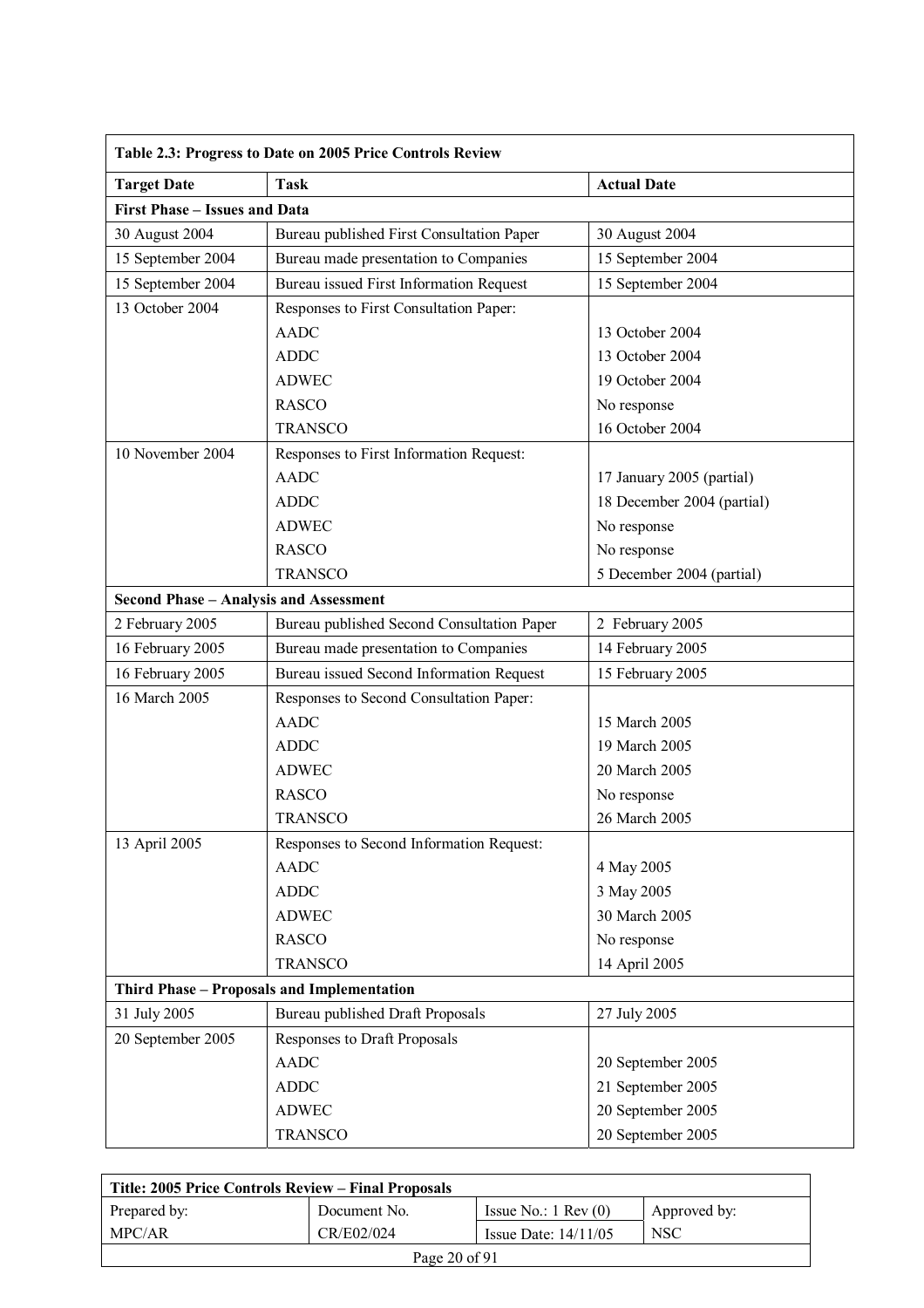## **3 Form of Controls**

### **3.1 Draft Proposals**

In relation to the form of controls, the Draft Proposals included the following:

- continuation of CPI-X type of regulation;
- continuation of existing form of controls (revenue caps comprising a fixed component and up to two variable components linked to "revenue drivers");
- a 4-year control duration for all businesses (2006-2009 inclusive);
- separate price controls for ADWEC's water and electricity businesses;
- separate price controls for distribution and supply businesses (AADC and ADDC);
- income outside of "regulated revenue" to be explicitly defined in advance within a new term, "Excluded Income" (except  $ADWEC^2$ );
- continuation of existing revenue drivers, except for the TRANSCO peak demand measures, which in future would be based only on metered units; and
- ADWEC would be required to produce a formal report to the Bureau if its unit purchase costs (water or electricity) increase compared with the previous year.

### **3.2 Responses to Draft Proposals**

AADC and ADDC repeated their concerns, previously expressed in their responses to the First and Second Consultation documents, about the proposed separation of the distribution and supply price controls. In particular, they argued that the separation of controls may expose the supply businesses to additional risks, which would require additional returns. AADC also objected to the Bureauís attempt, subsequent to the Draft Proposals, to enquire into the apparently high costs of the electricity supply business of AADC.

ADDC additionally commented on the Bureau's proposal to exclude certain income items from the definition of "regulated revenue". It argued that further items ought to be excluded also, namely: "Interest on Bank Accounts", "Income on Other Investment", "Foreign Exchange Gains/Losses" and "Income from Suppliers".

ADDC also sought confirmation that metered units in relation to the electricity supply agreement that it had recently signed with Abu Dhabi Company for Onshore Oil Operations (ADCO) would be included as part of the metered units distributed measure in the price controls.

For its part, ADWEC requested clarification as to how it would be in a position to submit a formal report to the Bureau explaining a unit purchase cost increase if ADWEC is not responsible for economic dispatch.

 $\frac{1}{2}$ ADWEC's regulated revenue already excludes any income received from production companies in the form of damages, claims, late payments or events of default.

| Title: 2005 Price Controls Review – Final Proposals |              |                               |              |  |
|-----------------------------------------------------|--------------|-------------------------------|--------------|--|
| Prepared by:                                        | Document No. | Issue No.: $1 \text{ Rev}(0)$ | Approved by: |  |
| MPC/AR                                              | CR/E02/024   | Issue Date: $14/11/05$        | <b>NSC</b>   |  |
| Page 21 of 91                                       |              |                               |              |  |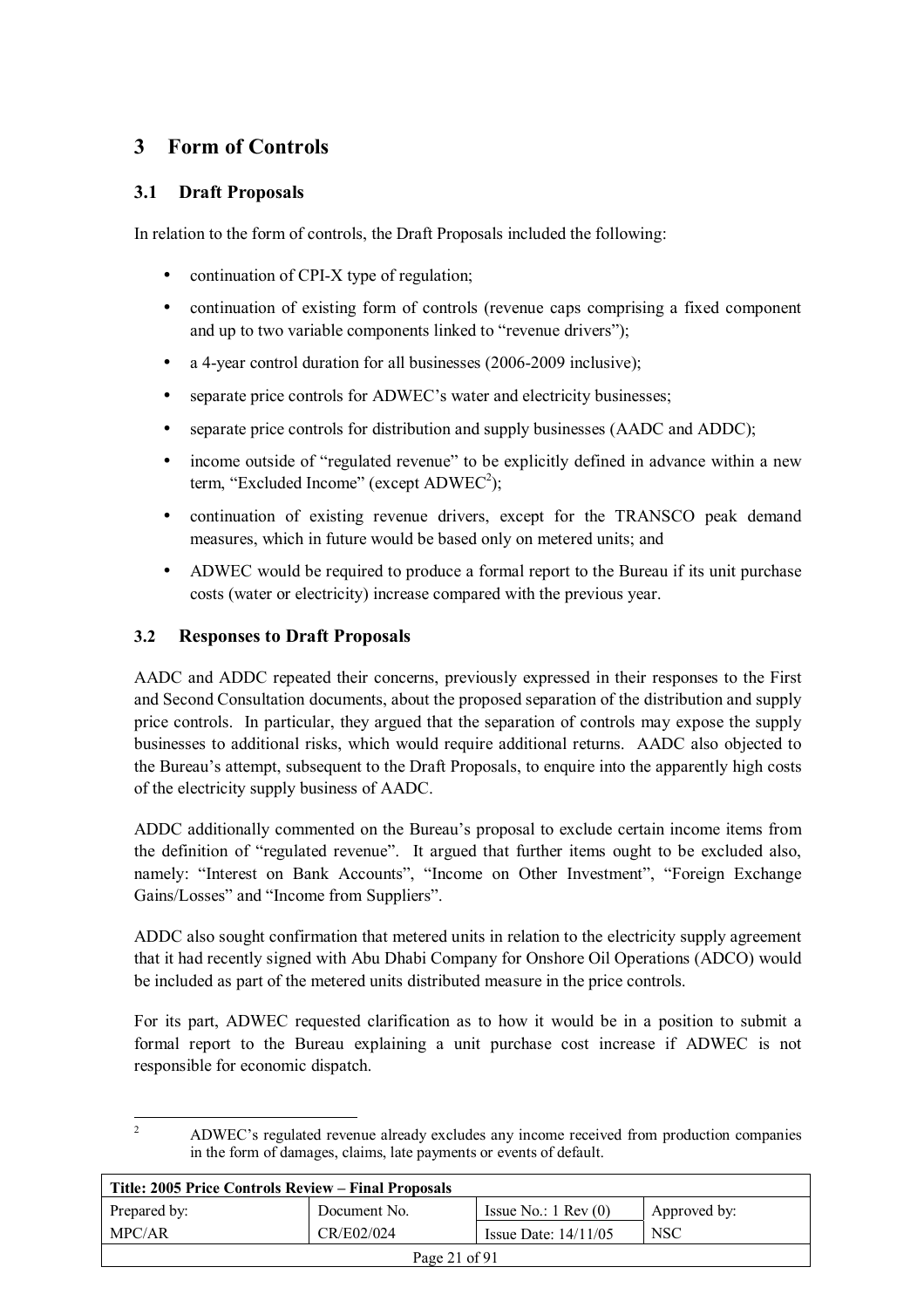## **3.3 Bureauís Views**

Following the views of respondents, the Bureau has concluded that it is premature to separate the distribution and supply business price controls at the present review. In particular, further time is required to assess licensees' claims as to the level of risks of the supply businesses on a standalone basis. The level of supply business risks will also depend on the precise form of the upcoming privatisation of the distribution companies (eg, the extent of any subsidy from the government).

In addition, further analysis is required of the methods used by the distribution companies to allocate costs between distribution and supply. ADDC and AADC appear not to have implemented an agreement reached with the Bureau in February 2002 to adopt a common basis for cost allocation between distribution and supply. During 2006, the Bureau will commence a formal review of the cost allocation methods used by the distribution companies, in preparation for the separation of supply and distribution controls at the next review.

Therefore single controls covering both distribution and supply (separately for water and electricity) will continue for the PC3 period. The requirement for the distribution companies to produce separate business accounts for distribution and supply will remain.

The Bureau has also decided, in view of ADDC's comments, that it is impractical to define "excluded items" from the definition of "regulated revenue". Each of the licensees has a different set of "other income" items, which it is not possible to define sufficiently accurately in advance to ensure the integrity of the price control formulae. For the sake of clarity, "regulated revenue" will therefore include all income, from whatever source, of the licensed business. Only income from unlicensed activities for which the licensee has received the Bureau's consent will be excluded. This will be consistent with the cost projections used to set the PC3 controls, which include costs of all activities except consented activities. This amendment will avoid any future dispute as to the definition of "regulated revenue", as has occurred in PC1 and PC2.

ADDC requested confirmation that units distributed to ADCO would be included in the metered units distributed measure. While this matter was discussed earlier between the Bureau and ADDC in view of metering issues outside of ADDC's control, the Bureau has given further thought to it in view of the combined price controls for distribution and supply. ADCO is directly connected to the electricity transmission network, and the role of ADDC in this case relates only to supply, not to distribution. Since the ADCO units do not satisfy the requirement of the definition of the metered units distributed revenue driver, and ADDC is not undertaking any distribution activity for ADCO, ADCO units will not be included in the metered units distributed measure. Supply costs for large users are instead covered by the cost allowances for the distribution companies.

In response to ADWEC's comments, the Bureau is pleased to clarify that unit purchase costs may rise for many reasons other than uneconomic despatch by TRANSCO. However, if ADWEC considers that any rise in unit purchase costs is due, wholly or in part, to uneconomic despatch by TRANSCO, it should justify this with supporting analysis in its report on the unit cost increase.

| Title: 2005 Price Controls Review – Final Proposals |              |                               |              |  |
|-----------------------------------------------------|--------------|-------------------------------|--------------|--|
| Prepared by:                                        | Document No. | Issue No.: $1 \text{ Rev}(0)$ | Approved by: |  |
| MPC/AR                                              | CR/E02/024   | Issue Date: $14/11/05$        | <b>NSC</b>   |  |
| Page 22 of $91$                                     |              |                               |              |  |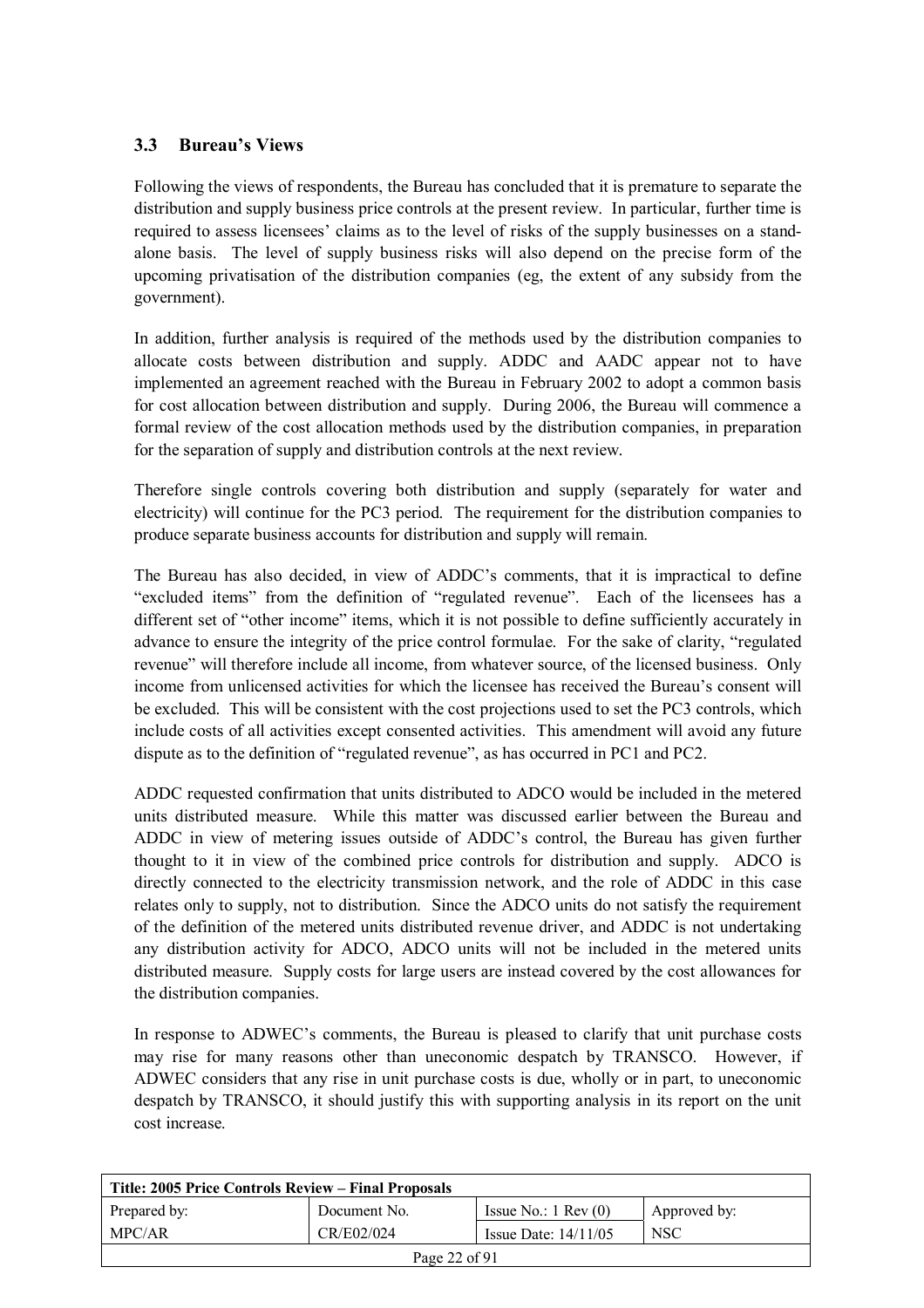## **3.4 Final Proposals**

Based on responses to the Draft Proposals, the Bureau now proposes only one change to the basic structure of the price control formulae: the separation of ADWEC's price control into separate controls for electricity and water. This will be accompanied by a new licence requirement for ADWEC to produce separate accounts for its electricity and water businesses. These changes will ensure that ADWEC, in common with other licensees, will produce audited information on its costs separately for electricity and water. The price control formulae for PC3 are summarised below:

### **ADDC & AADC (separate water and electricity price controls)**

MAR = Electricity or Water Purchase Costs + Transmission Charges + DSR + Q - K

DSR =  $a + (b \times$  Number of Customers) + (c × Metered Units Distributed)

### **ADWEC (separate water and electricity price controls)**

 $MAR$  = PWPA Costs + Fuel Costs + A + O – K

### **TRANSCO (separate water and electricity price controls)**

MAR =  $a + (b \times \text{Metered} \text{ Peak} \text{ Demand}) + (c \times \text{Metered} \text{ Units} \text{ Transmitted}) + A + Q - K$ 

where the terms are as defined in Section 2.3 above.

These controls will be of four years duration (2006-2009) and will continue to be of the existing CPI-X type. The licence modifications have been drafted such that, where applicable, amounts in relation to 'K' and 'Q' will be carried forward from the PC2 controls to the PC3 controls.

No objection was raised to the proposal to amend the licence definition of TRANSCO's peak demand-related revenue drivers to be based solely on metered units, so the revenue drivers for PC3 will be as defined as proposed in **Table 3.1** (changes from the PC2 definitions shown in bold).

As explained above, other than for ADWEC (for whom the existing licence definition will continue to apply), the term "regulated revenue" used in the licence to monitor compliance with the price control will be redefined for PC3 to include all income, from whatever source, of the licensed business in question. Only income from unlicensed activities for which the licensee has received the Bureau's consent will be excluded.

Finally, the Bureau confirms its earlier proposal for ADWEC to produce a formal report if its unit purchase costs (water or electricity) increase compared with the previous year for any reason.

| Title: 2005 Price Controls Review – Final Proposals |              |                               |              |
|-----------------------------------------------------|--------------|-------------------------------|--------------|
| Prepared by:                                        | Document No. | Issue No.: $1 \text{ Rev}(0)$ | Approved by: |
| MPC/AR                                              | CR/E02/024   | Issue Date: $14/11/05$        | <b>NSC</b>   |
| Page 23 of 91                                       |              |                               |              |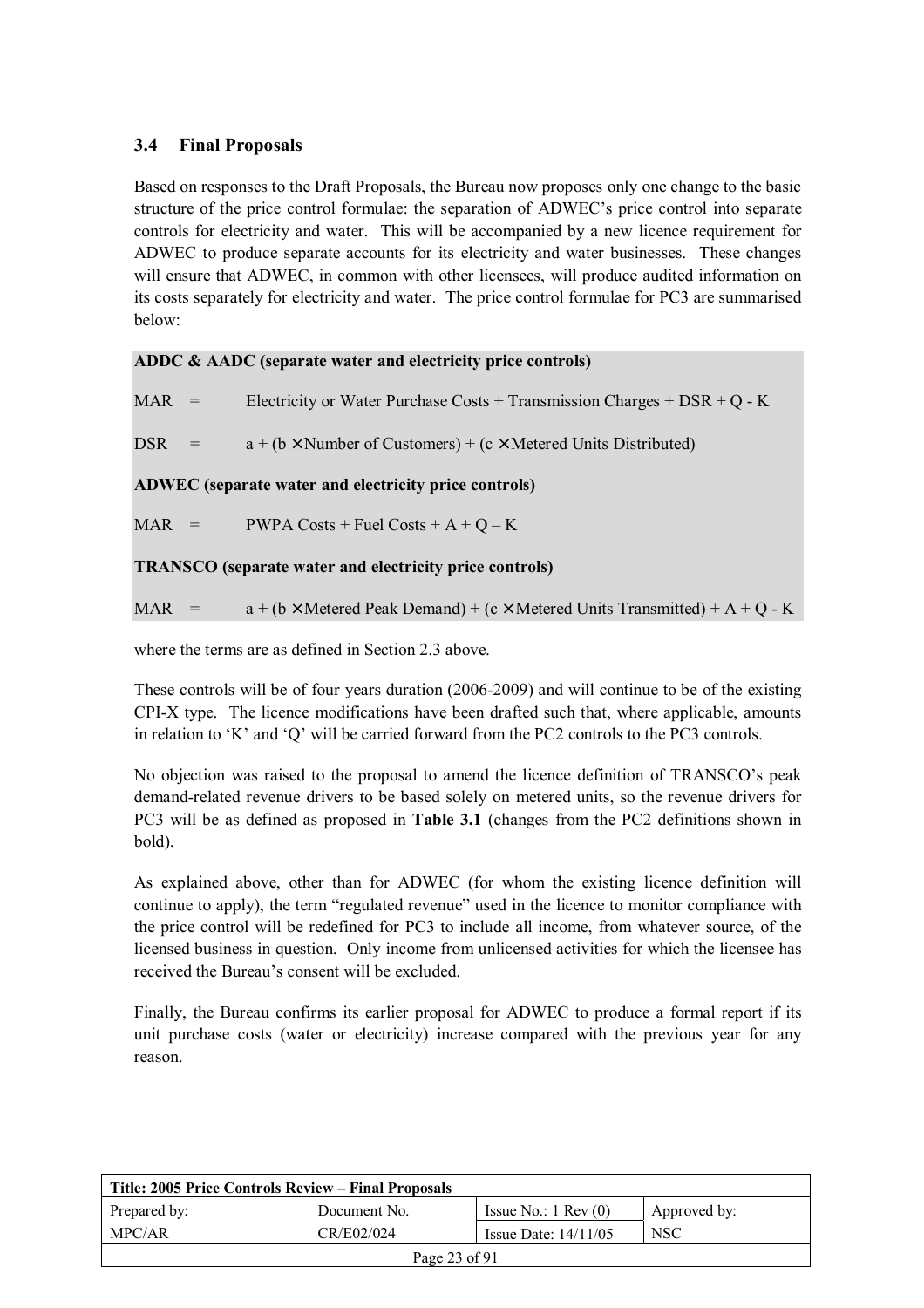| Company          | <b>Revenue Driver</b>                                  | <b>Proposed Definition</b>                                                                                                                                                                                                                                                                                 |
|------------------|--------------------------------------------------------|------------------------------------------------------------------------------------------------------------------------------------------------------------------------------------------------------------------------------------------------------------------------------------------------------------|
| <b>ADDC/AADC</b> |                                                        |                                                                                                                                                                                                                                                                                                            |
| Electricity      | <b>Electricity Customer</b><br><b>Accounts</b>         | The number of electricity customer accounts registered with the Licensee<br>as of 31 December of relevant year t for the supply of electricity by the<br>Licensee in that relevant year.                                                                                                                   |
|                  | <b>Metered Electricity</b><br><b>Units Distributed</b> | The aggregate quantity of electricity units distributed (expressed in<br>kilowatt-hours) through the Licensee's electricity distribution system in<br>relevant year t metered at exit points on leaving the Licensee's distribution<br>system.                                                             |
| Water            | <b>Water Customer</b><br><b>Accounts</b>               | The number of water customer accounts registered with the Licensee as of<br>31 December of relevant year t for the supply of water by the Licensee in<br>that relevant year.                                                                                                                               |
|                  | <b>Metered Water Units</b><br><b>Distributed</b>       | The aggregate quantity of water units distributed (expressed in imperial<br>gallons) through the Licensee's water distribution system in relevant year t<br>metered at exit points on leaving the Licensee's distribution system.                                                                          |
| <b>TRANSCO</b>   |                                                        |                                                                                                                                                                                                                                                                                                            |
| Electricity      | <b>Metered Peak</b><br><b>Electricity Demand</b>       | The maximum average electricity demand in an hour (expressed in<br>kilowatts) as metered or otherwise measured (in compliance with the<br>Metering and Data Exchange Code) at exit points on leaving the<br>Licensee's electricity transmission system in relevant year t.                                 |
|                  | <b>Metered Electricity</b><br><b>Units Transmitted</b> | The aggregate quantity of electricity units transmitted (expressed in<br>kilowatt-hours) through the Licensee's electricity transmission system in<br>relevant year t metered (in compliance with the Metering and Data<br>Exchange Code) at exit points on leaving the Licensee's transmission<br>system. |
| Water            | <b>Metered Peak Water</b><br>Demand                    | The maximum average water demand in a day (expressed in imperial<br>gallons per day) as metered or otherwise measured (in compliance with<br>the Metering and Data Exchange Code) at exit points on leaving the<br>Licensee's water transmission system in relevant year t.                                |
|                  | <b>Metered Water Units</b><br><b>Transmitted</b>       | The aggregate quantity of water units transmitted (expressed in imperial<br>gallons) through the Licensee's water transmission system in relevant year t<br>metered (in compliance with the Metering and Data Exchange Code) at exit<br>points on leaving the Licensee's transmission system.              |

|  |  | Table 3.1: Definitions of Revenue Drivers for PC3 – Final Proposals |  |  |
|--|--|---------------------------------------------------------------------|--|--|
|--|--|---------------------------------------------------------------------|--|--|

| Title: 2005 Price Controls Review – Final Proposals |              |                               |              |  |
|-----------------------------------------------------|--------------|-------------------------------|--------------|--|
| Prepared by:                                        | Document No. | Issue No.: $1 \text{ Rev}(0)$ | Approved by: |  |
| MPC/AR                                              | CR/E02/024   | Issue Date: $14/11/05$        | <b>NSC</b>   |  |
| Page 24 of 91                                       |              |                               |              |  |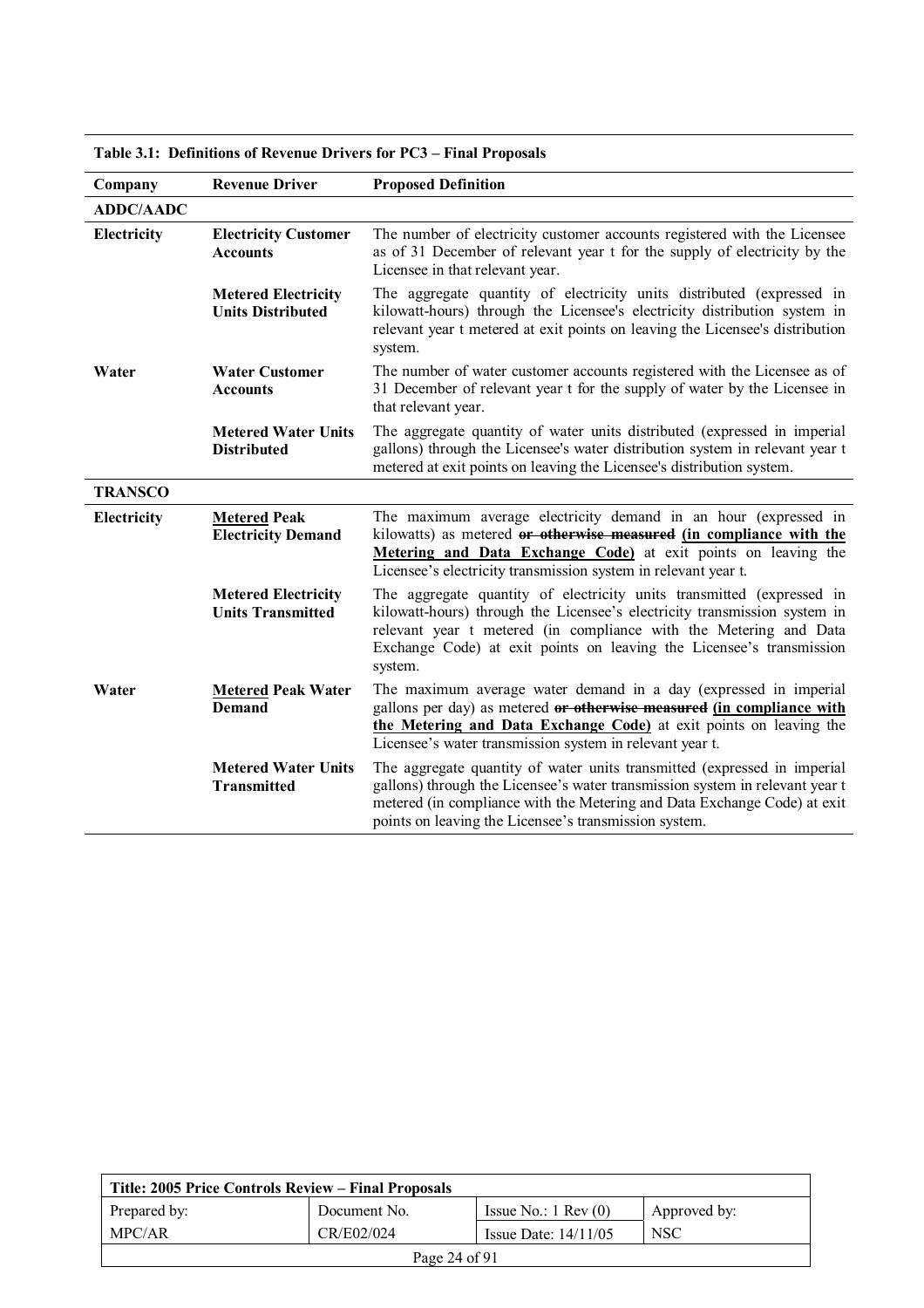## **4 Framework for Price Control Calculations**

## **4.1 Draft Proposals**

The Draft Proposals explained the framework adopted for price control calculations. This involved, for each business, determining the values of the co-efficients of the fixed and variable terms in the MAR formulae ( $A'$  or  $a'$ ,  $b'$  and  $c'$ ), and the  $'X'$  factor.

The weight used for the fixed term in the Draft Proposals was 70% and that for the variable term(s) was 30% (equally apportioned where there were two revenue drivers), and the X factor was set at zero. This was in contrast to the fixed term weight of 65% and variable terms weight of 35% used for PC2. For ADWEC, a weight of 100% for the fixed term was proposed to be retained.

Allowed revenues were calculated by setting the net present value (NPV) of the forecast MARs for each business equal to the NPV of its required revenue (sufficient to finance an efficient business) over the control period (2006-2009). That is:

#### **Over the control period:**

 $NPV$  of projected annual MARs  $= NPV$  of Required Revenues

All calculations were carried out in real (2006) price terms. For the purposes of this calculation, pass-through costs and Q terms were excluded and the correction factor was assumed to be zero.

The required revenue was calculated using the "building block approach", as follows:

#### **For each year (summed over control period in NPV terms):**

Required Revenue = Operating Expenditure + Depreciation + Return on Assets

This required projections of operating expenditures (opex), capital expenditures (capex), depreciation and regulatory asset values (RAVs); and a decision on the cost of capital to be used as the rate of return on RAVs and as the discount rate to calculate the NPVs.

### **4.2 Responses to Draft Proposals**

Few respondents commented in detail on the above framework (as distinct from their comments on individual components of the calculation, which are addressed elsewhere in these Final Proposals). AADC, however, pointed to the fact that the supply businesses were in some cases projected to make a negative profit in 2006, which was mainly due to the profiling of revenue over time as a result of the chosen X factor (of zero).

AADC also doubted whether the net present valuation (NPV) approach used to account for the time value of money was applicable in its case. In its view, "current returns far outweigh future returns in the minds of investors".

| Title: 2005 Price Controls Review – Final Proposals |              |                               |              |  |
|-----------------------------------------------------|--------------|-------------------------------|--------------|--|
| Prepared by:                                        | Document No. | Issue No.: $1 \text{ Rev}(0)$ | Approved by: |  |
| MPC/AR                                              | CR/E02/024   | Issue Date: $14/11/05$        | <b>NSC</b>   |  |
| Page $25$ of $91$                                   |              |                               |              |  |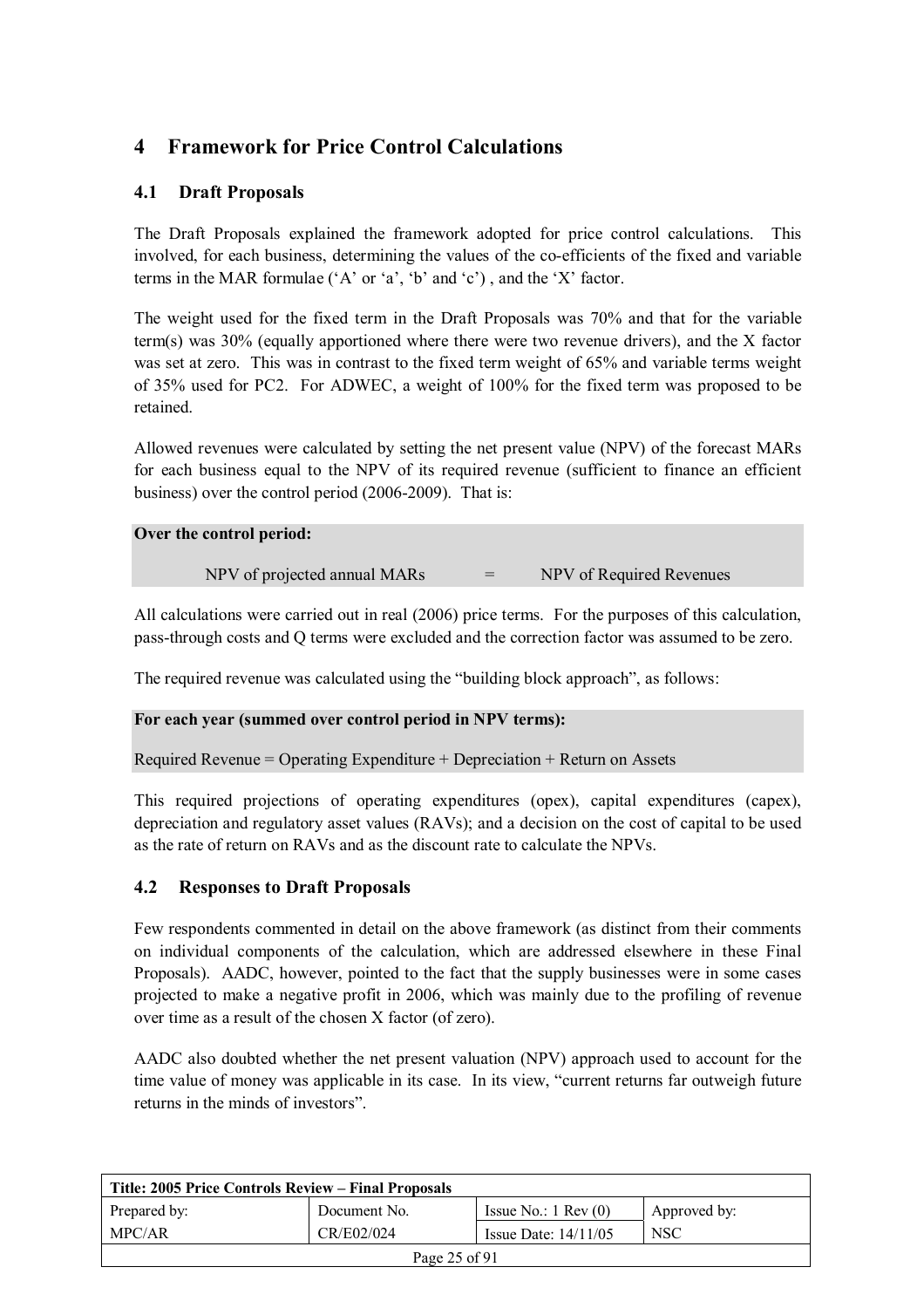## **4.3 Bureauís Views**

The choice of 'X' factor impacts mainly on how allowed revenues are profiled across different years of the price control period. For example, a higher X factor (eg, CPI-5) would give higher revenue in the early years and lower revenue in latter years of the price control period, but would be calculated so as to give the same revenues overall in NPV terms. The choice of X factor is not to be confused with the efficiency assumptions which have been incorporated elsewhere into the Bureau's price control calculations (within the opex and capex calculations).

An X value of zero was chosen in the Draft Proposals mainly for continuity with the PC2 controls. Due to the high operational gearing of the supply businesses (high turnover in comparison to their net profits), this had the effect in the Draft Proposals of slightly distorting projected year-to-year profitability of the supply businesses, to the extent that profitability was projected to be negative in 2006 (although this was offset by higher profits in later years). The risk of any such distortion is now removed by the proposal for combined distribution and supply price controls, and so an X of zero is retained.

In response to AADC's concerns relating to the use of an NPV approach to valuing future income streams, the approach of discounting future cash flows using the appropriate cost of capital is standard practice in regulated sectors and in financial markets more generally and is therefore retained in these Final Proposals. This theory can be explained by the fact that most individuals would prefer to receive, for example, AED 100 million with certainty today than to be promised AED 100 million to be received in a year's time. However, if the amount of promised future income is increased (perhaps to AED 105 million), there will come a point at which, despite the uncertainty, and depending on the risk, that option would be chosen over the certain AED 100 million today. This trade-off determines the "discount rate" at which an investor discounts uncertain future income against certain present income.

### **4.4 Final Proposals**

The Bureau does not propose any change to the framework for price control calculations from that used in the Draft Proposals. In particular, for the Final Proposals:

- an appropriate discount rate, based on the cost of capital, has been used to ensure the equivalence of costs and income in different time periods in net present value terms (see Section 8 for a discussion of the cost of capital);
- the weight used for the fixed term is  $70\%$  (100% for ADWEC) and that for the variable terms is 30%, equally apportioned between the two revenue drivers; and
- X has been set at zero.

Respondentsí comments on individual components of the calculations are discussed elsewhere in this paper.

| Title: 2005 Price Controls Review – Final Proposals |              |                               |              |  |
|-----------------------------------------------------|--------------|-------------------------------|--------------|--|
| Prepared by:                                        | Document No. | Issue No.: $1 \text{ Rev}(0)$ | Approved by: |  |
| MPC/AR                                              | CR/E02/024   | Issue Date: $14/11/05$        | <b>NSC</b>   |  |
| Page 26 of 91                                       |              |                               |              |  |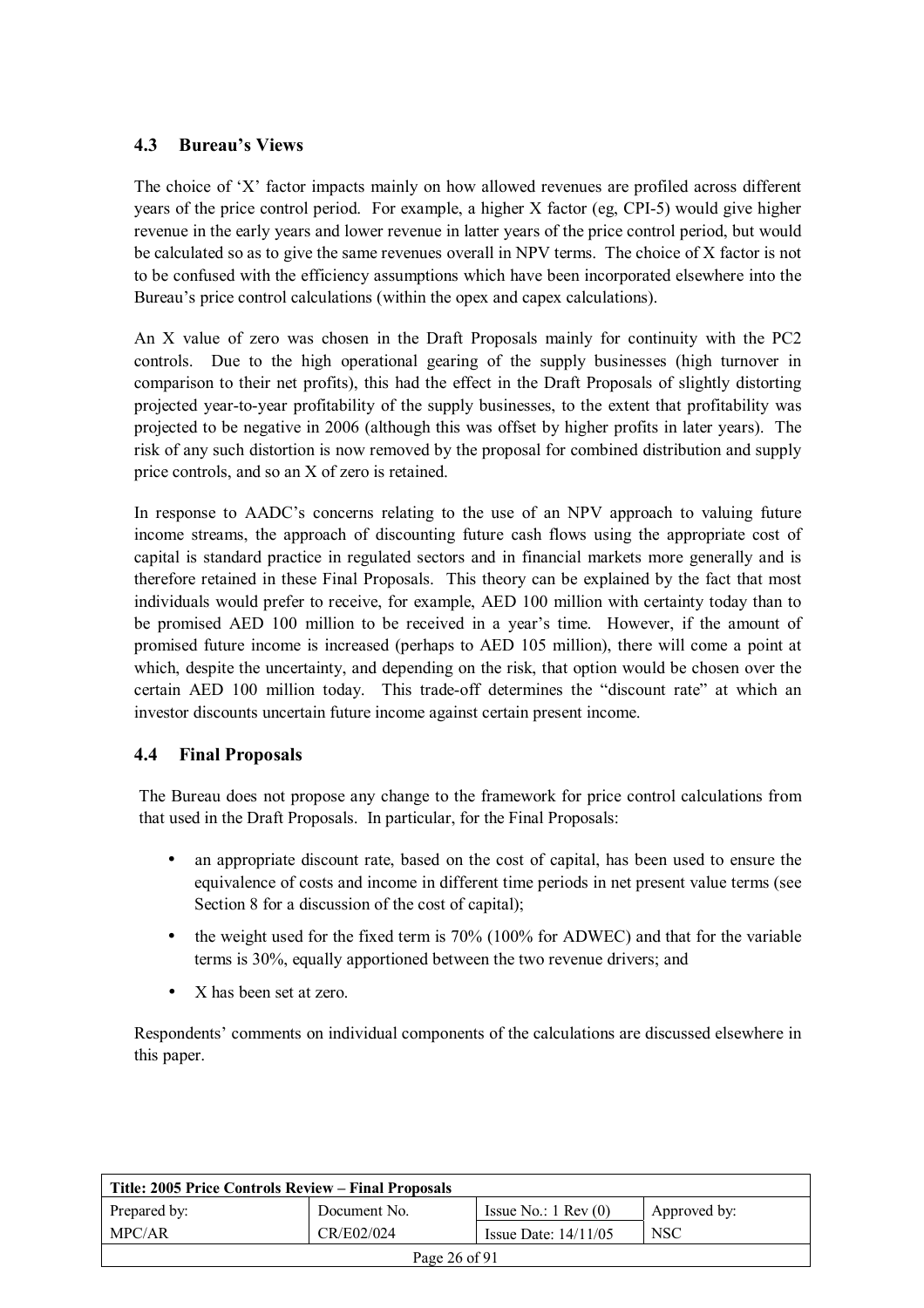## **5 Revenue Driver Projections**

#### **5.1 Draft Proposals**

In order to set the price controls, projections of revenue drivers are required for TRANSCO and the distribution companies.

In the case of TRANSCO, whose revenue drivers are metered peak demand and metered units transmitted, the Bureau adopted the companyís own revenue driver projections for the Draft Proposals. This is because they were generally consistent with ADWEC's forecasts for future demand growth for water and electricity, which the Bureau regards as a relatively reliable source (ADWEC's forecasts are reviewed and approved by the Bureau each year), and they assumed reasonable levels of metering.

In the case of the distribution companies, whose revenue drivers are customer accounts and metered units distributed, the Bureau adopted the companies' forecasts in the case of customer accounts. However, the Bureau was concerned that the distribution companies' forecasts of units distributed were not reliable and, in some cases, assumed levels of metering which were too low. For the Draft Proposals, therefore, the Bureau generally projected units distributed based on growth in line with ADWEC's forecasts of peak demand growth. The Bureau's projections were based on customer metering of 97% of demand by 2009 for AADC and ADDC, for both water and electricity. This is based on the metering coverage already achieved by ADDC's electricity distribution business.

Table 5.1: Revenue Driver Projections - Draft Proposals **2006** 2007 2008 2009 **AADC**  Electricity customer accounts Customers 93,944 97,274 100,122 102,802 Metered electricity units distributed GWh 6,604 7,233 7,922 8,765 Water customer accounts Customers 48,525 50,048 51,217 52,238 Metered water units distributed MG 20,965 31,660 41,470 51,048 **ADDC**  Electricity customer accounts Customers 205,554 210,008 214,557 218,863 Metered electricity units distributed GWh 14,842 16,106 17,478 18,957 Water customer accounts Customers 176,468 180,324 184,264 188,290 Metered water units distributed MG 69,154 80,137 104,965 129,208 **TRANSCO**  Metered electricity peak demand MW 4,397 4,824 5,073 5,632 Metered electricity units transmitted GWh 23,419 27,043 28,443 31,573 Metered water peak demand MGD 526 557 587 622 Metered water units transmitted MG 175,056 197,206 207,827 220,219

The projections adopted for each revenue driver in the Draft Proposals are summarised below:

| Title: 2005 Price Controls Review – Final Proposals |              |                               |              |  |
|-----------------------------------------------------|--------------|-------------------------------|--------------|--|
| Prepared by:                                        | Document No. | Issue No.: $1 \text{ Rev}(0)$ | Approved by: |  |
| MPC/AR                                              | CR/E02/024   | Issue Date: $14/11/05$        | <b>NSC</b>   |  |
| Page $27$ of $91$                                   |              |                               |              |  |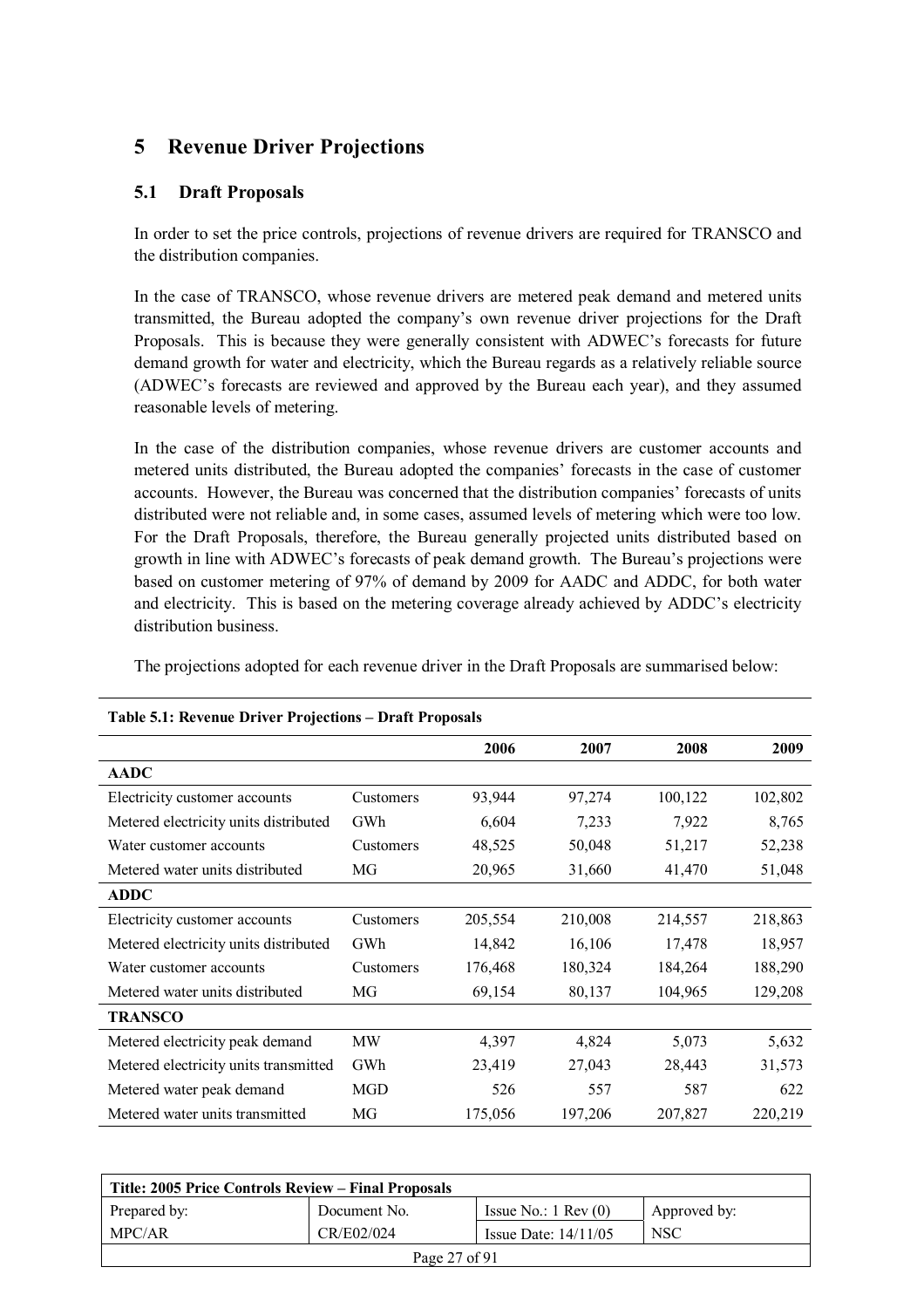Detailed descriptions of how the revenue driver projections were derived are contained in Section 5 of the Draft Proposals.

## **5.2 Responses to Draft Proposals**

Only TRANSCO commented on the revenue driver projections. It queried the Bureau's statement made in the Draft Proposals that it will have 100% metering of both water and electricity during the first half of 2006. TRANSCO thought the reference should be to during the first half of 2007, not of 2006.

### **5.3 Bureauís Views**

As stated above, the Bureau adopted TRANSCO's projections of the revenue drivers in the Draft Proposals, which indicated that units transmitted will be fully metered for 2007 onwards. For TRANSCO's peak demand revenue drivers, the Bureau adopted TRANSCO's expectation that peak demands for 2006 onwards would be fully metered.

### **5.4 Final Proposals**

For the Final Proposals, the Bureau has made no changes to the revenue driver projections, so these remain as summarised in **Table 5.1** above.

| Title: 2005 Price Controls Review – Final Proposals |              |                               |              |  |
|-----------------------------------------------------|--------------|-------------------------------|--------------|--|
| Prepared by:                                        | Document No. | Issue No.: $1 \text{ Rev}(0)$ | Approved by: |  |
| MPC/AR                                              | CR/E02/024   | Issue Date: $14/11/05$        | <b>NSC</b>   |  |
| Page 28 of 91                                       |              |                               |              |  |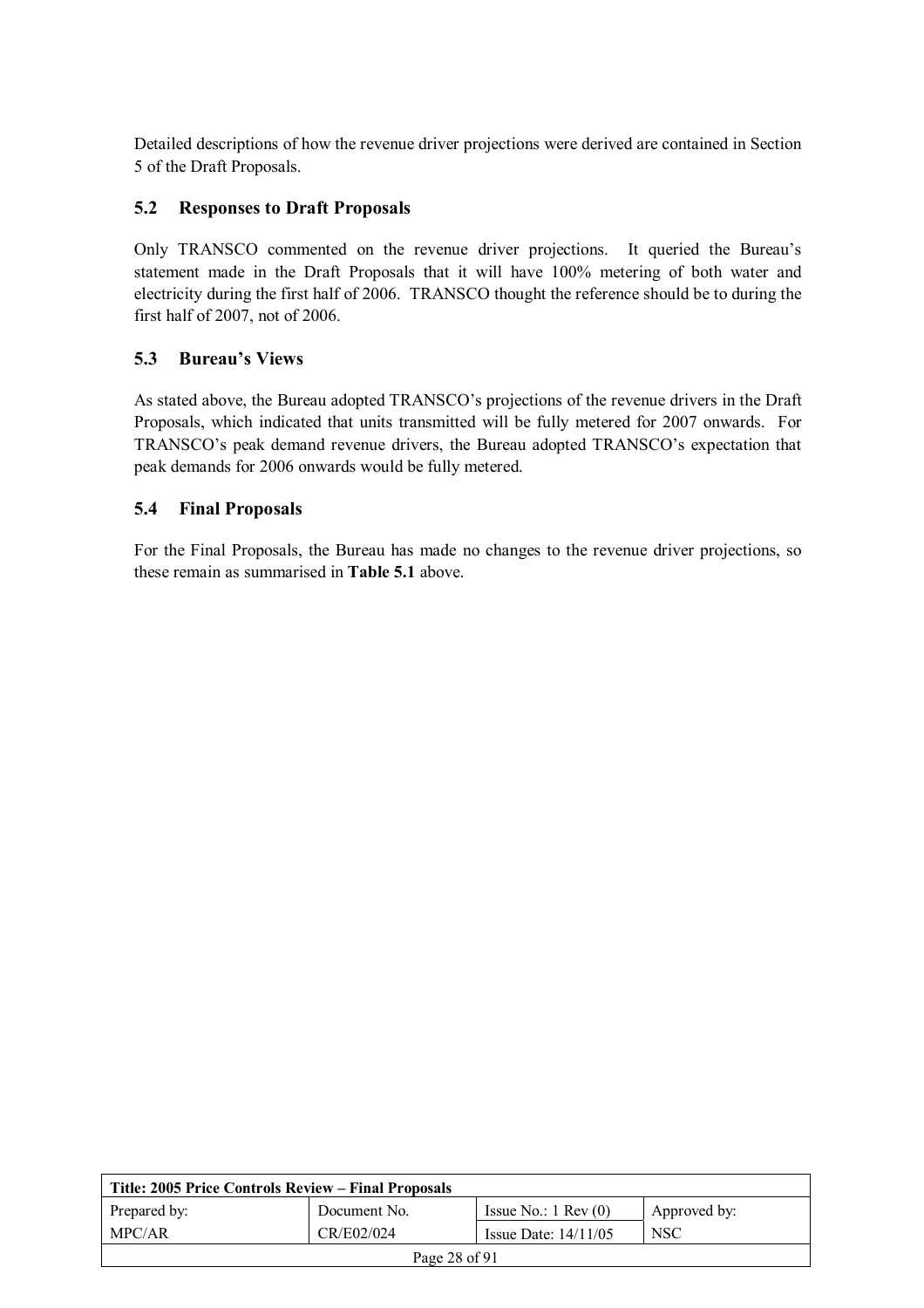## **6 Assessment of Operating Expenditures**

#### **6.1 Draft Proposals**

For the Draft Proposals, the Bureau adopted the same basic methodology for projecting future operating expenditures (opex) as it used at the 2002 price controls review. 3 This involved:

- determining a base level of opex by using the recent actual level of opex;
- adjusting the base level of opex to reflect increased costs for future demand increases;
- modifying the demand-adjusted opex for expected efficiency improvement; and
- making further adjustments to opex projections which may be appropriate  $-$  for example, one-off costs which are known about in advance.

This approach takes account of the current opex levels of the companies while providing strong incentives for future efficiency improvement.

For the Draft Proposals, the Bureau projected opex for 2006 at the level of each business in 2004 in real terms. For this purpose, inflation (CPI) was assumed at 3% for 2005 and for 2006. For subsequent years, the following adjustments were made:

- opex was assumed to increase by 0.75% for each 1% increase in demand, based in part on a World Bank study of economies of scale for water service providers worldwide; and
- assumed efficiency improvements of 5% a year in real terms, based on the achievements of regulated industries in the UK.

Further adjustments were made in the Draft Proposals for the following factors:

- for AADC's water distribution business, an additional AED 25 million spread across 2006 and 2007 for costs associated with upgrading customers' water installations.
- for ADWEC, an additional AED 5 million per year for additional responsibilities during the PC3 period, such as those relating to the Emirates National Grid (ENG) and GCC Interconnection; and
- for TRANSCO's water business, an additional AED 30 million per year for water pumping costs in relation to production plant located outside the Emirate of Abu Dhabi used to supply customers within the Emirate.

Consistent with the "responsibility-based approach" proposed by ADWEC and described in earlier consultation papers, where such adjustments are made on the assumption of new responsibilities being acquired by the licensee, the extent to which such new responsibilities materialise in practice will be assessed at the next price controls review, with appropriate

 3 ìOpexî, in this document generally refers to operating costs excluding depreciation. The exception to this is ADWEC, which has few capital assets and for which (for ease of price control calculations) we have defined "opex" to include a small capital expenditure amount.

| Title: 2005 Price Controls Review – Final Proposals |              |                               |              |  |
|-----------------------------------------------------|--------------|-------------------------------|--------------|--|
| Prepared by:                                        | Document No. | Issue No.: $1 \text{ Rev}(0)$ | Approved by: |  |
| MPC/AR                                              | CR/E02/024   | Issue Date: $14/11/05$        | <b>NSC</b>   |  |
| Page 29 of 91                                       |              |                               |              |  |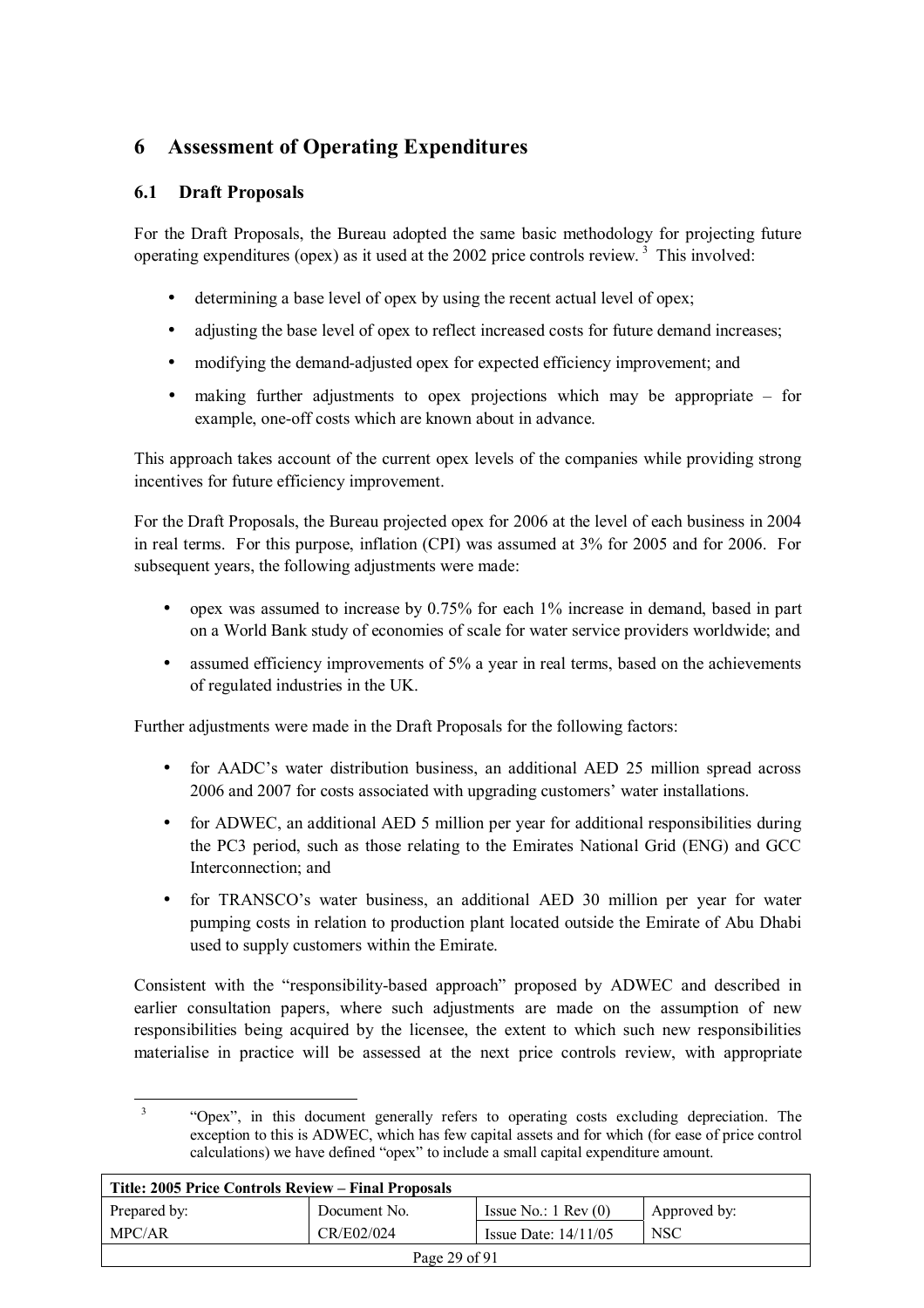financial adjustments made at that review in case such responsibilities do not materialise in full or in part.

The resulting projections of operating expenditure for 2006-2009 from the Draft Proposals are summarised in **Table 6.1**. In this table, the opex of the distribution and supply businesses has been combined.

| Table 0.1: Opex Projections for PC3 – Drait Proposals |         |         |         |         |  |
|-------------------------------------------------------|---------|---------|---------|---------|--|
| AED million, 2006 prices                              | 2006    | 2007    | 2008    | 2009    |  |
| <b>AADC</b> Electricity                               | 157.808 | 156.120 | 154.46  | 152.828 |  |
| <b>AADC</b> Water                                     | 86.100  | 85.163  | 71.741  | 70.836  |  |
| <b>ADDC</b> Electricity                               | 237.148 | 233.703 | 230.325 | 227.015 |  |
| <b>ADDC</b> Water                                     | 131.567 | 129.227 | 126.94  | 124.704 |  |
| <b>ADWEC Electricity</b>                              | 9.849   | 9.924   | 9.999   | 10.075  |  |
| <b>ADWEC Water</b>                                    | 5.751   | 5.794   | 5.837   | 5.881   |  |
| <b>TRANSCO Electricity</b>                            | 111.418 | 112.856 | 114.312 | 115.787 |  |
| <b>TRANSCO Water</b>                                  | 216.823 | 220,409 | 224.064 | 227.789 |  |
| Electricity - Total                                   | 516.223 | 512.602 | 509.097 | 505.706 |  |
| Water - Total                                         | 440.240 | 440.593 | 428.583 | 429.210 |  |
| <b>Grand Total</b>                                    | 956.463 | 953.195 | 937.680 | 934.915 |  |

**Table 6.1: Opex Projections for PC3 ñ Draft Proposals** 

Notes: (1) Excludes depreciation in all cases. (2) Includes capital expenditure for ADWEC.

In the Draft Proposals, the Bureau also presented benchmarking analysis of the costs of AADC, ADDC and TRANSCO compared with similar companies in the UK and Australia. While the Bureau did not rely on the benchmarking results in determining an appropriate level of opex, the results support the view that there is significant scope for efficiency improvement.

#### **6.2 Responses to Draft Proposals**

AADC responded as follows:

- evidence from Australian regulators may be more relevant than UK evidence, because of similarities with the operating environment in the UAE. AADC stated, without providing references, that Australian regulators has assumed efficiency improvements in the range of 0% to 3%;
- the Draft Proposals do not make sufficient allowance for increases in costs associated with increases in service levels, such as providing new customer bill payment options;
- analysis of past movements in its own costs was more relevant than international benchmarking. It stated that it had reduced its unit costs by 50% and it would be unreasonable to expect the same could be achieved in the future;
- it disagreed with the proposed value of the adjustment to base level opex for demand increases, which needed to be "far higher" to reflect the relative immaturity of its business; and

| Title: 2005 Price Controls Review – Final Proposals |              |                               |              |  |
|-----------------------------------------------------|--------------|-------------------------------|--------------|--|
| Prepared by:                                        | Document No. | Issue No.: $1 \text{ Rev}(0)$ | Approved by: |  |
| MPC/AR                                              | CR/E02/024   | Issue Date: $14/11/05$        | <b>NSC</b>   |  |
| Page $30$ of $91$                                   |              |                               |              |  |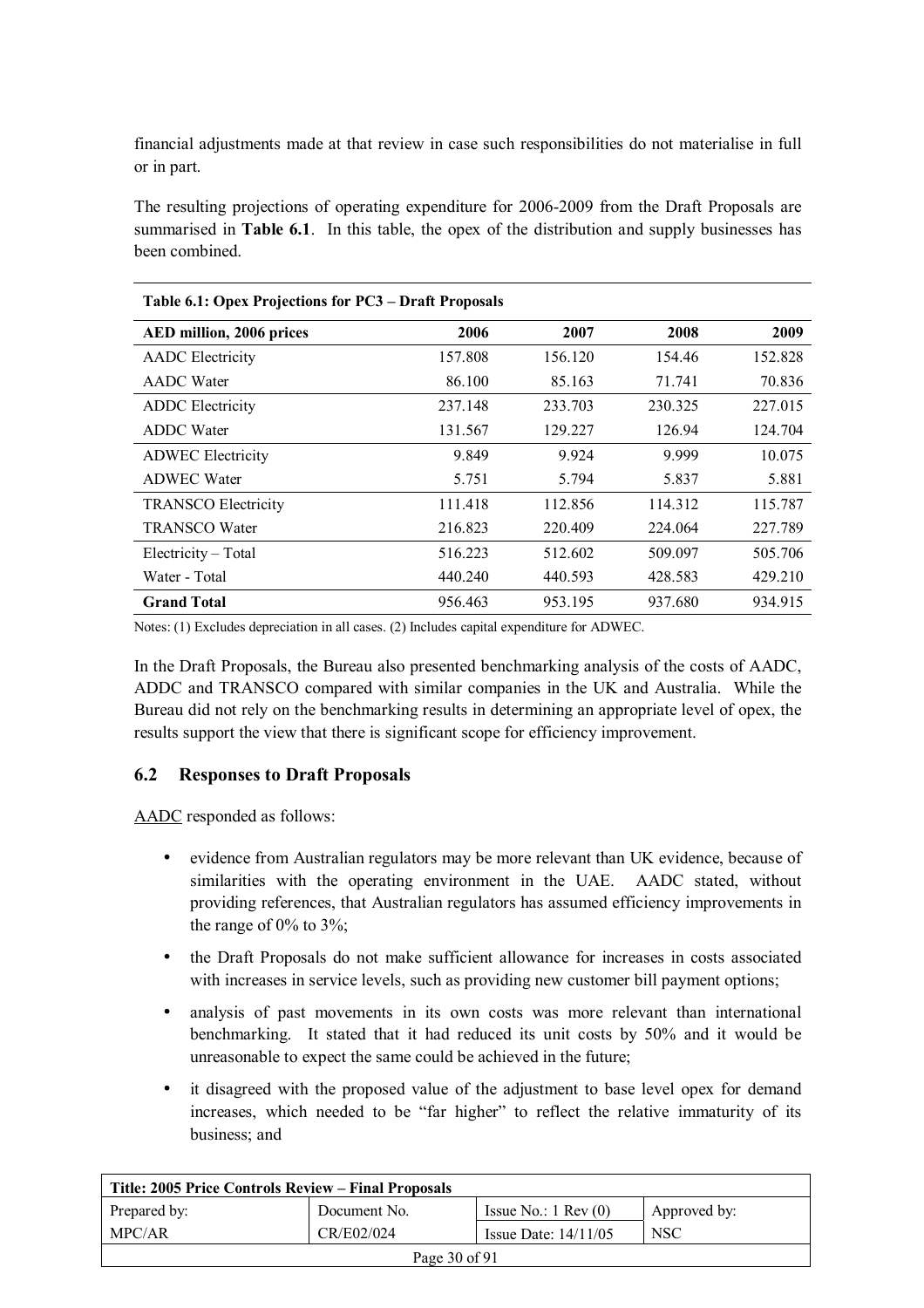• AADC expressed concern that no allowance had been made for bad debt and stock writeoffs in the Draft Proposals.

ADDC responded as follows:

- it disagreed with the Bureau's treatment of the bad debt and stock provisions, arguing that total removal of the provisions was inappropriate. ADDC did not consider that the discussions the Bureau had held with TRANSCO on the stock provision should be automatically applied to ADDC and to bad debts. ADDC considered that there was no supply business in the world that had zero bad debt. Further, it thought bad and doubtful debts would increase in PC3 as the revenue stream from customers increases;
- the Bureau's benchmarking analysis did not support the scope for further efficiency improvement, as the comparisons were not appropriate. ADDC has an expanding network and greater load growth than the UK companies. There were also differences in accounting policies that made comparisons inconclusive;
- the Bureau has misinterpreted the World Bank study into economies of scale, as ADDC was in the 'large' company category, which suffered from diseconomies of scale. It cited the World Bank study and a report commissioned by Ofwat from consultants Stone and Webster as the reasons why, in principle, it should suffer from diseconomies of scale;
- ADDC also did not support how the growth assumption had been applied, because it believed this unfairly penalises companies and its application should be delayed by one year; and
- it considered the 5% efficiency assumption to be too demanding, given the efficiency improvements it had already made and the impact of service improvements. Future efficiencies would be harder to achieve and smaller in size.

TRANSCO responded as follows:

- the Bureau had not made sufficient allowance for water pumping costs (mainly electricity). In particular, it queried the Bureau's assumption that TRANSCO could benefit from a large user electricity tariff effective from the start of PC3, whereas in fact practical considerations (eg, metering requirements) made it more reasonable to assume the tariff would be effective from 2007. TRANSCO presented detailed calculations in support of an additional AED 37.32 million in 2006 to make up the shortfall; and
- since the Draft Proposals, the UAE Ministry of Planning had published official UAE CPI data for 2004, which was considerably higher than the 3% assumed by the Bureau. TRANSCO thought the 2005 figure might be close to 6%. It felt that if a dedicated construction price index was available, the difference would be even more pronounced.

ADWEC responded as follows:

• it welcomed the Bureau's proposal to increase its opex allowance by AED 5 million to finance new responsibilities but felt that this still under-estimated future costs. In

| Title: 2005 Price Controls Review – Final Proposals |              |                               |              |  |  |
|-----------------------------------------------------|--------------|-------------------------------|--------------|--|--|
| Prepared by:                                        | Document No. | Issue No.: $1 \text{ Rev}(0)$ | Approved by: |  |  |
| MPC/AR                                              | CR/E02/024   | Issue Date: $14/11/05$        | <b>NSC</b>   |  |  |
| Page 31 of 91                                       |              |                               |              |  |  |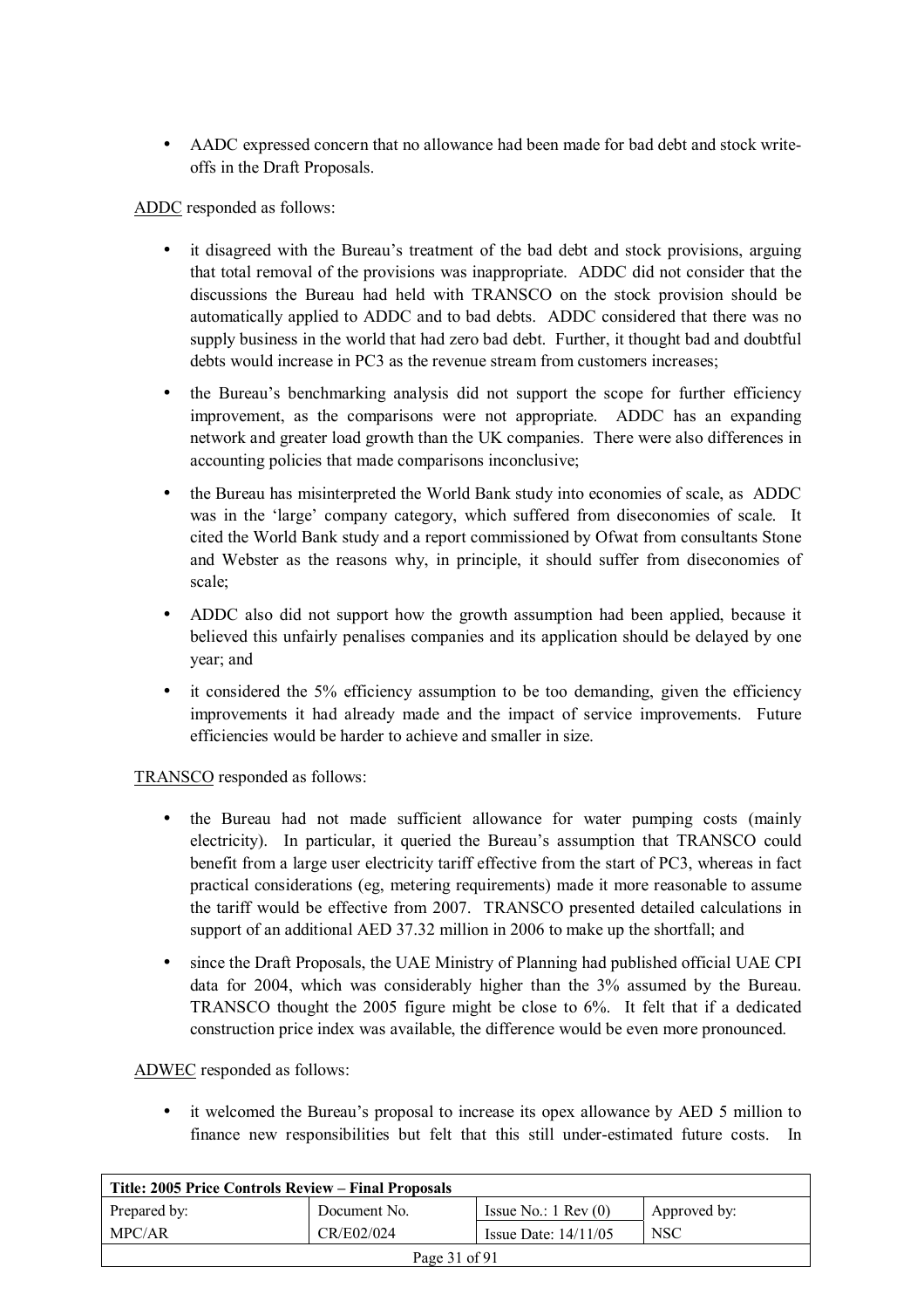particular, it considered that the use of 2004 as the base level of costs under-estimated future costs. ADWEC provided a detailed analysis of additional ëprofessional fees and expenses' which it expected to incur in the PC3 period; and

• ADWEC also identified that the CPI assumed by the Bureau for 2004 was too low and quoted a  $5.5\% - 6.5\%$  forecast for 2005.

#### **6.3 Bureauís Views**

The Bureau's views on the points raised by respondents are as follows:

#### CPI in 2004 and 2005

The Bureau agrees with the comments of TRANSCO and ADWEC regarding UAE CPI for 2004 and 2005, which is required in order to convert the base level of costs from 2004 prices to 2006 prices. Since the publication of the Draft Proposals, UAE CPI data for 2004 has been published by the UAE Ministry of Planning. This indicates the UAE CPI is 5.04% for 2004. This has now been incorporated into the Final Proposals for all licensees. The same figure has been adopted as the forecast of 2005 CPI.

In addition to their impact on the opex projections, the revised CPI figures for 2004 and 2005 have also been incorporated into other parts of these Final Proposals; for example, in relation to the updating of RAVs in Section 7 and to the financial adjustments in Section 9.

#### 5% Efficiency Assumption

The Bureau remains of the view that the scope for efficiency improvements is substantial, and that the 5% a year efficiency assumption from a base level of costs pegged against 2004 actual costs allows scope for outperformance by the licensees.

The Bureau's research, presented at length in the Second Consultation Document, indicates that opex efficiency improvements in the range 2.5% - 7.7% a year have been achieved by comparable businesses in similar circumstances in the UK. The Bureau does not agree that the UAE operating environment necessitates a lower target, as suggested by one respondent. Rather, the opposite may be true: historical inherited inefficiencies may actually increase the scope for efficiency improvements.

Similarly, no evidence has been put forward to support the argument that efficiencies and service improvement made to date by licensees have exhausted the potential for further improvements in the future.

Further, where licensees have taken a realistic view of future efficiencies in their PC3 projections, such as in the case of TRANSCO, the Bureauís projections are very close to those of the company.

| Title: 2005 Price Controls Review – Final Proposals |              |                               |              |  |
|-----------------------------------------------------|--------------|-------------------------------|--------------|--|
| Prepared by:                                        | Document No. | Issue No.: $1 \text{ Rev}(0)$ | Approved by: |  |
| MPC/AR                                              | CR/E02/024   | Issue Date: $14/11/05$        | <b>NSC</b>   |  |
| Page 32 of 91                                       |              |                               |              |  |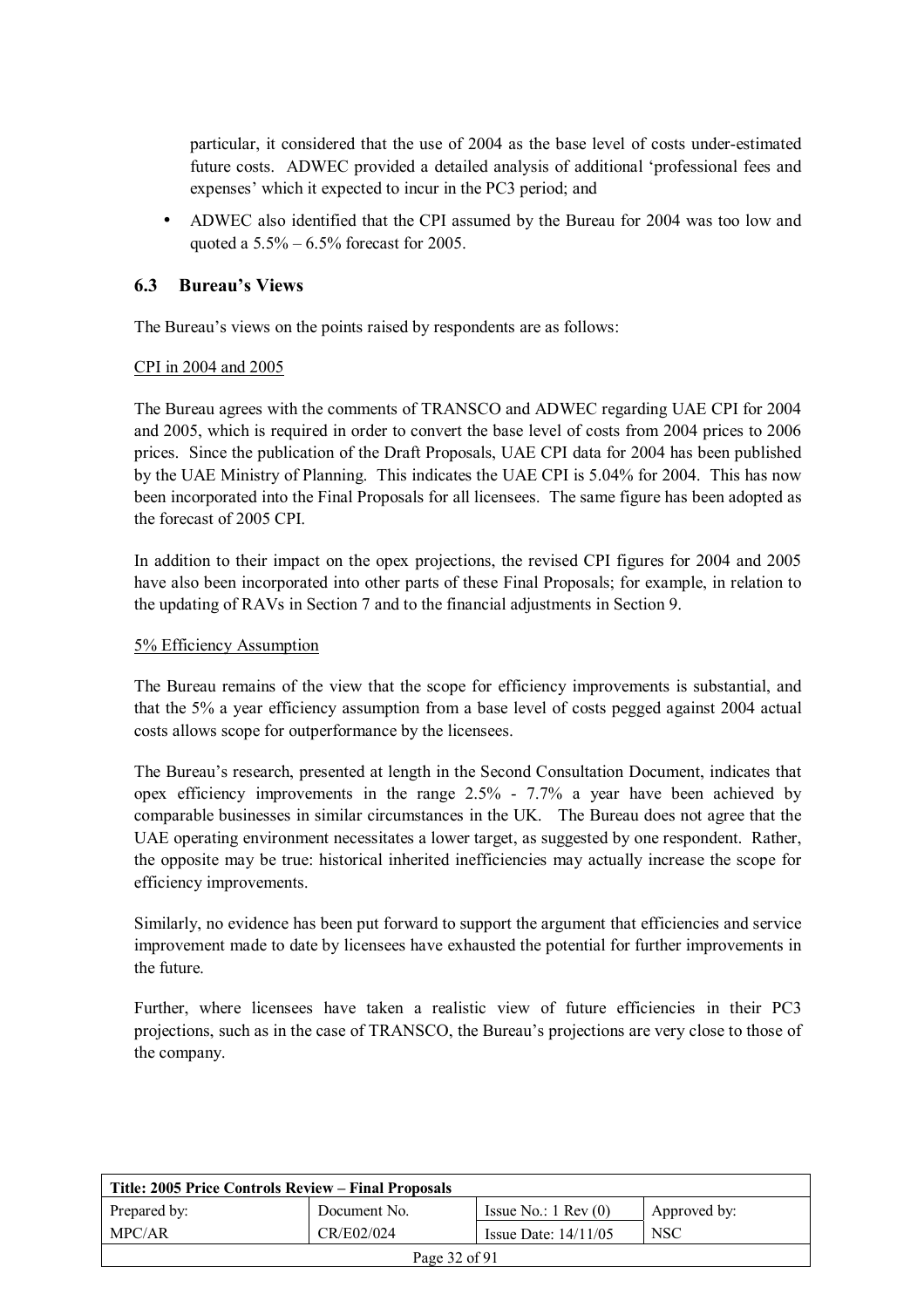#### 0.75% Adjustment for Demand Increase

Both distribution companies queried the Bureau's interpretation of the results of the World Bank study into economies of scale which had been presented earlier.<sup>4</sup> The study contains detailed results based on various measures of firm "size" which show AADC and ADDC are comparable to some groups on certain measures of size and to other groups on certain other measures. It is therefore debatable as to which groupís economies of scale should be applicable to AADC and ADDC. The final results of the study (expressed in the form of percentage cost increase for every 1% size increase) are summarised in **Table 6.2**:

| Table 6.2 : Results of World Bank Study into Economies of Scale |                  |                   |                   |                   |
|-----------------------------------------------------------------|------------------|-------------------|-------------------|-------------------|
| Africa                                                          | Indonesia        | Peru              | US                | Vietnam           |
| $0.53\% - 1.18\%$                                               | $0.5\% - 1.13\%$ | $0.76\% - 1.09\%$ | $0.86\% - 1.04\%$ | $0.73\% - 0.98\%$ |
|                                                                 |                  |                   |                   |                   |

Note: A figure of x% implies a 1% increase in size leads to an x% increase in costs

As the above table shows, the study supports a broad range of results, from 0.5% to 1.18%. ADDC alluded to its response to the Second Consultation Paper, which suggested the results supported an assumption that opex should increase by 1.18% for each 1% increase in demand. However, ADDC appears to have taken an extreme outlying observation while the Bureau has adopted a more reasonable median figure.

ADDCís proposal is also difficult to reconcile with the arguments put forward by the distribution companies in response to earlier consultation documents for a higher weight for the fixed term in the MAR, based on their cost structure, and for a *small company* premium for the cost of capital (see Section 8).

The Bureau has therefore retained its assumption that opex may increase by 0.75% for each 1% increase in demand. Further, the Bureau has applied the adjustment as previously discussed and has found no evidence to support ADDC's concern in this regard. This assumption may be compared with that adopted for the PC2 control period, when it was assumed that costs would increase by 0.5% for each 1% increase in demand.

#### Benchmarking

The Bureau notes ADDC's reservations regarding the benchmarking analysis. We acknowledge that benchmarking results may not always be conclusive and so (as stated in the Draft Proposals) have not relied on the benchmarking results in reaching any conclusions.

#### TRANSCO Water Pumping Costs

The Bureau agrees with TRANSCO that it may not be feasible for the metering to be in place to enable TRANSCO's large user electricity tariff to take effect by 1 January 2006. However, the Bureau anticipates the tariff and associated metering will be in place before 2007. We have therefore accepted TRANSCO's request for additional costs in 2006 (compared with the Draft

 $\frac{1}{4}$  ìOptimal Size for Utilities? Returns to Scale in Water: Evidence from Benchmarkingî, Note Number 283, Public Policy for the Private Sector, The World Bank, January 2005.

| Title: 2005 Price Controls Review – Final Proposals |              |                               |              |  |
|-----------------------------------------------------|--------------|-------------------------------|--------------|--|
| Prepared by:                                        | Document No. | Issue No.: $1 \text{ Rev}(0)$ | Approved by: |  |
| MPC/AR                                              | CR/E02/024   | Issue Date: $14/11/05$        | <b>NSC</b>   |  |
| Page 33 of 91                                       |              |                               |              |  |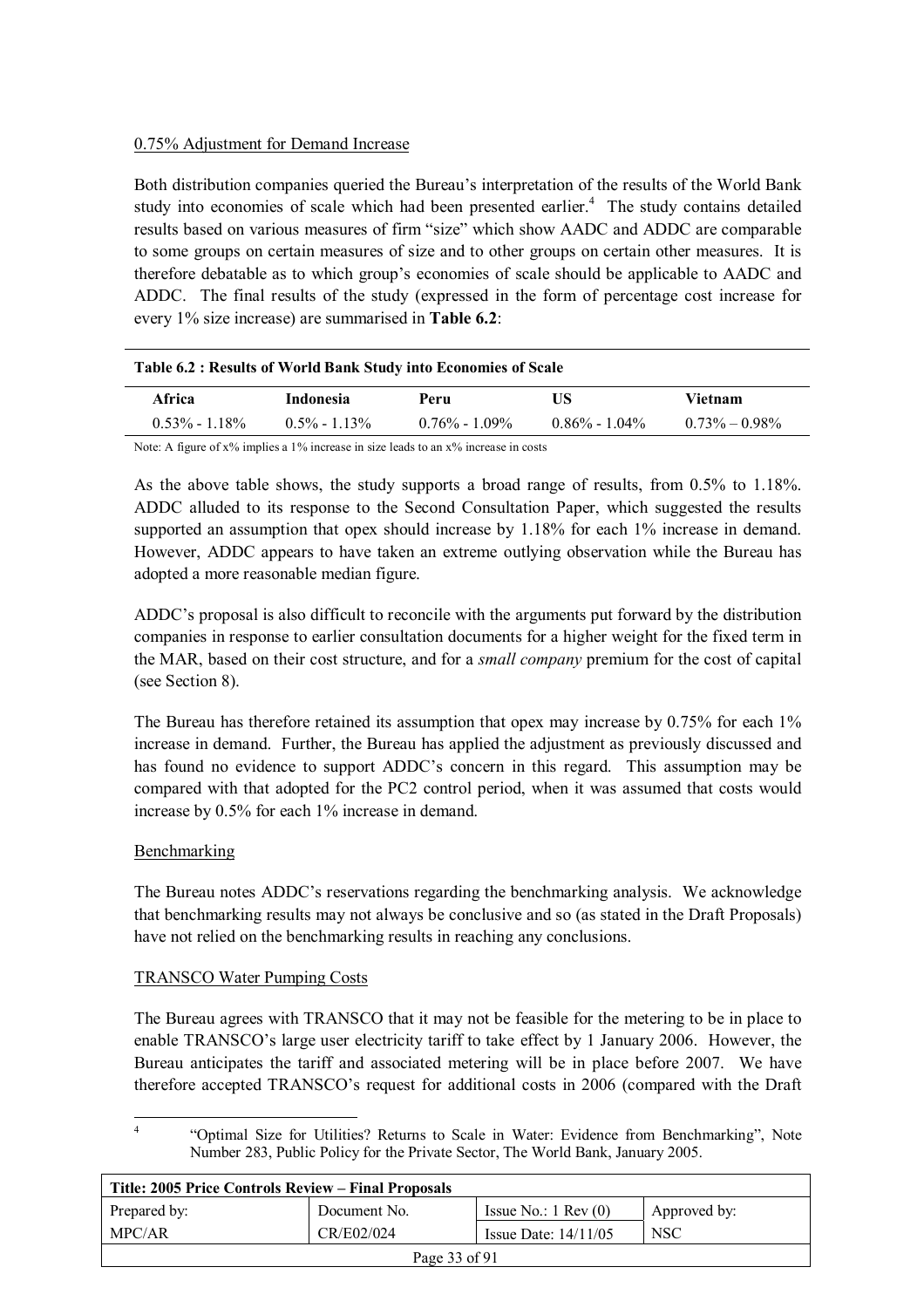Proposals) and have made additional allowance of AED 37 million (in 2006 prices) for this purpose.

#### Movement in Provisions for Bad Debt and Stock

ADDC and AADC are not correct to state that the Bureau assumed zero bad debt in the Draft Proposals. Rather, the Bureau excluded from the opex allowances the bad debt *provision* which is shown in the Income Statement in their accounts.

The reason for this treatment is the Bureau's understanding, subsequently confirmed by the distribution companies, that the bad debt provision represents the *increase in the stock* of bad debts. If the provision is assumed to be zero it means there is no net increase in bad debts; it does not mean that there are zero bad debts.

For AADC and ADDC, the bad debt provision has historically varied from year to year between a positive and a negative amount, as shown in their audited accounts. A negative provision indicates a cost to the business, while a positive provision shows that the licensee has been able to recover income for which a bad debt provision had previously been made. The overall figure is a net figure.

For ADDC, the bad debt provision was positive in 1999 and 2000 but negative in subsequent years. For AADC, it was positive in 2001 and 2003 but negative in 2000, 2002 and 2004. The supply businesses have thus demonstrated an ability in some years to reduce the level of bad debt or to recover debts that had previously been deemed non-recoverable, while in other years they have increased. By not assuming that the stock of bad debts should automatically increase, the Bureau has provided a strong incentive for the distribution to control the level of bad debt.

Similar arguments apply in the case of stock write-offs, for which the provision has varied in recent years between a positive and a negative provision depending on the licensee. This indicates there is scope for all licensees to benefit from better stock management.

The Bureau is not sure of the basis for AADC's suggestion that 1% of turnover should be allowed as the bad debt provision, which would cost the sector about AED 100 million a year over the PC3 period. Nevertheless, the Bureau understands that there are risks involved for the distribution companies in controlling their bad debt and managing stock as efficiently as the Bureau has assumed in the Draft Proposals. The Bureau has therefore allowed additional financing for the supply businesses as part of the combined distribution and supply price controls to address this and other matters (see Section 8.4).

#### ADWEC Additional Opex Allowance

The Bureau has reviewed the additional information provided by ADWEC in its response to the Draft Proposals and has agreed to increase the additional allowance for ADWEC's new responsibilities from AED 5 million to AED 7 million in total (in 2006 prices), divided between the water and electricity business as shown in **Table 6.3**:

| Title: 2005 Price Controls Review – Final Proposals |              |                               |                  |  |
|-----------------------------------------------------|--------------|-------------------------------|------------------|--|
| Prepared by:                                        | Document No. | Issue No.: $1 \text{ Rev}(0)$ | Approved by:     |  |
| MPC/AR                                              | CR/E02/024   | Issue Date: $14/11/05$        | NSC <sup>.</sup> |  |
| Page 34 of 91                                       |              |                               |                  |  |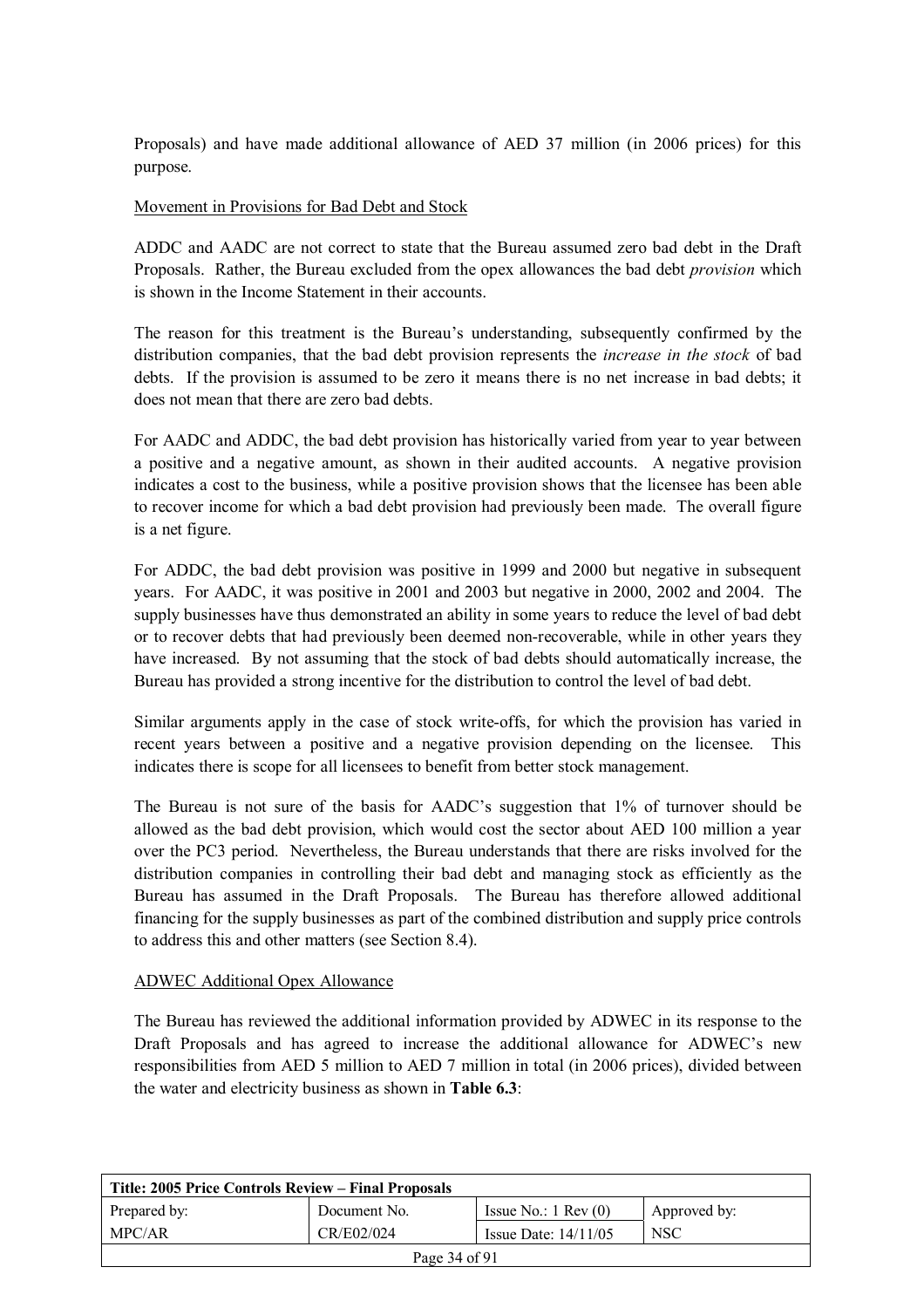| AED million, 2006 prices                                          | 2006 | 2007 | 2008 | 2009 |
|-------------------------------------------------------------------|------|------|------|------|
| <b>ADWEC Electricity</b>                                          |      |      |      |      |
| Administration of electricity purchases outside Abu Dhabi Emirate | 2.00 | 2.00 | 2.00 | 2.00 |
| ENG / GCC commercial issues                                       | 3.00 | 3.00 | 3.00 | 3.00 |
| <b>Electricity Total</b>                                          | 5.00 | 5.00 | 5.00 | 5.00 |
| <b>ADWEC Water</b>                                                |      |      |      |      |
| Administration of water purchases outside Abu Dhabi Emirate       | 2.00 | 2.00 | 2.00 | 2.00 |
| <b>ADWEC Total</b>                                                | 7.00 | 7.00 | 7.00 | 7.00 |

Table 6.3: Additional Opex for ADWEC's New Responsibilities – Final Proposals

Costs of Improvements in Service Levels

The Bureau agrees that the price control should fund improvements in service levels. First, the base opex allowances are increased in proportion to increases in demand, as described above. The opex allowances themselves are not prescriptive as to how the expenditure is allocated, allowing companies the flexibility to fund improvements in output and service without micromanagement of their expenditure by the Bureau.

Secondly, the enhanced Performance Incentive Scheme proposed for the PC3 period (see Section 11) provides companies with financial rewards for improvements in the main output measures, such as network performance.

With regards to the issue of the financing of new payment methods which was raised by AADC, the Bureau has confirmed to the company that where new payment methods are not selffinancing over the medium term, the reasonable net costs should be covered by the price controls, either at the present review or retrospectively at the next review. The Bureau has invited the distribution companies to submit a detailed cost-benefit analysis of any such proposals but none has yet been forthcoming.

### **6.4 Final Proposals**

The main changes from the Draft Proposals are as follows:

- increased UAE CPI in 2004 and 2005:
- increase in "additional opex" for ADWEC from AED 5 million to AED 7 million per annum; and
- additional opex for TRANSCO in 2006 of AED 37 million.

The opex projections adopted in these Final Proposals are summarised in **Table 6.4**. Cumulatively, they represent an increase of 6% over the opex projections in the Draft Proposals and 20% in nominal terms (9% in real terms) over the actual opex of companies in 2004 (the latest audited year).

| Title: 2005 Price Controls Review – Final Proposals          |              |                               |              |  |
|--------------------------------------------------------------|--------------|-------------------------------|--------------|--|
| Prepared by:                                                 | Document No. | Issue No.: $1 \text{ Rev}(0)$ | Approved by: |  |
| CR/E02/024<br><b>NSC</b><br>MPC/AR<br>Issue Date: $14/11/05$ |              |                               |              |  |
| Page 35 of 91                                                |              |                               |              |  |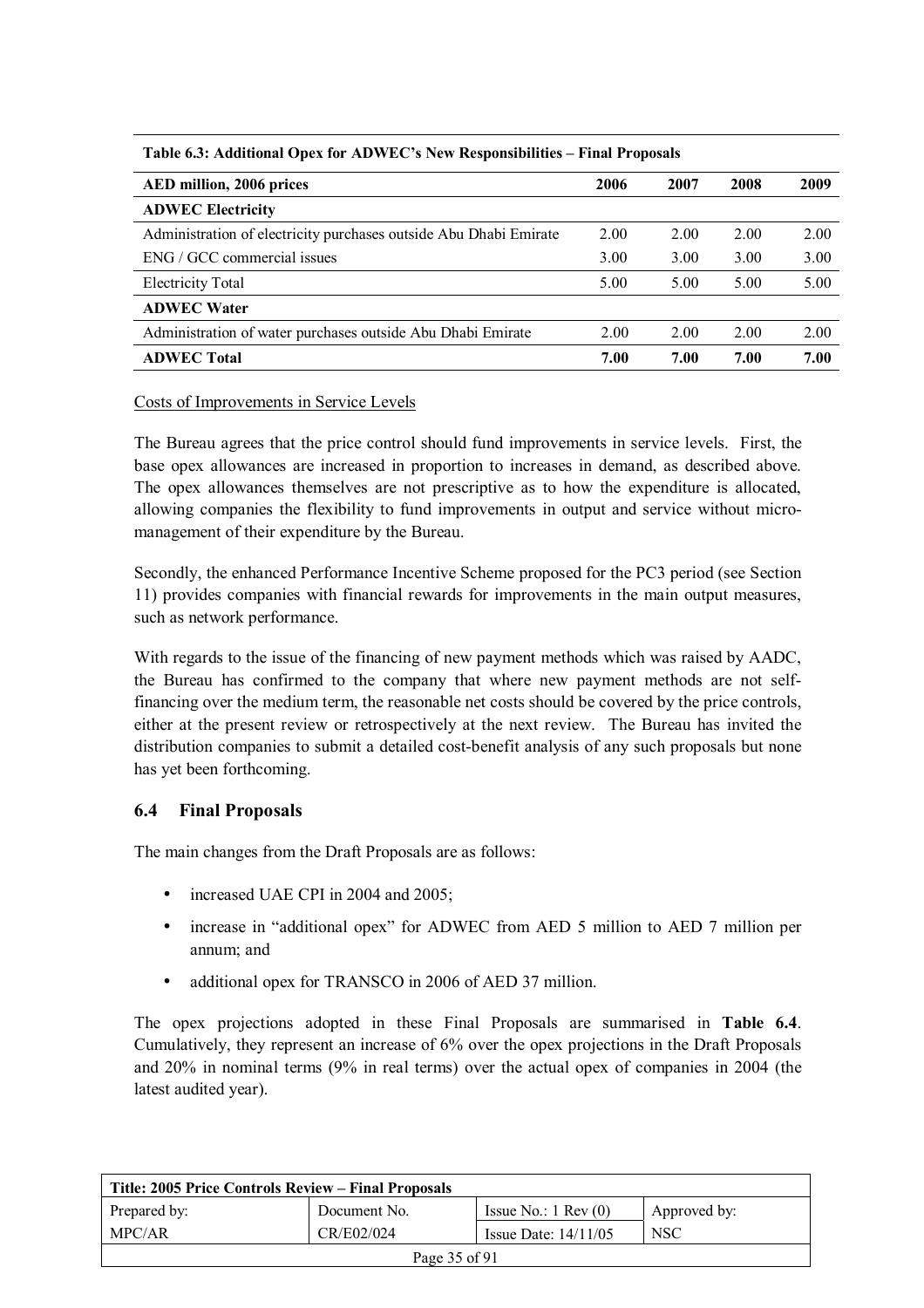| AED million, 2006 prices |                    | 2006      | 2007    | 2008    | 2009    |
|--------------------------|--------------------|-----------|---------|---------|---------|
| <b>AADC</b>              | Electricity        | 165.673   | 164.656 | 163.645 | 162.640 |
|                          | Water              | 89.517    | 88.766  | 75.522  | 74.785  |
| <b>ADDC</b>              | Electricity        | 248.646   | 245.999 | 243.380 | 240.789 |
|                          | Water              | 138.404   | 136.701 | 135.019 | 133.358 |
| <b>ADWEC</b>             | Electricity        | 11.084    | 11.161  | 11.239  | 11.318  |
|                          | Water              | 6.941     | 6.986   | 7.031   | 7.076   |
| <b>TRANSCO</b>           | Electricity        | 115.878   | 117.373 | 118.888 | 120.422 |
|                          | Water              | 261.301   | 228.031 | 231.832 | 235.707 |
| <b>TOTAL</b>             | Electricity        | 541.281   | 539.189 | 537.152 | 535.170 |
|                          | Water              | 496.194   | 460.484 | 449.404 | 450.926 |
|                          | <b>Grand Total</b> | 1,037.445 | 999.673 | 986.556 | 986.096 |

| Table 6.4: Opex Projections for PC3 – Final Proposals |  |  |  |
|-------------------------------------------------------|--|--|--|
|-------------------------------------------------------|--|--|--|

| Title: 2005 Price Controls Review – Final Proposals |              |                               |              |  |
|-----------------------------------------------------|--------------|-------------------------------|--------------|--|
| Prepared by:                                        | Document No. | Issue No.: $1 \text{ Rev}(0)$ | Approved by: |  |
| MPC/AR                                              | CR/E02/024   | Issue Date: $14/11/05$        | <b>NSC</b>   |  |
| Page 36 of 91                                       |              |                               |              |  |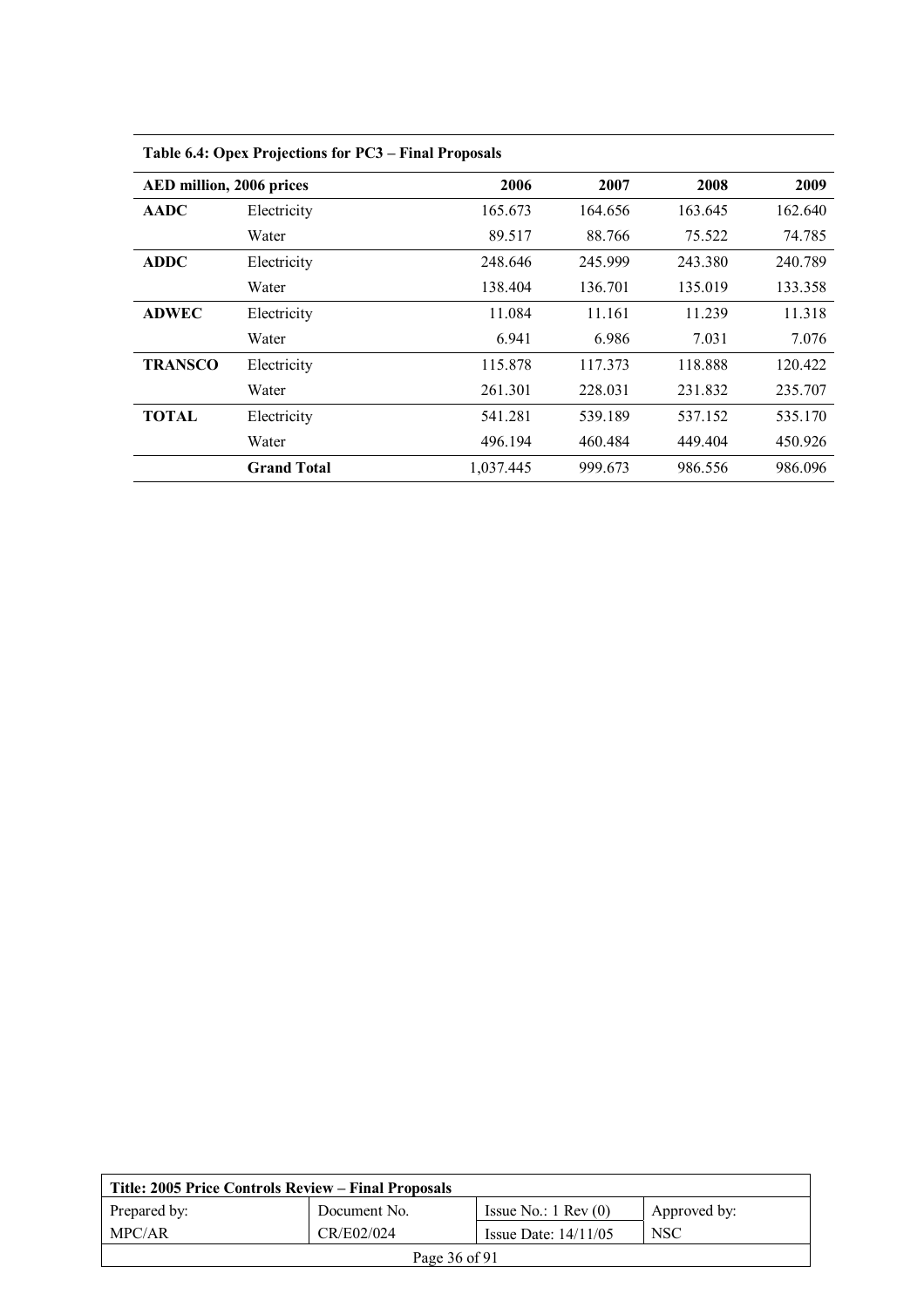# **7 Treatment of Capital Expenditure and Asset Valuation**

## **7.1 Draft Proposals**

Capital expenditure (capex) is an important input into the price controls of AADC, ADDC and TRANSCO. To date, treatment of capex in the price controls has been on an ex post basis, with only provisional allowances made ex ante. In the Draft Proposals, the Bureauís proposals in respect of capex and asset valuation were set out separately for the PC1, PC2 and PC3 periods, as follows:

## PC1 Period  $(1999 - 2002)$

For the PC1 period, provisional capex allowances had been set at the last review in 2002 and incorporated into the PC2 controls, and it was therefore necessary to finalise the assessment of actual efficient capex for the period.

For this purpose, the Bureau undertook a review in 2004 of the efficiency of PC1 capex, the results of which were shared and discussed with the companies. The overall approach was to review the processes undertaken by the companies in planning, procuring and managing capex projects and to assess a number of selected projects. The findings of this review were as follows:

| Table 7.1: PC1 Capex Efficiency – Draft Proposals |                         |
|---------------------------------------------------|-------------------------|
| Company                                           | <b>Capex Efficiency</b> |
| AADC                                              | 84%                     |
| <b>ADDC</b>                                       | 89%                     |
| <b>TRANSCO</b>                                    | 94%                     |

These results were then applied to actual capex for the PC1 period, for both water and electricity For this purpose, the Bureau used accruals-based capex (including advances to contractors) as shown in the Cash Flow Statements in the audited separate business accounts, as audited data is not readily available for a purely cash-based measure. This approach, all else equal, results in higher capex allowances and hence higher revenue than otherwise.

Compared with the provisional capex allowances for PC1 (of about AED 6.5 billion over  $1999 -$ 2002 for all licensees combined), this resulted in additional capex for the PC1 period of approximately AED 750 million in total as shown in **Table 7.2** (distribution and supply have been combined in the table)**.** 

To ensure the licensees were appropriately remunerated, the net present values (NPVs) of the foregone financing costs (depreciation and return on capital) up to 2006 in respect of the above amounts, calculated using the cost of capital of 6% used to set PC1, were then added to the opening 2006 Regulatory Asset Values (RAVs). For all companies combined, this adjustment in the Draft Proposals amounted to about AED 522 million (in 2006 prices). Furthermore, efficient PC1 capex (as determined above, and net of accumulated depreciation) was incorporated into the RAVs for 2006 onwards.

| Title: 2005 Price Controls Review – Final Proposals |              |                               |              |
|-----------------------------------------------------|--------------|-------------------------------|--------------|
| Prepared by:                                        | Document No. | Issue No.: $1 \text{ Rev}(0)$ | Approved by: |
| MPC/AR                                              | CR/E02/024   | Issue Date: $14/11/05$        | <b>NSC</b>   |
| Page 37 of 91                                       |              |                               |              |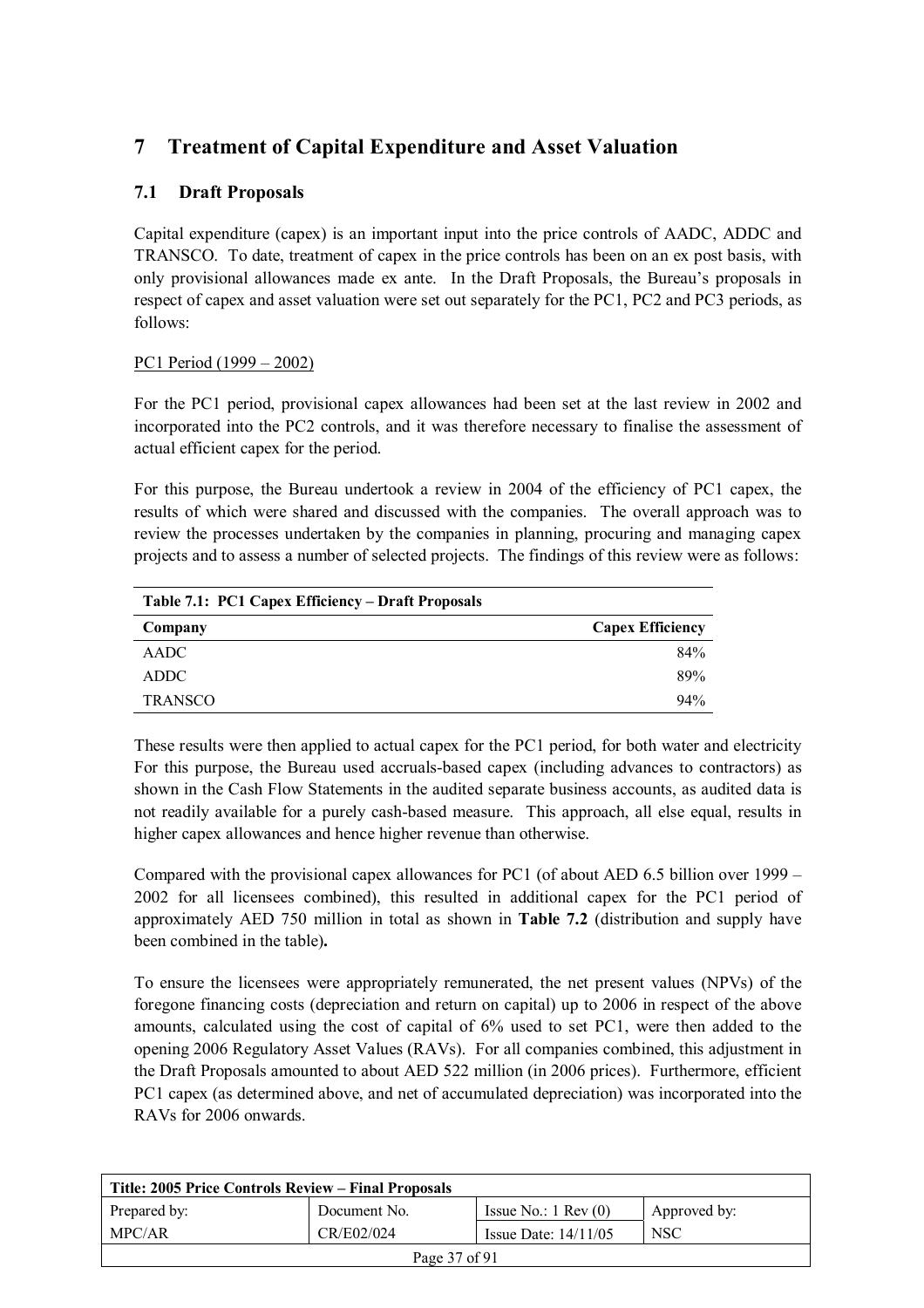| AED m, 1999 prices         | 1999      | 2000      | 2001      | 2002       |
|----------------------------|-----------|-----------|-----------|------------|
| <b>AADC</b> Electricity    | $-76.044$ | 50.785    | 37.039    | $-48.605$  |
| <b>AADC</b> Water          | 19.509    | 91.675    | $-12.295$ | 80.769     |
| <b>ADDC</b> Electricity    | 23.864    | 68.824    | 51.635    | 48.409     |
| <b>ADDC</b> Water          | 25.718    | $-12.871$ | $-13.255$ | $-139.746$ |
| <b>TRANSCO Electricity</b> | 119.453   | 224.729   | 206.178   | $-367.220$ |
| <b>TRANSCO Water</b>       | $-1.923$  | $-0.767$  | 94.147    | 285.532    |
| Electricity - Total        | 67.272    | 344.337   | 294.852   | $-367.416$ |
| Water – Total              | 43.304    | 78.038    | 68.596    | 226.555    |
| <b>Grand Total</b>         | 110.576   | 422.375   | 363.448   | $-140.861$ |

Table 7.2: Efficient PC1 Capex over and above Provisional PC1 Capex – Draft Proposals

#### PC2 Period  $(2003 - 2005)$

Provisional allowances for PC2 capex (of about AED 8 billion in total) were set at the 2002 price controls review and incorporated into the PC2 controls. The Draft Proposals described the Bureauís intention that the assessment of actual efficient capex (water and electricity) for the PC2 period would be undertaken in late 2006, once audited data for all PC2 years is available. The Bureau would appoint independent consultants for this exercise. Any adjustment for differences between efficient and provisional PC2 capex would then be incorporated at the 2009 price controls review in the same manner as used at this review for PC1 capex.

#### PC3 Period  $(2006 - 2009)$

It is also necessary at this review to address the financing of PC3 capex. In the absence of reliable forecasts from licensees of their future capex, and with the support of respondents to the Second Consultation Paper, the Bureau decided in the Draft Proposals to continue with the 'expostí approach to PC3 capex. This means that PC3 capex will be assessed after the end of the PC3 period against the Bureauís established efficiency criteria that the expenditures:

- are required to meet growth in customer demand or the relevant security standards; and
- are efficiently procured.

The provisional allowances were in general based on average capex over the last four years (2001-2004), other than for TRANSCO's water business, for which recent expenditure had been atypical.

The provisional PC3 capex allowances from the Draft Proposals (approximately AED 13 billion in total) are shown in **Table 7.3**:

| Title: 2005 Price Controls Review – Final Proposals |              |                               |              |
|-----------------------------------------------------|--------------|-------------------------------|--------------|
| Prepared by:                                        | Document No. | Issue No.: $1 \text{ Rev}(0)$ | Approved by: |
| MPC/AR                                              | CR/E02/024   | Issue Date: $14/11/05$        | <b>NSC</b>   |
| Page 38 of 91                                       |              |                               |              |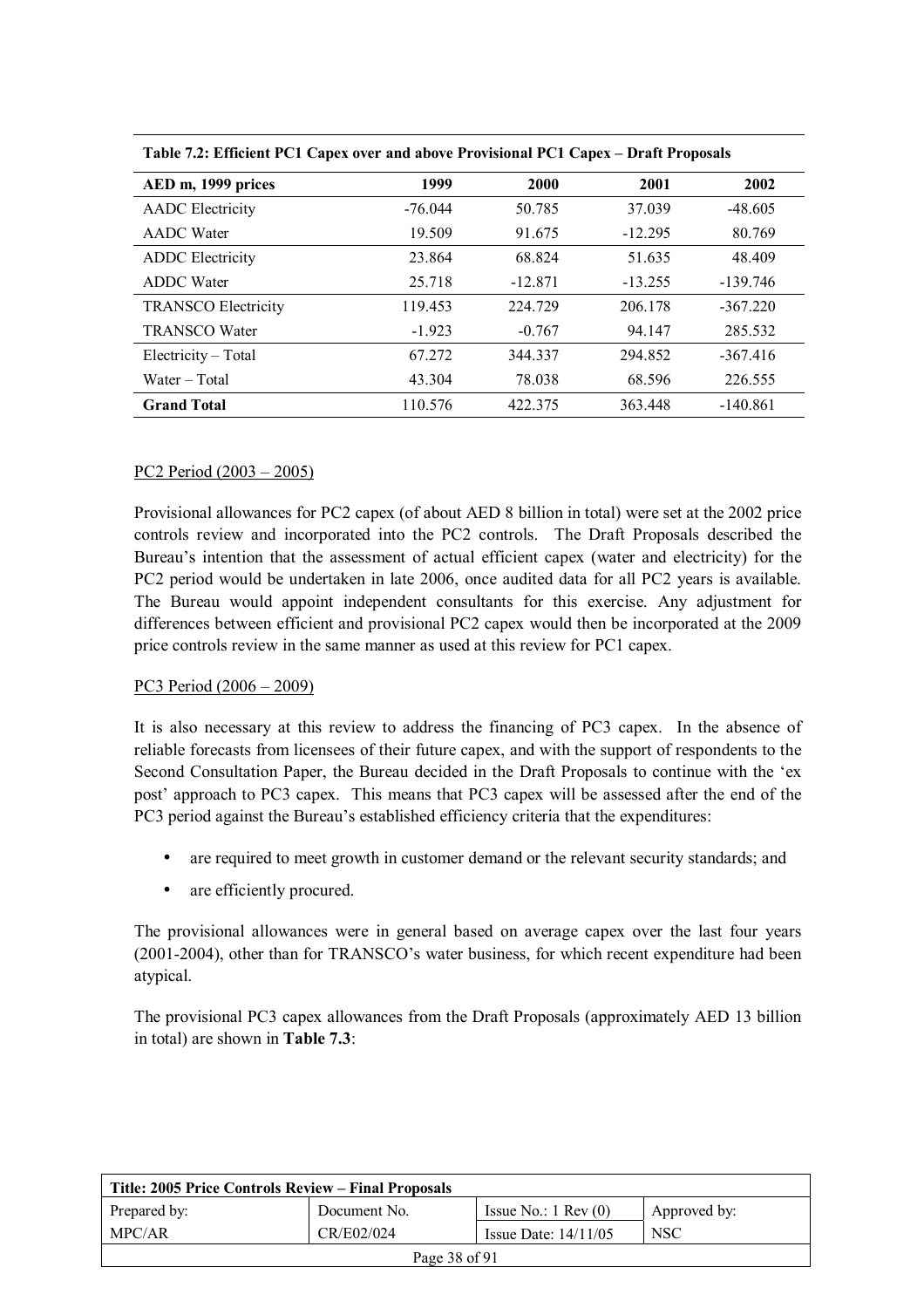| AED m, 2006 prices         | 2006  | 2007  | 2008  | 2009  |
|----------------------------|-------|-------|-------|-------|
| <b>AADC</b> Electricity    | 305   | 305   | 305   | 305   |
| <b>AADC</b> Water          | 153   | 153   | 153   | 153   |
| <b>ADDC</b> Electricity    | 536   | 536   | 536   | 536   |
| <b>ADDC</b> Water          | 315   | 315   | 315   | 315   |
| <b>TRANSCO Electricity</b> | 1,200 | 1,200 | 1,200 | 1,200 |
| <b>TRANSCO Water</b>       | 750   | 750   | 750   | 750   |
| Electricity - Total        | 2,041 | 2,041 | 2,041 | 2,041 |
| Water – Total              | 1,218 | 1,218 | 1,218 | 1,218 |
| <b>Grand Total</b>         | 3,259 | 3,259 | 3,259 | 3,259 |

**Table 7.3: Provisional Allowances for PC3 Capex – Draft Proposals** 

RAVs for the PC3 period were then projected by rolling forward the PC3 provisional capex (net of depreciation) into RAVs for each year of the PC3 period. The Bureau retained the assumption of 30 years for the average asset lives for network companies and the straight-line method of depreciation, as used at the previous price control reviews.

Actual PC3 capex would then be reviewed against the Bureauís established efficiency criteria upon availability of audited data, and appropriate adjustments (based on the cost of capital used to set PC3) to remunerate efficient capex would be made at the subsequent price controls review. For PC3 capex, it was proposed that the efficiency of the companies will be assessed relative to each other (for more details see Section 7.4 below), so that the effect of such a review is costneutral for the sector, subject to a general efficiency improvement, and so as to provide more positive incentives for capex efficiency improvement.

The Bureau also proposed to retain the present efficiency criteria for PC3 capex with the additional guidance on the interpretation of these criteria provided in the Bureauís PC1 capex review reports.

In addition, the Bureau also proposed a new licence requirement on the distribution companies to produce an annual 5 year planning statement.

## **7.2 Responses to Draft Proposals**

AADC responded as follows:

- all capital works for the PC1 period had been competitively tendered, which had ensured that the most efficient price had been obtained for these works. The majority of capital works for PC1 had been installed in response to the demands of customers. AADC therefore rejected the Bureauís assessment of PC1 capex, which it considered to be subjective, retrospective, and lacking in transparency;
- the ex post approach to the treatment of capex was unusual and created additional risks to the business which ought to be rewarded by greater returns;

| Title: 2005 Price Controls Review – Final Proposals |              |                               |              |
|-----------------------------------------------------|--------------|-------------------------------|--------------|
| Prepared by:                                        | Document No. | Issue No.: $1 \text{ Rev}(0)$ | Approved by: |
| MPC/AR                                              | CR/E02/024   | Issue Date: $14/11/05$        | <b>NSC</b>   |
| Page 39 of 91                                       |              |                               |              |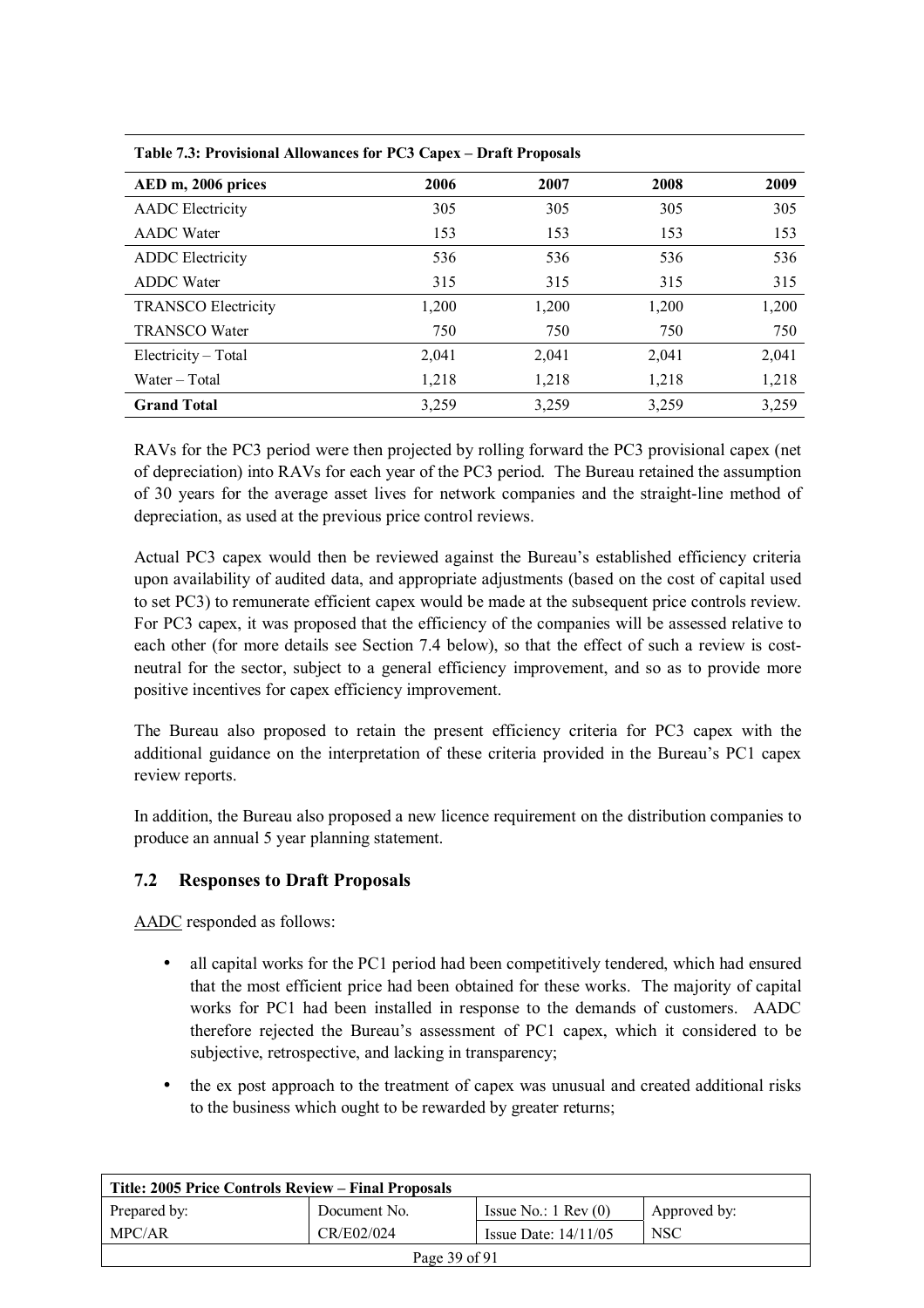- the revenue requirement for PC3 should reflect the most up-to-date information and thus the audited capex for 2003 and 2004 should be included in the PC3 price control; and
- AADC objected to the Bureau's proposal not to include, in the RAV, assets which had been transferred from TRANSCO and RASCO but for which AADC had not paid. It thought this created perverse incentives for efficient operation of the business.

ADDC responded as follows:

- 100% of actual PC1 capex should be financed in the price controls, and referred the Bureau to its earlier responses for the reasons why;
- the proposed treatment of capex could affect the valuation of the business due to both the delay in reward and the actual level and method of efficiency assessment. Investors would not value uncertain future returns as they may not have an interest in the company at that point;
- ADDC disagreed with the Bureau referencing the "Property, Plant and Equipment" line in the company's cash flow statement for the purposes of identifying capex and said instead that the appropriate figure should be derived from the notes to the accounts;
- the ex post approach justified a return higher than that of comparable businesses elsewhere subject to ex ante capex regulation, as the return is delayed, subject to the risk of future disallowance, and does not provide any scope for reward;
- the remuneration for the foregone financing costs of efficient PC1 capex should be incorporated in the form of an addition to MAR over the PC3 period rather than added to the RAV as of 1 January 2006, as had been proposed by the Bureau. It argued that this would reduce the risk associated with the delay in the receipt of revenue; and
- ADDC requested the Bureau to review its treatment of the financing of RASCO assets which had been transferred to the distribution companies.

TRANSCO divided its comments between the PC1, PC2 and PC3 (and beyond) periods:

- for PC1 capex, TRANSCO felt that no response had been provided to its earlier suggestion to adopt forward-looking incentives to improve performance rather than applying a retrospective penalty whose burden would continue to be felt until 2010;
- for PC2 capex, it cautiously welcomed the Bureau's proposals for the assessment of PC2 capex efficiency but was concerned with the prospect that the method could retrospectively disallow capex;
- for PC3 capex, TRANSCO welcomed the Bureau's proposals as a "helpful and pragmatic step forward for the sector"; and
- for PC3 and beyond, it welcomed strategies to move towards an ex ante approach but cautioned that much work needed to be done by all concerned before such an approach could be adopted.

| Title: 2005 Price Controls Review – Final Proposals |              |                               |              |
|-----------------------------------------------------|--------------|-------------------------------|--------------|
| Prepared by:                                        | Document No. | Issue No.: $1 \text{ Rev}(0)$ | Approved by: |
| MPC/AR                                              | CR/E02/024   | Issue Date: $14/11/05$        | <b>NSC</b>   |
| Page 40 of 91                                       |              |                               |              |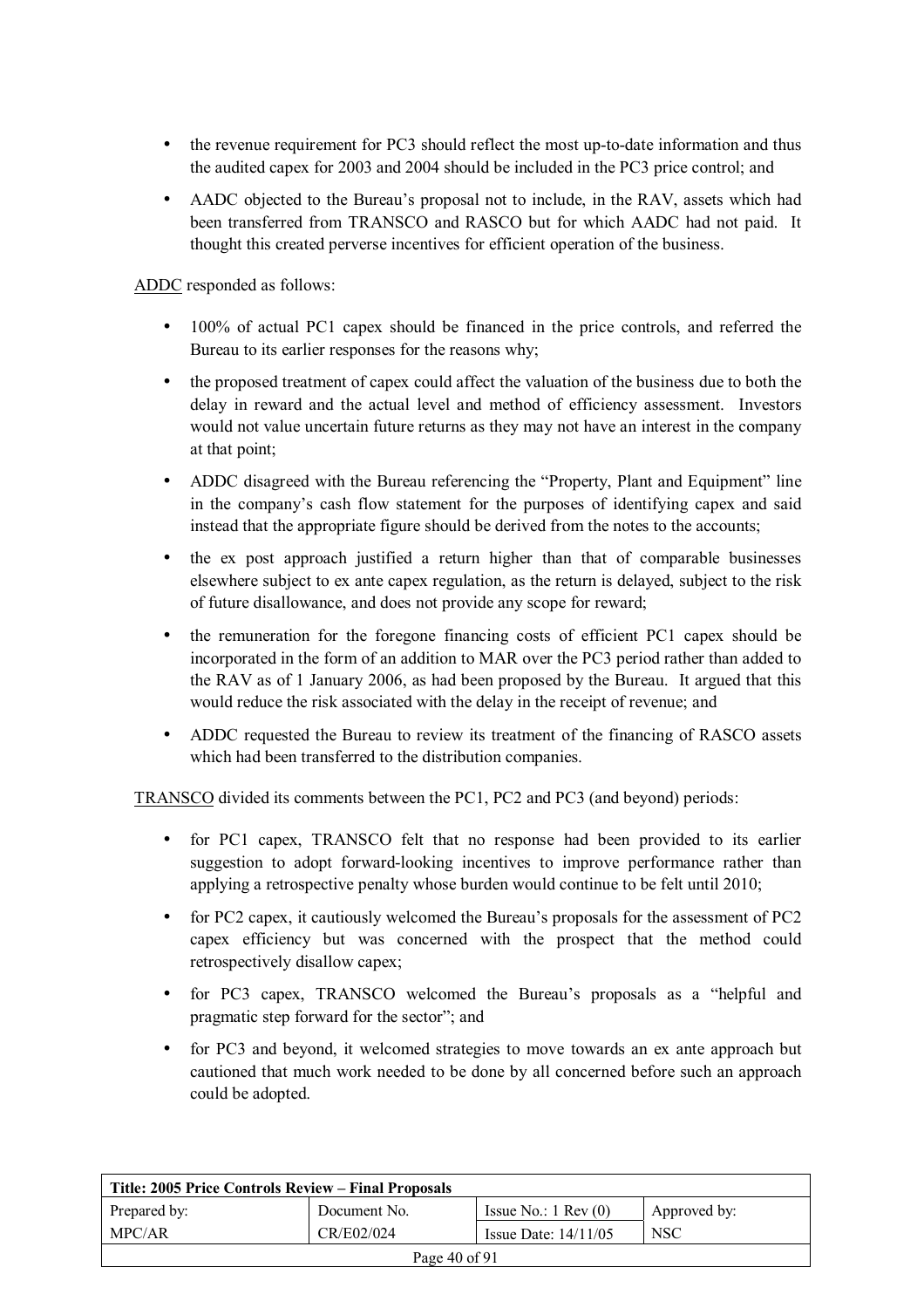## **7.3 Bureauís Views**

### Respondents' comments related to ex post approach

The respondents to the Draft Proposals raised few matters in relation to the regulation of capex which had not already been discussed in detail in the Draft Proposals or earlier consultation papers (see in particular pages 59 and 60 of the Draft Proposals).

The majority of the concerns highlighted by respondents arise from the ex post approach to capital regulation, whereby the efficiency of capex is reviewed after the event. This contrasts with the ex ante approach to capex adopted in more mature sectors elsewhere, where allowances for capex are set in advance with limited ex post review.

The Bureau's views were set out in a letter to licensees dated 6 April 2005 and reiterated in the Draft Proposals. In summary, they are as follows:

- The Bureau believes it would be inappropriate to increase the allowed return to reflect any increased regulatory risk inherent in the 'ex post' approach to the regulation of capex. The 'ex post' approach is adopted because the licensees have to date been unable to provide sufficiently reliable capex forecasts. To allow additional returns would not provide any incentive for licensees to produce more reliable capex forecasts in the future.
- The Bureau has been consistent since 1999 in stating that PC1 capex would only be allowed if it met the Bureau's established efficiency criteria. The same will apply for PC2 capex, as changing the agreed principles retrospectively would create an undesirable precedent and potentially increase regulatory risk. However, as discussed further below, the Bureau is receptive to suggestions that a more balanced reward/penalty arrangement should be implemented for future (PC3) capex.
- The Bureau does not agree with the very limited interpretation of the efficiency criteria suggested by some respondents - for example, that capex can be regarded as having been procured 100% efficiently simply because it has been put out to competitive tender. A capex review which did not also take into account the execution of projects or the need for the spend would not be credible. The meaning of "to procure" in this context is "to bring about or to effect" and thus includes the execution of projects.
- The PC1 capex review reports provide the source of guidance requested by certain licensees as to the Bureau's interpretation of the efficiency criteria going forward.
- The Bureau is satisfied that the PC1 capex review does not have an excessive financial impact, as suggested by AADC in earlier responses. In fact, these Final Proposals actually result in substantial *additional* income (see below) from that which has been previously allowed for the PC1 Period. In any case, the Bureau is required under Article 96 of Law No (2) to take into consideration the effect of its proposals on the financial position of licensees.
- The Bureau does not agree with the argument put forward by both distribution companies, in earlier responses, that there is no linkage between the efficiency of capex processes and outcomes. The PC1 capex review encompassed both capex processes and

| Title: 2005 Price Controls Review – Final Proposals |              |                               |              |
|-----------------------------------------------------|--------------|-------------------------------|--------------|
| Prepared by:                                        | Document No. | Issue No.: $1 \text{ Rev}(0)$ | Approved by: |
| MPC/AR                                              | CR/E02/024   | Issue Date: $14/11/05$        | <b>NSC</b>   |
| Page 41 of 91                                       |              |                               |              |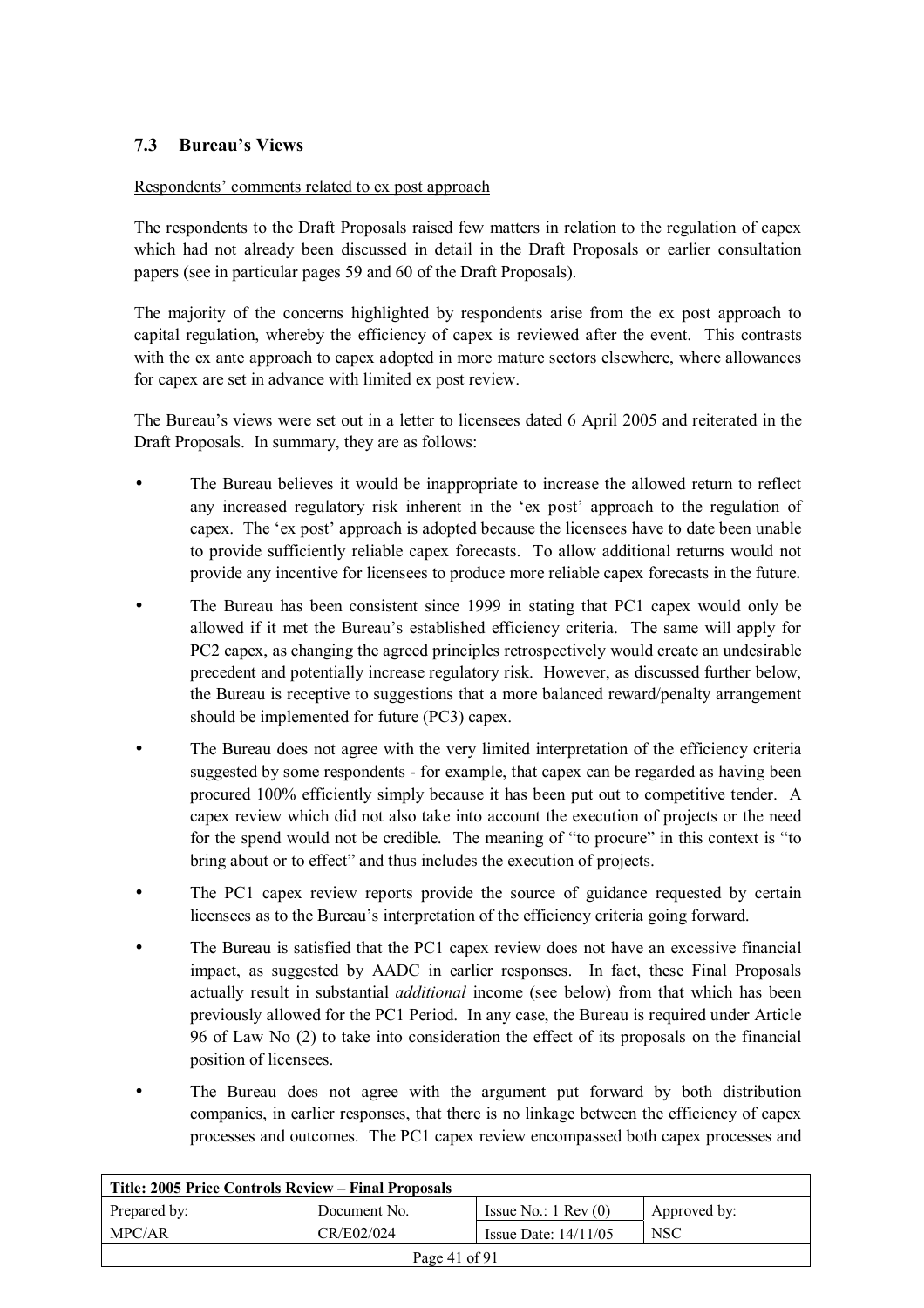a review of particular projects. While the Bureau did not rely solely on its review of processes, it believes that efficient capex processes are, all else equal, more likely to lead to efficient capex outcomes.

• The companies were consulted on the scope and nature of the PC1 capex review prior to commencing the review.

As explained in the Draft Proposals, the Bureau is committed to moving towards an ex ante approach to capex regulation whenever circumstances allow. In the meantime, allowing additional returns for ex post capex regulation, as requested by respondents to the Draft Proposals, would not provide an incentive for the licensee to produce more reliable capex forecasts in the future.

The distribution companies, in particular, have yet to make reliable capex forecasts and thus in these Final Proposals the Bureau is proceeding with its proposal for a licence modification to require the distribution companies to produce a five year planning statement similar to that already in place for TRANSCO.

In respect of TRANSCO's comments, the approach for PC1 (ex post approach subject to efficiency review) was agreed by TRANSCO and other licensees at the 1999 and 2002 price control reviews and the Bureau's reasoning has been set out in detail in earlier consultation documents. However, the Bureau welcomes TRANSCO's generally positive comments about the development and refinement of the approach proposed by the Bureau for the PC2 and PC3 periods. For the PC3 period, the Bureau has introduced the possibility of bonus (upside) as well as penalty (downside) for efficient capex, which was based in part on TRANSCO's earlier suggestion. This will address the concern of several respondents about future incentives for efficient capex from 2006 onwards.

Similarly, in response to ADDC's penultimate comment, this approach was discussed and agreed with licensees at the time of the PC2 review in 2002 and was again described in the earlier consultation papers for the present review. In summary, by including the foregone costs in the RAV, the licensee earns both a return and depreciation on that amount over 30 years. This therefore provides the licensee the correct financing in NPV terms over that period.

This method was chosen over the alternative (of spreading it just over a price control period) as both are arithmetically-equivalent but the former gives a smoother revenue profile over time. For the reasons given in Section 4.3, investors should be indifferent between the two approaches. By increasing the RAV, it also ensures there is less of a difference between the RAV and the accounting (book) asset value, which is a concern licensees have expressed from time to time. The same approach was used to fund the foregone financing costs on provisional PC1 allowances at the 2002 review, and so no change is proposed.

#### Other comments of respondents

Of the remaining comments, the Bureau does not agree with AADC's suggestion to review 2003 and 2004 capex at this review. The reasons for this were provided in the Second Consultation Paper and repeated in the Draft Proposals and are as follows:

| Title: 2005 Price Controls Review – Final Proposals |              |                               |              |
|-----------------------------------------------------|--------------|-------------------------------|--------------|
| Prepared by:                                        | Document No. | Issue No.: $1 \text{ Rev}(0)$ | Approved by: |
| MPC/AR                                              | CR/E02/024   | Issue Date: $14/11/05$        | <b>NSC</b>   |
| Page $42$ of $91$                                   |              |                               |              |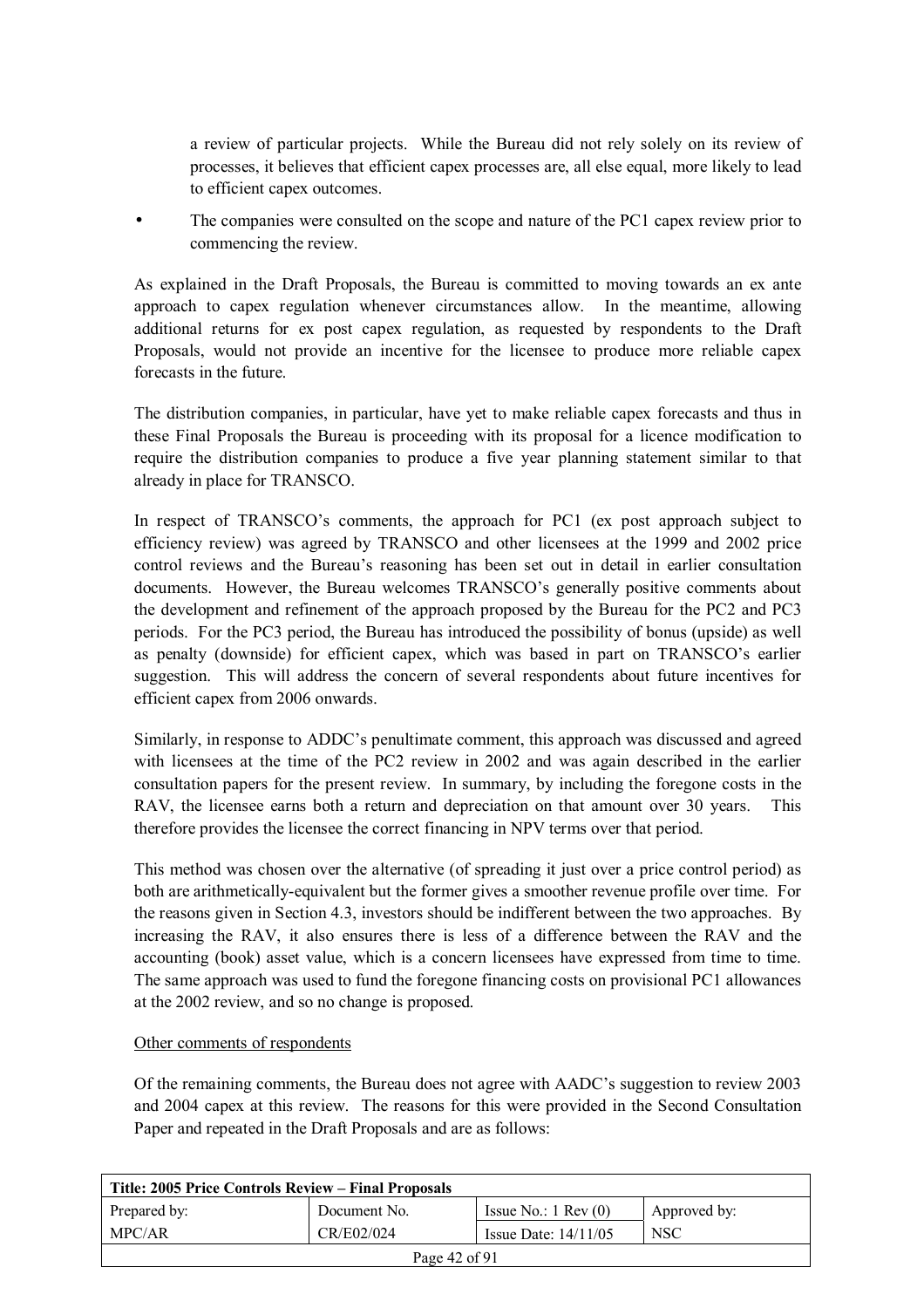- there is insufficient time between the receipt of audited data for 2004 and the publication of the Final Proposals for PC3 to allow a robust process of review and consultation on PC<sub>2</sub> capex;
- audited data for 2005 will not become available until after this review; and
- any partial assessment of PC2 capex at this review with different treatments applying to different years would unduly increase the complexity of the regulatory arrangements.

PC2 capex will thus be reviewed in 2006 by independent consultants and any necessary adjustments made at the 2009 price controls review.

The Bureau also disagrees with the comments of the distribution companies in relation to assets transferred to them from RASCO and TRANSCO for which they have not paid. The Bureau does not consider it appropriate to allow licensees a return on assets for which the licensee has not paid. Nor has any allowance been made for depreciation of these assets. Should the licensees pay for the assets in the future via the line "Property, Plant and Equipment" in the Cash Flow Statement, they will receive a return on the assets (and depreciation) from the time at which they pay for them (assuming such expenditure is judged by the Bureau to have been efficient).

Finally, the Bureau does not support ADDC's suggestion to reference capex to a calculation derived from notes to the accounts rather than to the line "Property, Plant and Equipment" in the Cash Flow Statement. The Bureau considers that this would lack transparency and potentially increase regulatory risk. By contrast, the Bureau's approach is transparent and provides certainty to investors as to the circumstances in which capex will be remunerated.

## **7.4 Final Proposals**

#### PC1 Period  $(1999 - 2002)$

The Bureau wishes to proceed with its proposal to apply the results of its PC1 capex review (see **Table 7.1**) to actual capex over the PC1 period. This results in additional "efficient" capex as shown in **Table 7.2**, the same as the Draft Proposals.

This additional efficient PC1 capex is then rolled into the RAVs along with the foregone financing costs (both depreciation and return on capital) relating to the period between when the capex was undertaken and when it will be financed. Lines  $1 - 48$  of **Appendices A.1** through **A.6** to this paper show how this has been done for each price control of AADC, ADDC and TRANSCO. (These calculations are explained in detail on pages  $63 - 64$  of Draft Proposals).

**Table 7.4** summarises the results of the above calculations in terms of the NPV of the foregone financing costs on efficient PC1 capex, the opening 2006 RAVs, and the total annual depreciation on 2006 opening RAVs. The table indicates that the total NPV of adjustments for foregone financing costs for PC1 capex, up to 2006, for all businesses, amounts to about AED 542 million (in 2006 prices).

| Title: 2005 Price Controls Review – Final Proposals |              |                               |              |
|-----------------------------------------------------|--------------|-------------------------------|--------------|
| Prepared by:                                        | Document No. | Issue No.: $1 \text{ Rev}(0)$ | Approved by: |
| MPC/AR                                              | CR/E02/024   | Issue Date: $14/11/05$        | <b>NSC</b>   |
| Page 43 of 91                                       |              |                               |              |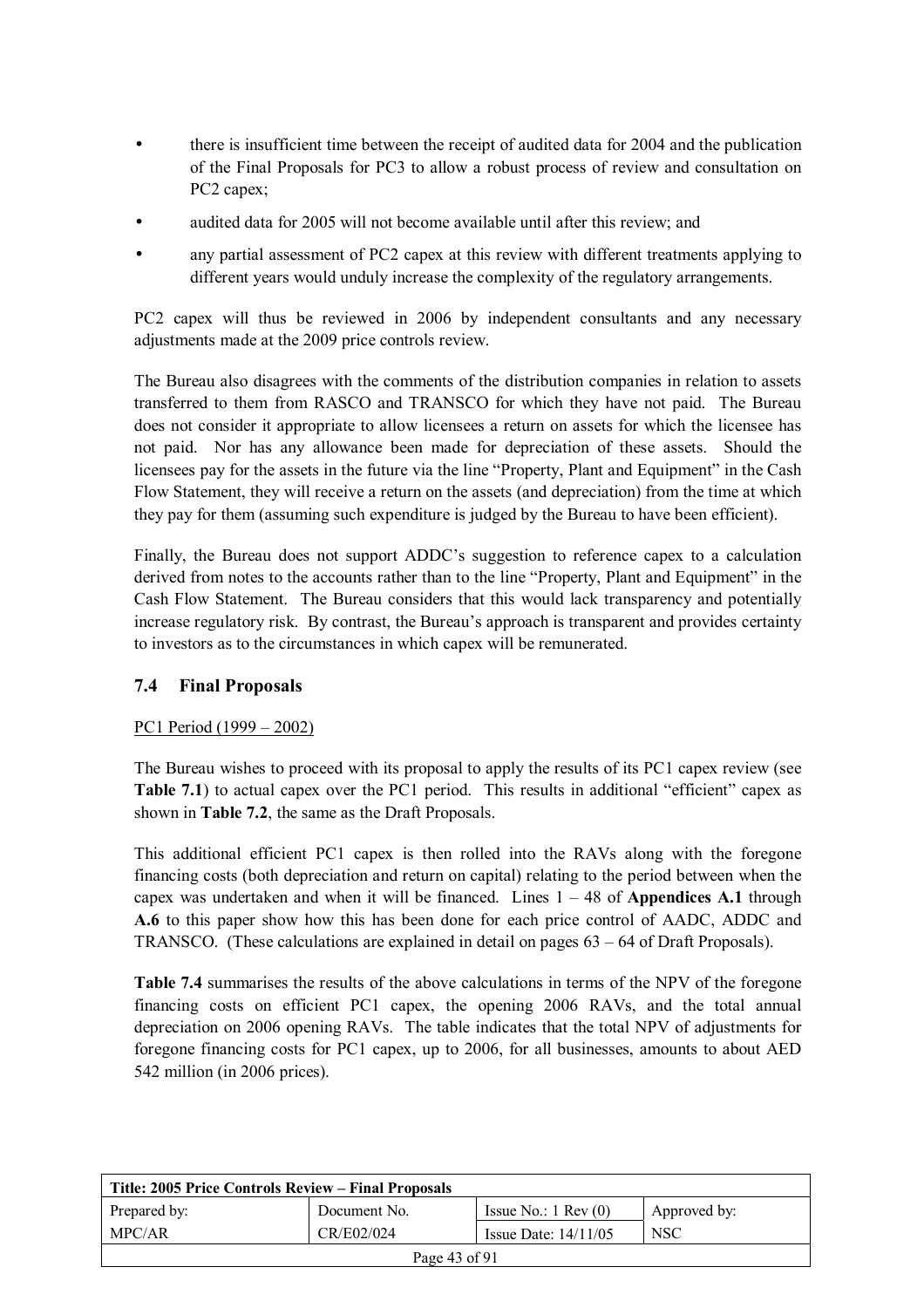| AED m, 2006 prices         | <b>NPV</b> of Adjustment<br>for Foregone<br><b>Financing Costs</b> | <b>2006 Opening RAVs</b> | Depreciation on<br><b>Opening 2006 RAVs</b> |
|----------------------------|--------------------------------------------------------------------|--------------------------|---------------------------------------------|
| <b>AADC</b> Electricity    | $-29.212$                                                          | 2,754.707                | 148.771                                     |
| <b>AADC</b> Water          | 110.303                                                            | 1,001.365                | 31.199                                      |
| <b>ADDC</b> Electricity    | 120.193                                                            | 5,989.456                | 275.410                                     |
| <b>ADDC</b> Water          | $-55.548$                                                          | 1,612.605                | 107.466                                     |
| <b>TRANSCO Electricity</b> | 220.690                                                            | 9,057.561                | 354.868                                     |
| <b>TRANSCO Water</b>       | 176.071                                                            | 5,835.632                | 285.371                                     |
| <b>Total Electricity</b>   | 311.671                                                            | 17,801.724               | 779.049                                     |
| <b>Total Water</b>         | 230.826                                                            | 8,449.602                | 424.036                                     |
| <b>Grand Total</b>         | 542.497                                                            | 26, 251.326              | 1,203.086                                   |

**Table 7.4: 2006 Opening RAVs and Depreciation (after adjustments for efficient PC1 capex)** 

The total opening 2006 RAV, for all the businesses, has increased to about AED 26.3 billion and the total annual depreciation on the opening 2006 RAV, for all businesses, has increased to about AED 1.2 billion.

The above figures are higher than those in the Draft Proposals because of the higher inflation figures for 2004 and 2005 (as the figures are expressed in 2006 prices).

## PC2 Period  $(2003 - 2005)$

The assessment of PC2 capex efficiency will be undertaken in 2006, when audited data for all PC2 years will be available. The Bureau intends to appoint independent consultants for this exercise. This assessment will be undertaken for both water and electricity, and the criteria used will be the Bureau's established efficiency criteria (see above). Any adjustment for differences between efficient and provisional PC2 capex (including foregone financing costs) will be incorporated at the 2009 price controls review in the same manner as used at this review for PC1 capex.

## PC3 Period  $(2006 - 2009)$

The Bureau has not changed to its treatment to PC3 capex from that proposed in the Draft Proposals, which is as follows:

1. Provisional PC3 capex allowances will be set as per **Table 7.3**. For each year of the PC3 control period, this provisional capex is added to, and depreciation on both the opening 2006 RAV and such provisional capex is deducted from, the opening RAV to calculate the closing RAV. These calculations are shown in lines 49-55 of **Appendices A.1** - **A.6**.

The resulting opening RAVs and total depreciation (in 2006 prices) for each year are shown in the following two tables:

| Title: 2005 Price Controls Review – Final Proposals |              |                               |              |
|-----------------------------------------------------|--------------|-------------------------------|--------------|
| Prepared by:                                        | Document No. | Issue No.: $1 \text{ Rev}(0)$ | Approved by: |
| MPC/AR                                              | CR/E02/024   | Issue Date: $14/11/05$        | <b>NSC</b>   |
| Page 44 of 91                                       |              |                               |              |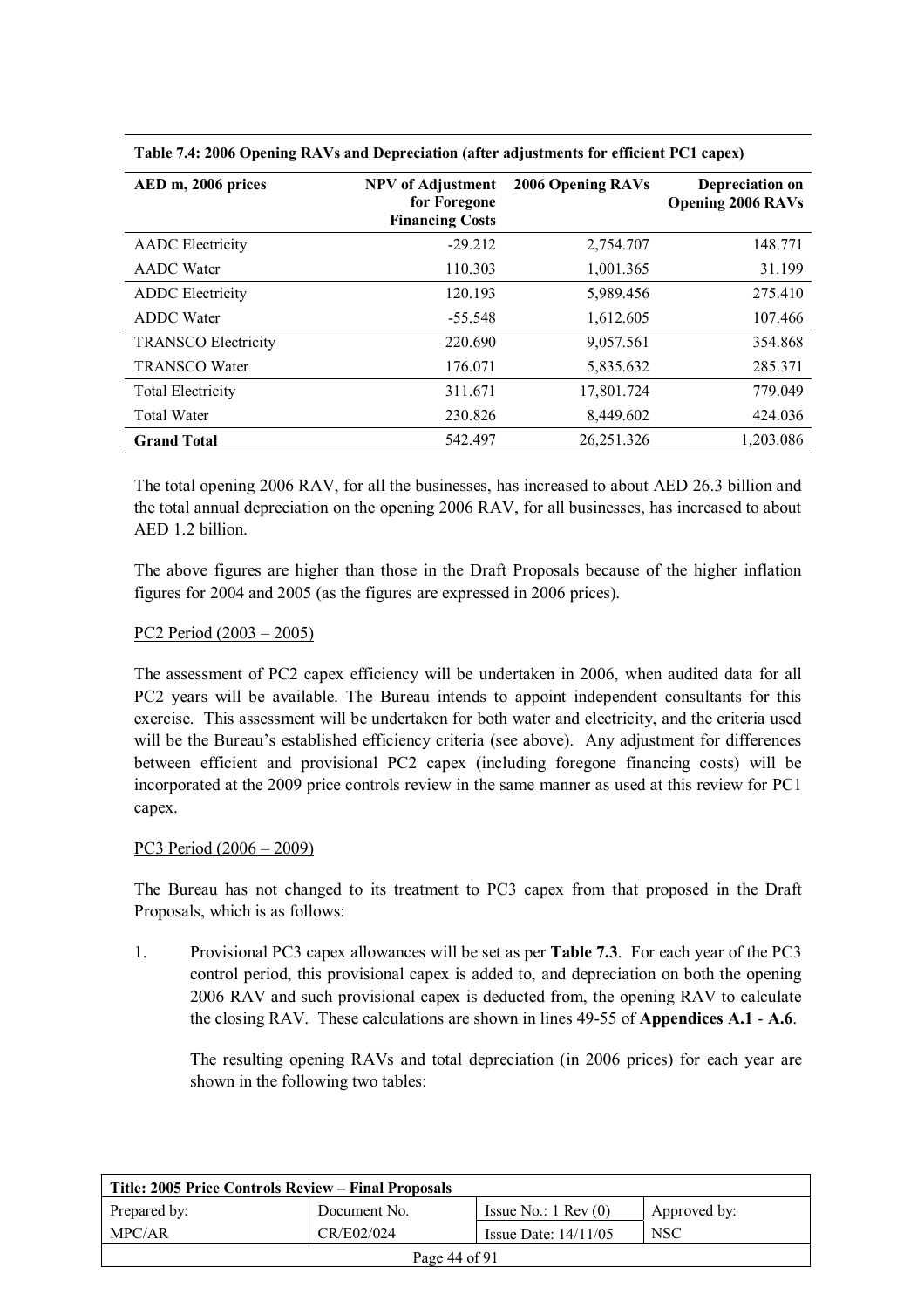| AED m, 2006 prices         | 2006       | 2007       | 2008       | 2009       | 2010       |
|----------------------------|------------|------------|------------|------------|------------|
| <b>AADC</b> Electricity    | 2,754.707  | 2,905.852  | 3,046.832  | 3,177.644  | 3,298.290  |
| <b>AADC</b> Water          | 1,001.365  | 1,120.616  | 1,234.767  | 1,343.817  | 1,447.768  |
| <b>ADDC</b> Electricity    | 5,989.456  | 6,241.112  | 6,474.902  | 6,690.825  | 6,888.882  |
| <b>ADDC</b> Water          | 1,612.605  | 1,814.889  | 2,006.672  | 2,187.956  | 2,358.739  |
| <b>TRANSCO Electricity</b> | 9,057.561  | 9,882.693  | 10,667.825 | 11,412.957 | 12,118.089 |
| <b>TRANSCO Water</b>       | 5,835.632  | 6,287.761  | 6,714.891  | 7,117.020  | 7,494.149  |
| <b>Total Electricity</b>   | 17,801.724 | 19,029.658 | 20,289.559 | 21,281.427 | 22,305.261 |
| <b>Total Water</b>         | 8,449.602  | 9,223.266  | 9,956.329  | 10,648.793 | 11,300.656 |
| <b>Grand Total</b>         | 26,251.326 | 28,252.924 | 30,145.888 | 31,930.219 | 33,605.917 |

Table 7.5: Opening RAVs over PC3 Period - Final Proposals

Table 7.6: Total Annual Depreciation over PC3 Period - Final Proposals

| AED m, 2006 prices         | 2006      | 2007      | 2008      | 2009      |
|----------------------------|-----------|-----------|-----------|-----------|
| <b>AADC</b> Electricity    | 153.854   | 164.021   | 174.187   | 184.354   |
| <b>AADC</b> Water          | 33.749    | 38.849    | 43.949    | 49.049    |
| <b>ADDC</b> Electricity    | 284.343   | 302.210   | 320.077   | 337.943   |
| <b>ADDC</b> Water          | 112.716   | 123.216   | 133.716   | 144.216   |
| <b>TRANSCO Electricity</b> | 374.868   | 414.868   | 454.868   | 494.868   |
| <b>TRANSCO Water</b>       | 297.871   | 322.871   | 347.871   | 372.871   |
| <b>Total Electricity</b>   | 813.066   | 881.099   | 949.132   | 1,017.166 |
| <b>Total Water</b>         | 444.336   | 484.936   | 525.536   | 566.136   |
| <b>Grand Total</b>         | 1,257.402 | 1,366.036 | 1,474.669 | 1,583.302 |

The total RAV of all the businesses increases from AED 26.3 billion to AED 33.6 billion over the PC3 period; that is, by AED 7.3 billion or 28% in real terms.

The total annual depreciation of all the businesses increases from AED 1.2 billion to AED 1.58 billion over the PC3 period; that is, by about AED 0.38 billion or by 32%.

- 2. PC3 actual capex will be assessed in 2010 against the Bureau's established efficiency criteria:
	- are required to meet growth in customer demand or the relevant security standards; and
	- are efficiently procured,

and the companies will be awarded "efficiency scores", in the same manner as for the PC1 capex review and as for the forthcoming PC2 capex review. The Bureau intends to appoint independent consultants for this purpose.

| Title: 2005 Price Controls Review – Final Proposals |              |                               |              |  |
|-----------------------------------------------------|--------------|-------------------------------|--------------|--|
| Prepared by:                                        | Document No. | Issue No.: $1 \text{ Rev}(0)$ | Approved by: |  |
| MPC/AR                                              | CR/E02/024   | Issue Date: $14/11/05$        | <b>NSC</b>   |  |
| Page 45 of 91                                       |              |                               |              |  |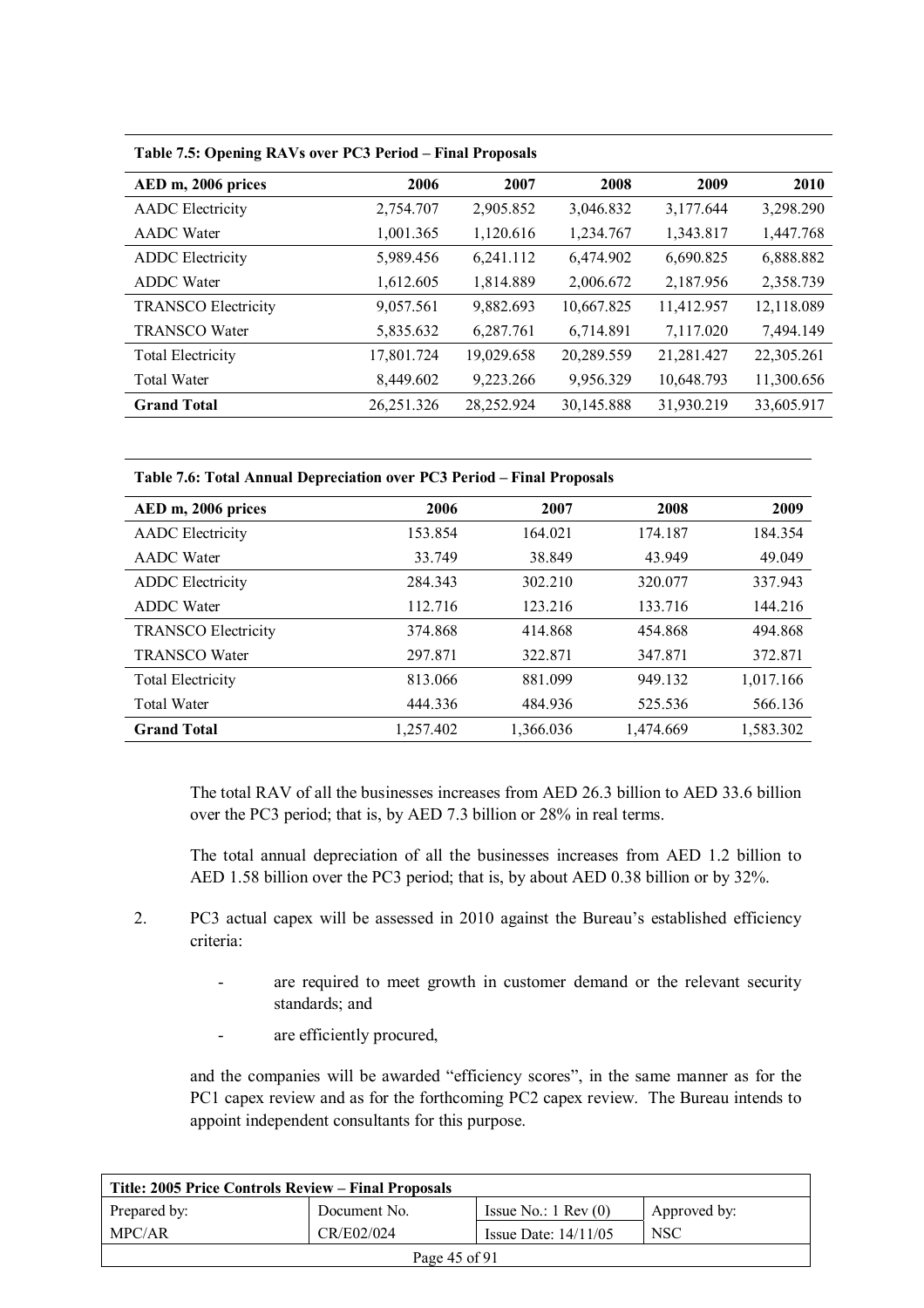- 3. However, in contrast to the PC1 and PC2 approach, for PC3 the benchmark level of efficiency will not be set at 100%. Rather, the benchmark level will be set such that positive adjustments for the relatively efficient companies will be offset by corresponding negative adjustments for the relatively inefficient companies.
- 4. The resultant efficiency scores would then be subject to a further adjustment, to reflect movement in the capex efficiency frontier of the whole sector. This is to reflect improvements in capital efficiency that should be expected of the sector as a whole. This is similar to the approach that has been adopted by Ofwat for the water industry in England and Wales. The assumed movement in the capital efficiency frontier will be identified based on international evidence and best practice.

In this way, the most efficient company (or companies) may receive an allowance in excess of their actual spend, dependent on the extent of their relative efficiency and the relationship to the assessed movement in the efficiency frontier. Less efficient companies will receive less than their actual spend, but the shortfall can be minimised by matching the efficiency of other firms in the sector. Overall, customers would benefit from the efficiency improvement inherent within the movement of the sector's capital efficiency frontier.

This approach will be consistent with the efficiency incentive characteristics of CPI-X regulation, and introduce a form of competition or yardstick regulation into the sector. By introducing the possibility of upside as well as downside in terms of remuneration of actual capex spend, the approach would reduce the perceived regulatory risk and possible impact of the efficiency review while at the same time providing a more positive incentive for capex efficiency.

The above assessment and resulting financial adjustment for foregone financing costs will be based on the cost of capital used to set PC3.

Finally, the Bureau confirms its proposal to introduce a new licence condition on the distribution companies to produce a five year planning statement by 30 June each year.

| Title: 2005 Price Controls Review – Final Proposals |              |                               |              |  |
|-----------------------------------------------------|--------------|-------------------------------|--------------|--|
| Prepared by:                                        | Document No. | Issue No.: $1 \text{ Rev}(0)$ | Approved by: |  |
| MPC/AR                                              | CR/E02/024   | Issue Date: $14/11/05$        | <b>NSC</b>   |  |
| Page 46 of 91                                       |              |                               |              |  |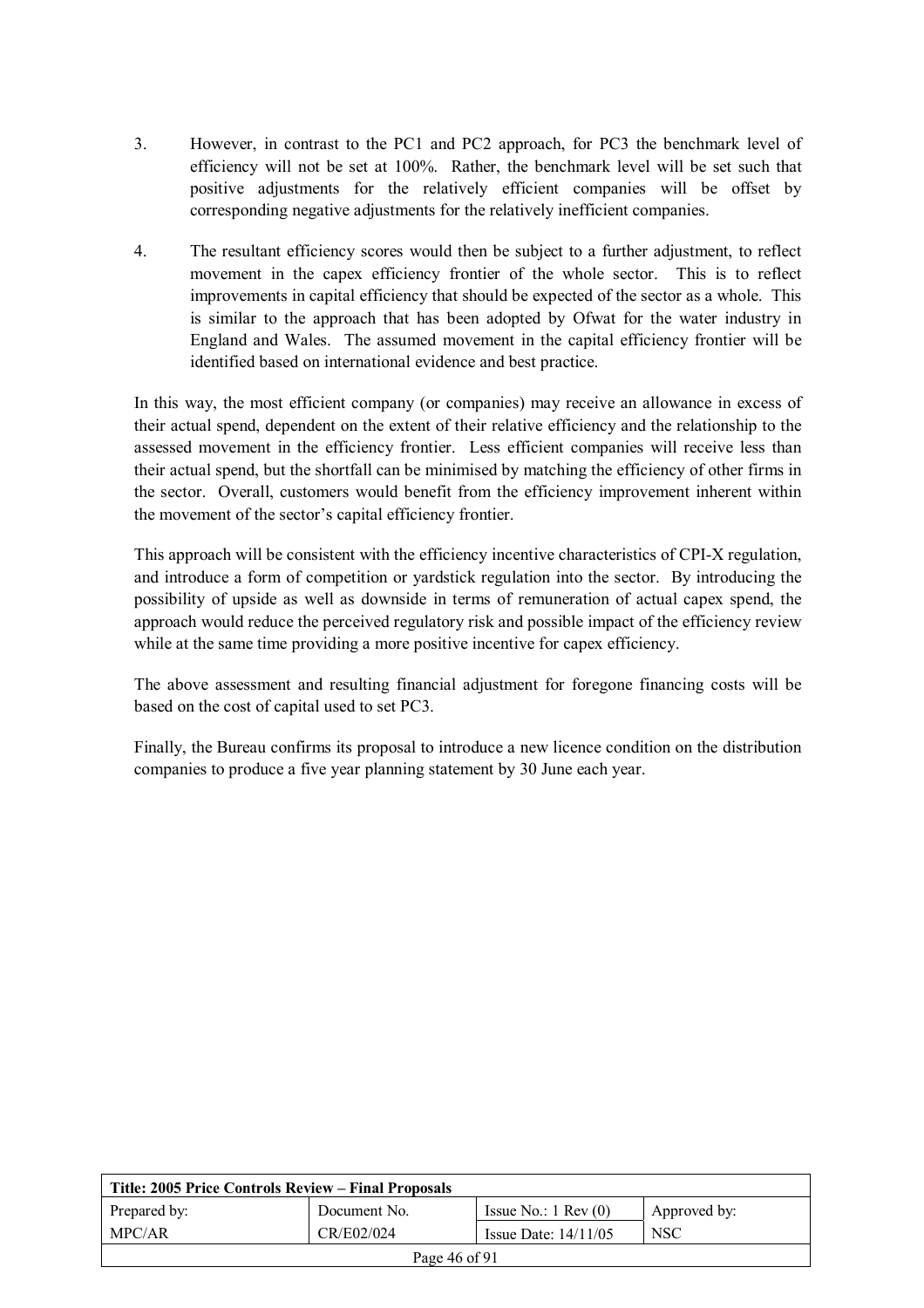# **8 Cost of Capital and Profit Margin**

## **8.1 Draft Proposals**

In the Draft Proposals, the Bureau estimated the real, post-tax cost of capital as summarised in **Table 8.1** below:

| Table 8.1: Cost of Capital or Profit Margin – Draft Proposals |                                     |                          |  |  |
|---------------------------------------------------------------|-------------------------------------|--------------------------|--|--|
|                                                               | Cost of Capital (%, real, post-tax) | Margin on Turnover (%)   |  |  |
| AADC/ADDC                                                     | $5.30\%$                            |                          |  |  |
| ADWEC                                                         |                                     | $0.021\%$                |  |  |
| <b>TRANSCO</b>                                                | $5.00\%$                            | $\overline{\phantom{0}}$ |  |  |

The proposed cost of capital for TRANSCO lay towards the middle of the range calculated in the Second Consultation Paper (4.5%-5.6%), based on evidence from overseas regulators and local/regional capital markets.

Both AADC and ADDC had argued in response to the Second Consultation Paper that a "small company premium<sup>?</sup> should apply in their cases, and in the Draft Proposals a premium of 0.30% was added for this and other specific risks associated with the distribution and supply businesses.

For ADWEC, which has few capital assets, the Bureau allowed a margin of 0.021% on projected total turnover. This was calculated by adjusting the margin allowed in setting the PC2 controls for ADWEC for the reduced cost of capital (of 5% rather than 6% used for PC2).

## **8.2 Responses to Draft Proposals**

## AADC

AADC calculated that, if expressed in relation to its accounting book value rather than to its regulatory asset value, the effective cost of capital proposed by the Bureau for AADC was not 5.3% but near 4%. It regarded this as not sufficient to fund the business, given the risks to which it was exposed, and thought it might affect investment.

It also disagreed with the comparisons made with regulated utilities in the UK and Australia, and thought these were not appropriate due to risks arising from:

- the regulatory discretion associated with Category A and Category B PIS indicators, which exposed it to the risk of a potential reduction in revenue of up to 4% (see Section 11);
- the retrospective nature of the adjustment for "other income" proposed by the Bureau (see Section 9);
- the ex post approach to capex (see Section 7);

| Title: 2005 Price Controls Review – Final Proposals |              |                               |              |  |
|-----------------------------------------------------|--------------|-------------------------------|--------------|--|
| Prepared by:                                        | Document No. | Issue No.: $1 \text{ Rev}(0)$ | Approved by: |  |
| MPC/AR                                              | CR/E02/024   | Issue Date: $14/11/05$        | <b>NSC</b>   |  |
| Page 47 of 91                                       |              |                               |              |  |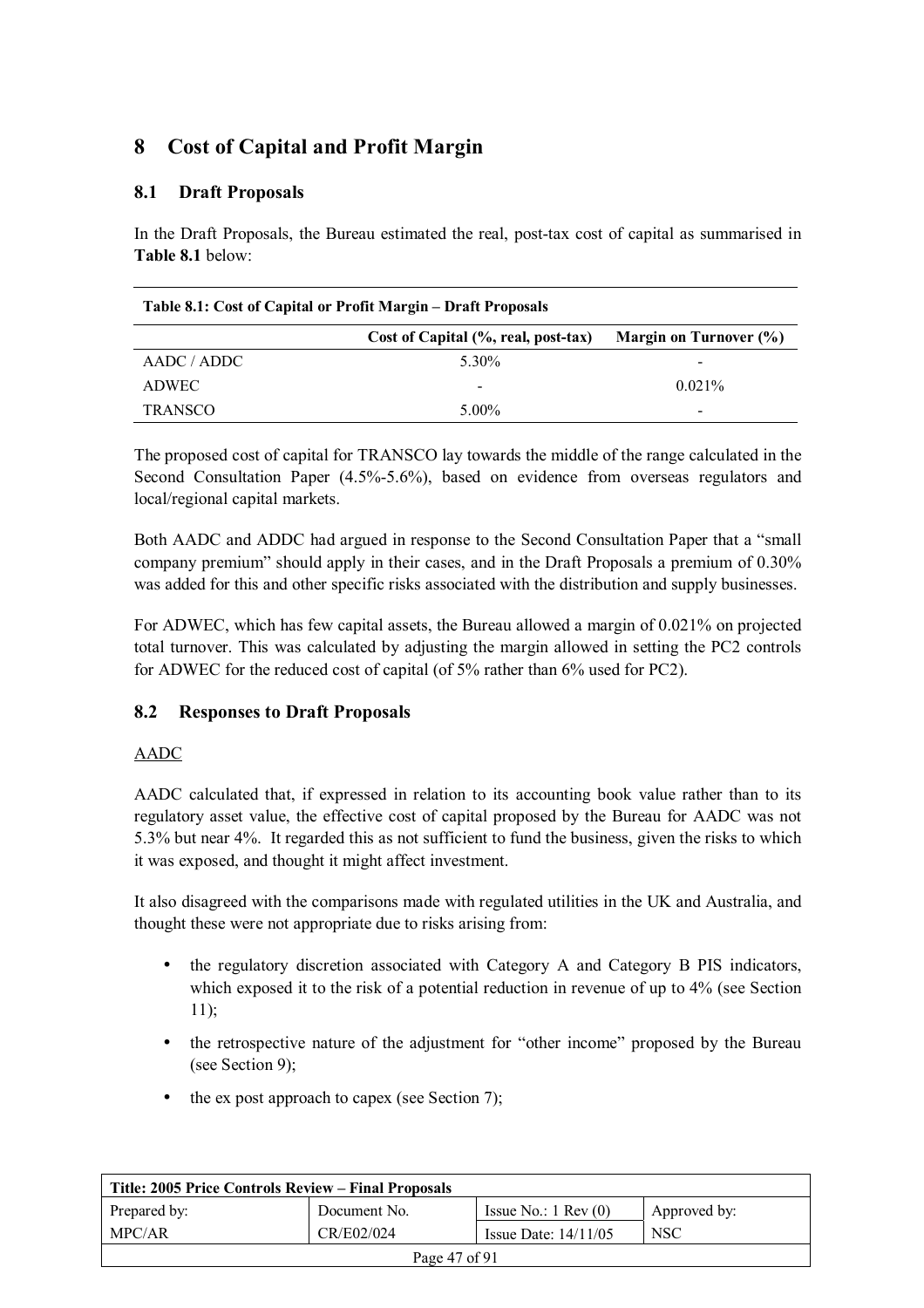- the exclusion from its RAV of assets transferred from TRANSCO and RASCO for which AADC had not paid but nevertheless incurred liabilities (see Section 7); and
- the adjustment for water customer numbers for PC1 (see Section 9), which AADC felt should be matched by a similar adjustment (in the opposite direction) for PC2.

However, AADC agreed with the proposal to apply a small business premium to the cost of capital, although was concerned that the Bureau had applied a premium at the lower end of the range. AADC felt it was entitled to a higher premium than ADDC, due to its smaller size.

AADC also disagreed with the Draft Proposals to calculate supply business allowed profits on the basis of a return on capital rather than a return on turnover (profit margin). As a result, AADC's supply business would make a loss in 2006. Once allowances for bad debt, revenue driver variances and 'K' factor adjustments are deducted, the losses were significant and not sustainable over the PC3 period. AADC suggested that the Bureau adopt a profit margin for the supply business set at of  $2 - 3\%$  of turnover. It based this figure on benchmarks selected from around the world.

## ADDC

ADDC did not believe that the cost of capital was sufficient, particularly when considered against the capital efficiency review and other factors, and stated, without providing supporting evidence, that a 6% cost of capital is the minimum level appropriate for its distribution business.

For the supply business, ADDC disagreed with the Bureau's proposal to link supply business profit to the RAV and considered that the proposed level of supply business profit would not ensure that licensees are able to finance their licensed activities. It considered that the profit level allowed for supply businesses in the UK was reasonable, which ADDC stated was 1.5% of turnover, and that such a level would prove challenging because of the relative size of the supply business.

#### ADWEC

ADWEC considered that the Bureau's BST projections, against which ADWEC's profit margin was set, were too low, particularly because of an under-estimation of future fuel costs. Furthermore, the margin itself should not be reduced from the 0.025% margin which had applied during PC2, and requested an explanation of the Bureau's reasoning.

#### TRANSCO

TRANSCO did not comment on the cost of capital in its response to the Draft Proposals.

#### **8.3 Bureauís Views**

#### Evidence from Earlier Consultation Papers and Draft Proposals

None of the respondents to the Draft Proposals provided any quantified analysis or other substantive evidence to support a higher cost of capital. By contrast, the Draft Proposals set out

| Title: 2005 Price Controls Review – Final Proposals |              |                               |              |  |
|-----------------------------------------------------|--------------|-------------------------------|--------------|--|
| Prepared by:                                        | Document No. | Issue No.: $1 \text{ Rev}(0)$ | Approved by: |  |
| MPC/AR                                              | CR/E02/024   | Issue Date: $14/11/05$        | <b>NSC</b>   |  |
| Page 48 of 91                                       |              |                               |              |  |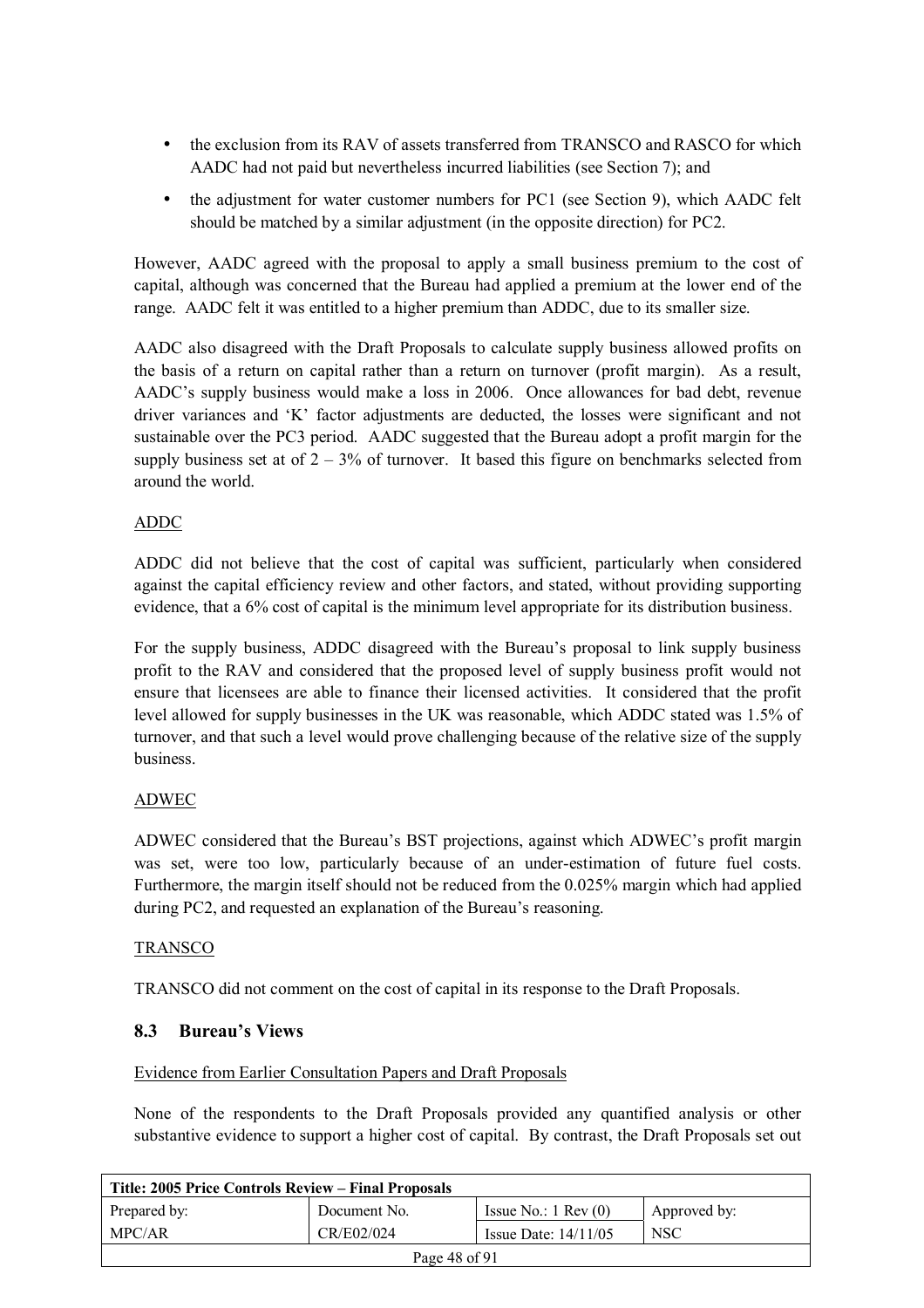the available recent evidence from other regulated environments and from the local capital markets, all of which are relevant to the cost of capital assessment.

Since in the UAE there are no business taxes, the pre-tax and post-tax rates of return are equal. In jurisdictions where taxation is applicable, investors are concerned with the return they receive after the deduction of taxes (ie, with the post-tax cost of capital). It is therefore the post-tax cost of capital that provides the relevant comparison from other countries.

In essence, the Bureau estimated that the appropriate range for the post-tax cost of capital is 4.5% - 5.6% in real terms. The lower end of this range is based on the mid-point estimates from UK and Australia (6 regulatory decisions in 2003 and 2004) and the higher end is based on the highest of the latest UK final regulatory decisions (Ofwat's final determination, December 2004).

In fact, the higher end of the Bureau's range allows a higher cost of capital than Ofwat's by incorporating a more favourable gearing assumption (of 45% compared to 55% assumed by Ofwat $)$ .<sup>5</sup>

The Bureau also cross-checked its cost of capital estimates against the data available on local and regional capital markets from equity and bond market research reports, and from the Bahrain Telecommunications Regulatory Authority. The Second Consultation Paper sets out all such local and regional data and its assessment in detail.

The following table shows the Bureau's cost of capital calculations for the PC3 Draft Proposals based on UK and Australian regulatory decisions and a cross-check against the local and regional estimates:

|                                   | <b>PC3 Draft Proposals</b> | <b>Local Capital Market Data</b> |  |  |
|-----------------------------------|----------------------------|----------------------------------|--|--|
| Risk-free rate (nominal)          | $5.30 - 5.50\%$            | $1.53 - 6.10\%$                  |  |  |
| Risk-free rate (real)             | $2.90 - 3.00\%$            | 2.74%                            |  |  |
| Debt premium                      | 1.30%                      |                                  |  |  |
| Corporation Tax                   | 30%                        |                                  |  |  |
| Post-tax cost of debt (nominal)   | $4.60 - 4.80\%$            | $2.11 - 6.35\%$                  |  |  |
| Post-tax cost of debt (real)      | $2.90 - 3.00\%$            |                                  |  |  |
| <b>Equity Risk Premium</b>        | $4.30 - 4.70\%$            | $5 - 6.5\%$                      |  |  |
| Equity Beta                       | $0.86 - 1.00$              | $0.55 - 1.48\%$                  |  |  |
| Post-tax cost of equity (nominal) | $9.00 - 10.20\%$           | $8.39 - 13.21\%$                 |  |  |
| Post-tax cost of equity (real)    | $6.50 - 7.70\%$            |                                  |  |  |
| Gearing                           | $45 - 55\%$                | Up to $80\%$                     |  |  |
| Post-tax WACC (nominal)           | $6.60 - 7.80\%$            | $7.27 - 7.83\%$                  |  |  |
| Post-tax WACC (real)              | $4.50 - 5.60\%$            |                                  |  |  |

**Table 8.2: Cost of Capital for PC3 and the Local/Regional Capital Market Data** 

 5 Gearing refers to the ratio of  $(1)$  debt to  $(2)$  debt plus equity. As debt is cheaper to finance than equity, a lower gearing assumption (less debt, more equity) will produce a higher cost of capital than a higher gearing assumption, for given costs of debt and equity.

| Title: 2005 Price Controls Review – Final Proposals |              |                               |              |  |
|-----------------------------------------------------|--------------|-------------------------------|--------------|--|
| Prepared by:                                        | Document No. | Issue No.: $1 \text{ Rev}(0)$ | Approved by: |  |
| MPC/AR                                              | CR/E02/024   | Issue Date: $14/11/05$        | NSC          |  |
| Page 49 of 91                                       |              |                               |              |  |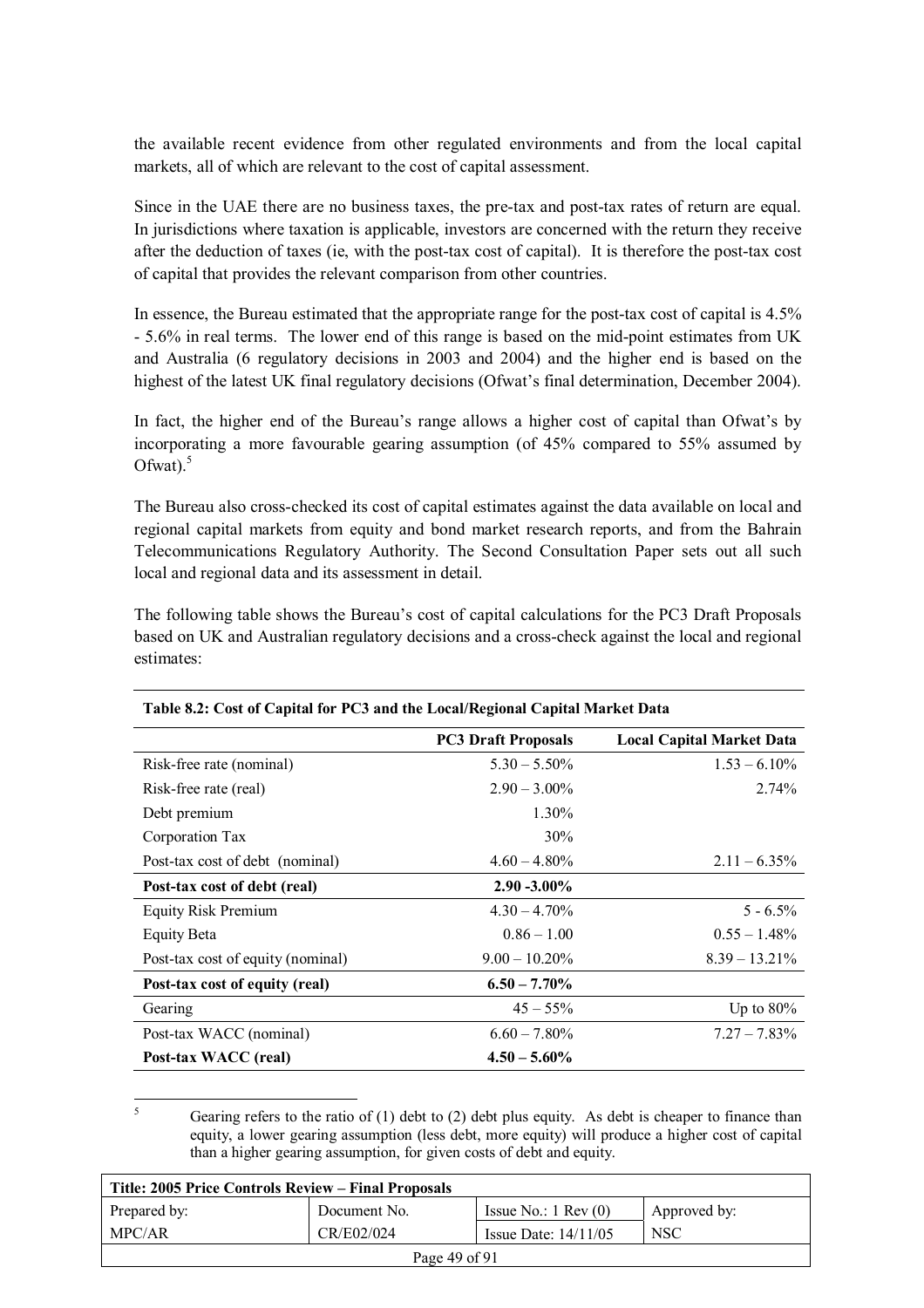## Updated Evidence from Local/Regional Capital Markets

The Bureau has taken steps to provide further evidence on the appropriate cost of capital, subsequent to the receipt of responses from the companies to the Draft Proposals. This has involved reviewing seven recent independent research reports available on the local and regional capital markets published by local financial analysts, *Shuaa Capital Research* and *Global Investment House*.

These were published between November 2004 and August 2005 and estimate (for the purposes of analysis of financial performance, share price and investment decision) the cost of capital (in some cases, only the cost of equity) of seven companies from the UAE, Saudi Arabia, and Kuwait:

- Emaar Properties (UAE);
- PWC Logistics (Kuwait);
- National Bank of Kuwait (Kuwait);
- Tabreed (UAE):
- SABIC (Saudi Arabia);
- Saudi Telecom Company (Saudi Arabia); and
- Commercial Facilities Company (Kuwait).

The information available from these sources is generally expressed in nominal terms (ie, including inflation). For the purposes of comparison, the Bureau's cost of capital is required to be converted into nominal terms. This is shown in **Table 8.3** below, for two inflation scenarios<sup>6</sup>: CPI of 5% and CPI of 6%:

|                           | Real            | <b>Nominal</b>    | <b>Nominal</b>    |
|---------------------------|-----------------|-------------------|-------------------|
| <b>Inflation estimate</b> | $0\%$           | 5%                | 6%                |
| Cost of Debt              | $2.9\% - 3\%$   | $79\% - 8\%$      | $8.9\% - 9\%$     |
| Cost of Equity            | $6.5\% - 7.7\%$ | $11.5\% - 12.7\%$ | $12.5\% - 13.7\%$ |
| Cost of Capital           | $4.5\% - 5.6\%$ | $9.5\% - 10.6\%$  | $10.5\% - 11.6\%$ |

**Table 8.3: Bureauís Estimate of Cost of Capital for PC3: Real and Nominal Equivalents** 

**Table 8.4** compares the Bureau's nominal figures against the independent research. Generally, these are businesses that face greater risks as a result of exposure to competition of some degree. Investors in these companies require a return that takes account of competition. The situation for AADC and ADDC is that neither company is exposed to competition, implying greater certainty of returns (and lower risks) for investors. This means that investors would require a relatively lower return than in a competitive market. Yet the Bureau's nominal costs of capital is

 $\overline{a}$ 6 See Section 6.3 for a discussion of latest inflation estimates.

| Title: 2005 Price Controls Review – Final Proposals |              |                               |              |  |
|-----------------------------------------------------|--------------|-------------------------------|--------------|--|
| Prepared by:                                        | Document No. | Issue No.: $1 \text{ Rev}(0)$ | Approved by: |  |
| MPC/AR                                              | CR/E02/024   | Issue Date: $14/11/05$        | <b>NSC</b>   |  |
| Page 50 of 91                                       |              |                               |              |  |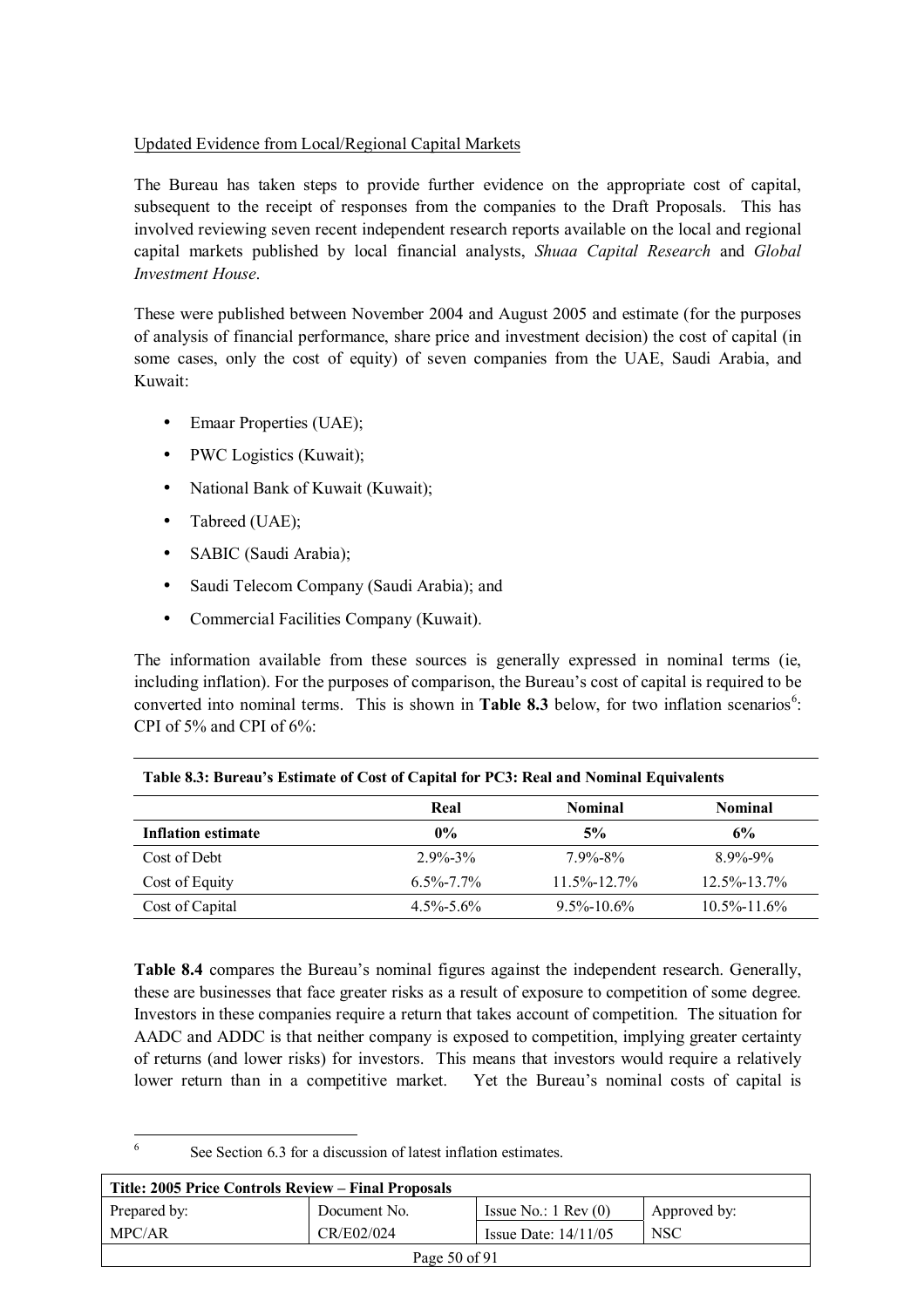significantly higher in both the inflation scenarios than independently estimated for the other companies.

| Table 0.4. Cost of Capital for T CJ and the Latest Local Kegfonal Capital Market Data |                   |                                      |                             |  |
|---------------------------------------------------------------------------------------|-------------------|--------------------------------------|-----------------------------|--|
| <b>Nominal</b>                                                                        |                   | <b>Bureau's Calculations for PC3</b> | <b>Independent Research</b> |  |
| <b>Inflation estimate</b>                                                             | 5%                | 6%                                   |                             |  |
| Risk-Free Rate                                                                        | $7.9\% - 8\%$     | $8.9\% - 9\%$                        | $4.66\% - 5.68\%$           |  |
| <b>Cost of Debt</b>                                                                   | $7.9\% - 8\%$     | $8.9\% - 9\%$                        | $3\% - 5.07\%$              |  |
| <b>Equity Risk Premium</b>                                                            | $4.3\% - 4.7\%$   | $4.3\% - 4.7\%$                      | $5.5\% - 6.5\%$             |  |
| Equity Beta                                                                           | $0.86 - 1.00$     | $0.86 - 1.00$                        | $0.62 - 1.14$               |  |
| <b>Cost of Equity</b>                                                                 | $11.5\% - 12.7\%$ | $12.5\% - 13.7\%$                    | $8.5\% - 12\%$              |  |
| Gearing                                                                               | $45\% - 55\%$     | $45\% - 55\%$                        | 50%                         |  |
| <b>Cost of Capital</b>                                                                | $9.5\% - 10.6\%$  | $10.5\% - 11.6\%$                    | $6.72\% - 7.67\%$           |  |

**Table 8.4: Cost of Capital for PC3 and the Latest Local/Regional Capital Market Data** 

Note: in some cases, independent research estimates only cost of equity

These results suggest the cost of capital proposed in the Draft Proposals is higher than the evidence from local capital market suggests is required by investors. Consequently it is difficult to identify an objective basis for the higher cost of capital requested by AADC and ADDC.

#### Other Comments of Respondents

#### *Regulatory risk*

A regulated utility will be subject to some degree of regulatory risk. The obligation of a regulator is to minimise the regulatory risks where practicable and consistent with the performance of its duties under the relevant laws. For example, at the extreme, a regulator could allow the pass-through of all opex and capex spent by the companies, which would eliminate regulatory risk but would not be consistent with its overall objectives, such as ensuring the efficiency of the sector and protecting customers.

The specific risks identified by AADC are each discussed in the relevant section of this paper and the Bureau does not consider they provide a basis for allowing a higher rate of return.

#### *Rate of return for future capex*

AADC is concerned that its rate of return, when expressed against its accounting book value, is less than its rate of return expressed against its regulatory asset value. This is also common in other regulatory regimes worldwide which do not allow 100% pass-through of capex. To the extent that AADC has been inefficient in its capex, it will indeed earn a return on its book value less than its cost of capital. Analysis of regulated companies in the UK and Australia shows the same feature.

However, the business can still be financed going forward. This is because investors are most interested in the expected cost of capital on *future* investments, which will be at least equal to the allowed cost of capital (of 5.3% in the Draft Proposals), provided the capex is efficiently spent. The revised treatment of future (PC3) capex for 2006 onwards (set out in Section 7.4) provides

| Title: 2005 Price Controls Review – Final Proposals |               |                               |              |
|-----------------------------------------------------|---------------|-------------------------------|--------------|
| Prepared by:                                        | Document No.  | Issue No.: $1 \text{ Rev}(0)$ | Approved by: |
| MPC/AR                                              | CR/E02/024    | Issue Date: $14/11/05$        | <b>NSC</b>   |
|                                                     | Page 51 of 91 |                               |              |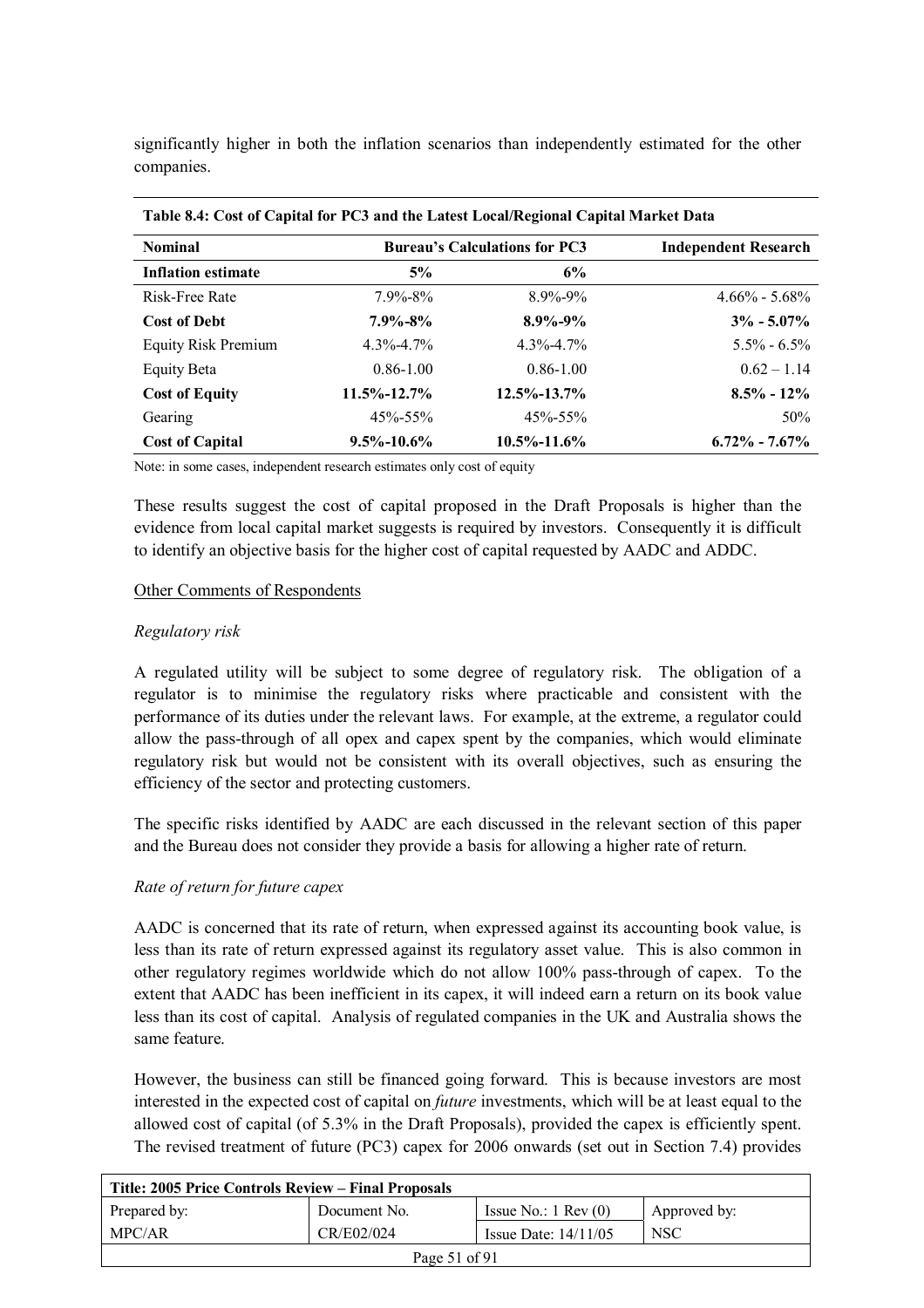that the most efficient companies are able to earn a return *in excess of* their cost of capital. The Bureau is of the view that the proposed cost of capital and the proposed treatment of capex will not make it difficult to attract investors to the sector.

#### *Small business premium*

With regard to the small business premium, the premium applied by Ofwat varied depending on the size of the business, measured in terms of its RAV. AADC's RAV falls towards the top end of the range of RAVs for which Ofwat applied any small business premium. For companies with a RAV in excess of AED 4.9 billion equivalent, Ofwat did not apply a small business premium. After the PC3 period, AADC is expected to join ADDC in being greater in size than the companies for which Ofwat regarded a small business premium as appropriate. There is thus no justification for increasing the small business premium.

#### *Supply business profit margin*

As described in Section 3, the Bureau has decided to revert to the present approach of a single price control covering both distribution and supply. Consequently it is not necessary to identify a separate supply business profit margin at this review. However, in view of the comments of respondents relating to the potential financial viability of the supply businesses on a standalone basis, and uncertainties in relation to various costs, an additional adjustment has been made to the allowed rate of return of the distribution companies (distribution and supply combined), as discussed in Section 8.4.

#### *ADWEC profit margin*

The Bureau has adopted higher BST projections in response to ADWEC's comments, which increases ADWEC's allowed profits. However, there is no intention to alter the allowed margin on BST turnover of 0.021%, as this is linked to the 5% basic cost of capital judged appropriate for the sector. ADWEC is referred to the First and Second Consultation Papers and the Draft Proposals for the detailed explanation it has requested.

#### **8.4 Final Proposals**

The Bureauís Final Proposals in respect of the cost of capital are summarised below:

| Table 8.5: Cost of Capital or Profit Margin - Final Proposals |                          |                  |
|---------------------------------------------------------------|--------------------------|------------------|
|                                                               | <b>Cost of Capital</b>   | <b>Margin on</b> |
|                                                               | $(\%$ , real, post-tax)  | Turnover $(\% )$ |
| $AADC / ADDC$ (distribution) – for information only           | $5.3\%$                  |                  |
| AADC / ADDC (distribution and supply combined)                | $5.5\%$                  |                  |
| ADWEC (both businesses)                                       | $\overline{\phantom{a}}$ | 0.021%           |
| TRANSCO (both businesses)                                     | $5.0\%$                  |                  |

The proposed cost of capital is 5%, as per the Draft Proposals.

| Title: 2005 Price Controls Review – Final Proposals |               |                               |              |
|-----------------------------------------------------|---------------|-------------------------------|--------------|
| Prepared by:                                        | Document No.  | Issue No.: $1 \text{ Rev}(0)$ | Approved by: |
| MPC/AR                                              | CR/E02/024    | Issue Date: $14/11/05$        | <b>NSC</b>   |
|                                                     | Page 52 of 91 |                               |              |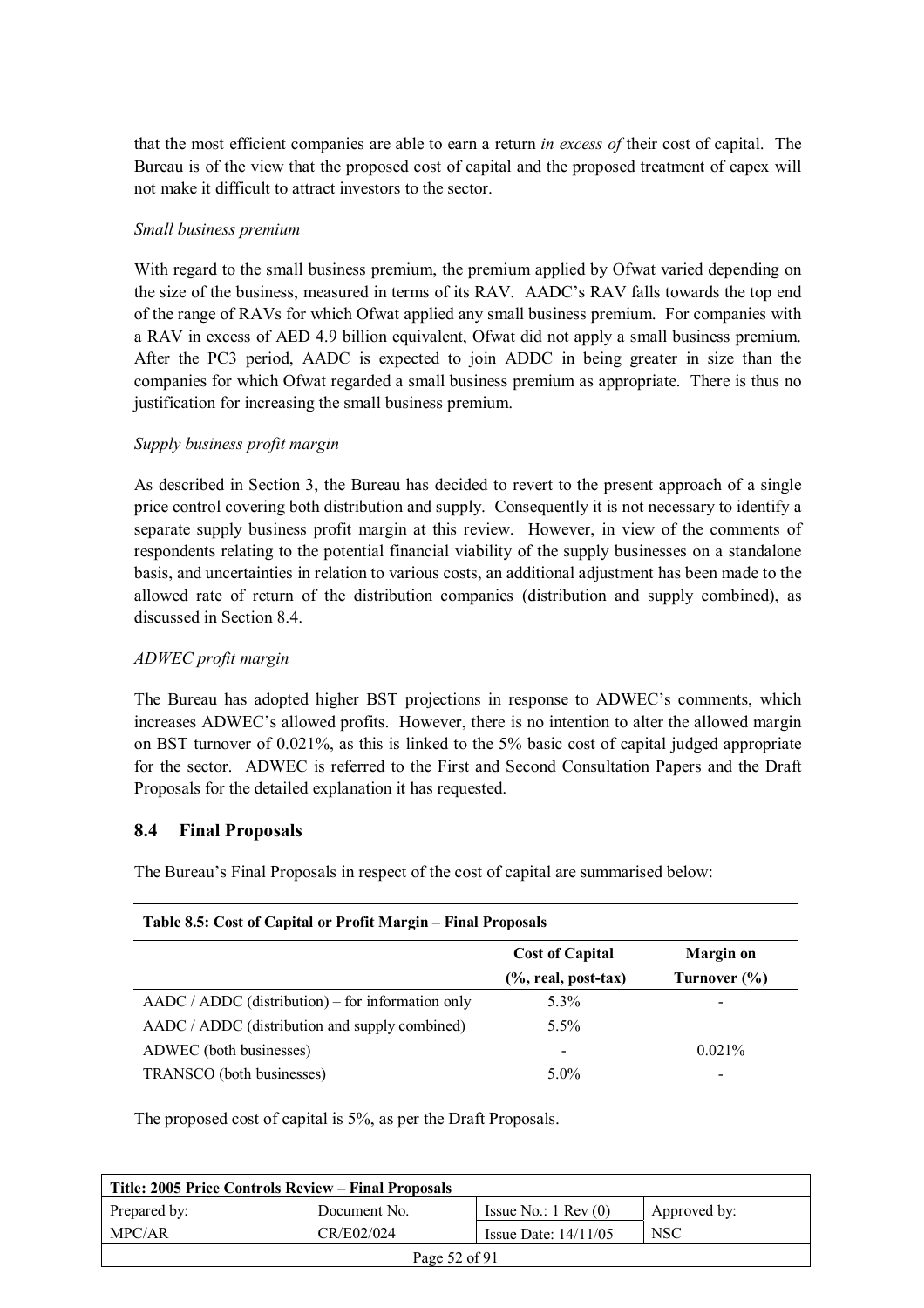For the distribution companies, in addition to the 0.3% premium proposed in the Draft Proposals, the overall cost of capital (distribution and supply combined) has been increased from 5.3% to 5.5%. This cost of capital still lies within the range estimated by the Bureau in the Second Consultation Paper (4.5%-5.6%) but has been further increased to allow additional financing for the supply businesses compared to the Draft Proposals, as discussed in Sections 6.3 and 8.3.

For ADWEC, the Bureau has allowed a margin of 0.021% on projected total turnover, as proposed in the Draft Proposals. This has been calculated by adjusting the margin allowed in setting the PC2 controls for ADWEC for the reduced cost of capital (of 5%). However, the Bureau has adopted ADWEC's higher BST projections in calculating the margin.

| Title: 2005 Price Controls Review – Final Proposals |               |                               |              |
|-----------------------------------------------------|---------------|-------------------------------|--------------|
| Prepared by:                                        | Document No.  | Issue No.: $1 \text{ Rev}(0)$ | Approved by: |
| MPC/AR                                              | CR/E02/024    | Issue Date: $14/11/05$        | <b>NSC</b>   |
|                                                     | Page 53 of 91 |                               |              |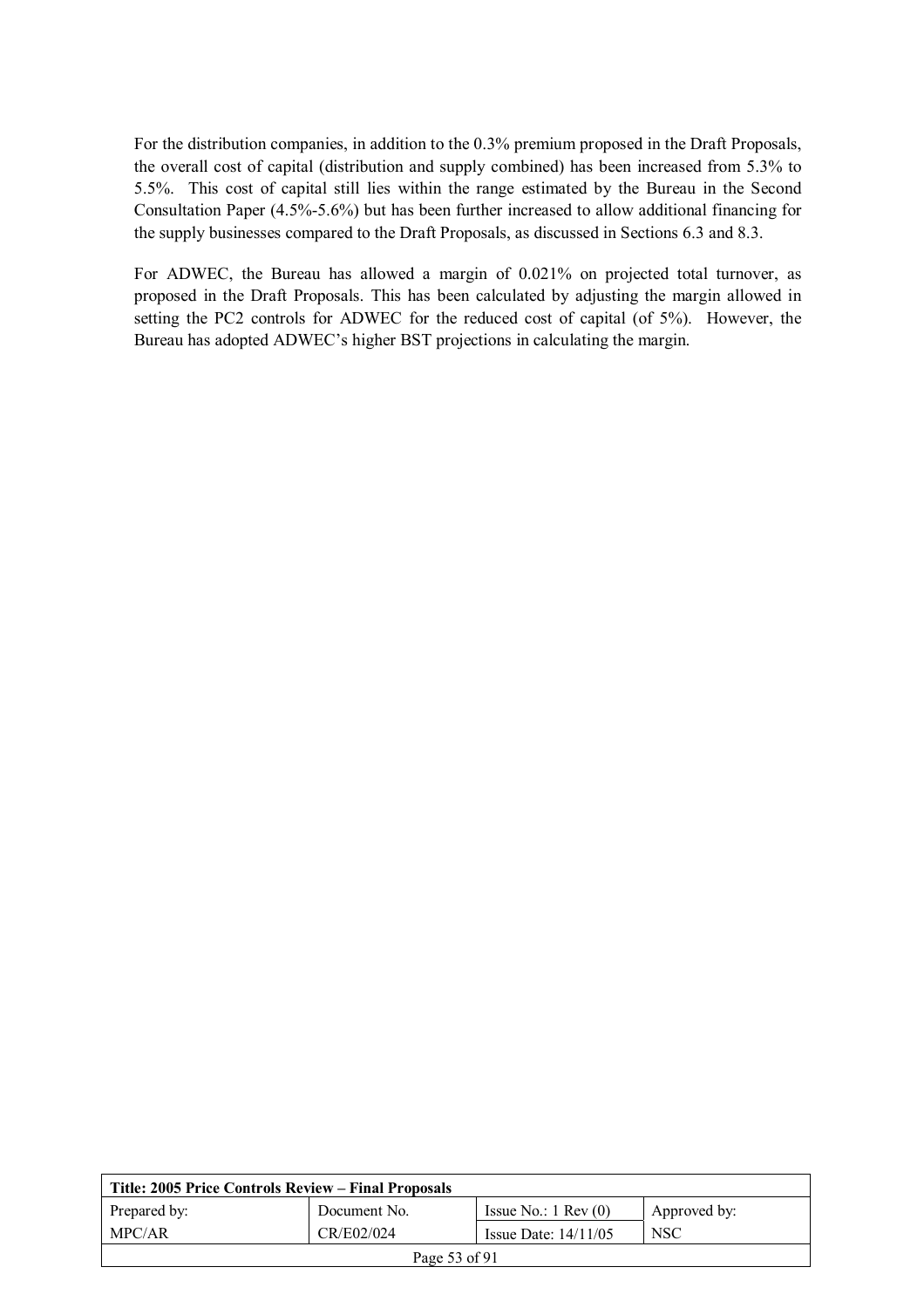# **9 Financial Adjustments**

## **9.1 Draft Proposals**

In the Draft Proposals, the Bureau proposed a number of additional adjustments to the PC3 revenue requirement:

- for certain costs incurred by AADC and ADDC in 2001 and 2002 which have previously not been financed associated with distribution and supply assets inherited from RASCO this was a positive adjustment;
- for TRANSCO's economic despatch performance during PC2 negative adjustment;
- for necessary amendments to audited PCRs for AADC, ADDC and TRANSCO for PC1 (negative adjustments). These related to:
	- AADC's water customer accounts in PC1;
	- ADDC's metered units distributed in PC1; and
	- treatment of "other income" in PC1 (AADC, ADDC and TRANSCO);
- for ADWEC's Information Submissions in 2003 and  $2004 a$  negative adjustment; and
- for TRANSCO's income from unlicensed activities ("manpower services") erroneously financed within the PC1 controls - negative adjustment.

Detailed calculations were presented in the Draft Proposals. These adjustments were calculated in 2006 prices in terms of their NPV at 1 January 2006, based on a discount rate of 6% (the cost of capital used in setting the earlier price controls to which the adjustments relate).

The total financial adjustments for all businesses on the above basis amounted to a reduction of AED 196 million (in 2006 prices).

The Second Consultation Paper set out the Bureauís thinking to apply all the financial adjustments to the RAVs of each of the businesses, to spread their effect over a longer term. However, respondents to the Second Consultation Paper preferred adjustments to be made directly to the PC3 revenue requirement, in NPV terms, in order to phase out the effect of these adjustments as early as possible. The Draft Proposals incorporated this suggestion.

In the Draft Proposals, the Bureau also announced its intention to apply a further financial adjustment at the 2009 price control review to the future allowed revenues of TRANSCO. This was due to delays to the water transmission scheme necessary to fully utilise the water produced by the new generation and desalination plant at Shuweihat, for which the sector (specifically, ADWEC) had been incurring the cost of availability payments. The Bureau proposed to calculate the adjustment for TRANSCO at 50% of the availability payments which had been unnecessarily incurred by ADWEC as a result of the delays.

The Bureau also indicated that it would review more carefully in future the auditor's interpretation of the phrase "should have collected" in the definition of the regulated revenue of the distribution companies within the audited Price Control Return (PCR). This phrase refers not

| Title: 2005 Price Controls Review – Final Proposals |               |                               |              |
|-----------------------------------------------------|---------------|-------------------------------|--------------|
| Prepared by:                                        | Document No.  | Issue No.: $1 \text{ Rev}(0)$ | Approved by: |
| MPC/AR                                              | CR/E02/024    | Issue Date: $14/11/05$        | <b>NSC</b>   |
|                                                     | Page 54 of 91 |                               |              |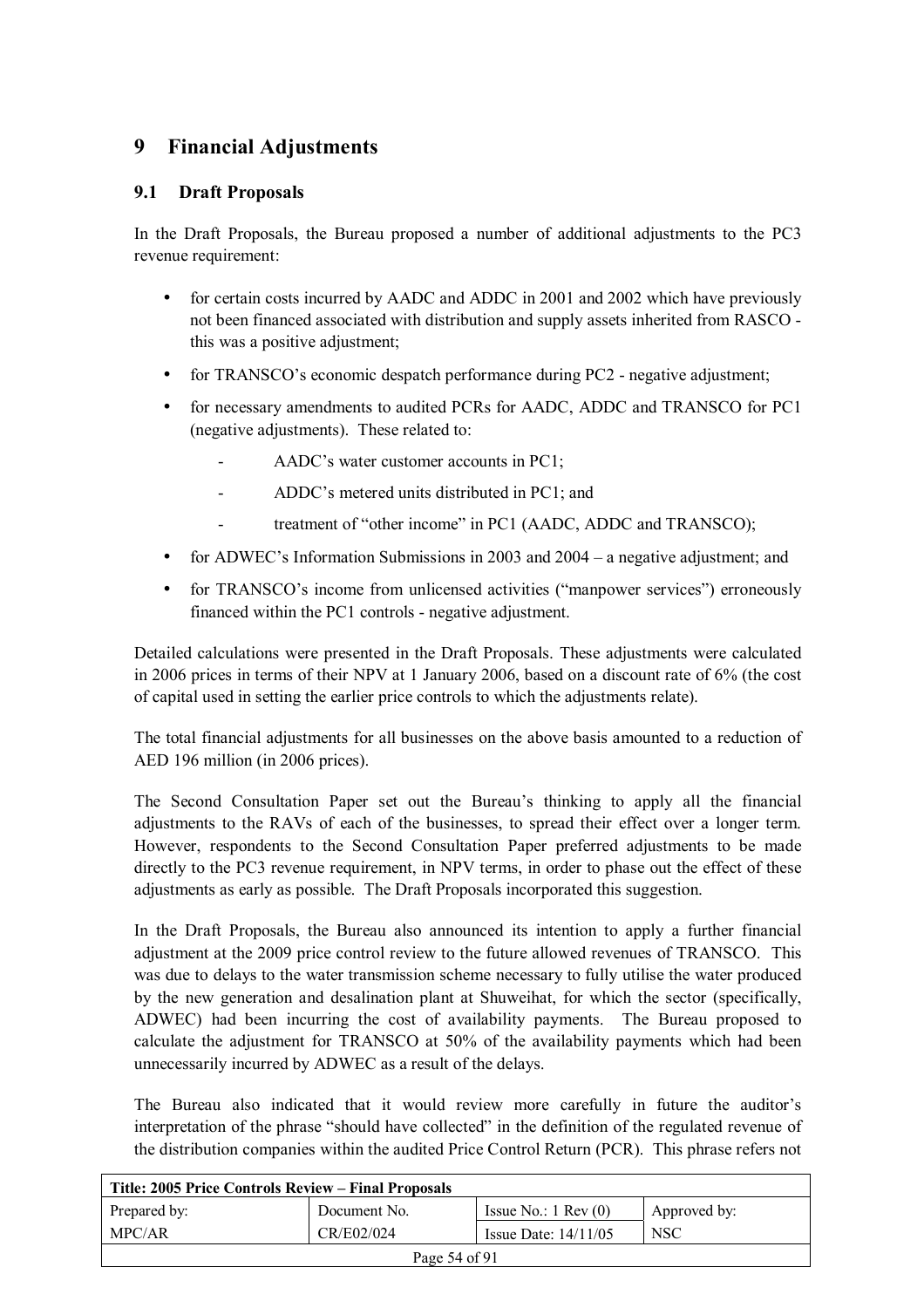only to accrued income but also to the necessity of charging all customers the correct tariff. This analysis is necessary to ensure that the distribution companies make all necessary efforts to collect due income from their customers, and do not rely unnecessarily on subsidy from government to make up the shortfall. The Bureau intends to request the auditors' analysis of this matter as part of the audited PCRs for future years (via paragraphs 19 and 38 of Schedule 2 of the distribution companies' licences).

## **9.2 Responses to Draft Proposals**

## AADC

AADC considered that no adjustments should be made in respect of the PC1 audited PCRs, as "future investors should not be shackled with historical adjustments".

AADC thought that in any case the adjustments were unnecessary as any alleged gain made in PC1 had a zero net effect at the time.

In relation to the error in water customer numbers in PC1, AADC thought that the Bureau was taking an unbalanced approach, in making an adjustment for the PC1 period but not making a similar adjustment (in the opposite direction) which AADC thought was appropriate for the PC2 period.

AADC also disagreed with the Bureau's adjustment for PC1 'other income', although agreed that, at the time, the Bureau had reserved the right to make a financial adjustment at a later date. However, it felt the retrospective nature of the adjustment caused higher risk which should be reflected in a higher return.

## ADDC

ADDC considered that it has always applied the correct definition of "regulated revenue" within its price controls submissions, consistent with the licence requirements in force at the time, and therefore disagreed with the adjustment for "other income" in the PC1 period.

## ADWEC

ADWEC did not comment on this aspect of the Draft Proposals.

#### TRANSCO

TRANSCO expressed disappointment that the Bureau proposed to proceed with the adjustment for its economic despatch performance during PC2 and described the actions it has been taking to deliver economic dispatch during 2005. These included: updating its economic despatch operating procedure (OP100), development and testing of the Unit Commitment (UC) model which was expected to go "live" on 1 January 2006, preparation of a system constraints report, and review of outage optimisation software and short-term demand forecasting procedures.

| Title: 2005 Price Controls Review – Final Proposals |               |                               |                  |
|-----------------------------------------------------|---------------|-------------------------------|------------------|
| Prepared by:                                        | Document No.  | Issue No.: $1 \text{ Rev}(0)$ | Approved by:     |
| MPC/AR                                              | CR/E02/024    | Issue Date: $14/11/05$        | NSC <sup>.</sup> |
|                                                     | Page 55 of 91 |                               |                  |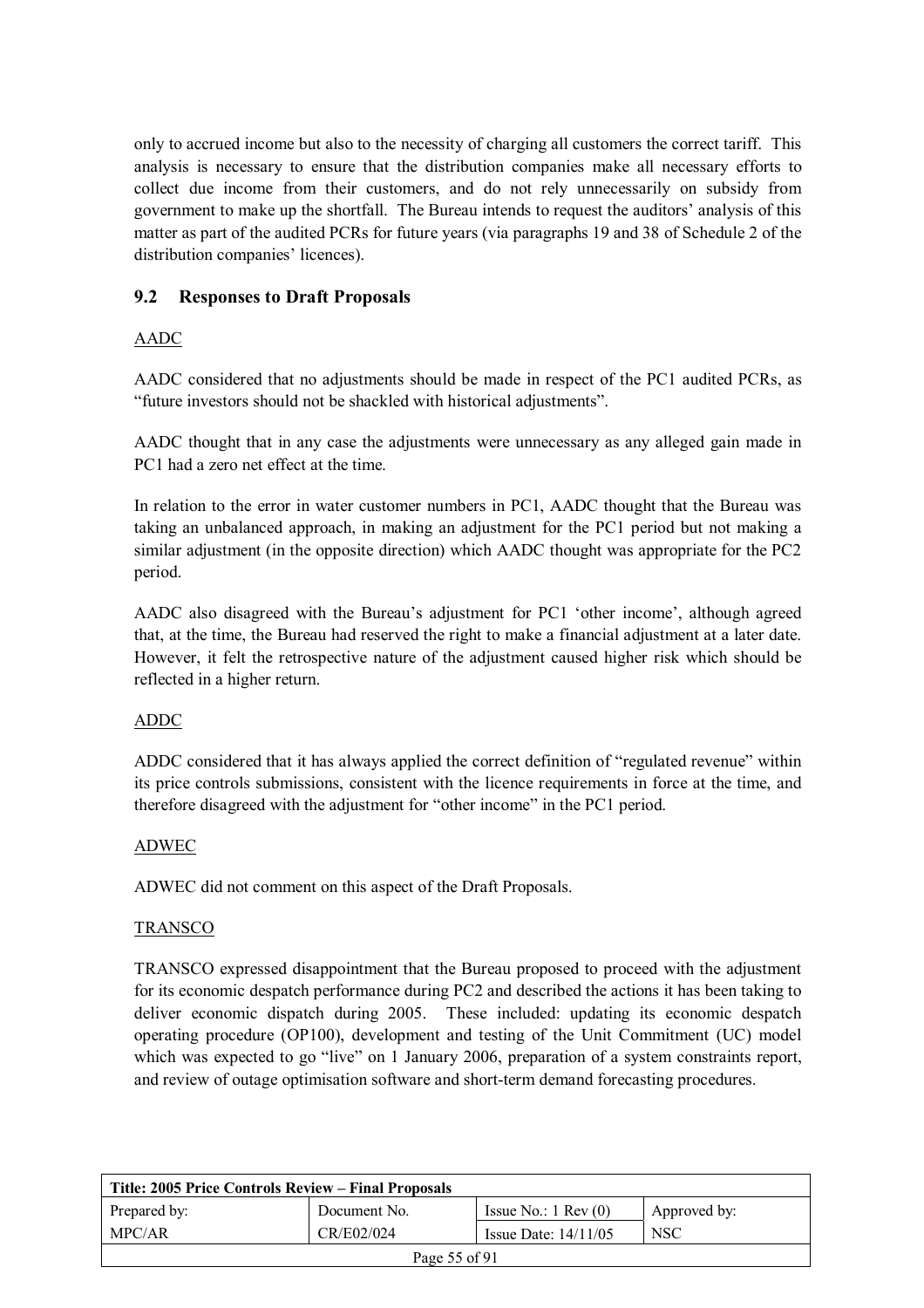TRANSCO also noted that the IPA report which the Bureau had asked it to implement was not published until 14 October 2003. TRANSCO therefore asked the Bureau to reconsider its decision to apply a penalty in each of the years 2003, 2004 and 2005.

## **9.3 Bureauís Views**

The Bureau's views are described below in relation to each of the proposed adjustments:

### General

-<br>7

The Bureau disagrees with AADC's arguments that no financial adjustments should be made. It has been necessary to carry forward adjustments to the price controls review for a number of reasons. However, perhaps the most important reason was the failure of the licensees, including AADC, to submit audited accounts and PCRs in a timely manner for the PC1 period (audited accounts and PCRs were not submitted until 2004). Furthermore, once AADC's audited PCRs were finally received, they contained certain treatments which the Bureau only accepted at the time subject to necessary adjustments being made at the present price controls review. However the scope of retrospective adjustments should be kept to the minimum consistent with the performance of the Bureauís statutory duties, and the Bureau has adhered to this principle in reaching its Final Proposals.

#### RASCO-Related Financial Adjustments for AADC and ADDC

No comments were received on the Bureauís proposal to retrospectively remunerate opex incurred by AADC and ADDC in 2001 and 2002, which had previously not been financed, associated with assets inherited from RASCO, and so the Bureauís views remain as per the Draft Proposals. This adjustment amounts to an additional AED 136 million (2006 prices) across the two distribution companies.

As discussed in Section 7.2, both distribution companies queried the Bureau's proposal not to allocate, within their RAVs, any value to the assets which had been transferred from RASCO (and other assets which had been transferred from TRANSCO). However, for the reasons given in Section  $7.3$  – in particular, that the distribution companies are shown in their audited separate business accounts not yet to have paid for such assets - the Bureau considers its approach remains appropriate.

#### Financial Adjustments for TRANSCO's Economic Despatch Performance

In the Draft Proposals, the Bureau proposed to implement an adjustment for performance against the PIS Category B indicators solely for TRANSCO's economic despatch performance during PC2.

The Bureau welcomes TRANSCO's recognition, in its response to the Draft Proposals, of the need to take positive actions to implement the IPA report, $\bar{\ }$  and its explanation of certain steps taken in recent months. However, despite numerous reminders over many months, this acknowledgement has come at a late stage and only subsequent to the Draft Proposals when the

| "Review of Economic Despatch: Final Report", IPA Energy Consulting, October 2003. |  |
|-----------------------------------------------------------------------------------|--|
|-----------------------------------------------------------------------------------|--|

| Title: 2005 Price Controls Review – Final Proposals |               |                               |              |
|-----------------------------------------------------|---------------|-------------------------------|--------------|
| Prepared by:                                        | Document No.  | Issue No.: $1 \text{ Rev}(0)$ | Approved by: |
| MPC/AR                                              | CR/E02/024    | Issue Date: $14/11/05$        | <b>NSC</b>   |
|                                                     | Page 56 of 91 |                               |              |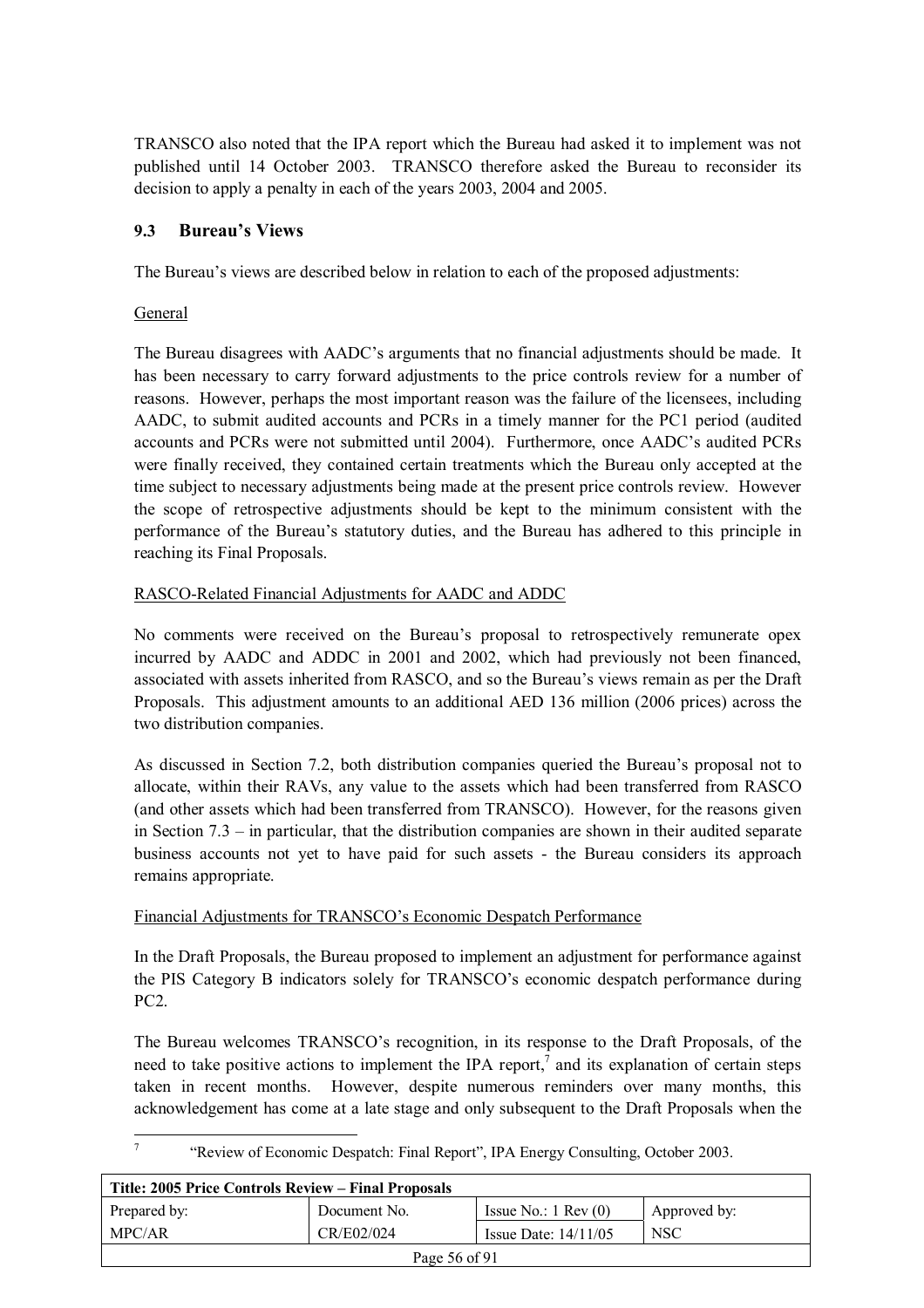Bureau proposed a financial penalty. It remains to be seen over the coming months whether TRANSCO follows through with these actions.

In particular, the Bureau is yet to receive a clear statement from TRANSCO that it accepts the main IPA finding that economic despatch should be based on the commercial arrangements in the PWPAs rather than on the technical performance of plant. Further, the Bureau has not yet received adequate analysis of the reconciliation of the UC model to the PWPA commercial arrangements, which TRANSCO first undertook to provide in mid-2004.

While TRANSCO is correct to note that the IPA report was not finalised until late 2003, IPA was appointed because had been unresponsive to an earlier review of economic despatch undertaken by the Bureau during 2002. Therefore it is not considered appropriate to waive the adjustment for 2003, as suggested by TRANSCO.

The Bureau intends to proceed with its proposal to implement a financial adjustment for TRANSCO's economic dispatch performance during PC2, calculated as set out in the Draft Proposals. In addition, economic dispatch will continue to be monitored, over the PC3 period, as a PIS Category B indicator (see Section 11). A positive or negative financial adjustment at the 2009 review may then be made for exceptionally good or poor performance. In this regard, the Bureau wrote to TRANSCO on 4 May 2005 listing the specific steps which TRANSCO must take either to avoid a negative adjustment or to receive a positive adjustment at the next review. The Bureau is also considering re-appointing IPA during 2006 to independently review the degree to which TRANSCO has implemented the recommendations of IPA's earlier report.

#### PCR-Related Financial Adjustments for PC1 Period

#### *Financial Adjustments for AADCís Water Customer Accounts in PC1*

This issue has been discussed at length in earlier consultation papers. In summary, the audited PCRs submitted by AADC for the years 1999-2002 contained significantly higher figures for the water customer numbers revenue driver than was assumed when setting the PC1 price control. The reason for this was that the information provided by AADC for setting PC1 was based on an old billing system (WANG), whereas the information used in the audited PCRs is based on AADCís current billing system (OMNIX). If left uncorrected, this would lead to an inappropriate 'windfall' gain for AADC.

A similar issue arose for ADDC. However, this was resolved by the company, with approval from the Bureau and the auditors. Effectively, the figures reported in ADDC's PCRs were  $i$ reset" to the base figure for water customer numbers for 1999 used in setting the PC1 controls. The Bureau indicated its preference for AADC to make the same adjustment but stated that if AADC made no adjustment to its PCRs (as has turned out to be the case) then an adjustment would be made by the Bureau at the present price control review instead. The Bureau sees no reason not to implement the adjustment for AADC now and if this were not carried out it would be unfair on ADDC, which has acted in good faith.

In implementing this proposal, a minor error has been corrected in the calculation of the adjustment which was identified by AADC separately to its response to the Draft Proposals.

| Title: 2005 Price Controls Review – Final Proposals |               |                               |              |
|-----------------------------------------------------|---------------|-------------------------------|--------------|
| Prepared by:                                        | Document No.  | Issue No.: $1 \text{ Rev}(0)$ | Approved by: |
| MPC/AR                                              | CR/E02/024    | Issue Date: $14/11/05$        | <b>NSC</b>   |
|                                                     | Page 57 of 91 |                               |              |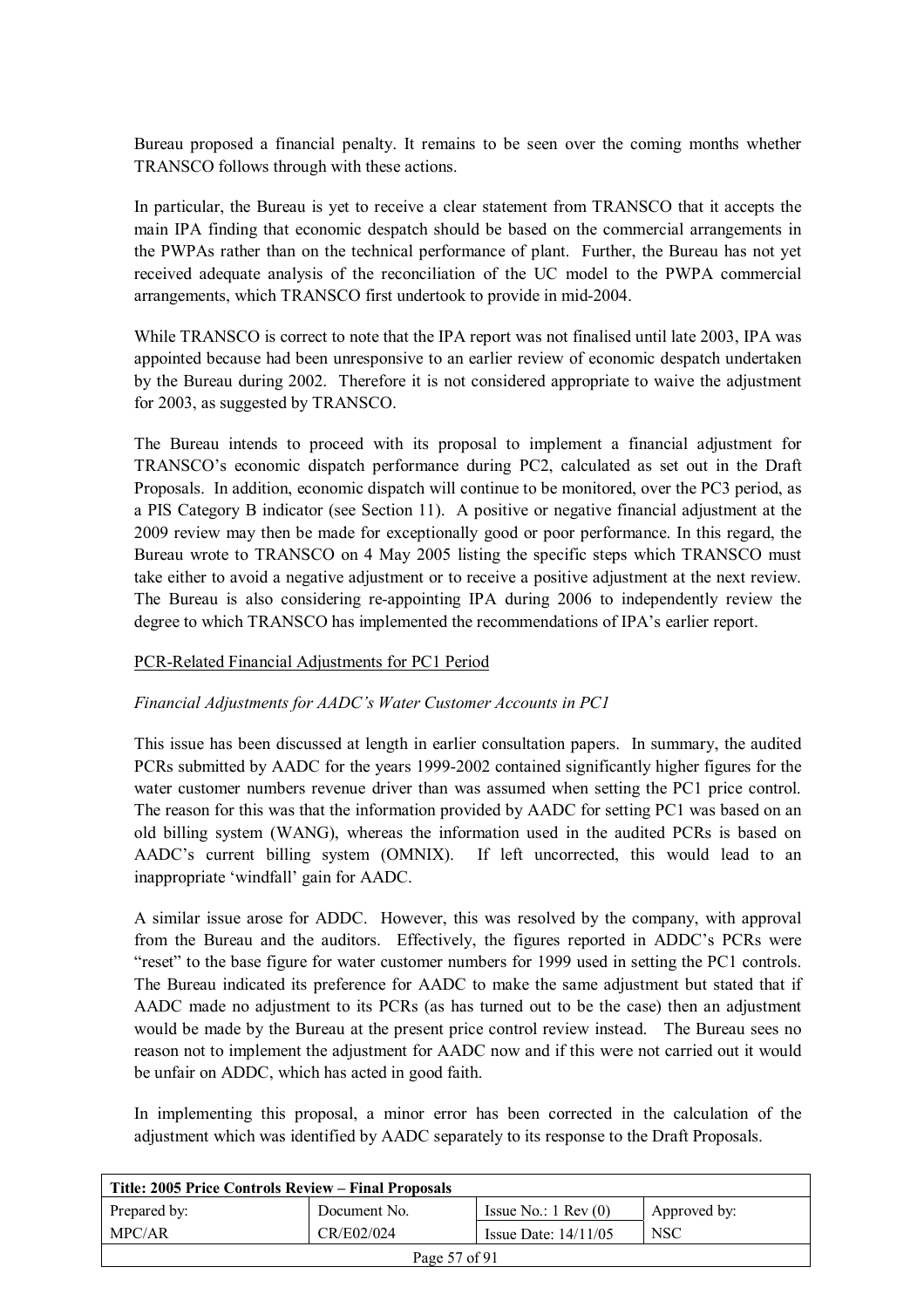AADC has suggested that such adjustments should be applied equally to under- and overstatements of revenue drivers. It has presented details of a similar adjustment (in this case, for *under*-estimation of water customer numbers) which it says should also be made for the PC2 period. It also argued that as many as possible of any such adjustments should be made now rather than being held over until the next price review.

The Bureau considers that AADC's proposed positive adjustment for over-forecasting PC2 customer numbers could remove the incentive for companies to provide accurate forecasts now and in the future. Nevertheless, consistent with the approach taken for PC1, the Bureau will review the matter once the full audited data for the period in question is available.

#### *Financial Adjustments for ADDCís Metered Units Distributed in PC1*

No comments were received on this proposal and so it remains as per the Draft Proposals. The adjustment relates to the erroneous inclusion by ADDC in its PCRs for 1999 and 2000 of some units that were distribution by RASCO. We are grateful to ADDC for bringing this error to the attention of the Bureau.

#### *Financial Adjustments for "Other Income" in PC1 Period*

The Draft Proposals suggested financial adjustments be made at this review to remove the gains earned by AADC, ADDC and TRANSCO due to the inappropriate exclusion of certain incomes from the "regulated revenue" in their audited PCRs for the PC1 period. Such income included: compensation, claims, penalties and damages from the general public, contractors and insurers; interest on deposits; and foreign exchange loss or gains.

The Bureau considers that such an exclusion is not in line with the licence definition of regulated revenue for the PC1 period and the consultation papers issued in 1999 for the PC1 controls. The Bureau's interpretation of the intent of the PC1 controls as reflected in those documents as well as the PC1 licence definition of "regulated revenue" is that it covered all income of the licensed business. This is separate to any income from unlicensed activities for which the Bureau has issued consent, which is outside regulated revenue.

The Bureau's position on this matter was set out in its letter of 18 January 2004 advising licensees to treat all PC1 income (other than unlicensed/consented activities) as regulated revenue. The Bureau reminded AADC during the audit work (correspondence of 28 July 2004) that "... for the purpose of the audit, some other income could be excluded at the discretion of the auditors but that these would be reviewed at the PC3 review and any financial adjustments made at that time for inappropriately excluded items." This was communicated so as to avoid any further delay in completing the audit of the PCRs for 1999-2002.

The Bureau therefore proposes to proceed with the adjustments listed in the Draft Proposals.

#### Other Financial Adjustments

No comments were received on the following matters discussed in the Draft Proposals:

• Financial Adjustment for Asset Disposal or Transfer (Section 9.5 of Draft Proposals);

| Title: 2005 Price Controls Review – Final Proposals |               |                               |              |
|-----------------------------------------------------|---------------|-------------------------------|--------------|
| Prepared by:                                        | Document No.  | Issue No.: $1 \text{ Rev}(0)$ | Approved by: |
| MPC/AR                                              | CR/E02/024    | Issue Date: $14/11/05$        | <b>NSC</b>   |
|                                                     | Page 58 of 91 |                               |              |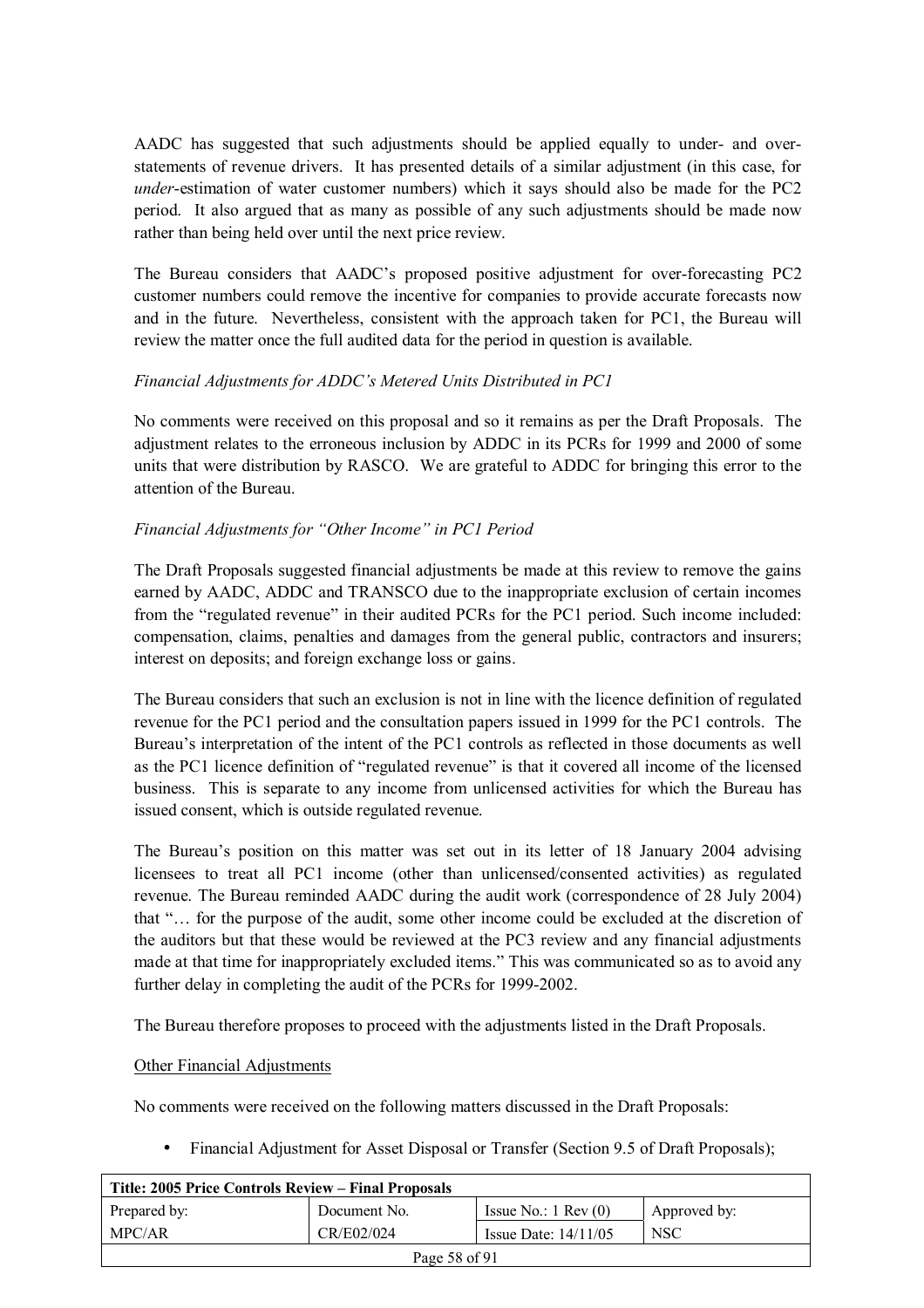- Financial Adjustment for ADWEC Information Submission in 2003 and 2004 (9.6);
- Financial Adjustment for TRANSCO "Manpower Services" Income in PC1  $(9.7)$ ;
- Incentive for Income Collection by Distribution Companies (9.8);
- No Financial Adjustment for RASCO Subsidy Shortfall during  $2001 2003$  (9.9); and
- Impact of Transmission System Delays (9.10).

The above will therefore be implemented in line with the Draft Proposals.

## **9.4 Final Proposals**

**Table 9.1** overleaf summarises the financial adjustments. The detailed calculations are as set out in the Draft Proposals. Other than correcting a minor error in the calculation of the PC1 ëwater customer numbers' adjustment identified by AADC, the only change is that the revised CPI data for 2004 and 2005 has been incorporated, resulting in slightly higher adjustments than shown in the Draft Proposals when expressed in 2006 prices.

The total financial adjustments for all businesses now amount to a reduction of about AED 202 million (2006 prices) as at 1 January 2006. These adjustments have been made to the respective MARs over the PC3 period.

| Title: 2005 Price Controls Review – Final Proposals |               |                               |              |
|-----------------------------------------------------|---------------|-------------------------------|--------------|
| Prepared by:                                        | Document No.  | Issue No.: $1 \text{ Rev}(0)$ | Approved by: |
| MPC/AR                                              | CR/E02/024    | Issue Date: $14/11/05$        | <b>NSC</b>   |
|                                                     | Page 59 of 91 |                               |              |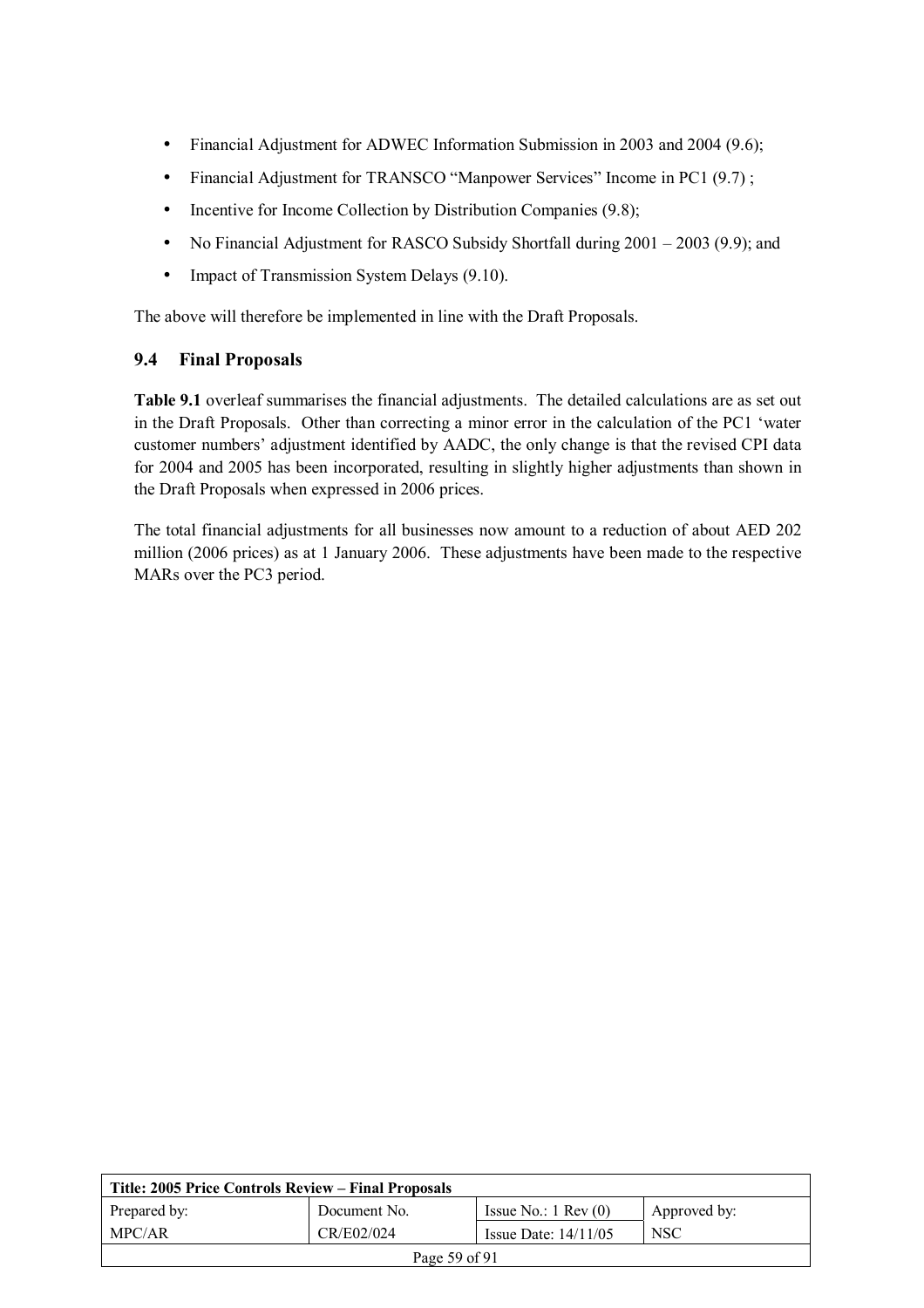| <b>AED</b> million       | RASCO-         | PIS Category B |                           | PC1 PCR-Related |                            | Information | Manpower  | Total      |
|--------------------------|----------------|----------------|---------------------------|-----------------|----------------------------|-------------|-----------|------------|
| 2006 prices              | <b>Related</b> |                | <b>Water</b><br>Customers |                 | Metered Units Other Income | Submission  | Services  |            |
| <b>AADC</b> Electricity  | 13.511         |                |                           |                 | $-38.027$                  |             |           | $-24.516$  |
| AADC Water               | 4.911          |                | $-27.946$                 |                 | $-7.736$                   |             |           | $-30.770$  |
| <b>ADDC</b> Electricity  | 92.833         |                |                           | $-1.622$        | $-63.600$                  |             |           | 27.611     |
| ADDC Water               | 24.994         |                |                           | $-0.693$        | $-16.164$                  |             |           | 8.138      |
| <b>ADWEC Electricity</b> |                |                |                           |                 |                            | $-0.310$    |           | $-0.310$   |
| <b>ADWEC Water</b>       |                |                |                           |                 |                            | $-0.239$    |           | $-0.239$   |
| TRANSCO Electricity      |                | $-52.763$      |                           |                 | $-67.992$                  |             | $-17.828$ | $-138.583$ |
| TRANSCO Water            |                | $-36.140$      |                           |                 | $-4.753$                   |             | $-1.966$  | $-42.859$  |
| Electricity – Total      | 106.344        | $-52.763$      |                           | $-1.622$        | $-169.620$                 | $-0.310$    | $-17.828$ | $-135.797$ |
| Water-Total              | 29.906         | $-36.140$      | $-27.946$                 | $-0.693$        | $-28.652$                  | $-0.239$    | $-1.966$  | $-65.730$  |
| <b>Grand Total</b>       | 136.250        | -88.903        | $-27.946$                 | $-2.314$        | $-198.271$                 | $-0.548$    | $-19.794$ | $-201.527$ |

| Title: 2005 Price Controls Review - Final Proposals |               |                            |              |
|-----------------------------------------------------|---------------|----------------------------|--------------|
|                                                     |               |                            |              |
| repared by:                                         | Document No.  | Issue $No.: I Rev(0)$      | Approved by: |
| <b>APC/AR</b>                                       | CR/E02/024    | Issue Date: 14/11/05   NSC |              |
|                                                     | Page 60 of 91 |                            |              |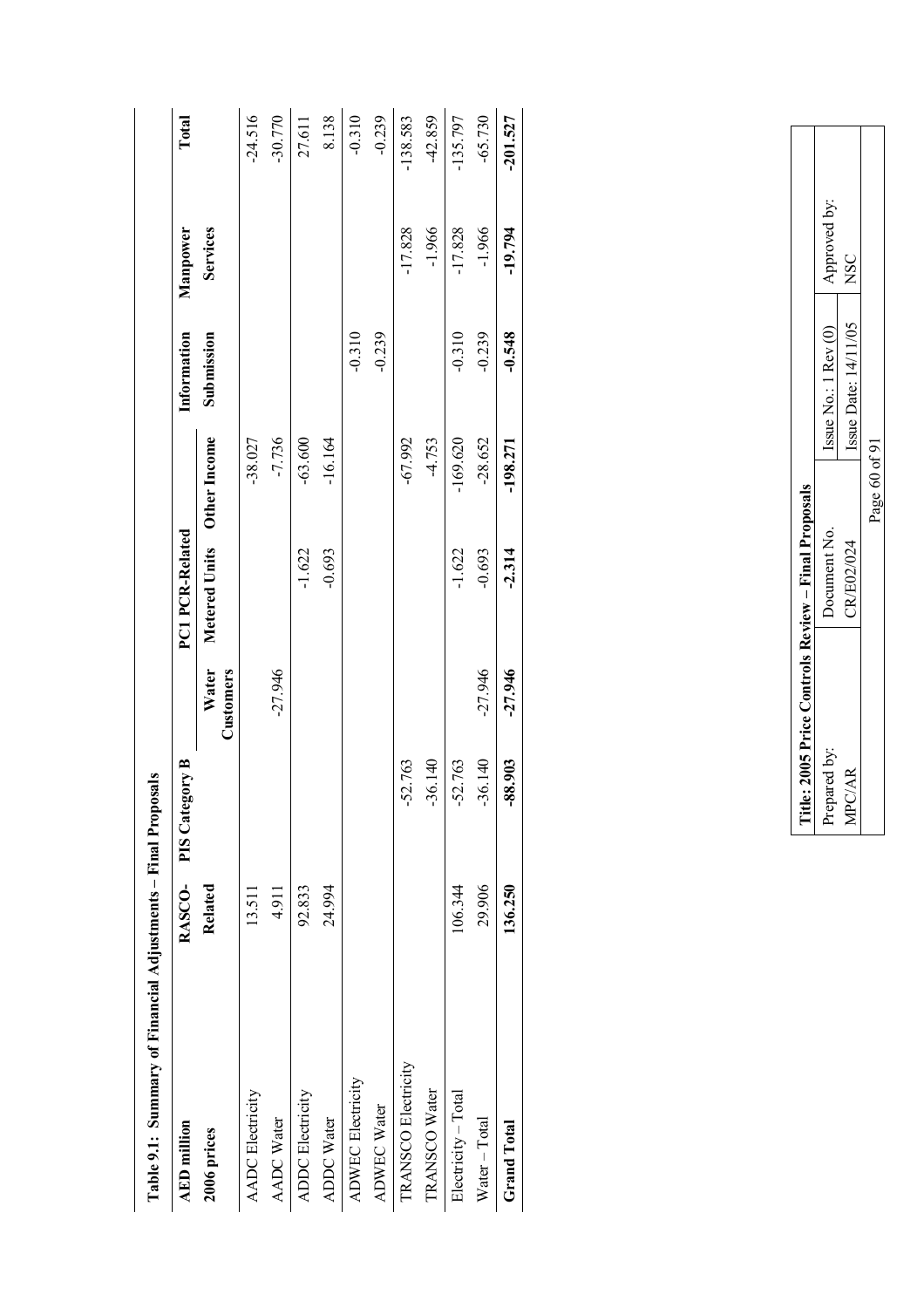# **10 Price Control Calculations**

## **10.1 Draft Proposals**

The price control calculations adopted in the Draft Proposals involved equating the required revenue (that which would be sufficient to finance an efficient business) to the forecast revenue, based on the revenue driver projections and subject to the proportions of revenue recovered by the fixed and variable revenue terms.

The required revenue was calculated using the "building-block" approach; that is, as the sum over the control period of:

- opex;
- depreciation;
- return on capital; and
- the financial adjustments described in Section 9.

In the case of ADWEC, the required revenue was calculated in a slightly different manner as the sum (over the control period) of:

- opex;
- capex;
- a profit margin on turnover; and
- the financial adjustments described in Section 9.

Consistent with the approach taken to setting the price controls previously, the Bureau used a net present value (NPV) framework to establish the level and profile of price controlled revenue. The NPV of costs or revenues was calculated on a mid-year basis; that is, the cost or revenue is assumed to be spread uniformly over a year or occur at the middle of the year. The discount rate used in the present value calculation was the cost of capital.

All costs and revenues were expressed in 2006 prices, consistent with the use of a real cost of capital.

As discussed in Section 4, once the NPV of the required revenue is established, the control itself can be sculpted in different ways to yield the same present value of revenue. That is, different combinations of values of the "notified values" (a, b, c and X) are possible to satisfy the equality condition. However, a unique set of values of a, b, c and X is obtained when constraints are put on shares of different revenue terms in the total revenue and on the value of X.  $X'$  was set to zero in the Draft Proposals for all businesses.

The above calculation methodology is applied to the MARs for all regulated businesses, excluding any pass-through costs.

| Title: 2005 Price Controls Review – Final Proposals |              |                               |              |  |  |
|-----------------------------------------------------|--------------|-------------------------------|--------------|--|--|
| Prepared by:                                        | Document No. | Issue No.: $1 \text{ Rev}(0)$ | Approved by: |  |  |
| MPC/AR                                              | CR/E02/024   | Issue Date: $14/11/05$        | <b>NSC</b>   |  |  |
| Page $61$ of $91$                                   |              |                               |              |  |  |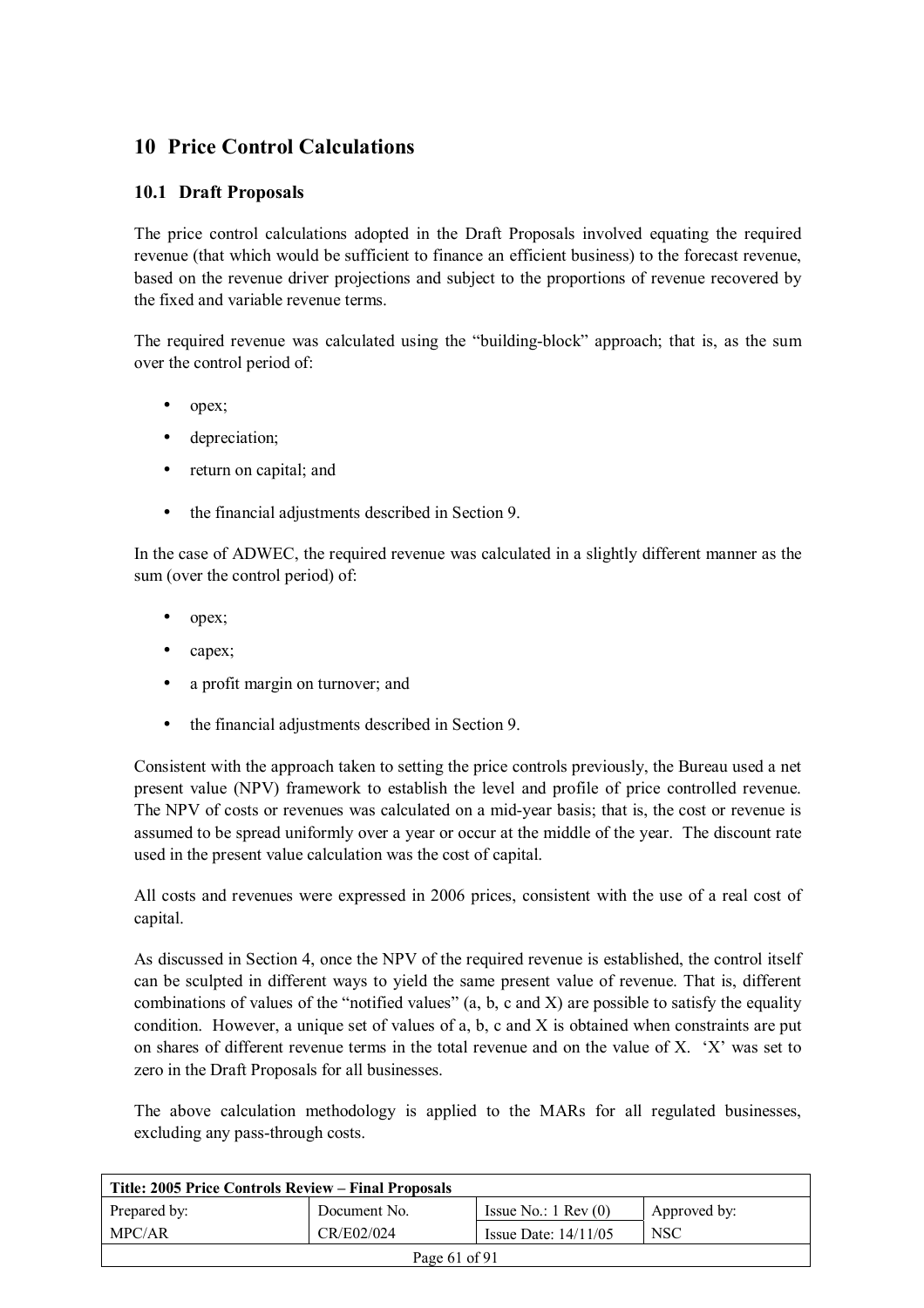## **10.2 Final Proposals**

While respondents commented on various inputs to the modelling, none of the respondents commented specifically on the above methodology or on the Bureau's financial model. Based on the price control calculations explained above, and the inputs described in Sections 3-9 of this paper, the Bureauís Final Proposals for the notified values are summarised in **Table 10.1** below. These proposals are the same as calculated in **Appendices B.1 through B.8** to this paper (please refer to Section 10.2 of the Draft Proposals for a detailed explanation of these calculations).

|                            |      |             | Values for 2006             |                         |
|----------------------------|------|-------------|-----------------------------|-------------------------|
| 2006 prices                | X    | A or a      | b                           | c                       |
| <b>AADC</b> Electricity    | 0.00 | 344.74 AEDm | 751.22 AED/customer account | $0.97$ fils/kWh metered |
| <b>AADC</b> Water          | 0.00 | 127.63 AEDm | 542.40 AED/customer account | 0.77 AED/TIG metered    |
| <b>ADDC</b> Electricity    | 0.00 | 641.94 AEDm | 649.02 AED/customer account | $0.82$ fils/kWh metered |
| <b>ADDC</b> Water          | 0.00 | 262.68 AEDm | 309.15 AED/customer account | 0.60 AED/TIG metered    |
| <b>ADWEC Electricity</b>   | 0.00 | 11.80 AEDm  | n/a                         | n/a                     |
| <b>ADWEC Water</b>         | 0.00 | 7.56 AEDm   | n/a                         | n/a                     |
| <b>TRANSCO Electricity</b> | 0.00 | 729.33 AEDm | 31.53 AED/kW metered        | 0.57 fils/kWh metered   |
| <b>TRANSCO Water</b>       | 0.00 | 626.69 AEDm | 235.16 AED/TIGD metered     | 0.67 AED/TIG metered    |

#### **Table 10.1: Notified Values for PC3 – Final Proposals**

The notified values given in **Table 10.1** (to the accuracy expressed therein) will be used to calculate MARs when the new price controls are implemented.

#### *10.2.1 Projected Allowed Revenues*

**Table 10.2** presents the projected MAR in respect of "own costs" (that is, excluding passthrough costs, if applicable) for each business and in total for 2006-2009.

| Table 10.2: Projected MARs for PC3 Period – Final Proposals |          |          |          |          |  |  |
|-------------------------------------------------------------|----------|----------|----------|----------|--|--|
| AED million, 2006 prices                                    | 2006     | 2007     | 2008     | 2009     |  |  |
| <b>AADC</b> Electricity                                     | 479.66   | 488.29   | 497.13   | 507.35   |  |  |
| <b>AADC</b> Water                                           | 170.05   | 179.09   | 187.26   | 195.17   |  |  |
| <b>ADDC</b> Electricity                                     | 897.20   | 910.47   | 924.69   | 939.63   |  |  |
| <b>ADDC</b> Water                                           | 358.43   | 366.16   | 382.17   | 397.85   |  |  |
| <b>ADWEC Electricity</b>                                    | 11.80    | 11.80    | 11.80    | 11.80    |  |  |
| <b>ADWEC Water</b>                                          | 7.56     | 7.56     | 7.56     | 7.56     |  |  |
| <b>TRANSCO Electricity</b>                                  | 1,001.22 | 1,035.30 | 1,051.14 | 1,086.55 |  |  |
| <b>TRANSCO Water</b>                                        | 868.40   | 890.63   | 904.84   | 921.43   |  |  |
| Electricity – Total                                         | 2,389.88 | 2,445.85 | 2,484.75 | 2,545.33 |  |  |
| Water – Total                                               | 1,404.44 | 1,443.44 | 1,481.82 | 1,522.00 |  |  |
| <b>Grand Total</b>                                          | 3,794.32 | 3,889.29 | 3,966.58 | 4,067.33 |  |  |

Note: Excludes pass-through costs.

| Title: 2005 Price Controls Review – Final Proposals |                   |                               |              |  |  |
|-----------------------------------------------------|-------------------|-------------------------------|--------------|--|--|
| Prepared by:                                        | Document No.      | Issue No.: $1 \text{ Rev}(0)$ | Approved by: |  |  |
| MPC/AR                                              | CR/E02/024        | Issue Date: $14/11/05$        | <b>NSC</b>   |  |  |
|                                                     | Page $62$ of $91$ |                               |              |  |  |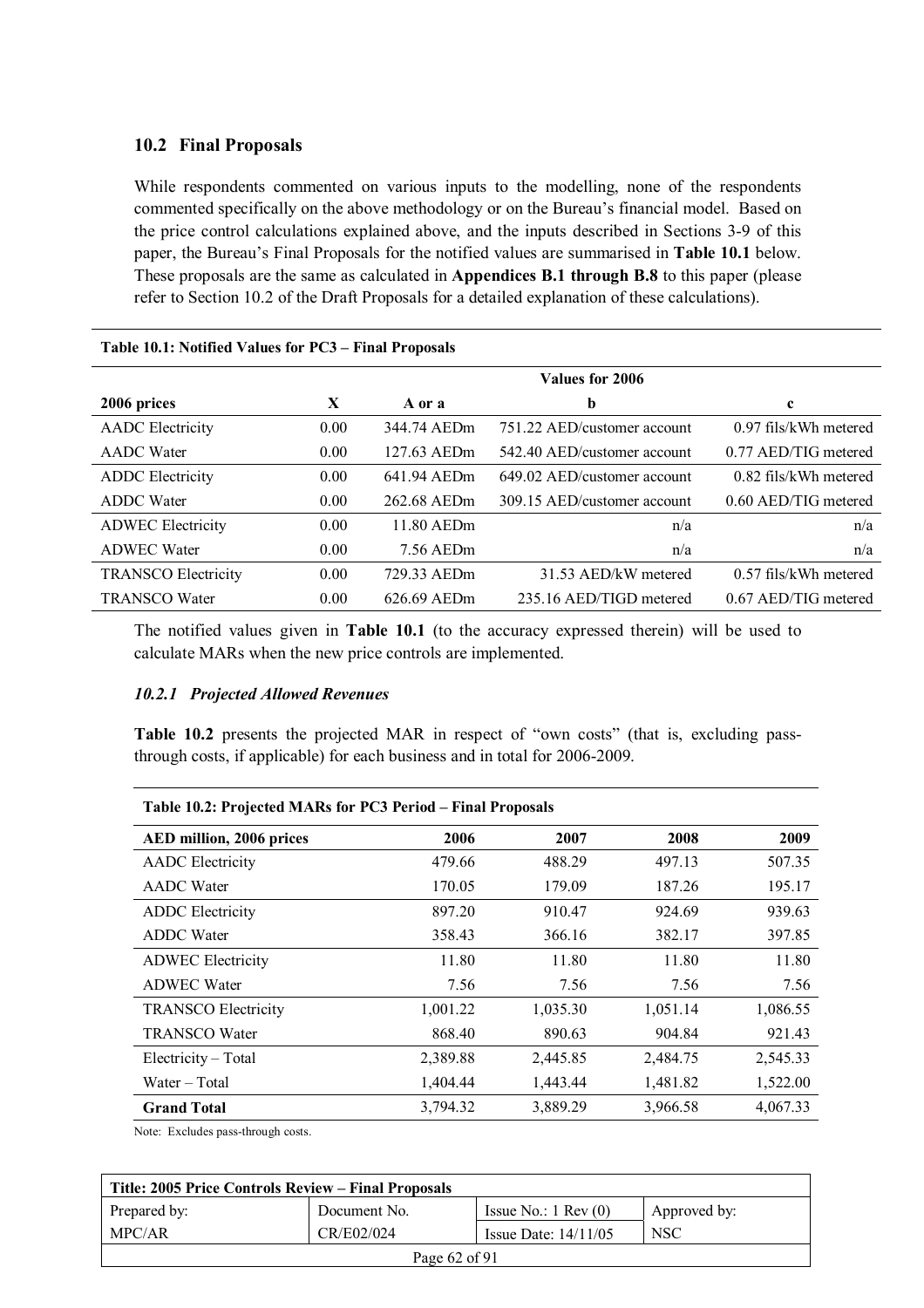Total MARs (excluding pass-through costs) are expected to reach over AED 4 billion by 2009 for water and electricity combined (about AED 2.5 billion a year for electricity and about AED 1.5 billion a year for water).

### **10.3 Analysis of the Final Proposals**

#### *10.3.1 Comparison with 2005 MARs and Draft Proposals*

In **Table 10.3**, the PC3 Final Proposals for the MARs for the 2006 financial year are compared to (i) the corresponding figures from the PC3 Draft Proposals and (ii) the projected MARs for the final year (2005) of the present PC2 control.

| Table 10.3: Final Proposals – Comparison with 2005 MARs and Draft Proposals |                                |                                    |                                           |                                                          |  |  |
|-----------------------------------------------------------------------------|--------------------------------|------------------------------------|-------------------------------------------|----------------------------------------------------------|--|--|
| <b>AED</b> million,<br>nominal prices                                       | <b>2005 MAR</b><br>(estimated) | 2006 Draft<br><b>Proposals MAR</b> | <b>2006 Final</b><br><b>Proposals MAR</b> | Increase in<br><b>MAR</b> over<br><b>Draft Proposals</b> |  |  |
| <b>AADC</b> Electricity                                                     | 385.209                        | 455.49                             | 479.66                                    | 5%                                                       |  |  |
| <b>AADC</b> Water                                                           | 149.196                        | 162.09                             | 170.05                                    | 5%                                                       |  |  |
| <b>ADDC</b> Electricity                                                     | 696.987                        | 851.24                             | 897.20                                    | 5%                                                       |  |  |
| <b>ADDC</b> Water                                                           | 325.287                        | 341.74                             | 358.43                                    | $5\%$                                                    |  |  |
| <b>ADWEC Electricity</b>                                                    | 6.510                          | 10.56                              | 11.80                                     | 12%                                                      |  |  |
| <b>ADWEC Water</b>                                                          | 4.930                          | 6.33                               | 7.56                                      | 19%                                                      |  |  |
| <b>TRANSCO Electricity</b>                                                  | 884.211                        | 969.57                             | 1,001.22                                  | 3%                                                       |  |  |
| <b>TRANSCO Water</b>                                                        | 577.635                        | 831.17                             | 868.40                                    | $4\%$                                                    |  |  |
| Electricity – Total                                                         | 1,972.917                      | 2,286.87                           | 2,389.88                                  | 5%                                                       |  |  |
| Water – Total                                                               | 1,057.048                      | 1,341.33                           | 1,404.44                                  | 5%                                                       |  |  |
| <b>Grand Total</b>                                                          | 3,029.965                      | 3,628.20                           | 3,794.32                                  | $5\%$                                                    |  |  |

Note: Excludes pass-through costs.

This shows that the PC3 Final Proposals represent an increase of about 5% over the PC3 Draft Proposals. The Draft Proposals themselves already represented an increase of approximately 20% in nominal terms (15% in real terms) over the projected MAR for 2005.

#### *10.3.2 Constituents of Projected MARs*

**Figure 10.1** present the percentage breakdown of total revenue into projected opex, depreciation and profits in NPV terms for each company (excluding pass-through costs).

| Title: 2005 Price Controls Review – Final Proposals |               |                               |              |  |  |
|-----------------------------------------------------|---------------|-------------------------------|--------------|--|--|
| Prepared by:                                        | Document No.  | Issue No.: $1 \text{ Rev}(0)$ | Approved by: |  |  |
| MPC/AR                                              | CR/E02/024    | Issue Date: $14/11/05$        | <b>NSC</b>   |  |  |
|                                                     | Page 63 of 91 |                               |              |  |  |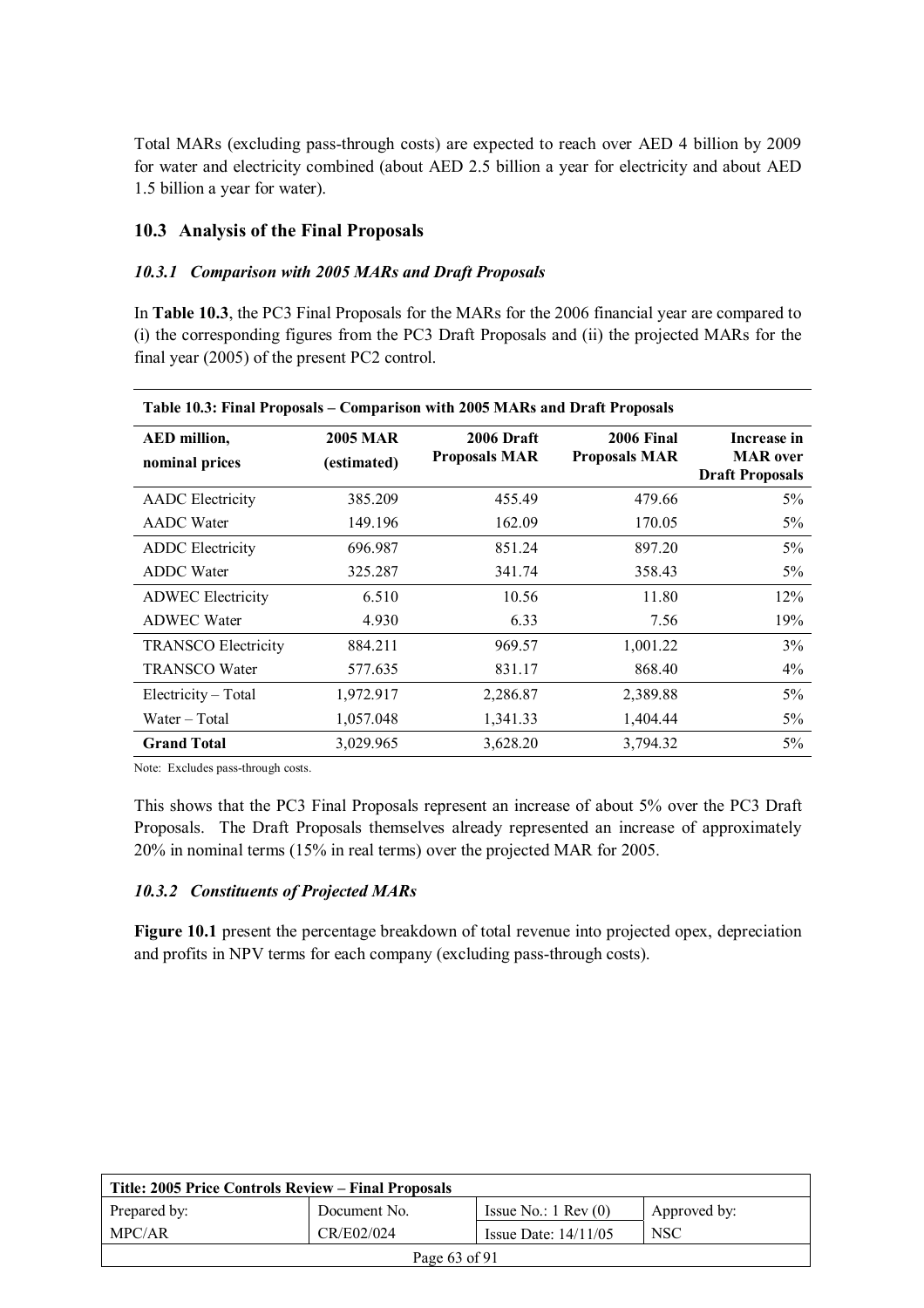

Figure 10.1 shows that depreciation and return on capital account for a significant proportion of the allowed revenue for AADC (about 63%), ADDC (71%) and TRANSCO (82%). This highlights the capital intensity of these businesses. In contrast, opex accounts for the majority (about 94%) of the allowed revenue for ADWEC's businesses, confirming its small capital base.

Figure 10.2 shows that the total profits for the price-controlled businesses in the sector are expected to average over AED 1.5 billion a year over the PC3 period, even with the reduction in the cost of capital (compared to PC2) implemented in these Final Proposals. This is made up of approximately AED 1 billion a year of profits for the electricity businesses and about AED 0.5 billion a year of profits for the water businesses.

On average over the period, TRANSCO is projected to make profits of AED 812 million a year, ADDC to make profits of AED 474 million a year, and AADC to make profits of AED 219 million a year. This level of profit reflects the cost of capital and is necessary to promote adequate network investment.

| Title: 2005 Price Controls Review – Final Proposals |                   |                               |              |  |  |
|-----------------------------------------------------|-------------------|-------------------------------|--------------|--|--|
| Prepared by:                                        | Document No.      | Issue No.: $1 \text{ Rev}(0)$ | Approved by: |  |  |
| MPC/AR                                              | CR/E02/024        | Issue Date: $14/11/05$        | <b>NSC</b>   |  |  |
|                                                     | Page $64$ of $91$ |                               |              |  |  |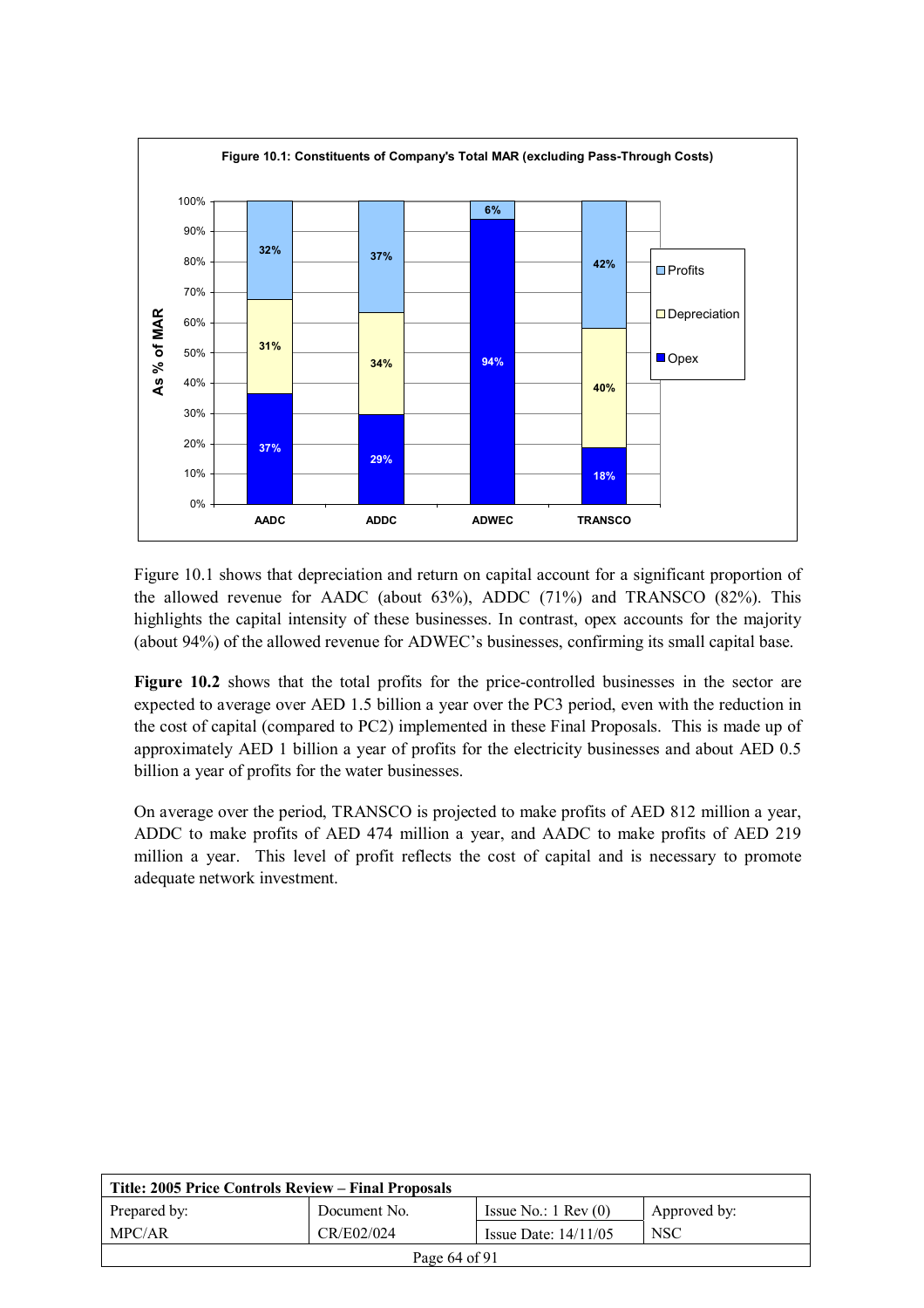

#### *10.3.3 Effect of Final Proposals on Sector Costs*

**Figure 10.3** shows the expected effect of these Final Proposals on price-controlled sector costs (separately for electricity and water). This excludes the effect of changes in the purchase price of water and electricity (i.e. BST costs), which are treated on pass-through basis, subject to ADWEC's economic purchasing obligation.



Note: Excluding pass-through costs

| Title: 2005 Price Controls Review – Final Proposals |               |                               |              |  |  |
|-----------------------------------------------------|---------------|-------------------------------|--------------|--|--|
| Prepared by:                                        | Document No.  | Issue No.: $1 \text{ Rev}(0)$ | Approved by: |  |  |
| MPC/AR                                              | CR/E02/024    | Issue Date: $14/11/05$        | <b>NSC</b>   |  |  |
|                                                     | Page 65 of 91 |                               |              |  |  |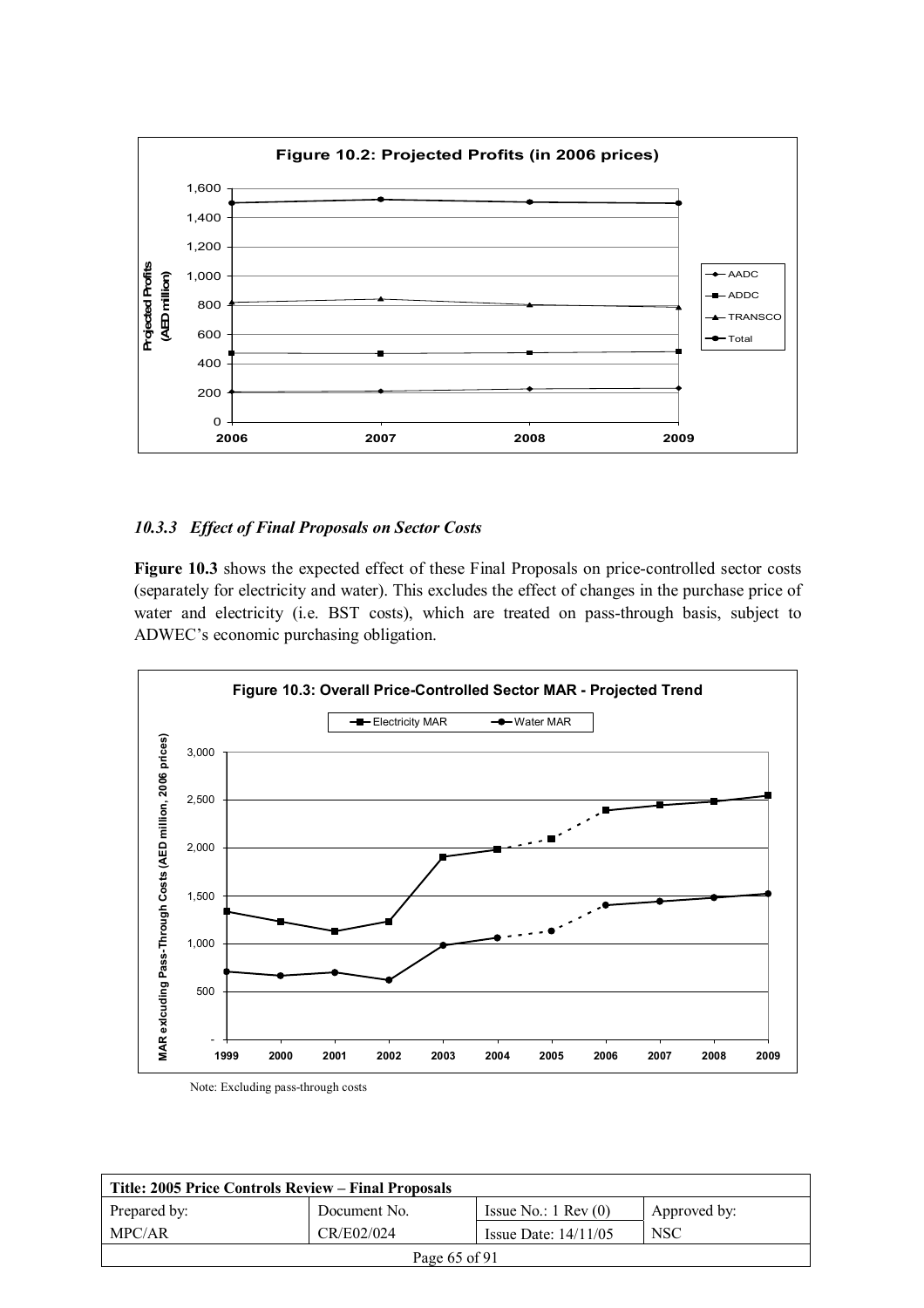However, the annual increases in MARs are significantly lower than the forecast demand increases over the same period. The Final Proposals are therefore expected to result in a declining trend for unit costs of water and electricity, in relation to price-controlled costs. This is graphically shown in **Figure 10.4** below:



Note: Excluding pass-through costs

As a result of the Final Proposals, unit costs for electricity and water are expected to be, respectively 12% and 27% lower (in real terms) than in 1999. This continues the downward trend over the period (the discontinuity in 2002/2003 was due to the delay in financing any PC1 capex).

| Title: 2005 Price Controls Review – Final Proposals |              |                               |              |  |  |
|-----------------------------------------------------|--------------|-------------------------------|--------------|--|--|
| Prepared by:                                        | Document No. | Issue No.: $1 \text{ Rev}(0)$ | Approved by: |  |  |
| MPC/AR                                              | CR/E02/024   | Issue Date: $14/11/05$        | <b>NSC</b>   |  |  |
| Page 66 of 91                                       |              |                               |              |  |  |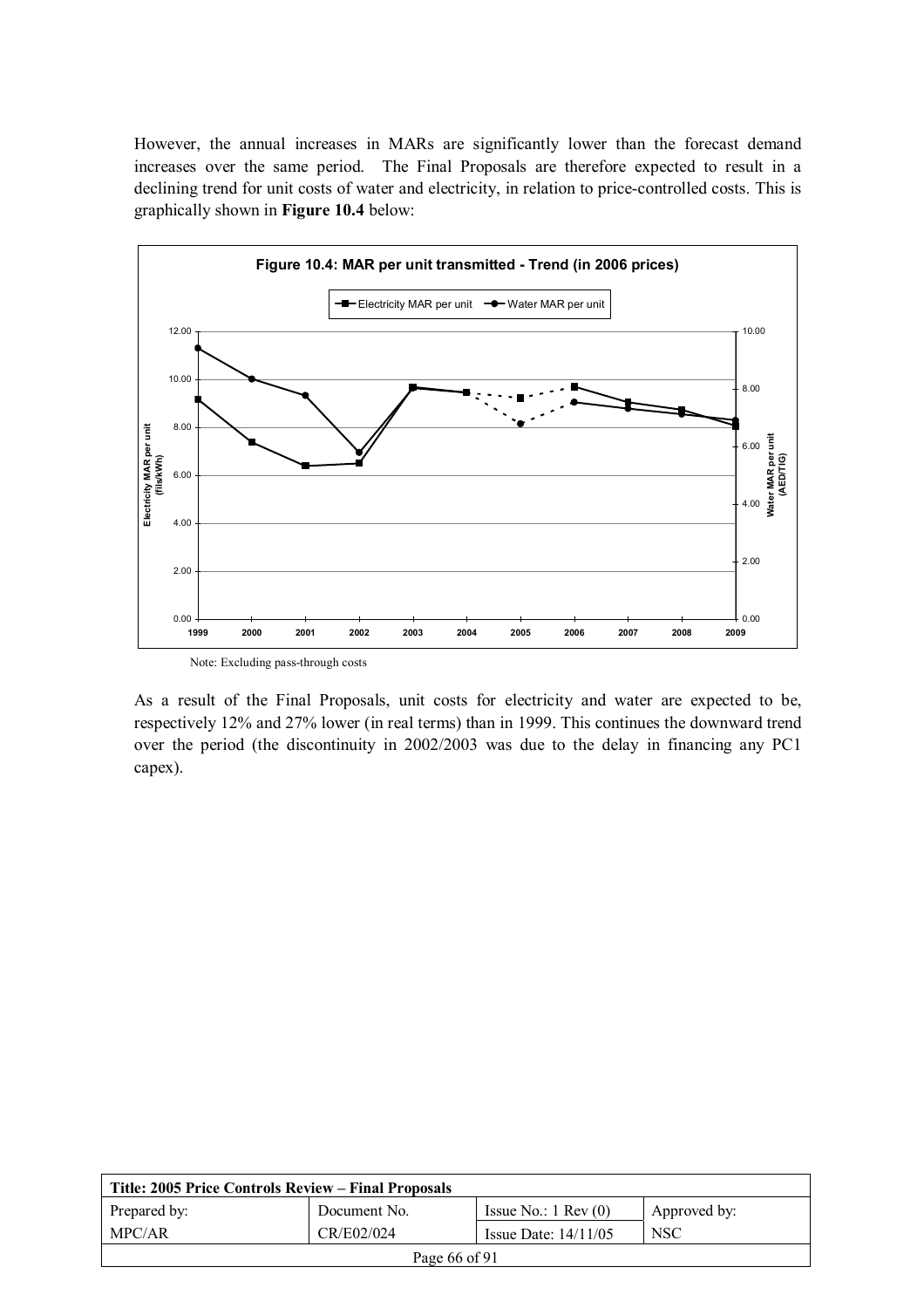# **11 Performance Incentive Scheme**

## **11.1 Draft Proposals**

A Performance Incentive Scheme (PIS) was introduced into the price controls for the PC2 period and links the MARs of the businesses to important aspects of their performance.

The PIS has two types of performance indicator:

- Category A indicators with precise definitions, targets and incentive rates, and an automatic annual revenue adjustment for performance via a term  $\degree$ Q $\degree$  in the MAR formulae, subject to a cap; and
- Category B indicators, less precisely defined but subject to a possible financial adjustment at the following review, depending on performance.

During PC2 there were two Category A indicators: audited accounts timeliness, and audited PCR timeliness. Performance on both measures is assessed as the difference (in months) between the actual date of submission and the target date for submission to the Bureau of the statements for the previous year.

In the Draft Proposals, the Bureau sought to extend the Performance Incentive Scheme (PIS) for additional "Category A" indicators for the PC3 period. The overall cap on revenue adjustments for good (or bad) performance of the business on Category A indicators via the term  $\ddot{Q}$  during the PC3 period was proposed to be increased to  $4\%$  of MAR in respect of "own costs" in that year.

The proposed Category A measures for the PC3 period were as follows (note: "\*" indicates new Category A indicator for which the first year of assessment would be for performance in 2007):

- Timeliness of Audited Separate Business Accounts (SBAs) (all businesses);
- Timeliness of Audited Price Control Return (PCRs) (all businesses);
- Timeliness of Annual Information Submission (AIS) (all businesses);\*
- Accuracy of Annual Peak Demand Forecasts (ADWEC's water and electricity businesses);\*
- Water Quality (network water businesses):\*
- Availability and Energy Lost (TRANSCO's electricity business);\* and
- Number of Interruptions and Customer Minutes Lost (ADDC/AADC's electricity distribution businesses).\*

Definitions, incentive rates and targets for the above indicators were detailed in Section 11 of the Draft Proposals.

The Draft Proposals also included a new requirement for licensees to commission a "Technical" Assessor" – an independent consulting engineer, approved by the Bureau - to verify the accuracy

| Title: 2005 Price Controls Review – Final Proposals |               |                               |              |  |  |
|-----------------------------------------------------|---------------|-------------------------------|--------------|--|--|
| Prepared by:                                        | Document No.  | Issue No.: $1 \text{ Rev}(0)$ | Approved by: |  |  |
| MPC/AR                                              | CR/E02/024    | Issue Date: $14/11/05$        | <b>NSC</b>   |  |  |
|                                                     | Page 67 of 91 |                               |              |  |  |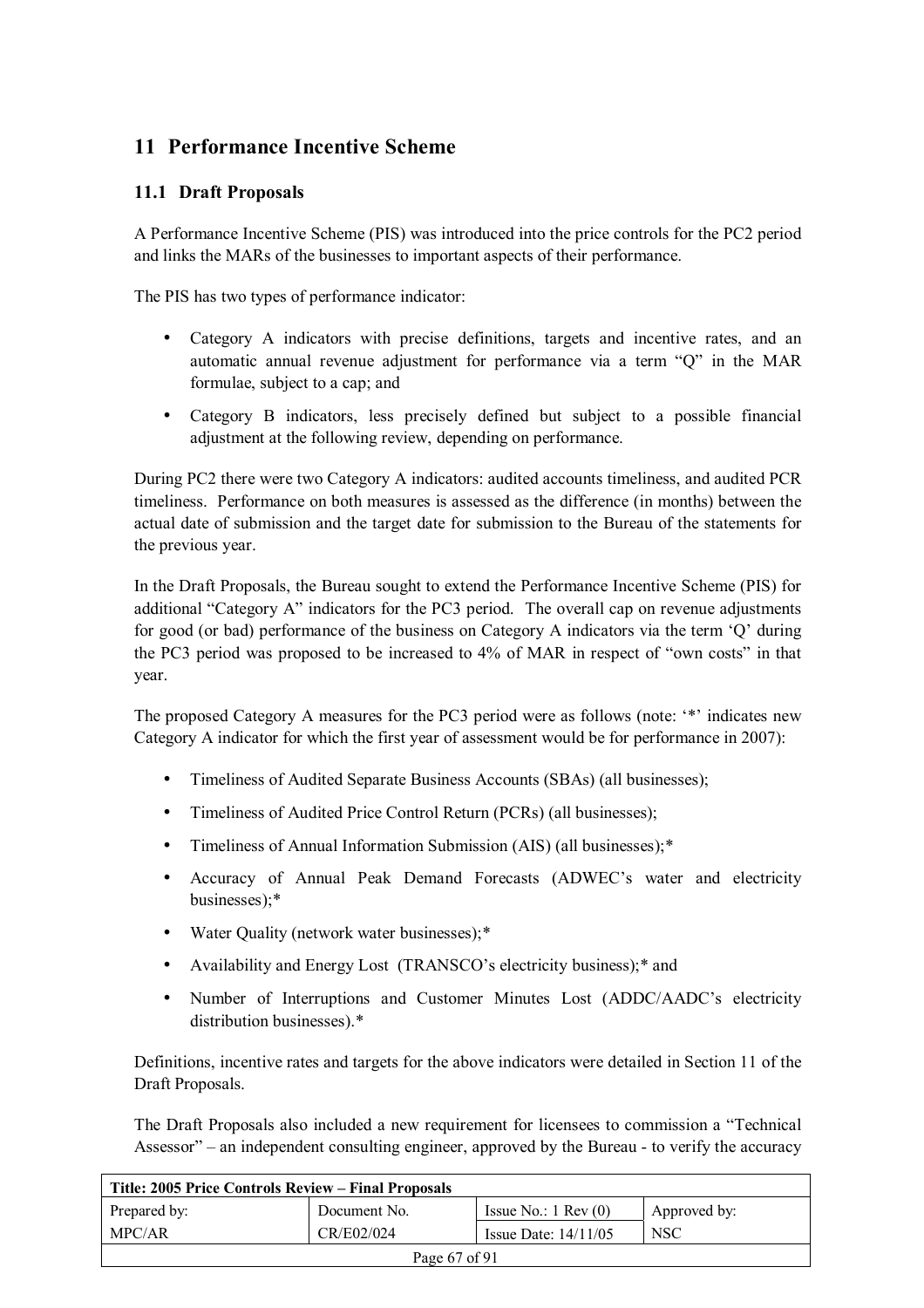of technical information, although the overall PCR would ultimately still need to be signed off by the auditors.

For new indicators related to network performance, it was proposed that "Exceptional Events" outside the licensee's control would be excluded from the assessment of performance.

The Bureau also proposed a number of "Category B" performance indicators which would be monitored over the PC3 period, with positive or negative performance-related financial adjustments at the next review. It was proposed that the overall Category B adjustment in PC3 for each business would not exceed 2% of the MAR (excluding pass-through costs) for the respective year and would be limited to indicators where the performance is found to be exceptionally above or below the required standard.

## **11.2 Responses to Draft Proposals**

#### AADC

AADC thought the Bureau had excessive regulatory discretion in the application of the Category A and B indicators. In particular, it thought that Category B indicators were not specifically defined or measured and yet exposed its business to a potential reduction in revenue of up to 4%. AADC also thought the regulatory regimes in the US, Australia and the UK do not have this discretionary element.

#### ADDC

ADDC believed that the development of the Category A indicators against an audited base was essential. It considered that the measures within the Draft Proposals, while useful and potentially acceptable, left significant issues in relation to interpretation and definition. It looked forward to being involved in the development of such measures.

However it did not consider it appropriate for financial adjustments to be made in respect of Category B indicators, as it viewed the potential penalty mechanism as undefined.

#### ADWEC

ADWEC expressed concern about the proposed target accuracy required for its new electricity and water demand forecasting indicators, particularly in view of uncertainty associated with future developments in the Emirate and the poor quality of demand forecasting data it said it had received from TRANSCO and the distribution companies.

The Draft Proposals had proposed an accuracy of within 100 MW for electricity and within 10 MGD for water, which represents an accuracy of about  $+/-2\%$ . ADWEC suggested that accuracy should be expressed as a percentage of demand rather than as an absolute value and that more appropriate target accuracies were  $+/-7.5\%$  for electricity demand and  $+/-15\%$  for water demand. ADWEC highlighted that water demand was particularly difficult to forecast, as water demand and supply were not balanced.

| Title: 2005 Price Controls Review – Final Proposals |               |                               |              |  |  |
|-----------------------------------------------------|---------------|-------------------------------|--------------|--|--|
| Prepared by:                                        | Document No.  | Issue No.: $1 \text{ Rev}(0)$ | Approved by: |  |  |
| MPC/AR                                              | CR/E02/024    | Issue Date: $14/11/05$        | <b>NSC</b>   |  |  |
|                                                     | Page 68 of 91 |                               |              |  |  |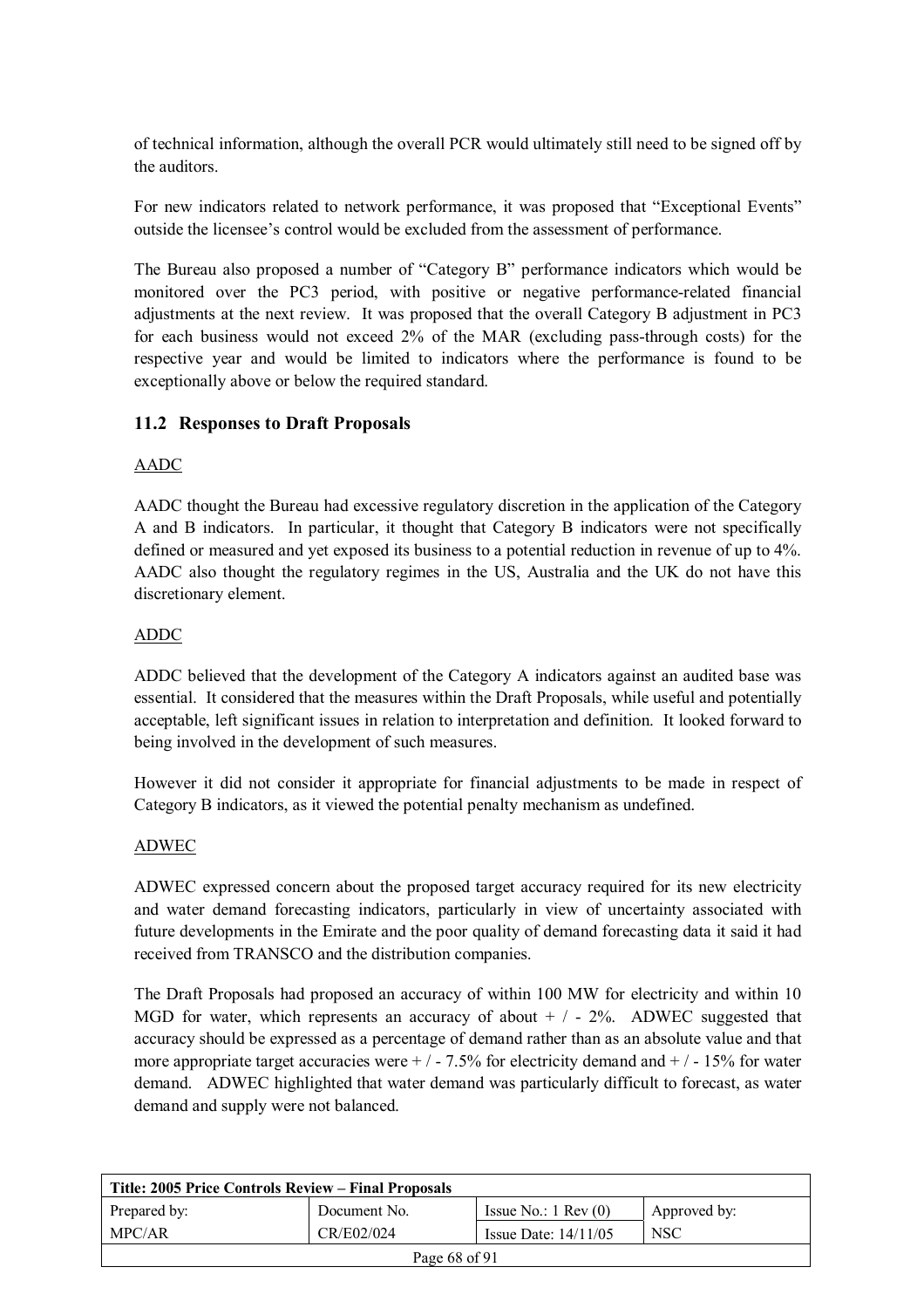ADWEC also considered that the Technical Assessor may not add much value and its role should be limited to the Annual Information Submission, with the costs met by the Bureau.

### TRANSCO

TRANSCO expressed concern that the Bureau intends to retain a substantial financial adjustment for Category B indicators into PC3, and was opposed to this for the following reasons:

- the criteria against which performance is judged and the extent of any bonus or penalty that might result is not clearly stated;
- the scale of potential adjustment is at least four times larger than any individual Category A indicator; and
- companies are retrospectively penalised or rewarded with no procedural requirement for the Bureau to demonstrate that the reward / penalty applied is proportionate or appropriate to any resulting benefit or loss incurred by the sector.

TRANSCO also thought that the Technical Assessor would add no value to the business and the associated costs should be treated as a pass-through.

## **11.3 Bureauís Views**

#### *Category A Indicators*

ADDC's support for the development of Category A indicators is welcomed. With regard to the comment that these should refer to an audited base, this is part of the Bureau's proposals and is incorporated into the licence modifications which establish the new Category A indicators.

The Bureau does not agree with AADC's comment that there is regulatory discretion involved in the interpretation of Category A indicators, as these are clearly defined in its licence, have been implemented without any difficulty, and will in future be subject to an independent audit by the Technical Assessor.

## *Category B Indicators*

AADC, ADDC and TRANSCO all expressed concern at the regulatory discretion associated with Category B financial adjustments. In the Draft Proposals, the Bureau responded to this concern by introducing a cap on any such adjustment. This cap is set at 2% of MAR, not 4% of MAR as stated by AADC. By comparison, Figure 10.1 shows that licensees' projected profits for PC3 are in the range  $32 - 42\%$  of MAR, which places the potential scale of the adjustment in context.

With regard to procedure, any financial adjustments are subject to full consultation via the price controls review process, and the licence modifications which give effect to this and other aspects of the Bureauís proposals are subject to the approval of the licensee. In addition, the Bureau would expect to notify the licensee in advance if its performance on any Category B indicator was giving rise to concern sufficient to trigger a potential adjustment at the following review (as was the Bureau's practice during the PC2 period).

| Title: 2005 Price Controls Review – Final Proposals |              |                               |              |  |
|-----------------------------------------------------|--------------|-------------------------------|--------------|--|
| Prepared by:                                        | Document No. | Issue No.: $1 \text{ Rev}(0)$ | Approved by: |  |
| MPC/AR                                              | CR/E02/024   | Issue Date: $14/11/05$        | <b>NSC</b>   |  |
| Page 69 of 91                                       |              |                               |              |  |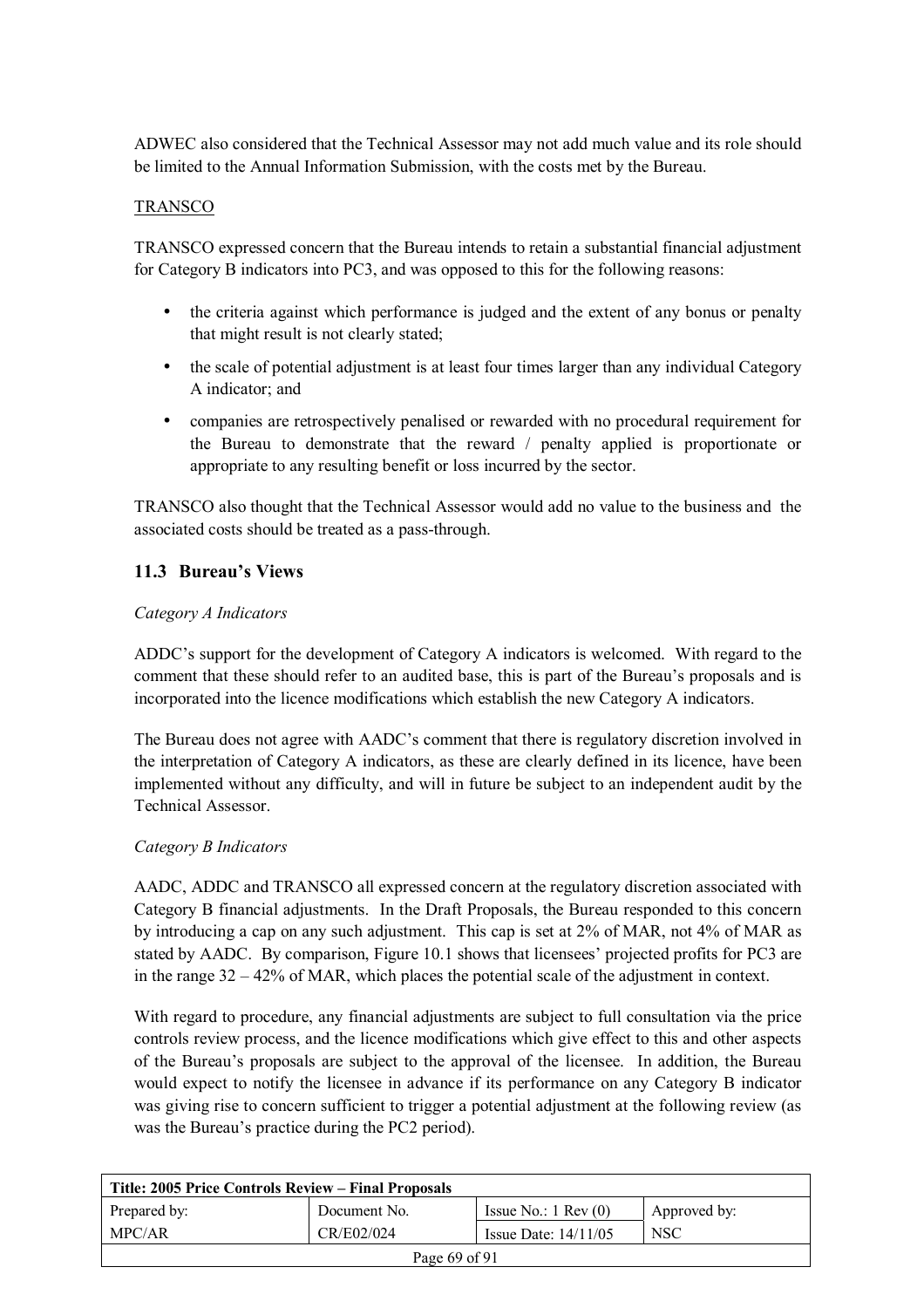#### **Technical Assessor's Report**

TRANSCO and ADWEC questioned the funding of costs associated with the employment of a Technical Assessor. In the case of ADWEC, only one Technical Assessor's report is required, to accompany the Annual Information Submission (other licensees are additionally required to procure a Technical Assessor's report to accompany the PCR).

The Bureau's view is that the Technical Assessor's report is necessary to ensure clarity of and confidence in reliable data. Furthermore, as shown in Section 10, these Final Proposals represent an average increase in MARs of about 20% (in real terms) compared with the 2005 level, providing ample additional funding for new obligations introduced at this review. The licensees will also be entitled to receive bonuses from the timely submission of the audited statements.

#### *ADWEC Demand Forecasting Accuracy Indicators*

The Bureau accepts ADWEC's argument that water demand may be more difficult to forecast accurately than electricity demand. However, ADWEC's proposed margin of  $+/-15\%$  is excessive. The Bureau has therefore doubled the error margin assumed in the Draft Proposals, from  $+/10$  MGD to  $+/-20$  MGD. This provides a total band of 40 MGD within which the water demand forecast must fall, which the Bureau considers is a reasonable target in the context of demand levels anticipated over the PC3 period (it is equivalent to, roughly,  $+/- 4\%$  of demand).

For electricity, ADWEC suggested a demand forecasting error of +/- 7.5%. This would be equivalent to about 335 MW margin in either direction based on current levels of peak electricity demand (4,455MW in 2005). To put this in context, peak electricity demand in each of the last three years has increased in the Emirate of Abu Dhabi by just 126 MW (2003), 186 MW (2004), and 135 MW (2005). ADWEC's electricity demand forecast for 2006 recently submitted to the Bureau is for an increase of only 225 MW over 2005. Furthermore, ADWEC's range between its 'high' and 'low' forecasts, intended to cover all feasible outcomes, is itself only  $+/-5\%$ . Given this, the Bureau considers its proposed error margin of  $+/-100$  MW (ie, total band of 200 MW) for performance incentive purposes to be very reasonable (roughly,  $+/- 2\%$ ).

Although the Bureau has not accepted the absolute margins proposed by ADWEC, we have accepted that the forecasting margin for water may be approximately twice that of electricity in percentage terms.

Difficulties experienced by ADWEC in confirming the accuracy of data received from other parties is reflected in the above margins. Expressing the error margins in absolute terms also means, in the context of gradually increasing sector demands, that the error margins become slightly more demanding in percentage terms over time. This reflects improvements in demand forecasting accuracy that should be possible as data and forecasting methods improve.

While ADWEC has highlighted uncertainty pertaining to new developments which might affect future electricity and water demands, it will be required (for the purposes of the PIS) to submit a peak demand forecast only for the coming year. Over this timescale upcoming developments should be more predictable.

| Title: 2005 Price Controls Review – Final Proposals |              |                               |              |  |
|-----------------------------------------------------|--------------|-------------------------------|--------------|--|
| Prepared by:                                        | Document No. | Issue No.: $1 \text{ Rev}(0)$ | Approved by: |  |
| MPC/AR                                              | CR/E02/024   | Issue Date: $14/11/05$        | <b>NSC</b>   |  |
| Page 70 of 91                                       |              |                               |              |  |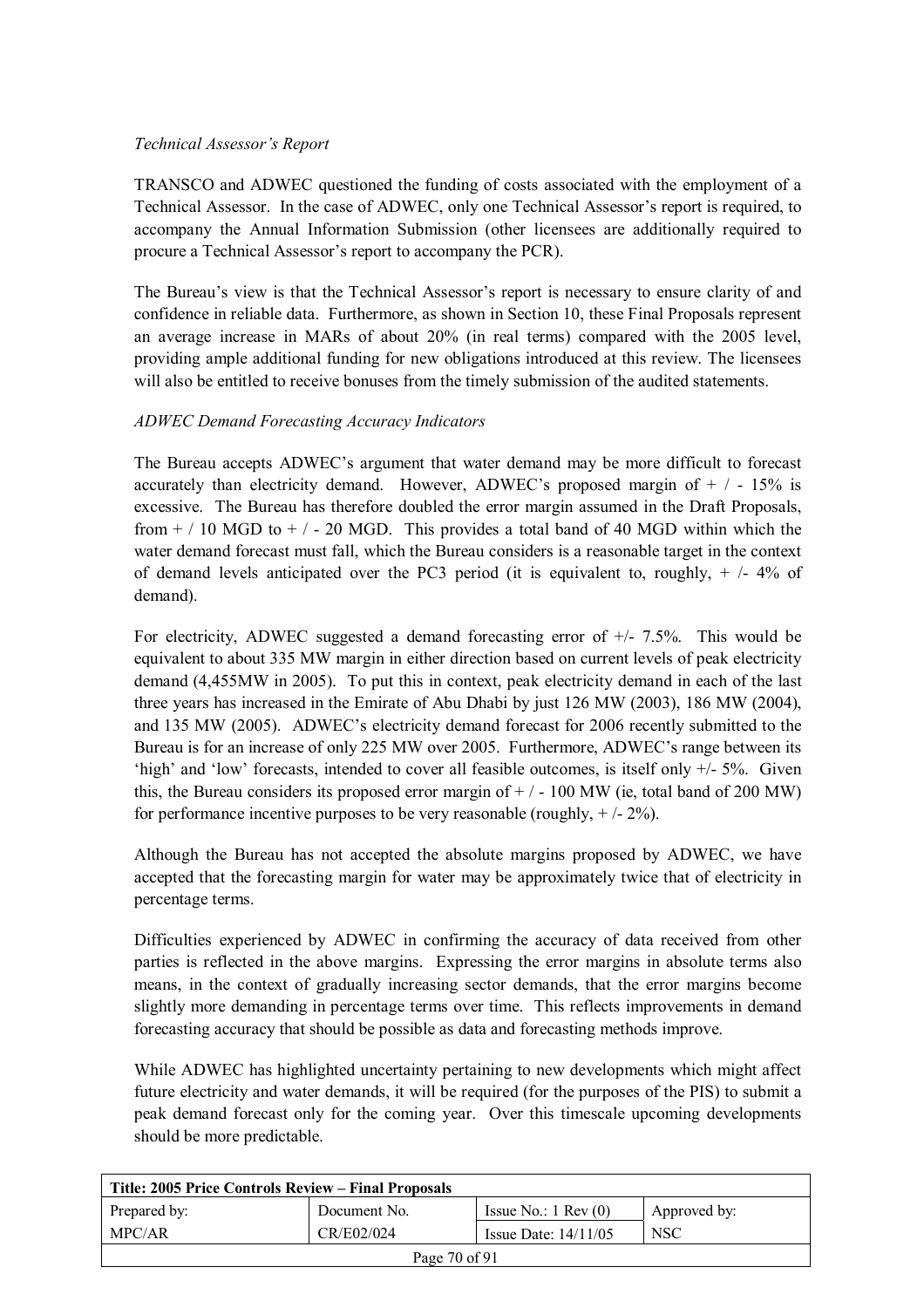### *Water Quality Indicator (AADC, ADDC and TRANSCO)*

The Draft Proposals introduced a new Category A indicator for AADC, ADDC and TRANSCO to incentivise them to improve their performance regarding compliance with the Bureauís Water Quality Regulations, both in terms of the number of parameters tests taken and the number of such tests which pass the required standard.

The Water Quality Indicator was defined as the ratio between (i) the total number of parameter tests that pass and (ii) the total number of parameter tests required to be taken in accordance with the Regulations.

The Draft Proposals suggested that licensees should be entitled to receive a bonus if they achieved 100% compliance against the requirements of the Regulations. Compliance below 100% would receive a penalty, except that if compliance was above 95%, or had improved by 10% or more from the previous year, then the penalty would be waived.

None of the respondents commented directly on the water quality indicator. However, the Bureau has been concerned that the 100% compliance target proposed in the Draft Proposals may be unrealistic and therefore unfair on the concerned licensees. Therefore, in these Final Proposals the new target benchmarks are at 80% (for 2007), 85% (2008), 90% (2009) compliance, defined as previously proposed, but now reflecting a realistic goal of progressive improvement by licensees.

Compliance greater than (less than) the above percentages will receive a bonus (penalty) for that year. However, any bonus will be subject to a further requirement that all parameter tests taken must pass. For example, suppose that a licensee achieves, say, 90% on the defined ratio. The bonus will only be applicable if this was as the result of only 90% of required parameter tests having been taken, rather as the result of one or more parameter tests having failed.

As the targets are now set on a more achievable basis, the provisions in the Draft Proposals for the circumstances in which a penalty would be waived (95% compliance or 10% improvement on previous year) have not be adopted in the Final Proposals.

A detailed definition of the above scheme is contained in the licence modifications that accompany these Final Proposals.

#### *ìSAIDIî andî SAIFIî for Distribution Companies*

For the distribution companies, the Draft Proposals defined two measures of technical performance of the electricity distribution network: "Number of Interruptions" and "Customer Minutes Lost". For consistency with existing sector terminology, the Bureau intends to redefine these measures consistent with the terms SAIFI (System Average Incident Frequency Index) and SAIDI (System Average Interruption Duration Index) against which the distribution companies already report. This is achieved by simply dividing both measures by the number of customer accounts (already a defined term in the licence).

The Bureau also now proposes to limit the possibility of Exceptional Events for SAIFI and SAIDI for distribution companies only to interruptions involving Customer Minutes Lost of

| Title: 2005 Price Controls Review – Final Proposals |              |                               |              |  |
|-----------------------------------------------------|--------------|-------------------------------|--------------|--|
| Prepared by:                                        | Document No. | Issue No.: $1 \text{ Rev}(0)$ | Approved by: |  |
| MPC/AR                                              | CR/E02/024   | Issue Date: $14/11/05$        | <b>NSC</b>   |  |
| Page 71 of 91                                       |              |                               |              |  |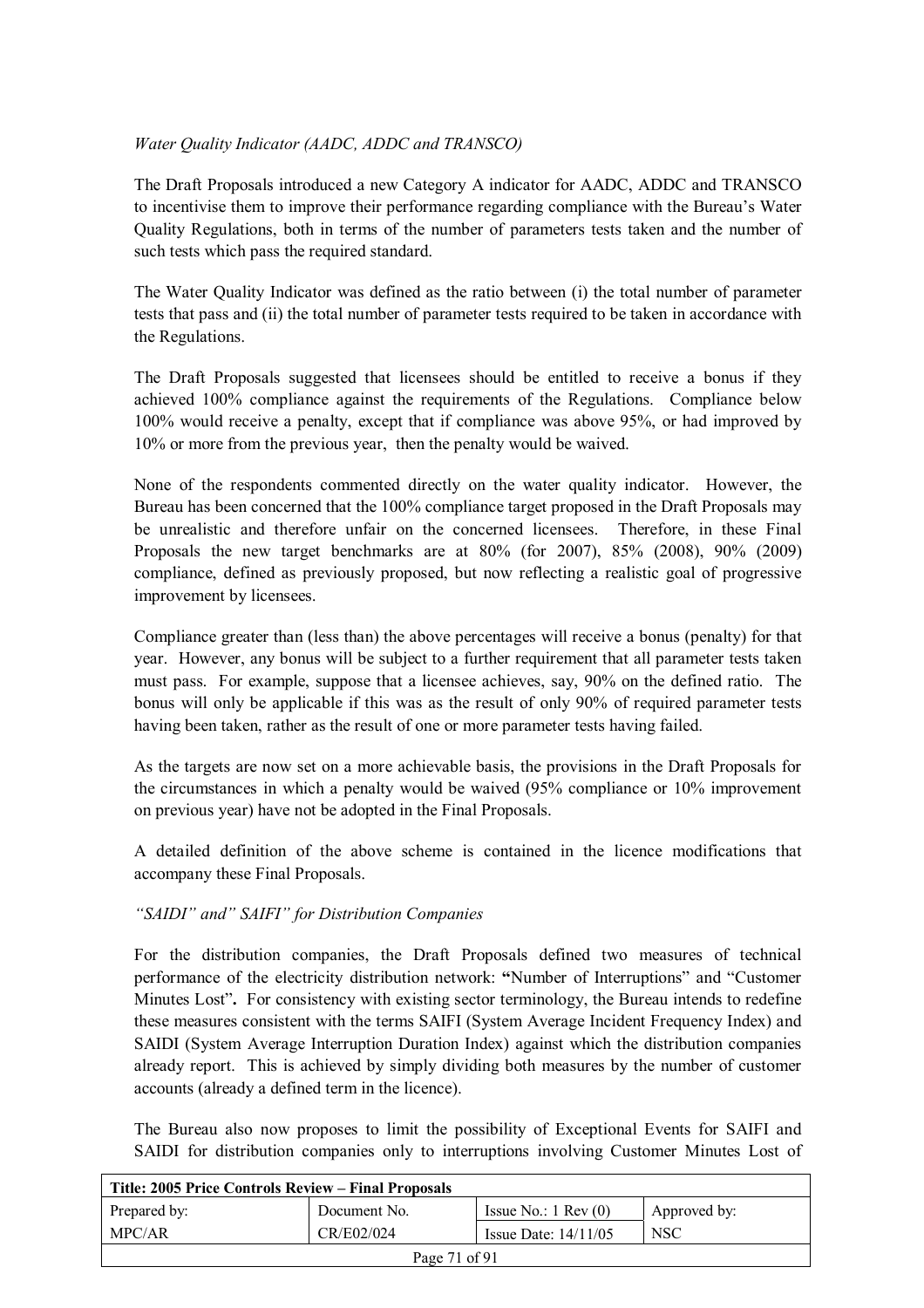100,000 or more. This is because there are a large number of interruptions on the distribution system, many of which will be relatively insignificant, and it would be unreasonable to ask the distribution companies (and their Technical Assessors) to make an assessment in each case of whether or not it was due to an Exceptional Event. Exceptional Events may therefore be referred to by the distribution companies only in the case of the more significant incidents. No materiality lower limit is necessary for TRANSCO, as transmission system interruptions are far fewer, so an analysis of each on a case-by-case basis is reasonable.

#### *ìCustomer Satisfactionî Category B Indicator*

The Bureau wishes to clarify that the assessment of the "customer satisfaction" PIS Category B indicator for the distribution companies will directly cross-reference performance against the Guaranteed Standards (GS) and Overall Standards (OS), as required by the distribution companies' licences. In particular, implementation of such standards (approved by the Bureau), with associated payments to customers in the case of GS, will be regarded as exceptionally good performance for the purposes of the PIS.

#### **11.4 Final Proposals**

MPC/AR

#### *Definition of PIS Category A Indicators*

Based on the above, the Bureau's final proposals are for the following Category A indicators for PC3. This table also reflects the decision to continue with combined distribution and supply price controls for PC3 rather than separate controls:

| <b>AADC</b> and <b>ADDC</b>                           |                                               |  |  |
|-------------------------------------------------------|-----------------------------------------------|--|--|
| Electricity                                           | Water                                         |  |  |
| Timeliness of Audited Accounts                        | Timeliness of Audited Accounts                |  |  |
| Timeliness of Audited PCR<br>$2^{\circ}$              | Timeliness of Audited PCR<br>$2^{\circ}$      |  |  |
| Timeliness of Information Submission<br>3.            | Timeliness of Information Submission<br>3     |  |  |
| Number of Interruptions per Customer (SAIFI)<br>4.    | 4. Water Quality                              |  |  |
| Customer Minutes Lost per Customer (SAIDI)<br>5.      |                                               |  |  |
|                                                       |                                               |  |  |
|                                                       | <b>ADWEC</b>                                  |  |  |
| Electricity                                           | Water                                         |  |  |
| Timeliness of Audited Accounts                        | Timeliness of Audited Accounts<br>1.          |  |  |
| Timeliness of Audited PCR<br>$2^{\circ}$              | Timeliness of Audited PCR<br>$\mathfrak{2}$ . |  |  |
| Timeliness of Information Submission<br>$\mathcal{E}$ | Timeliness of Information Submission<br>3.    |  |  |
| 4. Accuracy of Annual Peak Demand Forecast            | Accuracy of Annual Peak Demand Forecast<br>4. |  |  |
|                                                       | <b>TRANSCO</b>                                |  |  |
| Electricity                                           | Water                                         |  |  |
| Timeliness of Audited Accounts                        | Timeliness of Audited Accounts                |  |  |
|                                                       |                                               |  |  |

| <b>TRANSCO</b>                                      |              |    |                                      |              |  |
|-----------------------------------------------------|--------------|----|--------------------------------------|--------------|--|
| Electricity                                         |              |    | Water                                |              |  |
| Timeliness of Audited Accounts                      |              |    | Timeliness of Audited Accounts       |              |  |
| 2. Timeliness of Audited PCR                        |              |    | Timeliness of Audited PCR            |              |  |
| 3. Timeliness of Information Submission             |              | 3  | Timeliness of Information Submission |              |  |
| Availability<br>4.                                  |              | 4. | Water Quality                        |              |  |
| 5. Energy Lost (Unsupplied)                         |              |    |                                      |              |  |
|                                                     |              |    |                                      |              |  |
| Title: 2005 Price Controls Review – Final Proposals |              |    |                                      |              |  |
| Prepared by:                                        | Document No. |    | Issue No.: $1 \text{ Rev}(0)$        | Approved by: |  |

|               | CR/E02/024 | Issue Date: 14/11/05 | NSC |  |
|---------------|------------|----------------------|-----|--|
| Page 72 of 91 |            |                      |     |  |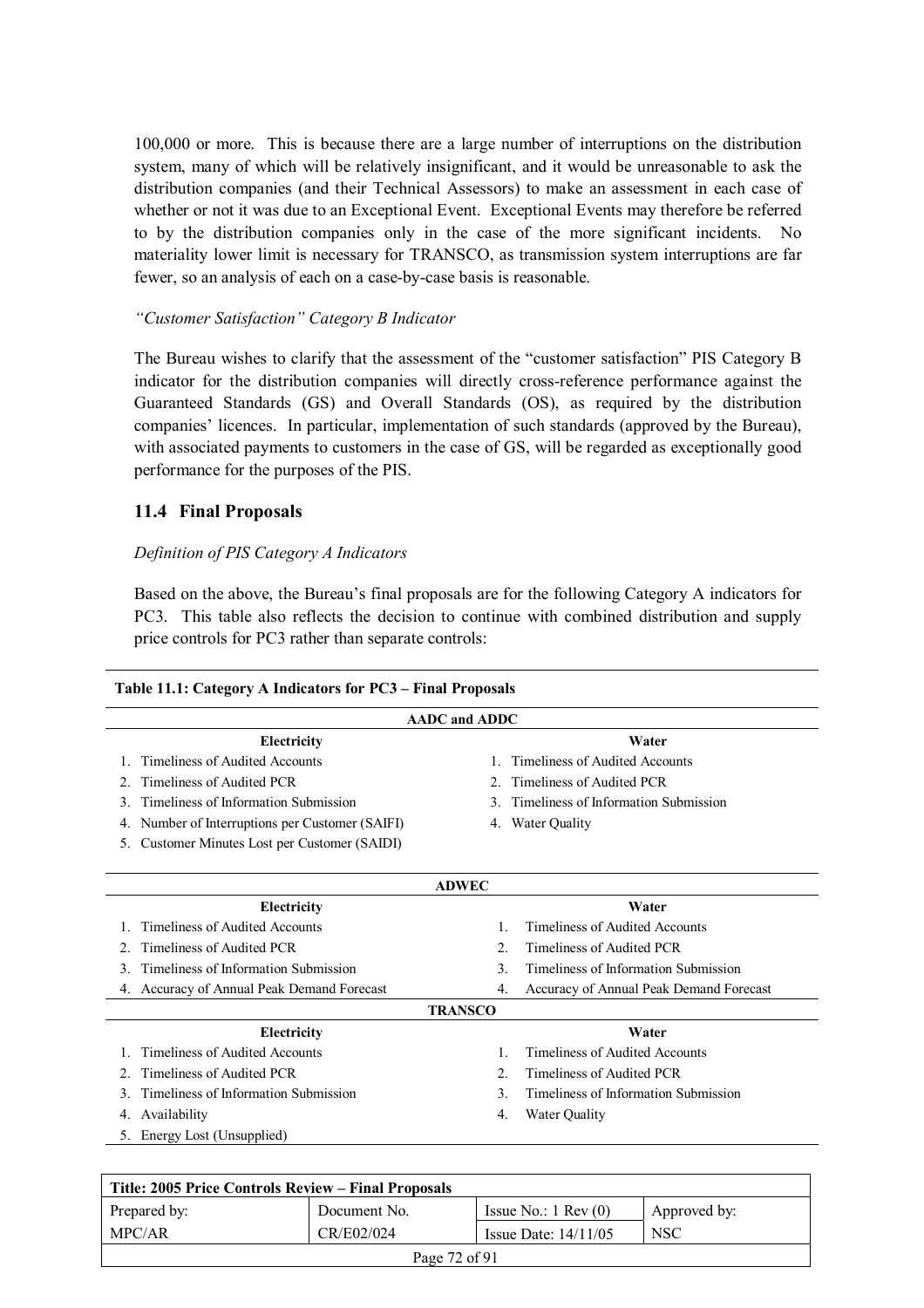Note that 'Energy Lost' is sometimes referred to as 'Energy Unsupplied', and refers to energy which can not be supplied as a result of interruptions on the transmission system, rather than to transmission losses.

Formal definitions of the above indicators are provided in the proposed licence modifications which accompany these Final Proposals.

For all the above indicators involving interruptions, the Bureau has defined an "Interruption" as having a duration in excess of 3 minutes.

*Targets for Category A Indicators for PC3* 

The Bureauís proposed targets for Category A indicators for PC3 are summarised in **Table 11.2**:

| <b>Category A Indicator</b>              | <b>Price Control</b>         | <b>Proposed Target</b>             |
|------------------------------------------|------------------------------|------------------------------------|
| <b>Audited Accounts Timeliness</b>       | All                          | 30 June each year                  |
| <b>Audited PCR Timeliness</b>            | All                          | 31 March each year                 |
| <b>Information Submission Timeliness</b> | All                          | 30 September each year             |
| <b>Water Quality Indicator</b>           | All network water businesses | 80% (2007), 85% (2008), 90% (2009) |
| <b>Peak Demand Forecast Accuracy</b>     | ADWEC water and electricity  | Accuracy within 20 MGD and 100 MW  |
| <b>Availability</b>                      | TRANSCO electricity          | Previous year performance          |
| <b>Number of Interruptions/Customer</b>  | AADC/ADDC electricity        | Previous year performance          |
| <b>Energy Lost (Unsupplied)</b>          | <b>TRANSCO</b> electricity   | Previous year performance          |
| <b>Customer Minutes Lost/Customer</b>    | AADC/ADDC electricity        | Previous year performance          |

#### Table 11.2: Performance Targets for PC3 Category A Indicators – Final Proposals

#### *Incentive Rates for Category A Indicators for PC3*

The Bureau has calculated the incentive rates for Category A indicators based on the approach it used at the last price control reviews and described in the Draft Proposals. The Final Proposals for incentive rates are summarised in **Table 11.3**.

For existing Category A indicators, these rates will apply to the Q terms in the 2007 formula year onwards (ie, relating to performance in 2006 in submitting audited accounts and PCRs for the 2005 financial year).

For new Category A indicators, they will apply to the Q terms in the 2009 formula year onwards (ie, assessing performance in 2007 onwards as submitted in 2008).

For any business, each of the three timeliness indicators (audited accounts, audited PCRs and Annual Information Submissions) has the same incentive rate as shown in the first numerical column of the table, as the same amount is at stake for the indicator and the same calibration assumption has been used. Similar is the case for the four technical indicators (final column) specific to the electricity network businesses (that is, availability, energy lost, number of interruptions per customer and Customer Minutes Lost per customer).

| Title: 2005 Price Controls Review – Final Proposals |              |                               |              |  |
|-----------------------------------------------------|--------------|-------------------------------|--------------|--|
| Prepared by:                                        | Document No. | Issue No.: $1 \text{ Rev}(0)$ | Approved by: |  |
| MPC/AR                                              | CR/E02/024   | Issue Date: $14/11/05$        | <b>NSC</b>   |  |
| Page 73 of 91                                       |              |                               |              |  |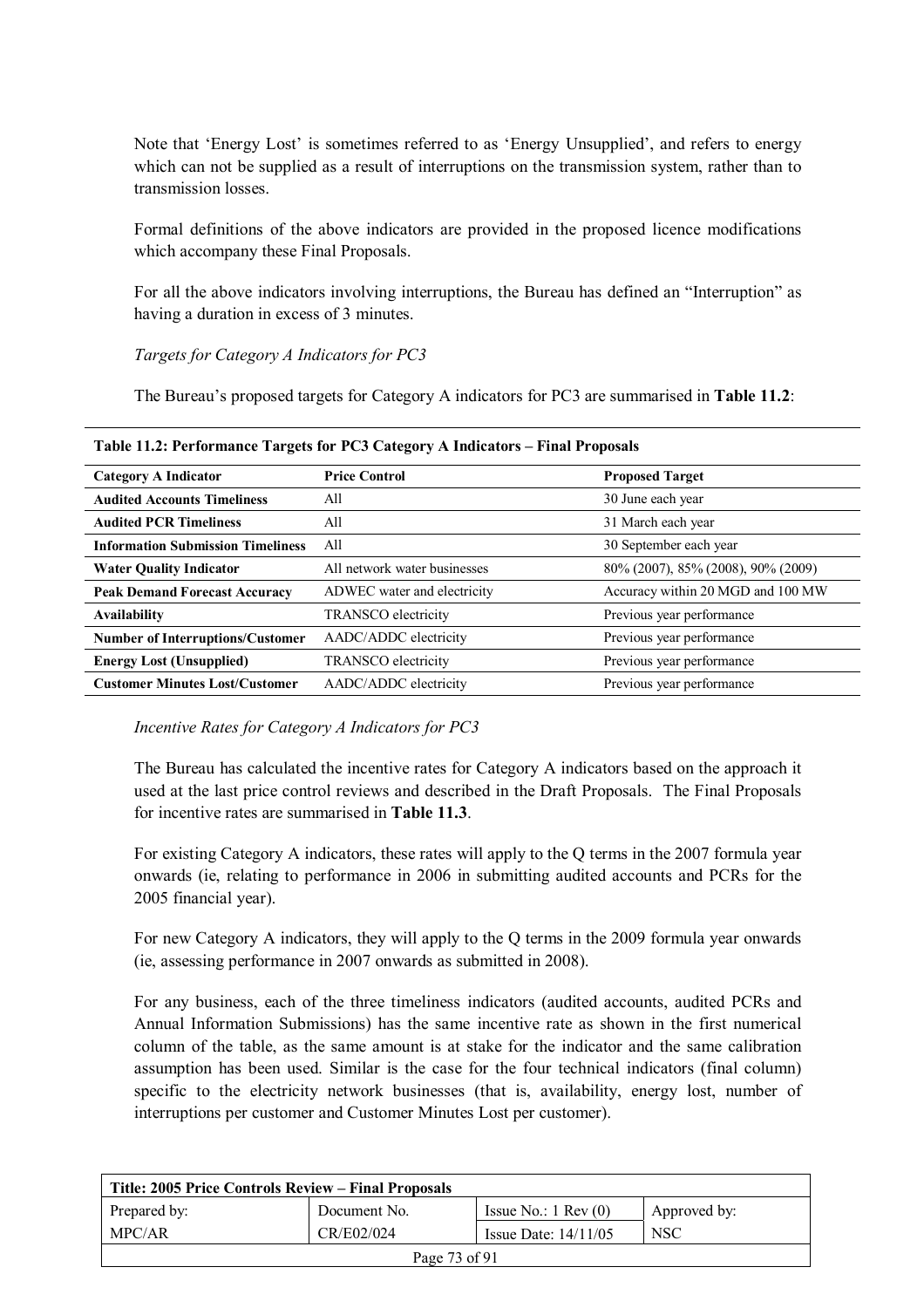| <b>Business</b>            | <b>Timeliness</b><br>Indicator<br>$(3$ indicators)* | Demand<br>Forecasting<br>Accuracy<br>Indicator | <b>Water Quality</b><br>Indicator | Availability,<br><b>Energy Lost</b><br><b>SAIDI</b> and <b>SAIFI</b> |
|----------------------------|-----------------------------------------------------|------------------------------------------------|-----------------------------------|----------------------------------------------------------------------|
|                            | (AED / month)                                       | (AED/MW or<br><b>AED/MGD)</b>                  | $(AED / 1\%$ non-<br>compliance)  | $(AED / 1\%$ change)                                                 |
| <b>AADC</b> Electricity    | 660,000                                             |                                                |                                   | 200,000                                                              |
| <b>AADC</b> Water          | 300,000                                             |                                                | 40,000                            |                                                                      |
| <b>ADDC</b> Electricity    | 1,220,000                                           |                                                |                                   | 370,000                                                              |
| <b>ADDC</b> Water          | 630,000                                             |                                                | 80,000                            |                                                                      |
| <b>ADWEC Electricity</b>   | 20,000                                              | 1,000                                          |                                   |                                                                      |
| <b>ADWEC Water</b>         | 13,000                                              | 4,000                                          |                                   |                                                                      |
| <b>TRANSCO Electricity</b> | 1,390,000                                           |                                                |                                   | 420,000                                                              |
| <b>TRANSCO Water</b>       | 1,490,000                                           |                                                | 120,000                           |                                                                      |

#### **Table 11.3: PIS Category A Indicators for PC3 - Final Proposals**

\* Timeliness of audited Separate Business Accounts (SBAs), audited Price Control Returns (PCRs) and Annual Information Submission (AIS)

### *Exceptional Events*

The Bureau proposes to proceed broadly with the definition of Exceptional Events as set out in the Draft Proposals. This definition is set out within the proposed licence modifications. In simple terms, interruptions due to the weather, natural disaster or third parties (including other licensees) which can not be mitigated by the licensee may qualify as a possible Exceptional Event.

For example, in general terms, the assessment of TRANSCO's performance in terms of the availability and reliability of the transmission system will not be affected by interruptions which are the fault of generators or distribution companies (except to the except that TRANSCO failed to take action that could have mitigated the effect of the Interruption).

The definition is similar to that of a *force majeure* found in a contract. A business wishing to exclude the impact of a certain event from the operation of the PIS would need to demonstrate to a Technical Assessor (see below) that the event satisfies the requirements of the definition.

Exceptional Events will apply to the following indicators (only):

- Water Quality (AADC, ADDC and TRANSCO);
- Availability (TRANSCO);
- Energy Lost (Unsupplied) (TRANSCO);
- Number of Interruptions per Customer (SAIFI) (AADC and ADDC); and
- Customer Minutes Lost per Customer (SAIDI) (AADC and ADDC).

| Title: 2005 Price Controls Review – Final Proposals |              |                               |              |  |
|-----------------------------------------------------|--------------|-------------------------------|--------------|--|
| Prepared by:                                        | Document No. | Issue No.: $1 \text{ Rev}(0)$ | Approved by: |  |
| MPC/AR                                              | CR/E02/024   | Issue Date: $14/11/05$        | <b>NSC</b>   |  |
| Page 74 of 91                                       |              |                               |              |  |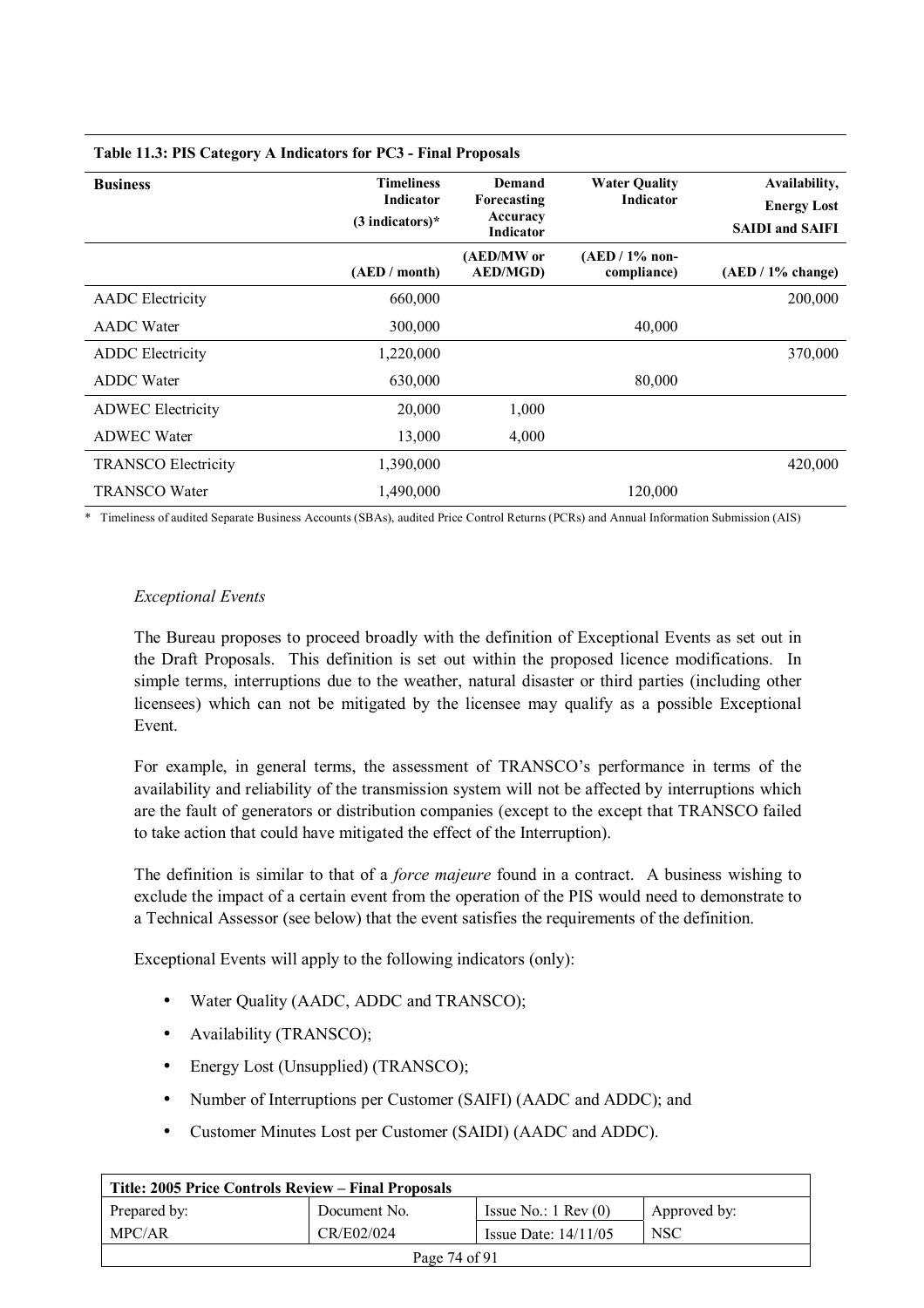A materiality lower limit will apply to Exceptional Events for SAIFI and SAIDI, so only incidents involving Customer Minutes Lost of 100,000 or more may be considered for attribution to an Exceptional Event.

#### **Performance Audit and Technical Assessor's Statement**

For the PC3 period, the companies will be required to commission a statement by a suitablyqualified independent organisation approved by the Bureau (to be termed "Technical Assessor"), verifying the accuracy of performance data. The Draft Proposals set out the key features which are confirmed as follows:

- Technical Assessors will be expected to be consulting engineers. They must be independent of the licensee (ie, no conflict of interest) and will be asked to examine the Annual Information Submission (AIS) and the non-financial (technical) elements of the information that companies submit to the Bureau in the PCRs;
- in relation to the technical PIS indicators, they will be asked to assess whether the companies have systems in place to collect and accurately record the information required by the Bureau and to confirm the data submitted by licensees. They will also be asked to confirm any exclusions made for "Exceptional Events". The Technical Assessor's professional opinion on the above matters will be required to be presented in a formal report to the Bureau and the licensee's auditors to accompany the PCR;
- in the case of the AIS, the Technical Assessors will be asked to expose, examine and challenge all material assumptions, again in the form of a formal report;
- while appointed by the licensees, the Technical Assessor's duty of care will be to the Bureau, with the primary objective of assisting the Bureau to fulfil its statutory duties;
- the Bureau may issue additional guidance to the Technical Assessors and auditors concerning their respective roles, if necessary;
- the companies should provide their annual performance data for each year for all Category A indicators by the end of first quarter of the following year, as part of the audited PCR. The related adjustments to MARs via the Q terms will be made in the year following the year in which the due dates for the said PCRs fall. That is, the performance in 2007 will be reported in 2008 and rewarded/penalised via the Q term in 2009, in line with the design of the existing PIS;
- performance in 2006 on the new Category A indicators shall not be subject to a reward or penalty. However, where the performance target for each year is based on the previous yearís performance, there will be a requirement for the companies in 2007 to provide audited data for performance in 2006, as part of the PCRs to be delivered on 31 March 2007. This will determine the target benchmark for 2007 performance;
- to maintain the integrity of the PIS, the Bureau will reserve the right to direct an adjustment of the targets for 2007 in the case of exceptionally poor performance in 2006 on new Category A indicators, but does not expect to need to exercise this option; and
- the overall PCR will still need to be signed off by the licensee's auditors, crossreferencing the Technical Assessor's statements where necessary.

| Title: 2005 Price Controls Review – Final Proposals |              |                               |              |  |
|-----------------------------------------------------|--------------|-------------------------------|--------------|--|
| Prepared by:                                        | Document No. | Issue No.: $1 \text{ Rev}(0)$ | Approved by: |  |
| MPC/AR                                              | CR/E02/024   | Issue Date: $14/11/05$        | <b>NSC</b>   |  |
| Page 75 of 91                                       |              |                               |              |  |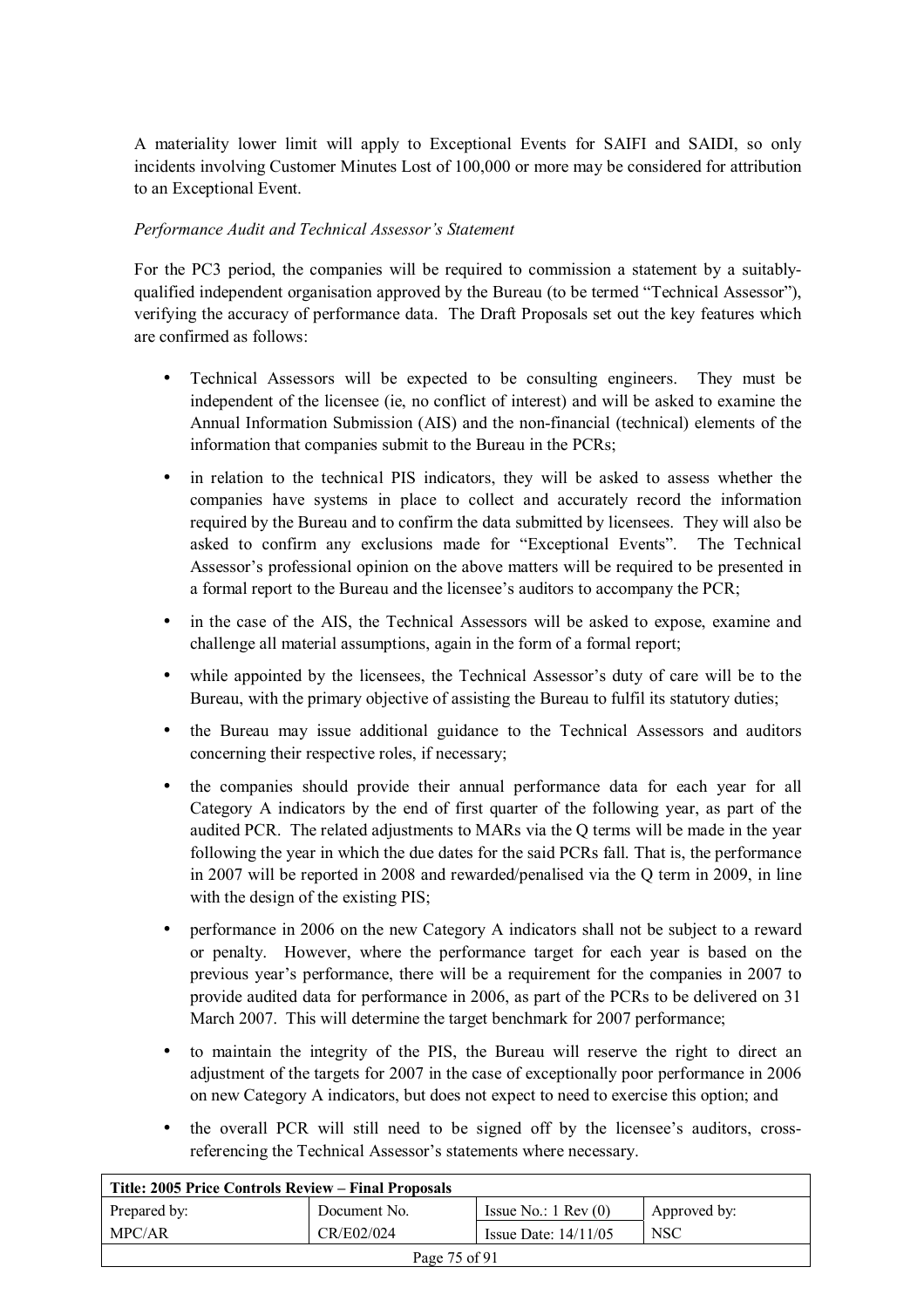The role of Technical Assessors is defined precisely within the proposed licence modifications that accompany these Final Proposals.

### *Q Terms for existing Category A Indicators for 2006*

The present licences already set out the Q terms in relation to the existing Category A indicators for the 2006 formula year. The proposed licence modifications for the PC3 controls continue with the Q terms agreed at the last review for 2006 and set out the incentive rates and Q term mechanisms for 2007 onwards. However, the introduction at this review of separate price controls for the water and electricity businesses of ADWEC means the incentive rates and Q terms agreed for ADWEC at the last review need to be allocated appropriately to these separate businesses for 2006.

The Bureauís proposed allocations are set out in **Table 11.4** below based on the corresponding ratios for the PC3 incentive rates:

| Table 11.4: Incentive Rates for Existing Category A Indicators for 2006 – Final Proposals |                                    |                               |  |  |  |
|-------------------------------------------------------------------------------------------|------------------------------------|-------------------------------|--|--|--|
| <b>Business</b>                                                                           | <b>Audited Accounts Timeliness</b> | <b>Audited PCR Timeliness</b> |  |  |  |
|                                                                                           | (AED / month)                      | (AED / month)                 |  |  |  |
| <b>ADWEC Electricity</b>                                                                  | 11,000                             | 11,000                        |  |  |  |
| ADWEC Water                                                                               | 7,000                              | 7,000                         |  |  |  |

#### *Future Cap on Incentives for Category A Indicators*

For PC3, the Bureau confirms that the total incentive and penalty for Category A under the PIS for each year will be capped at  $4\%$  of MAR in relation to the licensee's 'own costs' (i.e. excluding pass-through items) in the year in question.

### *Category B Indicators – Draft Proposals*

The Bureau remains of the view that the Category B indicators are a useful means of incentivising company performance on a wider set of measures than can be incorporated into Category A.

The proposed Category B indicators for the PC3 period are similar to those given in the Draft Proposals and are listed in **Table 11.5**.

The changes from the Draft Proposals are as follows:

- TRANSCO's Statement of Connection Charges has been removed, as it is presently in the process of being approved by the Bureau;
- the PWPA timeliness indicator for ADWEC has also been removed, reflecting that ADWEC has now signed medium- or long-term PWPAs with all GDs; and
- an indicator for the timeliness of the Five Year Planning Statement has been added for the distribution companies, reflecting the introduction of the Statement in 2006.

| Title: 2005 Price Controls Review – Final Proposals |              |                               |              |  |
|-----------------------------------------------------|--------------|-------------------------------|--------------|--|
| Prepared by:                                        | Document No. | Issue No.: $1 \text{ Rev}(0)$ | Approved by: |  |
| MPC/AR                                              | CR/E02/024   | Issue Date: $14/11/05$        | <b>NSC</b>   |  |
| Page 76 of 91                                       |              |                               |              |  |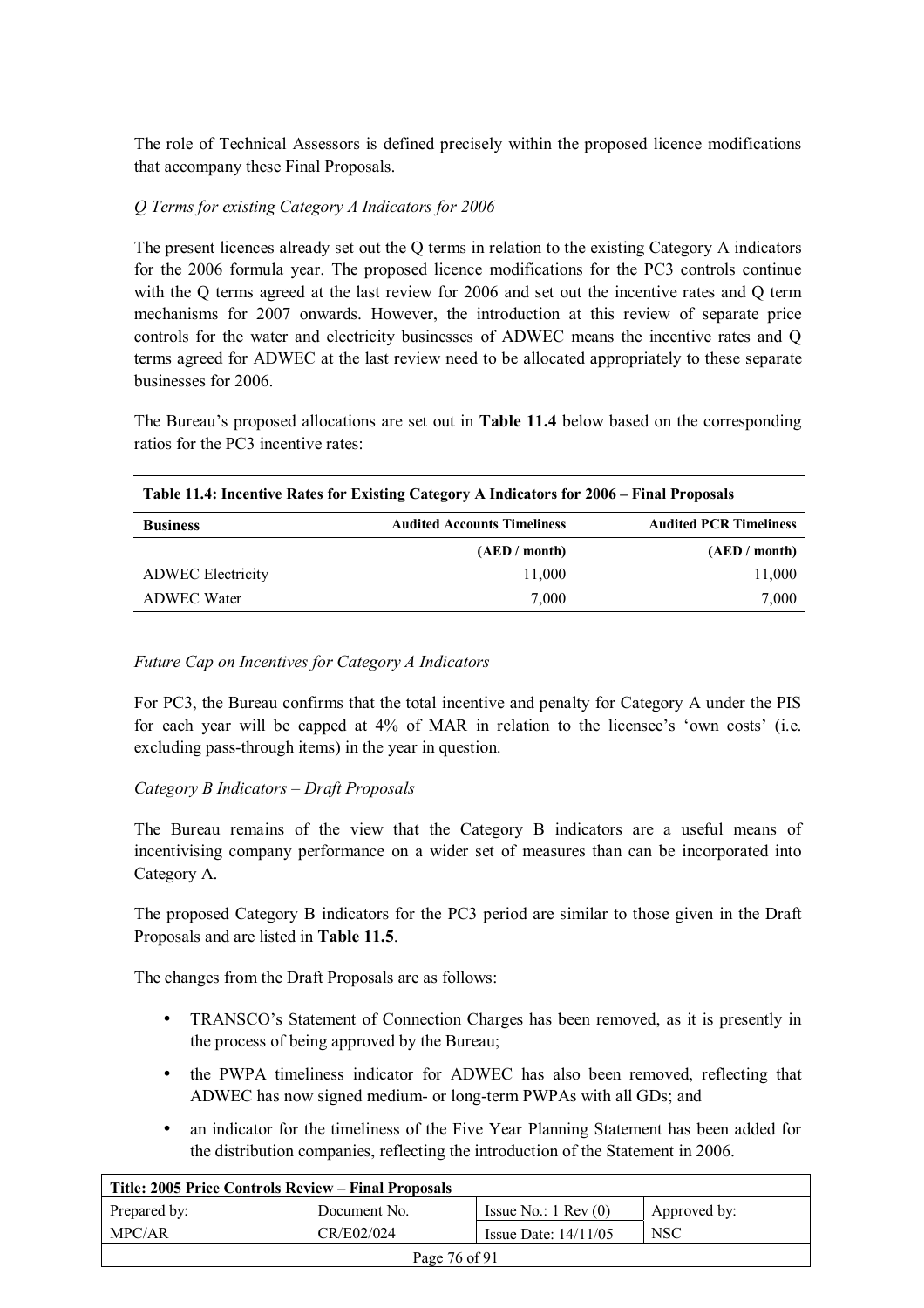| S. No.           | <b>ADDC/AADC</b>                           | <b>ADWEC</b>                                       | <b>TRANSCO</b>                                          |
|------------------|--------------------------------------------|----------------------------------------------------|---------------------------------------------------------|
| 1.               | <b>Technical KPIs</b>                      | Generation Security Standard                       | <b>Technical KPIs</b>                                   |
| $\overline{2}$ . | <b>Customer Satisfaction</b><br>(GS/OS)    | <b>Desalination Security Standard</b>              | Settlement Data Accuracy and Timeliness                 |
| 3.               | Interim P&L Account<br><b>Timeliness</b>   | Interim P&L Account<br>Timeliness                  | Planning Data Accuracy and Timeliness                   |
| 4.               | Meter Reading                              | Seven-Year Planning Statement<br><b>Timeliness</b> | Interim P&L Account Timeliness                          |
| 5.               | Five-Year Planning Statement<br>Timeliness | <b>BST</b> Timeliness                              | Five-Year Planning Statement Timeliness                 |
| 6.               |                                            | Economic Purchase Indicator                        | Statement of Use of System Charges<br><b>Timeliness</b> |
| 7.               |                                            |                                                    | Economic Despatch                                       |
|                  |                                            |                                                    |                                                         |

|  | Table 11.5 Category B Performance Indicators for PC3 – Final Proposals |  |
|--|------------------------------------------------------------------------|--|
|  |                                                                        |  |

To limit regulatory discretion, the Bureau undertakes to limit any adjustment for performance on the above indicators at the next price controls review to 2% of MAR in relation to the licensees' 'own costs' (i.e. excluding pass-through items) in the year in question. Furthermore, adjustments will only be made where performance is exceptionally good or poor, and the Bureau would expect to notify the licensee in advance if its performance on any Category B indicator was giving rise to concern sufficient to trigger a potential adjustment at the following review (as was the Bureau's practice during the PC2 period).

The basis for the Bureau's assessment for certain of the above measures has been clearly defined in this paper (for example, "economic dispatch" for TRANSCO and "customer satisfaction" for the distribution companies). In other cases, particularly the 'timeliness' indicators, the assessment can be made against the objective licence requirements. The Bureau is willing to work with licensees during PC3 to clarify the definition of any measures which they feel may not yet be adequately defined. This will also provide a basis for moving additional indicators, where appropriate, into Category A at the next price controls review.

| Title: 2005 Price Controls Review – Final Proposals |              |                               |                  |  |  |
|-----------------------------------------------------|--------------|-------------------------------|------------------|--|--|
| Prepared by:                                        | Document No. | Issue No.: $1 \text{ Rev}(0)$ | Approved by:     |  |  |
| MPC/AR                                              | CR/E02/024   | Issue Date: $14/11/05$        | NSC <sup>.</sup> |  |  |
| Page 77 of 91                                       |              |                               |                  |  |  |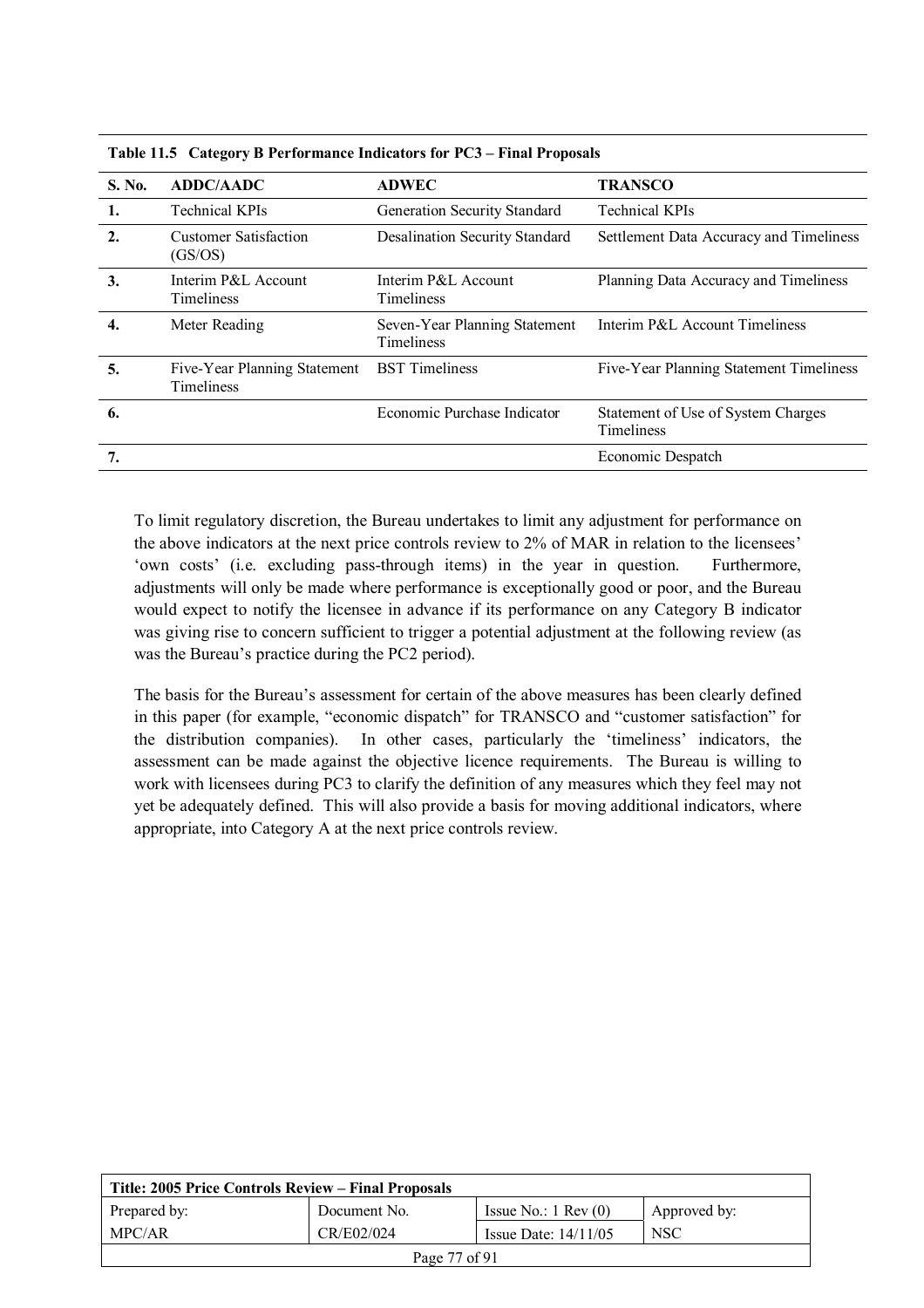# Appendices A.1 – A.6: Updating RAVs

# Appendix A.1: AADC Electricity – Updating RAV

|                     | <b>Updating 2006 Opening RAV for PC1 Efficient Capex</b>                                                                                       |                                               |                    |                 |                  |                  |                 |                  |                  |                     |
|---------------------|------------------------------------------------------------------------------------------------------------------------------------------------|-----------------------------------------------|--------------------|-----------------|------------------|------------------|-----------------|------------------|------------------|---------------------|
| Line No.            |                                                                                                                                                |                                               |                    |                 |                  |                  |                 |                  |                  |                     |
|                     | <b>UAE CPI Assumptions</b>                                                                                                                     |                                               | 1998               | 1999            | 2000             | 2001             | 2002            | 2003             | 2004             | 2005                |
| 1                   | Historical CPI (1995 = 100) - end year value                                                                                                   |                                               | 106.90             | 109.20          | 110.70           |                  |                 |                  |                  |                     |
| $\mathbf 2$         | Historical CPI (2000 = 100) - end year value                                                                                                   |                                               |                    |                 | 100.00           | 102.80           | 105.80          | 109.10           | 114.60           |                     |
| $\mathbf{3}$        | Historical CPI Inflation<br>Forecast CPI Inflation                                                                                             |                                               |                    | 2.15%           | 1.37%            | 2.80%            | 2.92%           | 3.12%            | 5.04%            |                     |
| $\overline{4}$<br>5 | $CPI(2000 = 100)$ used in calculations                                                                                                         |                                               | 96.57              | 98.64           | 100.00           | 102.80           | 105.80          | 109.10           | 114.60           | 5.04%<br>120.38     |
|                     |                                                                                                                                                |                                               |                    |                 |                  |                  |                 |                  |                  |                     |
|                     | <b>Inputs</b>                                                                                                                                  |                                               |                    | 1999            | 2000             | 2001             | 2002            |                  |                  |                     |
| 6                   | Provisional PC1 capex allowed at PC2                                                                                                           | AEDm, 1999 prices                             |                    | 188.68          | 188.68           | 188.68           | 188.68          |                  |                  |                     |
| 7                   | Actual PC1 capex                                                                                                                               | AEDm, nominal prices                          |                    | 134.08          | 291.21           | 278.26           | 177.51          |                  |                  |                     |
| 8<br>9              | Applied capex efficiency factor                                                                                                                | $\%$<br>AEDm, 2003 p                          | 84.00%<br>2,479.17 |                 |                  |                  |                 |                  |                  |                     |
| 10                  | Initial Opening 2006 RAV (with provisional PC1 and PC2 capex)<br>Depreciation on Opening 2003 RAV                                              | AEDm, 2003 p                                  | 111.52             |                 |                  |                  |                 |                  |                  |                     |
| 11                  | Depreciation on provisional capex for 2003-2005                                                                                                | AEDm, 2003 p                                  | 20.58              |                 |                  |                  |                 |                  |                  |                     |
| $12\,$              | Depreciation on Initial Opening 2006 RAV                                                                                                       | AEDm, 2003 p                                  | 132.10             |                 |                  |                  |                 |                  |                  |                     |
| 13                  | Assumed average asset life for new investment                                                                                                  | years                                         | 30                 |                 |                  |                  |                 |                  |                  |                     |
| 14                  | Cost of capital (real)                                                                                                                         |                                               | 6.00%              |                 |                  |                  |                 |                  |                  |                     |
|                     |                                                                                                                                                |                                               |                    |                 |                  |                  |                 |                  |                  |                     |
| 15                  | Calculation of Additional Efficient PC1 Capex to be allowed at this Review                                                                     |                                               |                    | 1999            | 2000             | 2001             | 2002            |                  |                  |                     |
| 16                  | Actual PC1 capex<br>Applied capex efficiency factor                                                                                            | AEDm, nominal prices<br>%                     | 84.00%             | 134.08          | 291.21           | 278.26           | 177.51          |                  |                  |                     |
| 17                  | Efficient PC1 capex                                                                                                                            | AEDm, nominal prices                          |                    | 112.63          | 244.61           | 233.74           | 149.11          |                  |                  |                     |
| 18                  | Efficient PC1 capex                                                                                                                            | AEDm, 1999 prices                             |                    | 112.63          | 239.46           | 225.71           | 140.07          |                  |                  |                     |
| 19                  | Provisional PC1 capex                                                                                                                          | AEDm, 1999 prices                             |                    | 188.68          | 188.68           | 188.68           | 188.68          |                  |                  |                     |
| $20\,$              | Additional efficient PC1 capex to be allowed at PC3                                                                                            | AEDm, 1999 prices                             |                    | $-76.04$        | 50.79            | 37.04            | $-48.61$        |                  |                  |                     |
|                     |                                                                                                                                                |                                               |                    |                 |                  |                  |                 |                  |                  |                     |
| 21                  | <b>Calculation of Depreciation foregone on Additonal Efficient PC1 Capex</b><br>Assumed average asset life for new investment                  | vears                                         | 30                 | 1999            | 2000             | 2001             | 2002            | 2003             | 2004             | 2005                |
| $22\,$              | Additional efficient PC1 capex to be allowed at PC3                                                                                            | AEDm, 1999 prices                             |                    | $-76.04$        | 50.79            | 37.04            | $-48.61$        |                  |                  |                     |
| 23                  | Depreciation on additional efficient PC1 capex                                                                                                 | AEDm, 1999 prices                             |                    | $-1.27$         | $-1.69$          | $-0.22$          | $-0.42$         | $-1.23$          | $-1.23$          | $-1.23$             |
| 24                  | (half-year depreciation for the first year of each annual capex)                                                                               |                                               |                    |                 |                  |                  |                 |                  |                  |                     |
|                     |                                                                                                                                                |                                               |                    |                 |                  |                  |                 |                  |                  |                     |
| 25                  | Calculation of Return on Capital foregone on Additional Efficient PC1 Capex<br>Additional efficient PC1 capex - Opening value                  | AEDm, 1999 prices                             |                    | 1999<br>0.00    | 2000<br>$-74.78$ | 2001<br>$-22.30$ | 2002<br>14.96   | 2003<br>$-33.23$ | 2004<br>$-32.00$ | 2005<br>$-30.77$    |
| $26\phantom{.}$     | Additional efficient PC1 capex                                                                                                                 | AEDm, 1999 prices                             |                    | $-76.04$        | 50.79            | 37.04            | -48.61          |                  |                  |                     |
| $\boldsymbol{27}$   | Depreciation on additional efficient PC1 capex                                                                                                 | AEDm, 1999 prices                             |                    | $-1.27$         | $-1.69$          | $-0.22$          | $-0.42$         | $-1.23$          | $-1.23$          | $-1.23$             |
| 28                  | Additional efficient PC1 capex - Closing value                                                                                                 | AEDm, 1999 prices                             |                    | $-74.78$        | $-22.30$         | 14.96            | $-33.23$        | $-32.00$         | $-30.77$         | $-29.55$            |
| 29                  | Average of Opening and Closing values                                                                                                          | AEDm, 1999 prices                             |                    | $-37.39$        | -48.54           | $-3.67$          | $-9.13$         | $-32.61$         | $-31.39$         | $-30.16$            |
| 30<br>31            | Cost of capital (real)<br>Return on capital foregone                                                                                           | %<br>AEDm, 1999 prices                        | 6.00%              | $-2.24$         | $-2.91$          | $-0.22$          | $-0.55$         | $-1.96$          | $-1.88$          | $-1.81$             |
|                     |                                                                                                                                                |                                               |                    |                 |                  |                  |                 |                  |                  |                     |
|                     | Calculation of Financing Costs foregone on Additional Efficient PC1 Capex                                                                      |                                               |                    | 1999            | 2000             | 2001             | 2002            | 2003             | 2004             | 2005                |
| 32                  | Depreciation foregone                                                                                                                          | AEDm, 1999 prices                             |                    | $-1.27$         | $-1.69$          | $-0.22$          | $-0.42$         | $-1.23$          | $-1.23$          | $-1.23$             |
| 33                  | Return on capital foregone                                                                                                                     | AEDm, 1999 prices                             |                    | $-2.24$         | $-2.91$          | $-0.22$          | $-0.55$         | $-1.96$          | $-1.88$          | $-1.81$             |
| 34<br>35            | Total financing costs foregone                                                                                                                 | AEDm, 1999 prices                             |                    | $-3.51$         | $-4.60$          | $-0.44$          | $-0.97$         | $-3.18$          | $-3.11$          | $-3.04$<br>0.50     |
| 36                  | Years from year mid point to 1 Jan 2006<br>NPV @ 1 Jan 2006 of financing costs foregone                                                        | AEDm, 1999 prices<br>AEDm, 1999 prices        |                    | 6.50<br>$-5.13$ | 5.50<br>$-6.34$  | 4.50<br>$-0.58$  | 3.50<br>$-1.18$ | 2.50<br>$-3.68$  | 1.50<br>$-3.39$  | $-3.13$             |
| 37                  | Accumulated NPV (@ 1 Jan 2006) of financing costs foregone                                                                                     | AEDm, 1999 prices                             |                    |                 |                  |                  |                 |                  |                  | $-23.43$            |
|                     |                                                                                                                                                | AEDm, 2006 prices                             |                    |                 |                  |                  |                 |                  |                  | $-29.21$            |
|                     | Calculation of 2006 Opening RAV (including Financing Costs foregone on Additional Efficient PC1 Capex)                                         |                                               |                    |                 |                  |                  |                 |                  |                  |                     |
| 38<br>39            | Initial Opening 2006 RAV (with provisional PC1 and PC2 capex)                                                                                  | AEDm, 2003 prices                             |                    |                 |                  |                  |                 |                  |                  | 2,479.17            |
| 40                  | Initial Opening 2006 RAV (with provisional PC1 and PC2 capex)<br>Add: Additional efficient PC1 capex - Closing value @ 31 Dec 2005             | AEDm, 1999 prices<br>AEDm, 1999 prices        |                    |                 |                  |                  |                 |                  |                  | 2,262.82<br>(29.55) |
| 41                  | Add: Accumulated NPV (@ 1 Jan 2006) of financing costs foregone                                                                                | AEDm, 1999 prices                             |                    |                 |                  |                  |                 |                  |                  | (23.43)             |
| 42                  | Opening 2006 RAV including Financing Costs foregone on Efficient PC1 capex                                                                     | AEDm, 1999 prices                             |                    |                 |                  |                  |                 |                  |                  | 2,209.84            |
| 43                  | <b>Opening 2006 RAV including Financing Costs foregone on Efficient PC1 capex</b>                                                              | <b>AEDm, 2006 prices</b>                      |                    |                 |                  |                  |                 |                  |                  | 2,754.71            |
|                     |                                                                                                                                                |                                               |                    |                 |                  |                  |                 |                  |                  |                     |
| 44                  | Calculation of Total Depreciation (on Initial 2006 Opening RAV and Additional Efficient PC1 Capex)<br>Depreciation on Initial Opening 2006 RAV | AEDm, 2003 prices                             |                    |                 |                  |                  |                 |                  |                  | 132.10              |
| 45                  | Depreciation on Initial Opening 2006 RAV                                                                                                       | AEDm, 1999 prices                             |                    |                 |                  |                  |                 |                  |                  | 120.57              |
| 46                  | Depreciation on additional efficient PC1 capex                                                                                                 | AEDm, 1999 prices                             |                    |                 |                  |                  |                 |                  |                  | (1.23)              |
| 47<br>48            | Total Depreciation for 2006 onwards<br><b>Total Annual Depreciation for 2006 onwards</b>                                                       | AEDm, 1999 prices<br><b>AEDm, 2006 prices</b> |                    |                 |                  |                  |                 |                  |                  | 119.34<br>148.77    |
|                     | <b>Updating PC3 RAVs for PC3 Provisional Capex</b>                                                                                             |                                               |                    |                 |                  |                  |                 |                  |                  |                     |
|                     |                                                                                                                                                |                                               |                    |                 |                  |                  |                 |                  |                  |                     |
|                     | <b>Inputs</b>                                                                                                                                  |                                               |                    | 2006            | 2007             | 2008             | 2009            |                  |                  |                     |
| 49<br>50            | Provisional PC3 capex<br>Assumed average asset life for new investment                                                                         | AEDm, 2006 prices<br>vears                    | 30                 | 305.00          | 305.00           | 305.00           | 305.00          |                  |                  |                     |
| 51                  | Opening 2006 RAV including Financing Costs foregone on Efficient PC1 capex                                                                     | AEDm, 2006 prices                             |                    | 2,754.71        |                  |                  |                 |                  |                  |                     |
| 52                  | Depreciation on Opening 2006 RAV                                                                                                               | AEDm, 2006 price:                             |                    | 148.77          | 148.77           | 148.77           | 148.77          |                  |                  |                     |

|    | <b>DURICUMENT VII ODUIHE ZUVO IVA V</b>                                       | ALLAH, ZOOO JAROS | $1 - 11$ | $1 - 1$  | 170.77   | $1 - 10 - 11$ |
|----|-------------------------------------------------------------------------------|-------------------|----------|----------|----------|---------------|
|    |                                                                               |                   |          |          |          |               |
|    | <b>Calculations</b>                                                           |                   | 2006     | 2007     | 2008     | 2009          |
| 50 | <b>Opening RAV</b>                                                            | AEDm, 2006 prices | 2.754.71 | 2.905.85 | 3,046.83 | 3.177.64      |
| 51 | Provisional PC3 capex                                                         | AEDm, 2006 prices | 305.00   | 305.00   | 305.00   | 305.00        |
| 52 | Depreciation on Opening 2006 RAV                                              | AEDm. 2006 prices | 148.77   | 148.77   | 148.77   | 148.77        |
| 53 | Depreciation on provisional PC3 capex (half-year depreciation for first year) | AEDm, 2006 prices | 5.08     | 15.25    | 25.42    | 35.58         |
| 54 | <b>Total depreciation for PC3</b>                                             | AEDm, 2006 prices | 153.85   | 164.02   | 174.19   | 184.35        |
| 55 | <b>Closing RAV</b>                                                            | AEDm. 2006 prices | 2.905.85 | 3.046.83 | 3,177.64 | 3.298.29      |

| Title: 2005 Price Controls Review – Final Proposals |              |                               |              |  |  |  |  |  |  |
|-----------------------------------------------------|--------------|-------------------------------|--------------|--|--|--|--|--|--|
| Prepared by:                                        | Document No. | Issue No.: $1 \text{ Rev}(0)$ | Approved by: |  |  |  |  |  |  |
| MPC/AR                                              | CR/E02/024   | Issue Date: $14/11/05$        | <b>NSC</b>   |  |  |  |  |  |  |
| Page 78 of 91                                       |              |                               |              |  |  |  |  |  |  |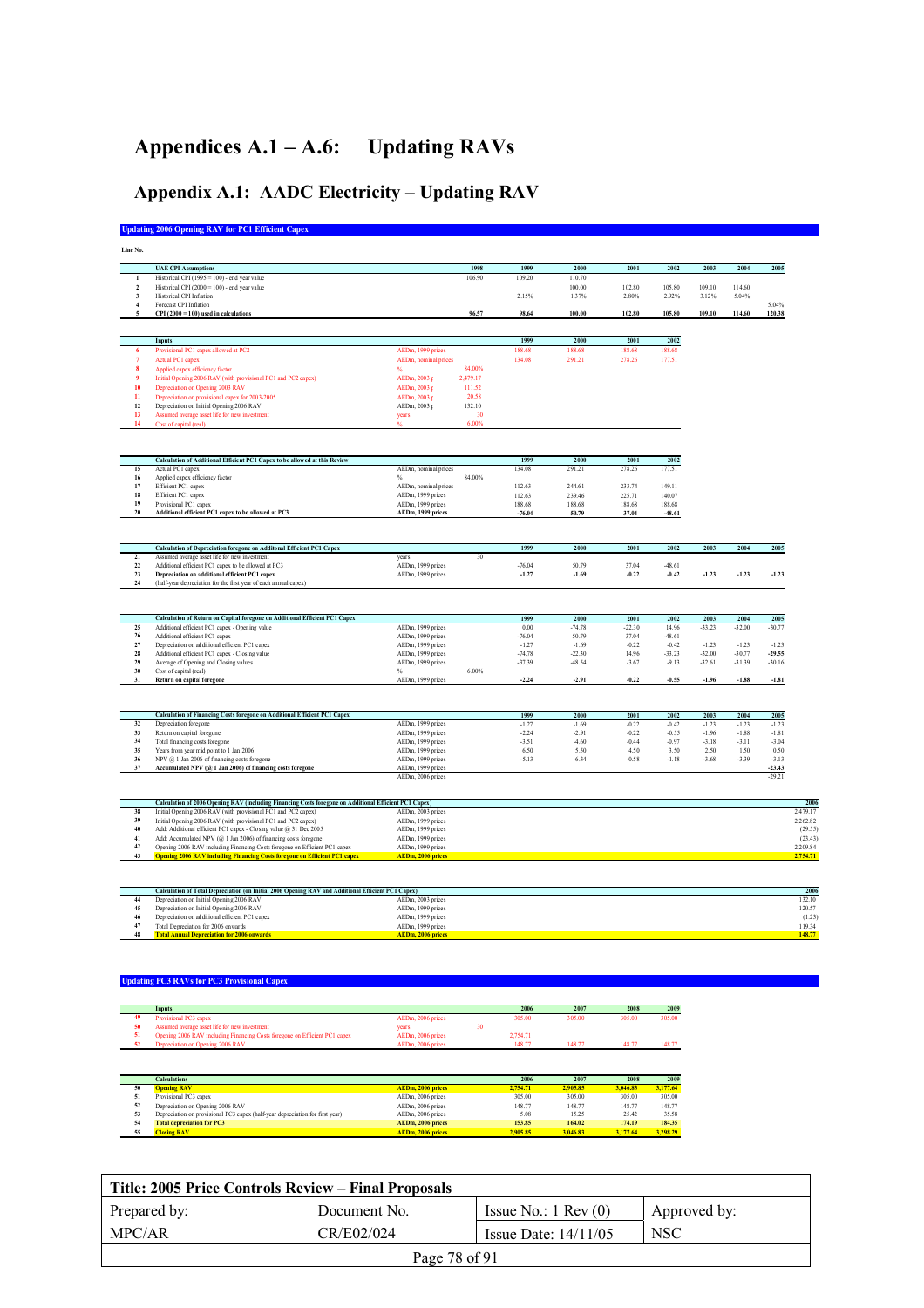# Appendix A.2: AADC Water - Updating RAV

|                                        | <b>UAE CPI Assumptions</b>                                                                                                                                              |                                        | 1998            | 1999           | 2000            | 2001             | 2002            | 2003            | 2004            | 2005            |
|----------------------------------------|-------------------------------------------------------------------------------------------------------------------------------------------------------------------------|----------------------------------------|-----------------|----------------|-----------------|------------------|-----------------|-----------------|-----------------|-----------------|
| 1                                      | Historical CPI (1995 = 100) - end year value                                                                                                                            |                                        | 106.90          | 109.20         | 110.70          |                  |                 |                 |                 |                 |
| $\overline{\mathbf{c}}$<br>$\mathbf 3$ | Historical CPI (2000 = 100) - end year value<br>Historical CPI Inflation                                                                                                |                                        |                 | 2.15%          | 100.00<br>1.37% | 102.80<br>2.80%  | 105.80<br>2.92% | 109 10<br>3.12% | 114.60<br>5.04% |                 |
| $\overline{4}$                         | Forecast CPI Inflation                                                                                                                                                  |                                        |                 |                |                 |                  |                 |                 |                 | 5.04%           |
| 5                                      | CPI $(2000 = 100)$ used in calculations                                                                                                                                 |                                        | 96.57           | 98.64          | 100.00          | 102.80           | 105.80          | 109.10          | 114.60          | 120.38          |
|                                        |                                                                                                                                                                         |                                        |                 |                |                 |                  |                 |                 |                 |                 |
|                                        | Inputs                                                                                                                                                                  |                                        |                 | 1999           | 2000            | 2001             | 2002            |                 |                 |                 |
| $\boldsymbol{6}$                       | Provisional PC1 capex allowed at PC2                                                                                                                                    | AEDm, 1999 prices                      |                 | 66.35          | 66.35           | 66.35            | 66.35           |                 |                 |                 |
| 7                                      | <b>Actual PC1 capex</b>                                                                                                                                                 | AEDm, nominal prices                   |                 | 102.21         | 192.17          | 66.64            | 186.45          |                 |                 |                 |
| $\mathbf{q}$                           | Applied capex efficiency factor                                                                                                                                         |                                        | 84.00%          |                |                 |                  |                 |                 |                 |                 |
| 10                                     | Initial Opening 2006 RAV (with provisional PC1 and PC2 capex)<br>Depreciation on Opening 2003 RAV                                                                       | AEDm, 2003  <br>AEDm. 2003 t           | 617.67<br>13.62 |                |                 |                  |                 |                 |                 |                 |
| $\overline{11}$                        | Depreciation on provisional capex for 2003-2005                                                                                                                         | AEDm, 2003 1                           | 7.24            |                |                 |                  |                 |                 |                 |                 |
| 12                                     | Depreciation on Initial Opening 2006 RAV                                                                                                                                | AEDm, 2003 1                           | 20.86           |                |                 |                  |                 |                 |                 |                 |
| 13                                     | Assumed average asset life for new investment                                                                                                                           | years                                  | 30              |                |                 |                  |                 |                 |                 |                 |
| 14                                     | Cost of capital (real)                                                                                                                                                  |                                        | 6.00%           |                |                 |                  |                 |                 |                 |                 |
|                                        |                                                                                                                                                                         |                                        |                 |                |                 |                  |                 |                 |                 |                 |
| 15                                     | Calculation of Additional Efficient PC1 Capex to be allowed at this Review<br>Actual PC1 capex                                                                          | AEDm, nominal prices                   |                 | 1999<br>102.21 | 2000<br>192.17  | 2001<br>66.64    | 2002<br>186.45  |                 |                 |                 |
| 16                                     | Applied capex efficiency factor                                                                                                                                         |                                        | 84.00%          |                |                 |                  |                 |                 |                 |                 |
| 17                                     | Efficient PC1 capex                                                                                                                                                     | AEDm, nominal prices                   |                 | 85.86          | 16143           | 55.98            | 156.61          |                 |                 |                 |
| 18                                     | Efficient PC1 capex                                                                                                                                                     | AEDm, 1999 prices                      |                 | 85.86          | 158.03          | 54.06            | 147.12          |                 |                 |                 |
| 19<br>20                               | Provisional PC1 capex<br>Additional efficient PC1 capex to be allowed at PC3                                                                                            | AEDm, 1999 prices<br>AEDm, 1999 prices |                 | 66.35<br>19.51 | 66.35<br>91.68  | 66.35<br>(12.29) | 66.35<br>80.77  |                 |                 |                 |
|                                        |                                                                                                                                                                         |                                        |                 |                |                 |                  |                 |                 |                 |                 |
|                                        | Calculation of Depreciation foregone on Additonal Efficient PC1 Capex                                                                                                   |                                        |                 | 1999           | 2000            | 2001             | 2002            | 2003            | 2004            | 2005            |
| 21                                     | Assumed average asset life for new investment                                                                                                                           | years                                  | 30              |                |                 |                  |                 |                 |                 |                 |
| $\bf{22}$                              | Additional efficient PC1 capex to be allowed at PC3                                                                                                                     | AEDm, 1999 prices                      |                 | 19.51          | 91.68           | $-12.29$         | 80.77           |                 |                 |                 |
| 23<br>24                               | Depreciation on additional efficient PC1 capex<br>(half-year depreciation for the first year of each annual capex)                                                      | AEDm, 1999 prices                      |                 | 0.33           | 2.18            | 3.50             | 4.64            | 5.99            | 5.99            | 5.99            |
|                                        |                                                                                                                                                                         |                                        |                 |                |                 |                  |                 |                 |                 |                 |
|                                        | Calculation of Return on Capital foregone on Additional Efficient PC1 Capex                                                                                             |                                        |                 | 1999           | 2000            | 2001             | 2002            | 2003            | 2004            | 2005            |
| 25                                     | Additional efficient PC1 capex - Opening value                                                                                                                          | AEDm, 1999 prices                      |                 | 0.00           | 1918            | 108.68           | 92.88           | 169 01          | 163.02          | 157.03          |
| ${\bf 26}$<br>27                       | Additional efficient PC1 capex<br>Depreciation on additional efficient PC1 capex                                                                                        | AEDm, 1999 prices<br>AEDm, 1999 prices |                 | 19.51<br>0.33  | 91.68<br>2.18   | $-12.29$<br>3.50 | 80.77<br>4.64   | 5.99            | 5.99            | 5.99            |
| 28                                     | Additional efficient PC1 capex - Closing value                                                                                                                          | AEDm, 1999 prices                      |                 | 19.18          | 108.68          | 92.88            | 169.01          | 163.02          | 157.03          | 151.05          |
| 29                                     | Average of Opening and Closing values                                                                                                                                   | AEDm, 1999 prices                      |                 | 9.59           | 63.93           | 100.78           | 130.95          | 166.02          | 160.03          | 154.04          |
| 30                                     | Cost of canital (real)                                                                                                                                                  | $\frac{0}{n}$                          | 6.00%           |                |                 |                  |                 |                 |                 |                 |
| 31                                     | Return on capital foregone                                                                                                                                              | AEDm, 1999 prices                      |                 | 0.58           | 3.84            | 6.05             | 7.86            | 9.96            | 9.60            | 9.24            |
|                                        |                                                                                                                                                                         |                                        |                 |                |                 |                  |                 |                 |                 |                 |
|                                        | Calculation of Financing Costs foregone on Additional Efficient PCI Capex                                                                                               |                                        |                 | 1999<br>0.33   | 2000            | 2001             | 2002            | 2003            | 2004<br>5.99    | 2005            |
| 32<br>33                               | Depreciation foregone<br>Return on capital foregone                                                                                                                     | AEDm, 1999 prices<br>AEDm, 1999 prices |                 | 0.58           | 2.18<br>3.84    | 3.50<br>6.05     | 4.64<br>7.86    | 5.99<br>9.96    | 9.60            | 5.99<br>9.24    |
| 34                                     | Total financing costs foregone                                                                                                                                          | AEDm, 1999 prices                      |                 | 0.90           | 6.01            | 9.55             | 12.50           | 15.95           | 15.59           | 15.23           |
| 35                                     | Years from year mid point to 1 Jan 2006                                                                                                                                 | AEDm, 1999 prices                      |                 | 6.50           | 5.50            | 4.50             | 3.50            | 2.50            | 1.50            | 0.50            |
| 36                                     | NPV @ 1 Jan 2006 of financing costs foregone                                                                                                                            | AEDm, 1999 prices                      |                 | 1.32           | 8.29            | 12.41            | 15.33           | 18.45           | 17.01           | 15.68           |
| 37                                     | Accumulated NPV (@ 1 Jan 2006) of financing costs foregone                                                                                                              | AEDm, 1999 prices<br>AEDm, 2006 prices |                 |                |                 |                  |                 |                 |                 | 88.49<br>110.30 |
|                                        |                                                                                                                                                                         |                                        |                 |                |                 |                  |                 |                 |                 |                 |
| 38                                     | Calculation of 2006 Opening RAV (including Financing Costs foregone on Additional Efficient PC1 Capex)<br>Initial Opening 2006 RAV (with provisional PC1 and PC2 capex) | AEDm. 2003 prices                      |                 |                |                 |                  |                 |                 |                 |                 |
| 39                                     | Initial Opening 2006 RAV (with provisional PC1 and PC2 capex)                                                                                                           | AEDm, 1999 prices                      |                 |                |                 |                  |                 |                 |                 |                 |
| 40                                     | Add: Additional efficient PC1 capex - Closing value @ 31 Dec 2005                                                                                                       | AEDm, 1999 prices                      |                 |                |                 |                  |                 |                 |                 |                 |
| 41                                     | Add: Accumulated NPV (@ 1 Jan 2006) of financing costs foregone                                                                                                         | AEDm, 1999 prices                      |                 |                |                 |                  |                 |                 |                 |                 |
| 42                                     | Opening 2006 RAV including Financing Costs foregone on Efficient PC1 capex                                                                                              | AEDm, 1999 prices                      |                 |                |                 |                  |                 |                 |                 |                 |
| 43                                     | <b>Opening 2006 RAV including Financing Costs foregone on Efficient PC1 capex</b>                                                                                       | AEDm, 2006 prices                      |                 |                |                 |                  |                 |                 |                 |                 |
|                                        |                                                                                                                                                                         |                                        |                 |                |                 |                  |                 |                 |                 |                 |
| 44                                     | Calculation of Total Depreciation (on Initial 2006 Opening RAV and Additional Efficient PC1 Capex)<br>Depreciation on Initial Opening 2006 RAV                          | AEDm, 2003 prices                      |                 |                |                 |                  |                 |                 |                 |                 |
|                                        | Depreciation on Initial Opening 2006 RAV                                                                                                                                | AEDm, 1999 prices                      |                 |                |                 |                  |                 |                 |                 |                 |
|                                        | Depreciation on additional efficient PC1 capex                                                                                                                          | AEDm, 1999 prices                      |                 |                |                 |                  |                 |                 |                 |                 |
|                                        |                                                                                                                                                                         |                                        |                 |                |                 |                  |                 |                 |                 |                 |
| 45<br>46<br>47<br>48                   | Total Depreciation for 2006 onwards<br><b>Total Annual Depreciation for 2006 onwards</b>                                                                                | AEDm, 1999 prices<br>AEDm, 2006 prices |                 |                |                 |                  |                 |                 |                 |                 |

#### **Updating PC3 RAVs for PC3 Provisional Capex**

| Inputs                                                                     |                   | 2006     | 2007   | 2008   | 2009   |
|----------------------------------------------------------------------------|-------------------|----------|--------|--------|--------|
| Provisional PC3 capex                                                      | AEDm, 2006 prices | 153.00   | 153.00 | 153.00 | 153.00 |
| Assumed average asset life for new investment                              | vears             |          |        |        |        |
| Opening 2006 RAV including Financing Costs foregone on Efficient PC1 capex | AEDm, 2006 prices | 1.001.37 |        |        |        |
| Depreciation on Opening 2006 RAV                                           | AEDm. 2006 prices | 31.20    | 31.20  |        | 31.20  |

|    | <b>Calculations</b>                                                           |                   | 2006     | 2007     | 2008     | 2009     |
|----|-------------------------------------------------------------------------------|-------------------|----------|----------|----------|----------|
| 50 | <b>Opening RAV</b>                                                            | AEDm, 2006 prices | 1.001.37 | 1.120.62 | 1.234.77 | 1.343.82 |
| 51 | Provisional PC3 capex                                                         | AEDm, 2006 prices | 153.00   | 153.00   | 153.00   | 153.00   |
| 52 | Depreciation on Opening 2006 RAV                                              | AEDm, 2006 prices | 31.20    | 31.20    | 31.20    | 31.20    |
| 53 | Depreciation on provisional PC3 capex (half-year depreciation for first year) | AEDm, 2006 prices | 2.55     | 7.65     | 12.75    | 17.85    |
| 54 | <b>Total depreciation for PC3</b>                                             | AEDm, 2006 prices | 33.75    | 38.85    | 43.95    | 49.05    |
| 55 | <b>Closing RAV</b>                                                            | AEDm, 2006 prices | 1.120.62 | 1.234.77 | 1.343.82 | 1,447.77 |
|    |                                                                               |                   |          |          |          |          |

| Title: 2005 Price Controls Review – Final Proposals |              |                               |              |  |  |  |  |  |  |
|-----------------------------------------------------|--------------|-------------------------------|--------------|--|--|--|--|--|--|
| Prepared by:                                        | Document No. | Issue No.: $1 \text{ Rev}(0)$ | Approved by: |  |  |  |  |  |  |
| MPC/AR                                              | CR/E02/024   | Issue Date: $14/11/05$        | <b>NSC</b>   |  |  |  |  |  |  |
| Page 79 of 91                                       |              |                               |              |  |  |  |  |  |  |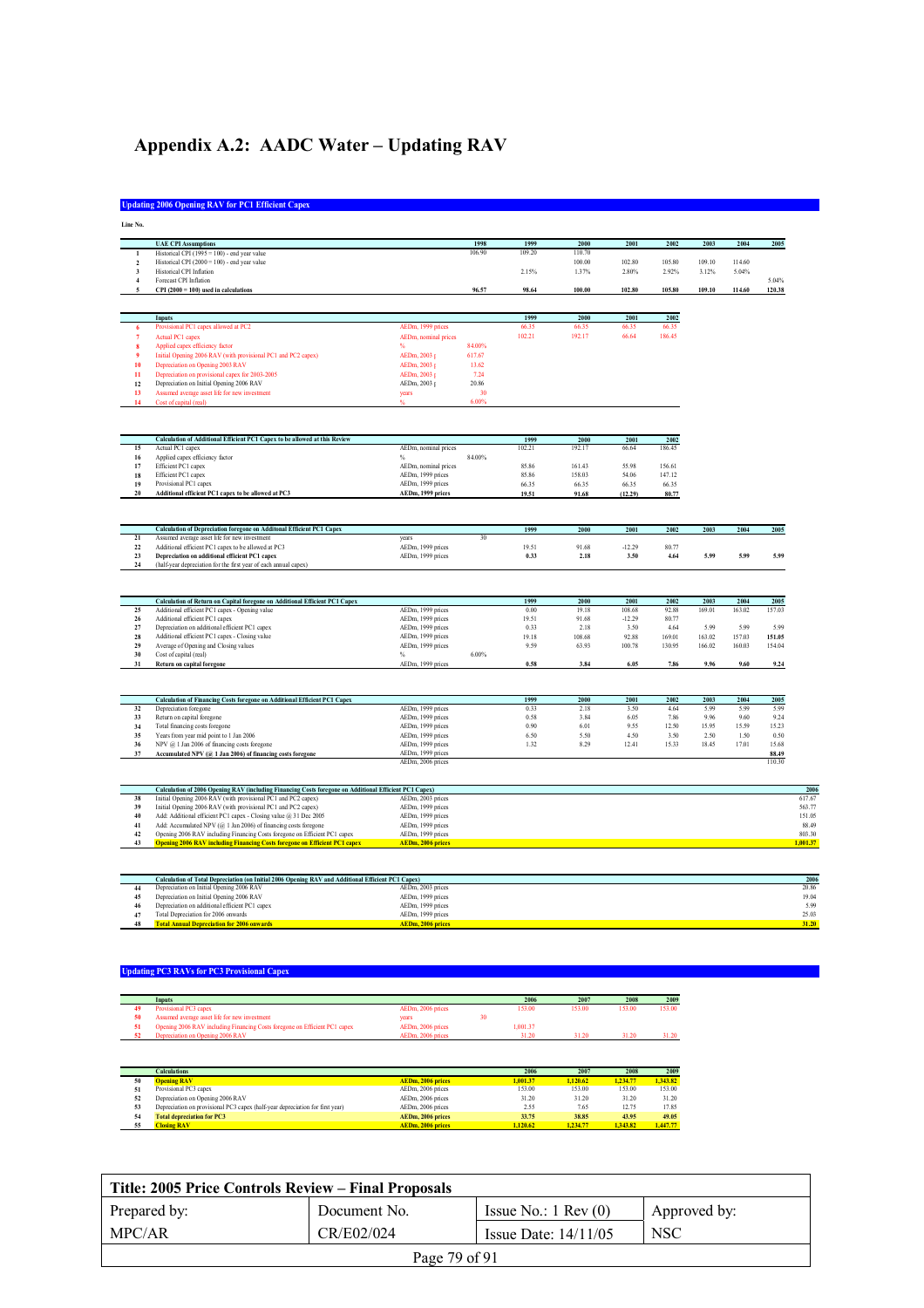# Appendix A.3: ADDC Electricity – Updating RAV

#### **Updating 2006 Opening RAV for PC1 Efficient Capex**

|                     | <b>UAE CPI Assumptions</b>                                                                                                                                              |                                        | 1998            | 1999            | 2000            | 2001            | 2002            | 2003           | 2004           | 2005            |
|---------------------|-------------------------------------------------------------------------------------------------------------------------------------------------------------------------|----------------------------------------|-----------------|-----------------|-----------------|-----------------|-----------------|----------------|----------------|-----------------|
| $\mathbf{1}$        | Historical CPI (1995 = 100) - end year value                                                                                                                            |                                        | 106.90          | 109.20          | 110.70          |                 |                 |                |                |                 |
| $\overline{2}$      | Historical CPI (2000 = 100) - end year value                                                                                                                            |                                        |                 |                 | 100.00          | 102.80          | 105.80          | 109.10         | 114.60         |                 |
| $\mathbf{3}$        | Historical CPI Inflation                                                                                                                                                |                                        |                 | 2.15%           | 1.37%           | 2.80%           | 2.92%           | 3.12%          | 5.04%          |                 |
| $\overline{4}$<br>5 | Forecast CPI Inflation<br>CPI (2000 = $100$ ) used in calculations                                                                                                      |                                        | 96.57           | 98.64           | 100.00          | 102.80          | 105.80          | 109.10         | 114.60         | 5.04%<br>120.38 |
|                     |                                                                                                                                                                         |                                        |                 |                 |                 |                 |                 |                |                |                 |
|                     | Inputs                                                                                                                                                                  |                                        |                 | 1999            | 2000            | 2001            | 2002            |                |                |                 |
| 6                   | Provisional PC1 capex allowed at PC2                                                                                                                                    | AEDm, 1999 prices                      |                 | 196.51          | 300.86          | 398.34          | 389.89          |                |                |                 |
| 7                   | <b>Actual PC1 capex</b>                                                                                                                                                 | AEDm, nominal prices                   |                 | 247.61          | 424.31          | 523.56          | 524.26          |                |                |                 |
| 8                   | Applied capex efficiency factor                                                                                                                                         | %                                      | 89.00%          |                 |                 |                 |                 |                |                |                 |
| 9                   | Initial Opening 2006 RAV (with provisional PC1 and PC2 capex)                                                                                                           | AEDm, 2003 p                           | 4,981.52        |                 |                 |                 |                 |                |                |                 |
| 10                  | Depreciation on Opening 2003 RAV                                                                                                                                        | AEDm, 2003 p                           | 186.48          |                 |                 |                 |                 |                |                |                 |
| $\mathbf{11}$<br>12 | Depreciation on provisional capex for 2003-2005<br>Depreciation on Initial Opening 2006 RAV                                                                             | AEDm, 2003 p<br>AEDm, 2003 p           | 48.54<br>235.02 |                 |                 |                 |                 |                |                |                 |
| 13                  | Assumed average asset life for new investment                                                                                                                           | years                                  | 30              |                 |                 |                 |                 |                |                |                 |
| 14                  | Cost of capital (real)                                                                                                                                                  | 6/                                     | 6.00%           |                 |                 |                 |                 |                |                |                 |
|                     |                                                                                                                                                                         |                                        |                 |                 |                 |                 |                 |                |                |                 |
|                     | Calculation of Additional Efficient PC1 Capex to be allowed at this Review                                                                                              |                                        |                 | 1999            | 2000            | 2001            | 2002            |                |                |                 |
| 15                  | Actual PC1 capex                                                                                                                                                        | AEDm, nominal prices                   |                 | 24761           | 424 31          | 523.56          | 524.26          |                |                |                 |
| 16                  | Applied capex efficiency factor                                                                                                                                         | %                                      | 89.00%          |                 |                 |                 |                 |                |                |                 |
| 17                  | Efficient PC1 capex                                                                                                                                                     | AEDm, nominal prices                   |                 | 220.37          | 377.64          | 465.97          | 466.59          |                |                |                 |
| 18                  | Efficient PC1 capex                                                                                                                                                     | AEDm, 1999 prices                      |                 | 22037           | 369.68          | 449 98          | 438.30          |                |                |                 |
| 19<br>20            | Provisional PC1 capex<br>Additional efficient PC1 capex to be allowed at PC3                                                                                            | AEDm, 1999 prices<br>AEDm, 1999 prices |                 | 196.51<br>23.86 | 300.86<br>68.82 | 398.34<br>51.63 | 389.89<br>48.41 |                |                |                 |
|                     |                                                                                                                                                                         |                                        |                 |                 |                 |                 |                 |                |                |                 |
|                     |                                                                                                                                                                         |                                        |                 |                 |                 |                 |                 |                |                |                 |
| 21                  | Calculation of Depreciation foregone on Additonal Efficient PC1 Capex                                                                                                   |                                        | 30              | 1999            | 2000            | 2001            | 2002            | 2003           | 2004           | 2005            |
| $22\,$              | Assumed average asset life for new investment<br>Additional efficient PC1 capex to be allowed at PC3                                                                    | years<br>AEDm. 1999 prices             |                 | 23.86           | 68.82           | 51.63           | 48.41           |                |                |                 |
| 23                  | Depreciation on additional efficient PC1 capex                                                                                                                          | AEDm, 1999 prices                      |                 | 0.40            | 1.94            | 3.95            | 5.62            | 6.42           | 6.42           | 6.42            |
| $^{24}$             | (half-year depreciation for the first year of each annual capex)                                                                                                        |                                        |                 |                 |                 |                 |                 |                |                |                 |
|                     |                                                                                                                                                                         |                                        |                 |                 |                 |                 |                 |                |                |                 |
|                     | Calculation of Return on Capital foregone on Additional Efficient PC1 Capex                                                                                             |                                        |                 | 1999            | 2000            | 2001            | 2002            | 2003           | 2004           | 2005            |
| 25                  | Additional efficient PC1 capex - Opening value                                                                                                                          | AEDm, 1999 prices                      |                 | 0.00            | 23.47           | 90.35           | 138.03          | 180.82         | 174.40         | 167.97          |
| 26<br>$27\,$        | Additional efficient PC1 capex<br>Depreciation on additional efficient PC1 capex                                                                                        | AEDm, 1999 prices<br>AEDm, 1999 prices |                 | 23.86<br>0.40   | 68.82           | 51.63           | 48.41           |                |                |                 |
| 28                  | Additional efficient PC1 capex - Closing value                                                                                                                          | AEDm, 1999 prices                      |                 | 23.47           | 1.94<br>90.35   | 3.95<br>138.03  | 5.62<br>180.82  | 6.42<br>174.40 | 6.42<br>167.97 | 6.42<br>161.55  |
| 29                  | Average of Opening and Closing values                                                                                                                                   | AEDm, 1999 prices                      |                 | 11.73           | 56.91           | 114.19          | 159.43          | 177.61         | 171.19         | 164.76          |
| 30                  | Cost of capital (real)                                                                                                                                                  |                                        | 6.00%           |                 |                 |                 |                 |                |                |                 |
| 31                  |                                                                                                                                                                         | %                                      |                 |                 |                 |                 | 9.57            | 10.66          | 10.27          | 9.89            |
|                     | Return on capital foregone                                                                                                                                              | AEDm, 1999 prices                      |                 | 0.70            | 3.41            | 6.85            |                 |                |                |                 |
|                     |                                                                                                                                                                         |                                        |                 |                 |                 |                 |                 |                |                |                 |
|                     | Calculation of Financing Costs foregone on Additional Efficient PC1 Capex                                                                                               |                                        |                 | 1999            | 2000            | 2001            | 2002            | 2003           | 2004           | 2005            |
| 32                  | Depreciation foregone                                                                                                                                                   | AEDm, 1999 prices                      |                 | 0.40            | 1.94            | 3.95            | 5.62            | 6.42           | 6.42           | 6.42            |
| 33                  | Return on capital foregone                                                                                                                                              | AEDm, 1999 prices                      |                 | 0.70            | 341             | 685             | 9.57            | 10.66          | 1027           | 989             |
| 34<br>35            | Total financing costs foregone                                                                                                                                          | AEDm, 1999 prices<br>AEDm, 1999 prices |                 | 1.10<br>6.50    | 5.36<br>5.50    | 10.80<br>4.50   | 15.18<br>3.50   | 17.08<br>2.50  | 16.70<br>1.50  | 16.31<br>0.50   |
| 36                  | Years from year mid point to 1 Jan 2006<br>NPV @ 1 Jan 2006 of financing costs foregone                                                                                 | AEDm, 1999 prices                      |                 | 1.61            | 7.38            | 14.04           | 18.62           | 19.76          | 18.22          | 16.79           |
| 37                  | Accumulated NPV (@ 1 Jan 2006) of financing costs foregone                                                                                                              | AEDm, 1999 prices                      |                 |                 |                 |                 |                 |                |                | 96.42           |
|                     |                                                                                                                                                                         | AEDm, 2006 prices                      |                 |                 |                 |                 |                 |                |                | 12019           |
|                     |                                                                                                                                                                         |                                        |                 |                 |                 |                 |                 |                |                |                 |
| 38                  | Calculation of 2006 Opening RAV (including Financing Costs foregone on Additional Efficient PC1 Capex)<br>Initial Opening 2006 RAV (with provisional PC1 and PC2 capex) | AEDm, 2003 prices                      |                 |                 |                 |                 |                 |                |                |                 |
| 39                  | Initial Opening 2006 RAV (with provisional PC1 and PC2 capex)                                                                                                           | AEDm, 1999 prices                      |                 |                 |                 |                 |                 |                |                |                 |
| 40                  | Add: Additional efficient PC1 capex - Closing value @ 31 Dec 2005                                                                                                       | AEDm, 1999 prices                      |                 |                 |                 |                 |                 |                |                |                 |
| 41                  | Add: Accumulated NPV (@ 1 Jan 2006) of financing costs foregone                                                                                                         | AEDm, 1999 prices                      |                 |                 |                 |                 |                 |                |                |                 |
| 42<br>43            | Opening 2006 RAV including Financing Costs foregone on Efficient PC1 capex                                                                                              | AEDm, 1999 prices                      |                 |                 |                 |                 |                 |                |                | 4,804.77        |
|                     | <b>Opening 2006 RAV including Financing Costs foregone on Efficient PC1 capex</b>                                                                                       | AEDm, 2006 prices                      |                 |                 |                 |                 |                 |                |                |                 |
|                     |                                                                                                                                                                         |                                        |                 |                 |                 |                 |                 |                |                |                 |
|                     | Calculation of Total Depreciation (on Initial 2006 Opening RAV and Additional Efficient PC1 Capex)                                                                      |                                        |                 |                 |                 |                 |                 |                |                |                 |
| 44<br>45            | Depreciation on Initial Opening 2006 RAV<br>Depreciation on Initial Opening 2006 RAV                                                                                    | AEDm, 2003 prices<br>AEDm, 1999 prices |                 |                 |                 |                 |                 |                |                |                 |
| 46                  | Depreciation on additional efficient PC1 capex                                                                                                                          | AEDm, 1999 prices                      |                 |                 |                 |                 |                 |                |                |                 |
| 47<br>48            | Total Depreciation for 2006 onwards<br><b>Total Annual Depreciation for 2006 onwards</b>                                                                                | AEDm, 1999 prices<br>AEDm, 2006 prices |                 |                 |                 |                 |                 |                |                |                 |

### **Inputs 2006 2007 2008 2009 49** Provisional PC3 capex AEDm, 2006 prices 536.00 536.00 536.00 536.00 **50 50** Assumed average asset life for new investment years 30<br> **50** Assumed average asset life for new investment years years 30 **Updating PC3 RAVs for PC3 Provisional Capex**

| 51 Opening 2006 RAV including Financing Costs foregone on Efficient PC1 capex | AEDm, 2006 prices            | 5.989.46 |        |        |              |
|-------------------------------------------------------------------------------|------------------------------|----------|--------|--------|--------------|
| <b>Example 1</b> Depreciation on Opening 2006 RAV                             | AED <sub>m</sub> 2006 prices |          | 275.AT | 275.41 | <b>75.41</b> |
|                                                                               |                              |          |        |        |              |

|    | <b>Calculations</b>                                                           |                   | 2006     | 2007     | 2008     | 2009     |
|----|-------------------------------------------------------------------------------|-------------------|----------|----------|----------|----------|
| 50 | <b>Opening RAV</b>                                                            | AEDm, 2006 prices | 5.989.46 | 6,241.11 | 6,474.90 | 6,690.83 |
| 51 | Provisional PC3 capex                                                         | AEDm, 2006 prices | 536.00   | 536.00   | 536.00   | 536.00   |
| 52 | Depreciation on Opening 2006 RAV                                              | AEDm, 2006 prices | 275.41   | 275.41   | 275.41   | 275.41   |
| 53 | Depreciation on provisional PC3 capex (half-year depreciation for first year) | AEDm, 2006 prices | 8.93     | 26.80    | 44.67    | 62.53    |
| 54 | <b>Total depreciation for PC3</b>                                             | AEDm, 2006 prices | 284.34   | 302.21   | 320.08   | 337.94   |
| 55 | <b>Closing RAV</b>                                                            | AEDm, 2006 prices | 6.241.11 | 6,474.90 | 6,690.83 | 6,888.88 |
|    |                                                                               |                   |          |          |          |          |

| Title: 2005 Price Controls Review – Final Proposals |              |                               |              |  |  |  |  |  |  |
|-----------------------------------------------------|--------------|-------------------------------|--------------|--|--|--|--|--|--|
| Prepared by:                                        | Document No. | Issue No.: $1 \text{ Rev}(0)$ | Approved by: |  |  |  |  |  |  |
| MPC/AR                                              | CR/E02/024   | Issue Date: $14/11/05$        | <b>NSC</b>   |  |  |  |  |  |  |
| Page $80$ of $91$                                   |              |                               |              |  |  |  |  |  |  |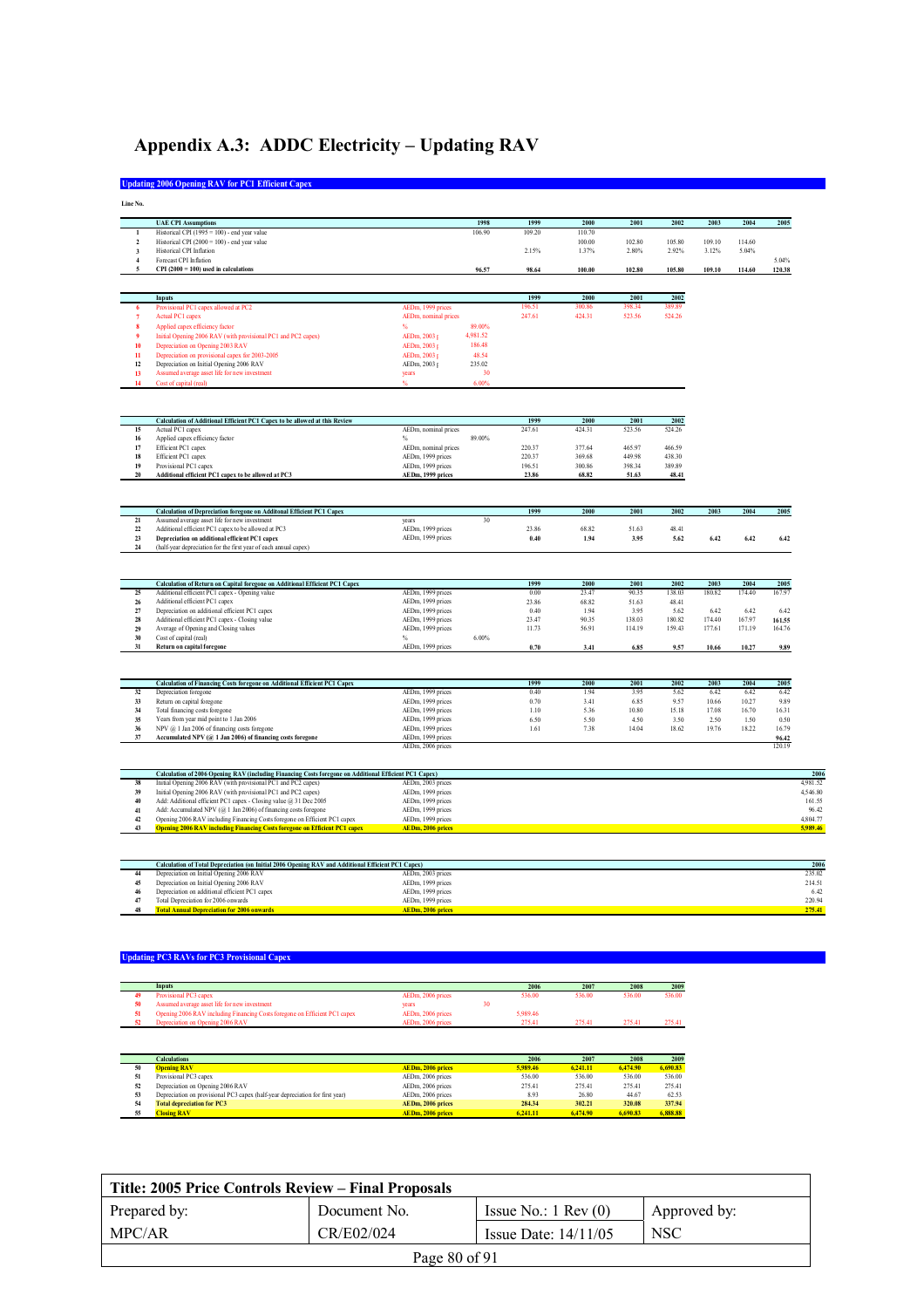# Appendix A.4: ADDC Water - Updating RAV

#### **Updating 2006 Opening RAV for PC1 Efficient Capex**

| Line No.            |                                                                                                                                                                         |                                        |                   |                |                  |                  |                      |                   |                   |                   |                      |
|---------------------|-------------------------------------------------------------------------------------------------------------------------------------------------------------------------|----------------------------------------|-------------------|----------------|------------------|------------------|----------------------|-------------------|-------------------|-------------------|----------------------|
|                     | <b>UAE CPI Assumptions</b>                                                                                                                                              |                                        | 1998              | 1999           | 2000             | 2001             | 2002                 | 2003              | 2004              | 2005              |                      |
| 1                   | Historical CPI (1995 = 100) - end year value                                                                                                                            |                                        | 106.90            | 109.20         | 110.70           |                  |                      |                   |                   |                   |                      |
| $\boldsymbol{2}$    | Historical CPI (2000 = 100) - end year value                                                                                                                            |                                        |                   |                | 100.00           | 102.80           | 105.80               | 109.10            | 114.60            |                   |                      |
| 3<br>$\overline{4}$ | Historical CPI Inflation<br>Forecast CPI Inflation                                                                                                                      |                                        |                   | 2.15%          | 1.37%            | 2.80%            | 2.92%                | 3.12%             | 5.04%             | 5.04%             |                      |
|                     | CPI $(2000 = 100)$ used in calculations                                                                                                                                 |                                        | 96.57             | 98.64          | 100.00           | 102.80           | 105.80               | 109.10            | 114.60            | 120.38            |                      |
|                     |                                                                                                                                                                         |                                        |                   |                |                  |                  |                      |                   |                   |                   |                      |
|                     | <b>Inputs</b>                                                                                                                                                           |                                        |                   | 1999           | 2000             | 2001             | 2002                 |                   |                   |                   |                      |
|                     | Provisional PC1 capex allowed at PC2                                                                                                                                    | AEDm, 1999 prices                      |                   | 69.11          | 44.92            | 130.47           | 380.71               |                   |                   |                   |                      |
|                     | <b>Actual PC1</b> capex                                                                                                                                                 | AEDm, nominal prices                   |                   | 106.54         | 36.79            | 136.38           | 288.22               |                   |                   |                   |                      |
|                     | Applied capex efficiency factor                                                                                                                                         | %                                      | 89.00%            |                |                  |                  |                      |                   |                   |                   |                      |
| 10                  | Initial Opening 2006 RAV (with provisional PC1 and PC2 capex)<br>Depreciation on Opening 2003 RAV                                                                       | AEDm, 2003 t<br>AEDm, 2003 p           | 1.603.18<br>83.66 |                |                  |                  |                      |                   |                   |                   |                      |
| 11                  | Depreciation on provisional capex for 2003-2005                                                                                                                         | AEDm, 2003                             | 15.91             |                |                  |                  |                      |                   |                   |                   |                      |
| 12                  | Depreciation on Initial Opening 2006 RAV                                                                                                                                | AEDm, 2003 p                           | 99.57             |                |                  |                  |                      |                   |                   |                   |                      |
| 13<br>14            | Assumed average asset life for new investment                                                                                                                           | years                                  | 30<br>6.00%       |                |                  |                  |                      |                   |                   |                   |                      |
|                     | Cost of capital (real)                                                                                                                                                  |                                        |                   |                |                  |                  |                      |                   |                   |                   |                      |
|                     |                                                                                                                                                                         |                                        |                   |                |                  |                  |                      |                   |                   |                   |                      |
|                     | Calculation of Additional Efficient PC1 Capex to be allowed at this Review                                                                                              |                                        |                   | 1999           | 2000             | 2001             | 2002                 |                   |                   |                   |                      |
| 15                  | Actual PC1 capex                                                                                                                                                        | AEDm, nominal prices                   | 89.00%            | 106.54         | 36.79            | 136.38           | 288.22               |                   |                   |                   |                      |
| 16<br>17            | Applied capex efficiency factor<br>Efficient PC1 capex                                                                                                                  | $\%$<br>AEDm, nominal prices           |                   | 94.82          | 32.74            | 121.38           | 256.51               |                   |                   |                   |                      |
| 18                  | Efficient PC1 capex                                                                                                                                                     | AEDm, 1999 prices                      |                   | 94.82          | 32.05            | 117.22           | 240.96               |                   |                   |                   |                      |
| 19                  | Provisional PC1 capex                                                                                                                                                   | AEDm, 1999 prices                      |                   | 69.11          | 44.92            | 130.47           | 380.71               |                   |                   |                   |                      |
| 20                  | Additional efficient PC1 capex to be allowed at PC3                                                                                                                     | AEDm, 1999 prices                      |                   | 25.72          | (12.87)          | (13.26)          | $-139.75$            |                   |                   |                   |                      |
|                     |                                                                                                                                                                         |                                        |                   |                |                  |                  |                      |                   |                   |                   |                      |
|                     | Calculation of Depreciation foregone on Additonal Efficient PC1 Capex                                                                                                   |                                        |                   | 1999           | 2000             | 2001             | 2002                 | 2003              | 2004              | 2005              |                      |
| 21                  | Assumed average asset life for new investment                                                                                                                           | vears                                  | 30                |                |                  |                  |                      |                   |                   |                   |                      |
| 22<br>$\bf 23$      | Additional efficient PC1 capex to be allowed at PC3<br>Depreciation on additional efficient PC1 capex                                                                   | AEDm, 1999 prices<br>AEDm, 1999 prices |                   | 25.72<br>0.43  | $-12.87$<br>0.64 | $-13.26$<br>0.21 | $-139.75$<br>$-2.34$ | $-4.67$           | $-4.67$           | $-4.67$           |                      |
| 24                  | (half-year depreciation for the first year of each annual capex)                                                                                                        |                                        |                   |                |                  |                  |                      |                   |                   |                   |                      |
|                     |                                                                                                                                                                         |                                        |                   |                |                  |                  |                      |                   |                   |                   |                      |
|                     |                                                                                                                                                                         |                                        |                   |                |                  |                  |                      |                   |                   |                   |                      |
| 25                  | Calculation of Return on Capital foregone on Additional Efficient PC1 Capex<br>Additional efficient PC1 capex - Opening value                                           | AEDm, 1999 prices                      |                   | 1999<br>0.00   | 2000<br>25.29    | 2001<br>11.78    | 2002<br>$-1.69$      | 2003<br>$-139.09$ | 2004<br>$-134.42$ | 2005<br>$-129.75$ |                      |
| 26                  | Additional efficient PC1 capex                                                                                                                                          | AEDm, 1999 prices                      |                   | 25.72          | $-12.87$         | $-13.26$         | $-139.75$            |                   |                   |                   |                      |
| 27                  | Depreciation on additional efficient PC1 capex                                                                                                                          | AEDm, 1999 prices                      |                   | 0.43           | 0.64             | 0.21             | $-2.34$              | $-4.67$           | $-4.67$           | $-4.67$           |                      |
| 28<br>29            | Additional efficient PC1 capex - Closing value                                                                                                                          | AEDm, 1999 prices                      |                   | 25.29          | 11.78            | $-1.69$          | $-139.09$            | $-134.42$         | $-129.75$         | $-125.07$         |                      |
| 30                  | Average of Opening and Closing values<br>Cost of capital (real)                                                                                                         | AEDm, 1999 prices                      | 6.00%             | 12.64          | 18.53            | 5.04             | $-70.39$             | $-136.75$         | $-132.08$         | $-127.41$         |                      |
| 31                  | Return on capital foregone                                                                                                                                              | AEDm, 1999 prices                      |                   | 0.76           | 1.11             | 0.30             | $-4.22$              | $-8.21$           | $-7.92$           | $-7.64$           |                      |
|                     |                                                                                                                                                                         |                                        |                   |                |                  |                  |                      |                   |                   |                   |                      |
|                     |                                                                                                                                                                         |                                        |                   | 1999           | 2000             | 2001             | 2002                 | 2003              | 2004              |                   |                      |
| 32                  | Calculation of Financing Costs foregone on Additional Efficient PC1 Capex<br>Depreciation foregone                                                                      | AEDm, 1999 prices                      |                   | 0.43           | 0.64             | 0.21             | $-2.34$              | $-4.67$           | $-4.67$           | 2005<br>$-4.67$   |                      |
| $33\,$              | Return on capital foregone                                                                                                                                              | AEDm, 1999 prices                      |                   | 0.76           | 1.11             | 0.30             | $-4.22$              | $-8.21$           | $-7.92$           | $-7.64$           |                      |
| 34                  | Total financing costs foregone                                                                                                                                          | AEDm, 1999 prices                      |                   | 1.19           | 1.75             | 0.51             | $-6.57$              | $-12.88$          | $-12.60$          | $-12.32$          |                      |
| 35<br>36            | Years from year mid point to 1 Jan 2006<br>NPV @ 1 Jan 2006 of financing costs foregone                                                                                 | AEDm, 1999 prices<br>AEDm, 1999 prices |                   | 6.50<br>1.73   | 5.50<br>2.42     | 4.50<br>0.66     | 3.50<br>$-8.05$      | 2.50<br>$-14.90$  | 1.50<br>$-13.75$  | 0.50<br>$-12.68$  |                      |
| 37                  | Accumulated NPV (@ 1 Jan 2006) of financing costs foregone                                                                                                              | AEDm, 1999 prices                      |                   |                |                  |                  |                      |                   |                   | $-44.56$          |                      |
|                     |                                                                                                                                                                         | AEDm, 2006 prices                      |                   |                |                  |                  |                      |                   |                   | $-55.55$          |                      |
|                     |                                                                                                                                                                         |                                        |                   |                |                  |                  |                      |                   |                   |                   |                      |
| 38                  | Calculation of 2006 Opening RAV (including Financing Costs foregone on Additional Efficient PC1 Capex)<br>Initial Opening 2006 RAV (with provisional PC1 and PC2 capex) | AEDm, 2003 prices                      |                   |                |                  |                  |                      |                   |                   |                   | 2006<br>1,603.18     |
| 39                  | Initial Opening 2006 RAV (with provisional PC1 and PC2 capex)                                                                                                           | AEDm, 1999 prices                      |                   |                |                  |                  |                      |                   |                   |                   | 1.463.28             |
| $40\,$              | Add: Additional efficient PC1 capex - Closing value @ 31 Dec 2005                                                                                                       | AEDm, 1999 prices                      |                   |                |                  |                  |                      |                   |                   |                   | (125.07)             |
| 41                  | Add: Accumulated NPV (@ 1 Jan 2006) of financing costs foregone                                                                                                         | AEDm, 1999 prices                      |                   |                |                  |                  |                      |                   |                   |                   | (44.56)              |
| 42<br>43            | Opening 2006 RAV including Financing Costs foregone on Efficient PC1 capex<br><b>Opening 2006 RAV including Financing Costs foregone on Efficient PC1 cap</b>           | AEDm, 1999 prices<br>AEDm, 2006 price  |                   |                |                  |                  |                      |                   |                   |                   | 1.293.64<br>1,612.61 |
|                     |                                                                                                                                                                         |                                        |                   |                |                  |                  |                      |                   |                   |                   |                      |
|                     |                                                                                                                                                                         |                                        |                   |                |                  |                  |                      |                   |                   |                   |                      |
| 44                  | Calculation of Total Depreciation (on Initial 2006 Opening RAV and Additional Efficient PC1 Capex)<br>Depreciation on Initial Opening 2006 RAV                          | AEDm, 2003 prices                      |                   |                |                  |                  |                      |                   |                   |                   | 2006<br>99.57        |
| 45                  | Depreciation on Initial Opening 2006 RAV                                                                                                                                | AEDm, 1999 prices                      |                   |                |                  |                  |                      |                   |                   |                   | 90.88                |
| 46                  | Depreciation on additional efficient PC1 capex                                                                                                                          | AEDm, 1999 prices                      |                   |                |                  |                  |                      |                   |                   |                   | (4.67)               |
| 47<br>48            | Total Depreciation for 2006 onwards<br><b>Total Annual Depreciation for 2006 onwards</b>                                                                                | AEDm, 1999 prices<br>AEDm, 2006 prices |                   |                |                  |                  |                      |                   |                   |                   | 86.21<br>107.47      |
|                     |                                                                                                                                                                         |                                        |                   |                |                  |                  |                      |                   |                   |                   |                      |
|                     |                                                                                                                                                                         |                                        |                   |                |                  |                  |                      |                   |                   |                   |                      |
|                     |                                                                                                                                                                         |                                        |                   |                |                  |                  |                      |                   |                   |                   |                      |
|                     | <b>Updating PC3 RAVs for PC3 Provisional Capex</b>                                                                                                                      |                                        |                   |                |                  |                  |                      |                   |                   |                   |                      |
|                     |                                                                                                                                                                         |                                        |                   |                |                  |                  |                      |                   |                   |                   |                      |
| 49                  | <b>Inputs</b><br>Provisional PC3 capex                                                                                                                                  | AEDm, 2006 prices                      |                   | 2006<br>315.00 | 2007<br>315.00   | 2008<br>315.00   | 2009<br>315.00       |                   |                   |                   |                      |
| 50                  | asset life for new investm                                                                                                                                              |                                        | 30                |                |                  |                  |                      |                   |                   |                   |                      |

|  | Opening 2006 RAV including Financing Costs foregone on Efficient PC1 capex | AEDm, 2006 prices | 1.612.61 |       |        |        |
|--|----------------------------------------------------------------------------|-------------------|----------|-------|--------|--------|
|  | Depreciation on Opening 2006 RAV                                           | AEDm. 2006 prices | 10747    | 10747 | 107.47 | 107.47 |
|  |                                                                            |                   |          |       |        |        |
|  |                                                                            |                   |          |       |        |        |
|  |                                                                            |                   |          |       |        |        |
|  |                                                                            |                   |          |       |        |        |

|    | <b>Calculations</b>                                                           |                          | 2006     | 2007     | 2008     | 2009     |
|----|-------------------------------------------------------------------------------|--------------------------|----------|----------|----------|----------|
| 50 | <b>Opening RAV</b>                                                            | AEDm, 2006 prices        | 1,612.61 | 1.814.89 | 2,006.67 | 2.187.96 |
| 51 | Provisional PC3 capex                                                         | AEDm, 2006 prices        | 315.00   | 315.00   | 315.00   | 315.00   |
| 52 | Depreciation on Opening 2006 RAV                                              | AEDm, 2006 prices        | 107.47   | 107.47   | 107.47   | 107.47   |
| 53 | Depreciation on provisional PC3 capex (half-year depreciation for first year) | AEDm, 2006 prices        | 5.25     | 15.75    | 26.25    | 36.75    |
| 54 | <b>Total depreciation for PC3</b>                                             | AEDm. 2006 prices        | 112.72   | 123.22   | 133.72   | 144.22   |
| 55 | <b>Closing RAV</b>                                                            | <b>AEDm. 2006 prices</b> | 1.814.89 | 2,006.67 | 2.187.96 | 2,358.74 |

| Title: 2005 Price Controls Review – Final Proposals |               |                               |              |  |  |  |  |  |  |
|-----------------------------------------------------|---------------|-------------------------------|--------------|--|--|--|--|--|--|
| Prepared by:                                        | Document No.  | Issue No.: $1 \text{ Rev}(0)$ | Approved by: |  |  |  |  |  |  |
| MPC/AR                                              | CR/E02/024    | Issue Date: $14/11/05$        | <b>NSC</b>   |  |  |  |  |  |  |
|                                                     | Page 81 of 91 |                               |              |  |  |  |  |  |  |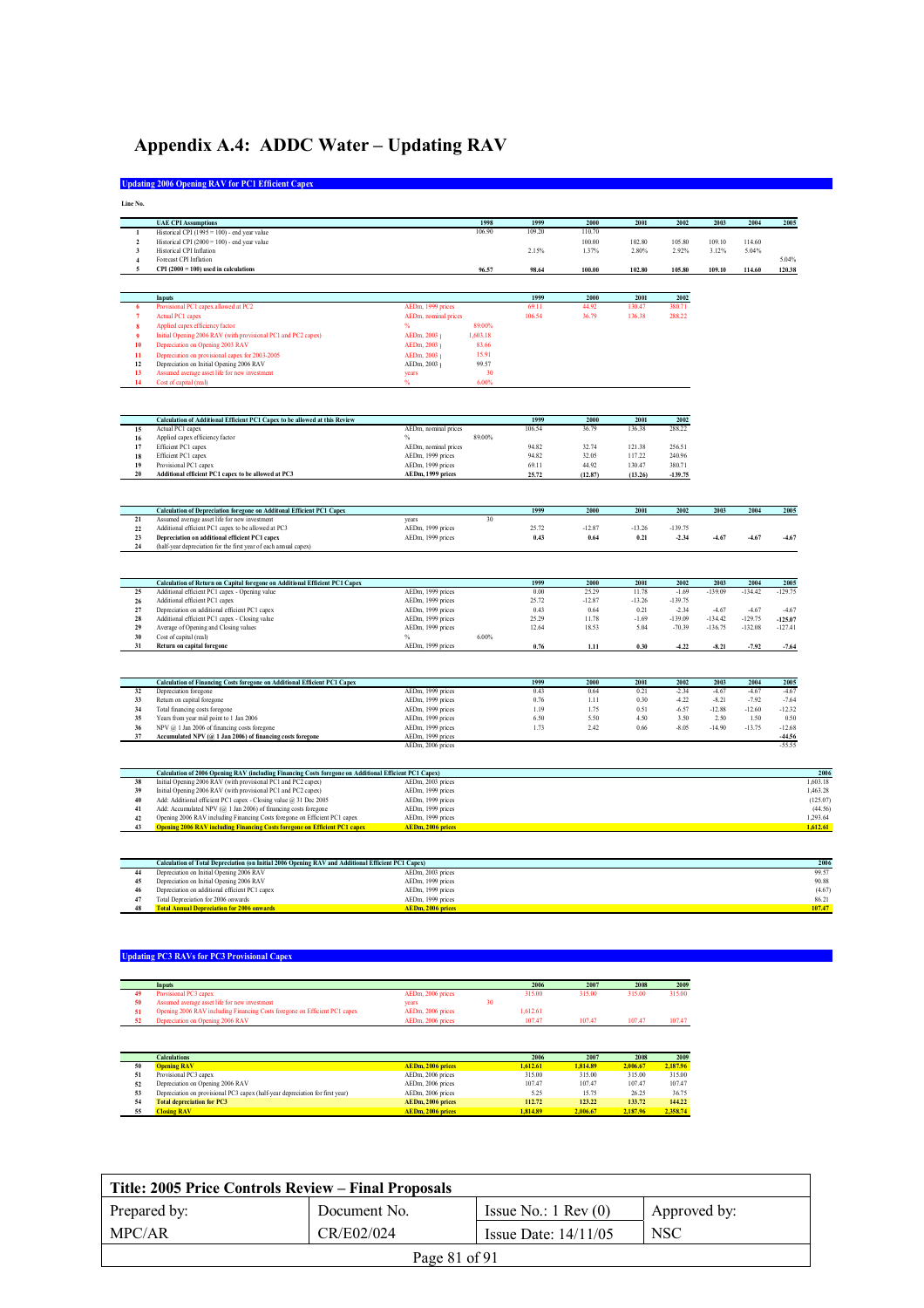# Appendix A.5: TRANSCO Electricity - Updating RAV

### **Updating 2006 Opening RAV for PC1 Efficient Capex**

| Line No.                     |                                                                                                                                                                 |                                             |        |        |          |           |        |        |                  |                    |
|------------------------------|-----------------------------------------------------------------------------------------------------------------------------------------------------------------|---------------------------------------------|--------|--------|----------|-----------|--------|--------|------------------|--------------------|
|                              | <b>UAE CPI Assumptions</b>                                                                                                                                      | 1998                                        | 1999   | 2000   | 2001     | 2002      | 2003   | 2004   | 2005             |                    |
| $\mathbf{1}$                 | Historical CPI (1995 = 100) - end year value                                                                                                                    | 106.90                                      | 109.20 | 110.70 |          |           |        |        |                  |                    |
| $\mathbf 2$                  | Historical CPI (2000 = 100) - end year value                                                                                                                    |                                             |        | 100.00 | 102.80   | 105.80    | 109.10 | 114.60 |                  |                    |
| $\mathbf{3}$                 | Historical CPI Inflation                                                                                                                                        |                                             | 2.15%  | 1.37%  | 2.80%    | 2.92%     | 3.12%  | 5.04%  |                  |                    |
| $\overline{\mathbf{4}}$<br>5 | Forecast CPI Inflation                                                                                                                                          |                                             |        |        |          |           |        |        | 5.04%            |                    |
|                              | CPI $(2000 = 100)$ used in calculations                                                                                                                         | 96.57                                       | 98.64  | 100.00 | 102.80   | 105.80    | 109.10 | 114.60 | 120.38           |                    |
|                              | Inputs                                                                                                                                                          |                                             | 1999   | 2000   | 2001     | 2002      |        |        |                  |                    |
| 6                            | Provisional PC1 capex allowed at PC2                                                                                                                            | AEDm, 1999 prices                           | 344.17 | 533.79 | 795.29   | 1.222.50  |        |        |                  |                    |
| 7                            | <b>Actual PC1 capex</b>                                                                                                                                         | AEDm, nominal prices                        | 493.22 | 824.30 | 1,103.26 | 968.60    |        |        |                  |                    |
| 8                            | Applied capex efficiency factor                                                                                                                                 | 94.00%<br>%                                 |        |        |          |           |        |        |                  |                    |
| 9                            | Initial Opening 2006 RAV (with provisional PC1 and PC2 capex)                                                                                                   | AEDm, 2003 p<br>7,626.55                    |        |        |          |           |        |        |                  |                    |
| 10                           | Depreciation on Opening 2003 RAV                                                                                                                                | 227.07<br>AEDm, 2003 p                      |        |        |          |           |        |        |                  |                    |
| $_{11}$                      | Depreciation on provisional capex for 2003-2005                                                                                                                 | AEDm, 2003 p<br>78.14                       |        |        |          |           |        |        |                  |                    |
| 12                           | Depreciation on Initial Opening 2006 RAV                                                                                                                        | 305.21<br>AEDm, 2003 p                      |        |        |          |           |        |        |                  |                    |
| 13                           | Assumed average asset life for new investment                                                                                                                   | 30<br>years                                 |        |        |          |           |        |        |                  |                    |
| 14                           | Cost of capital (real)                                                                                                                                          | 6.00%                                       |        |        |          |           |        |        |                  |                    |
|                              |                                                                                                                                                                 |                                             |        |        |          |           |        |        |                  |                    |
|                              | Calculation of Additional Efficient PC1 Capex to be allowed at this Review                                                                                      |                                             | 1999   | 2000   | 2001     | 2002      |        |        |                  |                    |
| 15                           | Actual PC1 capex                                                                                                                                                | AEDm, nominal prices                        | 493.22 | 824.30 | 1,103.26 | 968.60    |        |        |                  |                    |
| 16<br>17                     | Applied capex efficiency factor<br>Efficient PC1 capex                                                                                                          | 94.00%<br>%<br>AEDm, nominal prices         | 463.62 | 774.84 | 1,037.07 | 910.48    |        |        |                  |                    |
| 18                           | Efficient PC1 capex                                                                                                                                             | AEDm, 1999 prices                           | 463.62 | 758.52 | 1.001.47 | 855.28    |        |        |                  |                    |
| 19                           | Provisional PC1 capex                                                                                                                                           | AEDm, 1999 prices                           | 344.17 | 533.79 | 795.29   | 1,222.50  |        |        |                  |                    |
| 20                           | Additional efficient PC1 capex to be allowed at PC3                                                                                                             | AEDm, 1999 prices                           | 119.45 | 224.73 | 206.18   | $-367.22$ |        |        |                  |                    |
|                              |                                                                                                                                                                 |                                             |        |        |          |           |        |        |                  |                    |
|                              |                                                                                                                                                                 |                                             |        |        |          |           |        |        |                  |                    |
| 21                           | Calculation of Depreciation foregone on Additonal Efficient PC1 Capex<br>Assumed average asset life for new investment                                          | 30<br>years                                 | 1999   | 2000   | 2001     | 2002      | 2003   | 2004   | 2005             |                    |
| $22\,$                       | Additional efficient PC1 capex to be allowed at PC3                                                                                                             | AEDm, 1999 prices                           | 119.45 | 224.73 | 206.18   | $-367.22$ |        |        |                  |                    |
| 23                           | Depreciation on additional efficient PC1 capex                                                                                                                  | AEDm, 1999 prices                           | 1.99   | 7.73   | 14.91    | 12.23     | 6.10   | 6.10   | 6.10             |                    |
| $\bf{24}$                    | (half-year depreciation for the first year of each annual capex)                                                                                                |                                             |        |        |          |           |        |        |                  |                    |
|                              |                                                                                                                                                                 |                                             |        |        |          |           |        |        |                  |                    |
|                              |                                                                                                                                                                 |                                             |        |        |          |           |        |        |                  |                    |
|                              | Calculation of Return on Capital foregone on Additional Efficient PC1 Capex                                                                                     |                                             | 1999   | 2000   | 2001     | 2002      | 2003   | 2004   | 2005             |                    |
| 25                           | Additional efficient PC1 capex - Opening value                                                                                                                  | AEDm, 1999 prices                           | 0.00   | 117.46 | 33446    | 525.73    | 146.29 | 140.18 | 134.08           |                    |
| $26\,$                       | Additional efficient PC1 capex                                                                                                                                  | AEDm, 1999 prices                           | 119.45 | 224.73 | 206.18   | $-367.22$ |        |        |                  |                    |
| $27\,$                       | Depreciation on additional efficient PC1 capex                                                                                                                  | AEDm, 1999 prices                           | 1.99   | 7.73   | 14.91    | 12.23     | 6.10   | 6.10   | 6.10             |                    |
| 28<br>29                     | Additional efficient PC1 capex - Closing value                                                                                                                  | AEDm, 1999 prices                           | 117.46 | 334.46 | 525.73   | 146.29    | 140.18 | 134.08 | 127.97           |                    |
| 30                           | Average of Opening and Closing values<br>Cost of capital (real)                                                                                                 | AEDm, 1999 prices<br>6.00%<br>$\frac{0}{2}$ | 58.73  | 225.96 | 430.10   | 336.01    | 143.24 | 137.13 | 131.03           |                    |
| 31                           | Return on capital foregone                                                                                                                                      | AEDm, 1999 prices                           | 3.52   | 13.56  | 25.81    | 20.16     | 8.59   | 8.23   | 7.86             |                    |
|                              |                                                                                                                                                                 |                                             |        |        |          |           |        |        |                  |                    |
|                              | Calculation of Financing Costs foregone on Additional Efficient PCI Capex                                                                                       |                                             | 1999   | 2000   | 2001     | 2002      | 2003   | 2004   | 2005             |                    |
| 32                           | Depreciation foregone                                                                                                                                           | AEDm, 1999 prices                           | 1.99   | 7.73   | 14.91    | 12.23     | 6.10   | 6.10   | 6.10             |                    |
| 33                           | Return on capital foregone                                                                                                                                      | AEDm, 1999 prices                           | 3.52   | 13.56  | 25.81    | 20.16     | 859    | 8.23   | 786              |                    |
| 34                           | Total financing costs foregone                                                                                                                                  | AEDm, 1999 prices                           | 5.51   | 21.29  | 40.71    | 32.39     | 14.70  | 14.33  | 13.97            |                    |
| 35                           | Years from year mid point to 1 Jan 2006                                                                                                                         | AEDm, 1999 prices                           | 6.50   | 5.50   | 4.50     | 3.50      | 2.50   | 1.50   | 0.50             |                    |
| 36<br>37                     | NPV @ 1 Jan 2006 of financing costs foregone                                                                                                                    | AEDm, 1999 prices                           | 8.05   | 29.33  | 52.92    | 39.71     | 17.00  | 15.64  | 14.38            |                    |
|                              | Accumulated NPV (@ 1 Jan 2006) of financing costs foregone                                                                                                      | AEDm, 1999 prices<br>AEDm, 2006 prices      |        |        |          |           |        |        | 177.04<br>220.69 |                    |
|                              |                                                                                                                                                                 |                                             |        |        |          |           |        |        |                  |                    |
|                              | Calculation of 2006 Opening RAV (including Financing Costs foregone on Additional Efficient PC1 Capex)                                                          |                                             |        |        |          |           |        |        |                  | 2006               |
| 38                           | Initial Opening 2006 RAV (with provisional PC1 and PC2 capex)                                                                                                   | AEDm, 2003 prices                           |        |        |          |           |        |        |                  | 7,626.55           |
| 39                           | Initial Opening 2006 RAV (with provisional PC1 and PC2 capex)                                                                                                   | AEDm, 1999 prices                           |        |        |          |           |        |        |                  | 6,961.01           |
| 40                           | Add: Additional efficient PC1 capex - Closing value @ 31 Dec 2005                                                                                               | AEDm, 1999 prices                           |        |        |          |           |        |        |                  | 127.97             |
| 41<br>42                     | Add: Accumulated NPV (@ 1 Jan 2006) of financing costs foregone                                                                                                 | AEDm, 1999 prices<br>AEDm, 1999 prices      |        |        |          |           |        |        |                  | 177.04<br>7,266.03 |
| 43                           | Opening 2006 RAV including Financing Costs foregone on Efficient PC1 capex<br><b>Opening 2006 RAV including Financing Costs foregone on Efficient PC1 capex</b> | <b>AEDm, 2006 prices</b>                    |        |        |          |           |        |        |                  | 9,057.56           |
|                              |                                                                                                                                                                 |                                             |        |        |          |           |        |        |                  |                    |
|                              | Calculation of Total Depreciation (on Initial 2006 Opening RAV and Additional Efficient PC1 Capex)                                                              |                                             |        |        |          |           |        |        |                  | 2006               |
| 44                           | Depreciation on Initial Opening 2006 RAV                                                                                                                        | AEDm, 2003 prices                           |        |        |          |           |        |        |                  | 305.21             |
| 45                           | Depreciation on Initial Opening 2006 RAV                                                                                                                        | AEDm, 1999 prices                           |        |        |          |           |        |        |                  | 278.57             |
| 46                           | Depreciation on additional efficient PC1 capex                                                                                                                  | AEDm, 1999 prices                           |        |        |          |           |        |        |                  | 6.10               |
| 47<br>48                     | Total Depreciation for 2006 onwards<br><b>Total Annual Depreciation for 2006 onwards</b>                                                                        | AEDm, 1999 prices<br>AEDm, 2006 prices      |        |        |          |           |        |        |                  | 284.68<br>354.87   |

 $\mathcal{L}(\mathcal{L}(\mathcal{L}(\mathcal{L}(\mathcal{L}(\mathcal{L}(\mathcal{L}(\mathcal{L}(\mathcal{L}(\mathcal{L}(\mathcal{L}(\mathcal{L}(\mathcal{L}(\mathcal{L}(\mathcal{L}(\mathcal{L}(\mathcal{L}(\mathcal{L}(\mathcal{L}(\mathcal{L}(\mathcal{L}(\mathcal{L}(\mathcal{L}(\mathcal{L}(\mathcal{L}(\mathcal{L}(\mathcal{L}(\mathcal{L}(\mathcal{L}(\mathcal{L}(\mathcal{L}(\mathcal{L}(\mathcal{L}(\mathcal{L}(\mathcal{L}(\mathcal{L}(\mathcal{$ 

#### **Updating PC3 RAVs for PC3 Provisional Capex**

| Inputs                                                                     |                   |    | 2006     | 2007    | 2008     | 2009    |
|----------------------------------------------------------------------------|-------------------|----|----------|---------|----------|---------|
| Provisional PC3 capex                                                      | AEDm. 2006 prices |    | .200.00  | .200.00 | 1.200.00 | .200.00 |
| Assumed average asset life for new investment                              | vears             | 30 |          |         |          |         |
| Opening 2006 RAV including Financing Costs foregone on Efficient PC1 capex | AEDm, 2006 prices |    | 9.057.56 |         |          |         |
| Depreciation on Opening 2006 RAV                                           | AEDm. 2006 prices |    | 354.87   | 354.87  | 354.87   | 354.87  |

|    | <b>Calculations</b>                                                           |                   | 2006     | 2007      | 2008      | 2009      |
|----|-------------------------------------------------------------------------------|-------------------|----------|-----------|-----------|-----------|
| 50 | <b>Opening RAV</b>                                                            | AEDm, 2006 prices | 9.057.56 | 9.882.69  | 10,667.83 | 11,412.96 |
| 51 | Provisional PC3 capex                                                         | AEDm, 2006 prices | 1.200.00 | 1.200.00  | 1.200.00  | 1.200.00  |
| 52 | Depreciation on Opening 2006 RAV                                              | AEDm, 2006 prices | 354.87   | 354.87    | 354.87    | 354.87    |
| 53 | Depreciation on provisional PC3 capex (half-year depreciation for first year) | AEDm, 2006 prices | 20.00    | 60.00     | 100.00    | 140.00    |
| 54 | <b>Total depreciation for PC3</b>                                             | AEDm, 2006 prices | 374.87   | 414.87    | 454.87    | 494.87    |
| 55 | <b>Tosing RAV</b>                                                             | AEDm, 2006 prices | 9.882.69 | 10,667.83 | 11,412.96 | 12,118.09 |

| Title: 2005 Price Controls Review – Final Proposals |              |                               |              |  |  |  |  |  |  |
|-----------------------------------------------------|--------------|-------------------------------|--------------|--|--|--|--|--|--|
| Prepared by:                                        | Document No. | Issue No.: $1 \text{ Rev}(0)$ | Approved by: |  |  |  |  |  |  |
| MPC/AR                                              | CR/E02/024   | Issue Date: $14/11/05$        | <b>NSC</b>   |  |  |  |  |  |  |
| Page 82 of 91                                       |              |                               |              |  |  |  |  |  |  |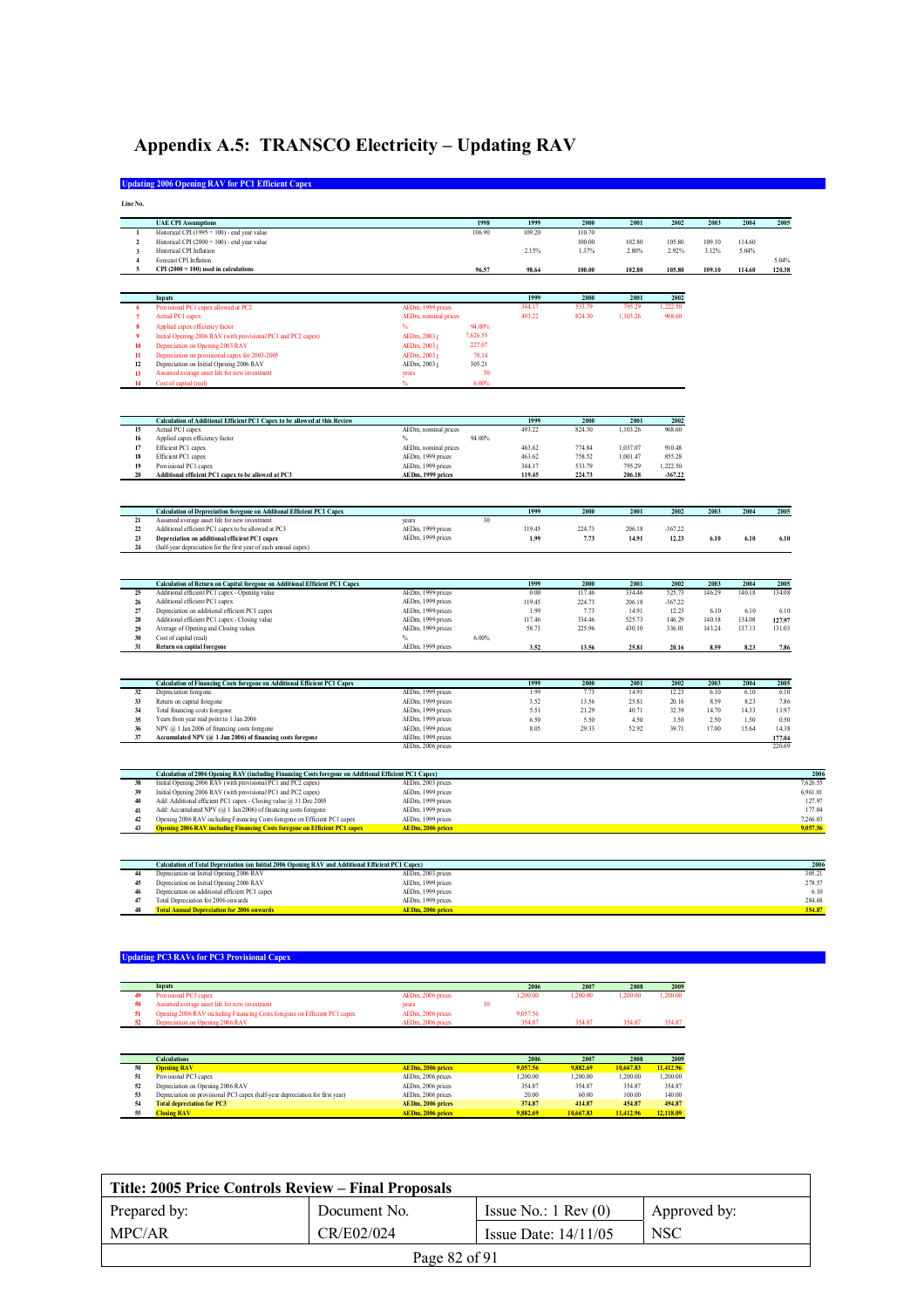# Appendix A.6: TRANSCO Water - Updating RAV

# **Updating 2006 Opening RAV for PC1 Efficient Capex**

| Line No.         |                                                                                                                                      |                                           |              |                    |                    |                   |                  |               |               |                 |                  |
|------------------|--------------------------------------------------------------------------------------------------------------------------------------|-------------------------------------------|--------------|--------------------|--------------------|-------------------|------------------|---------------|---------------|-----------------|------------------|
|                  | <b>UAE CPI Assumptions</b>                                                                                                           |                                           | 1998         | 1999               | 2000               | 2001              | 2002             | 2003          | 2004          | 2005            |                  |
| $\mathbf{1}$     | Historical CPI (1995 = 100) - end year value                                                                                         |                                           | 106.90       | 109.20             | 110.70             |                   |                  |               |               |                 |                  |
| $\boldsymbol{2}$ | Historical CPI (2000 = 100) - end year value                                                                                         |                                           |              |                    | 100 00             | 102.80            | 105.80           | 10910         | 114.60        |                 |                  |
| $\mathbf{3}$     | Historical CPI Inflation                                                                                                             |                                           |              | 2.15%              | 1.37%              | 2.80%             | 2.92%            | 3.12%         | 5.04%         |                 |                  |
| $\overline{4}$   | Forecast CPI Inflation                                                                                                               |                                           |              |                    |                    |                   |                  |               |               | 5.04%           |                  |
|                  | CPI $(2000 = 100)$ used in calculations                                                                                              |                                           | 96.57        | 98.64              | 100.00             | 102.80            | 105.80           | 109.10        | 114.60        | 120.38          |                  |
|                  |                                                                                                                                      |                                           |              |                    |                    |                   |                  |               |               |                 |                  |
|                  | <b>Inputs</b>                                                                                                                        |                                           |              | 1999               | 2000               | 2001              | 2002             |               |               |                 |                  |
|                  | Provisional PC1 capex allowed at PC2<br><b>Actual PC1 capex</b>                                                                      | AEDm, 1999 prices<br>AEDm. nominal prices |              | 11874<br>124.27    | 123.46<br>133.33   | 92.11<br>205.19   | 289.04<br>650.70 |               |               |                 |                  |
|                  | Applied capex efficiency factor                                                                                                      | $\%$                                      | 94.00%       |                    |                    |                   |                  |               |               |                 |                  |
| 9                | Initial Opening 2006 RAV (with provisional PC1 and PC2 capex)                                                                        | AEDm. 2003 r                              | 4.612.53     |                    |                    |                   |                  |               |               |                 |                  |
| 10               | Depreciation on Opening 2003 RAV                                                                                                     | AEDm, 2003 p                              | 144.23       |                    |                    |                   |                  |               |               |                 |                  |
| $\mathbf{H}$     | Depreciation on provisional capex for 2003-2005                                                                                      | AEDm 2003 r                               | 92.81        |                    |                    |                   |                  |               |               |                 |                  |
| 12<br>13         | Depreciation on Initial Opening 2006 RAV<br>Assumed average asset life for new investment                                            | AEDm, 2003 p                              | 237.05<br>30 |                    |                    |                   |                  |               |               |                 |                  |
| 14               | Cost of capital (real)                                                                                                               | years                                     | 6.00%        |                    |                    |                   |                  |               |               |                 |                  |
|                  |                                                                                                                                      |                                           |              |                    |                    |                   |                  |               |               |                 |                  |
|                  |                                                                                                                                      |                                           |              |                    |                    |                   |                  |               |               |                 |                  |
|                  | Calculation of Additional Efficient PC1 Capex to be allowed at this Review                                                           |                                           |              | 1999               | 2000               | 2001              | 2002<br>650.70   |               |               |                 |                  |
| 15<br>$16\,$     | Actual PC1 capex<br>Applied capex efficiency factor                                                                                  | AEDm, nominal prices                      | 94.00%       | 124.27             | 133.33             | 205.19            |                  |               |               |                 |                  |
| 17               | Efficient PC1 capex                                                                                                                  | AEDm, nominal prices                      |              | 116.81             | 125.33             | 192.88            | 611.65           |               |               |                 |                  |
| 18               | Efficient PC1 capex                                                                                                                  | AEDm, 1999 prices                         |              | 116.81             | 122.69             | 186.26            | 574.57           |               |               |                 |                  |
| 19               | Provisional PC1 capex                                                                                                                | AEDm, 1999 prices                         |              | 118.74             | 123.46             | 92.11             | 289.04           |               |               |                 |                  |
| 20               | Additional efficient PC1 capex to be allowed at PC3                                                                                  | AEDm, 1999 prices                         |              | (1.92)             | (0.77)             | 94.15             | 285.53           |               |               |                 |                  |
|                  |                                                                                                                                      |                                           |              |                    |                    |                   |                  |               |               |                 |                  |
|                  | Calculation of Depreciation foregone on Additonal Efficient PC1 Capex                                                                |                                           |              | 1999               | 2000               | 2001              | 2002             | 2003          | 2004          | 2005            |                  |
| 21               | Assumed average asset life for new investment                                                                                        | years                                     | 30           |                    |                    |                   |                  |               |               |                 |                  |
| 22<br>23         | Additional efficient PC1 capex to be allowed at PC3<br>Depreciation on additional efficient PC1 capex                                | AEDm, 1999 prices<br>AEDm, 1999 prices    |              | $-1.92$<br>$-0.03$ | $-0.77$<br>$-0.08$ | 94.15<br>$1.48\,$ | 285.53<br>7.81   | 12.57         | 12.57         | 12.57           |                  |
| $\bf{24}$        | (half-year depreciation for the first year of each annual capex)                                                                     |                                           |              |                    |                    |                   |                  |               |               |                 |                  |
|                  |                                                                                                                                      |                                           |              |                    |                    |                   |                  |               |               |                 |                  |
|                  |                                                                                                                                      |                                           |              |                    |                    |                   |                  |               |               |                 |                  |
|                  | Calculation of Return on Capital foregone on Additional Efficient PC1 Capex                                                          |                                           |              | 1999               | 2000               | 2001              | 2002             | 2003          | 2004          | 2005            |                  |
| 25<br>26         | Additional efficient PC1 capex - Opening value<br>Additional efficient PC1 capex                                                     | AEDm, 1999 prices<br>AEDm, 1999 prices    |              | 0.00<br>$-1.92$    | $-1.89$<br>$-0.77$ | $-2.58$<br>94.15  | 90.09<br>285.53  | 367.81        | 355.24        | 342.68          |                  |
| $\sqrt{27}$      | Depreciation on additional efficient PC1 capex                                                                                       | AEDm, 1999 prices                         |              | $-0.03$            | $-0.08$            | 1.48              | 7.81             | 12.57         | 12.57         | 12.57           |                  |
| 28               | Additional efficient PC1 capex - Closing value                                                                                       | AEDm, 1999 prices                         |              | $-1.89$            | $-2.58$            | 90.09             | 367.81           | 355.24        | 342.68        | 330.11          |                  |
| 29               | Average of Opening and Closing values                                                                                                | AEDm, 1999 prices                         | 6.00%        | $-0.95$            | $-2.24$            | 43.75             | 228.95           | 361.53        | 348.96        | 336.39          |                  |
| 30<br>31         | Cost of capital (real)<br>Return on capital foregone                                                                                 | AEDm, 1999 prices                         |              | $-0.06$            | $-0.13$            | 2.63              | 13.74            | 21.69         | 20.94         | 20.18           |                  |
|                  |                                                                                                                                      |                                           |              |                    |                    |                   |                  |               |               |                 |                  |
|                  |                                                                                                                                      |                                           |              |                    |                    |                   |                  |               |               |                 |                  |
| 32               | Calculation of Financing Costs foregone on Additional Efficient PC1 Capex<br>Depreciation foregone                                   | AEDm, 1999 prices                         |              | 1999<br>$-0.03$    | 2000<br>$-0.08$    | 2001<br>1.48      | 2002<br>7.81     | 2003<br>12.57 | 2004<br>12.57 | 2005<br>12.57   |                  |
| 33               | Return on capital foregone                                                                                                           | AEDm, 1999 prices                         |              | $-0.06$            | $-0.13$            | 2.63              | 13.74            | 21.69         | 20.94         | 20.18           |                  |
| 34               | Total financing costs foregone                                                                                                       | AEDm. 1999 prices                         |              | $-0.09$            | $-0.21$            | 4.10              | 21.54            | 34.26         | 33.50         | 32.75           |                  |
| 35               | Years from year mid point to 1 Jan 2006                                                                                              | AEDm, 1999 prices                         |              | 6.50               | 5.50               | 4.50              | 3.50             | 2.50          | 1.50          | 0.50            |                  |
| 36<br>37         | NPV @ 1 Jan 2006 of financing costs foregone<br>Accumulated NPV (@ 1 Jan 2006) of financing costs foregone                           | AEDm, 1999 prices<br>AEDm, 1999 prices    |              | $-0.13$            | $-0.29$            | 5.34              | 26.42            | 39.63         | 36.56         | 33.72<br>141.25 |                  |
|                  |                                                                                                                                      | AEDm, 2006 prices                         |              |                    |                    |                   |                  |               |               | 176.07          |                  |
|                  |                                                                                                                                      |                                           |              |                    |                    |                   |                  |               |               |                 |                  |
|                  | Calculation of 2006 Opening RAV (including Financing Costs foregone on Additional Efficient PC1 Capex)                               |                                           |              |                    |                    |                   |                  |               |               |                 | 2006             |
| 38               | Initial Opening 2006 RAV (with provisional PC1 and PC2 capex)                                                                        | AEDm, 2003 prices                         |              |                    |                    |                   |                  |               |               |                 | 4,612.53         |
| 39               | Initial Opening 2006 RAV (with provisional PC1 and PC2 capex)                                                                        | AEDm, 1999 prices                         |              |                    |                    |                   |                  |               |               |                 | 4.210.02         |
| 40<br>41         | Add: Additional efficient PC1 capex - Closing value @ 31 Dec 2005<br>Add: Accumulated NPV (@ 1 Jan 2006) of financing costs foregone | AEDm, 1999 prices<br>AEDm, 1999 prices    |              |                    |                    |                   |                  |               |               |                 | 330.11<br>141.25 |
| 42               | Opening 2006 RAV including Financing Costs foregone on Efficient PC1 capex                                                           | AEDm, 1999 prices                         |              |                    |                    |                   |                  |               |               |                 | 4.681.38         |
| 43               | <b>Opening 2006 RAV including Financing Costs foregone on Efficient PC1 cape</b>                                                     | AEDm, 2006 prices                         |              |                    |                    |                   |                  |               |               |                 | 5,835.63         |
|                  |                                                                                                                                      |                                           |              |                    |                    |                   |                  |               |               |                 |                  |
|                  | Calculation of Total Depreciation (on Initial 2006 Opening RAV and Additional Efficient PC1 Capex).                                  |                                           |              |                    |                    |                   |                  |               |               |                 | 2006             |
| 44               | Depreciation on Initial Opening 2006 RAV                                                                                             | AEDm, 2003 prices                         |              |                    |                    |                   |                  |               |               |                 | 237.05           |
| 45<br>46         | Depreciation on Initial Opening 2006 RAV<br>Depreciation on additional efficient PC1 capex                                           | AEDm, 1999 prices<br>AEDm, 1999 prices    |              |                    |                    |                   |                  |               |               |                 | 216.36<br>12.57  |
| 47               | Total Depreciation for 2006 onwards                                                                                                  | AEDm, 1999 prices                         |              |                    |                    |                   |                  |               |               |                 | 228.93           |
| 48               | <b>Total Annual Depreciation for 2006 o</b>                                                                                          | AEDm, 2006 price                          |              |                    |                    |                   |                  |               |               |                 | 285.37           |
|                  |                                                                                                                                      |                                           |              |                    |                    |                   |                  |               |               |                 |                  |
|                  |                                                                                                                                      |                                           |              |                    |                    |                   |                  |               |               |                 |                  |
|                  | <b>Updating PC3 RAVs for PC3 Provisional Capex</b>                                                                                   |                                           |              |                    |                    |                   |                  |               |               |                 |                  |
|                  |                                                                                                                                      |                                           |              |                    |                    |                   |                  |               |               |                 |                  |
|                  | <b>Inputs</b>                                                                                                                        |                                           |              | 2006               | 2007               | 2008              | 2009             |               |               |                 |                  |
| 49<br>50         | Provisional PC3 capex<br>sset life for new investment                                                                                | AEDm, 2006 prices                         | 30           | 750.00             | 750.00             | 750.00            | 750.00           |               |               |                 |                  |
|                  |                                                                                                                                      |                                           |              |                    |                    |                   |                  |               |               |                 |                  |

|  | <b>THE CONSISTENT OF THE MULTISTIC SERVICE SUPPLIES AND SERVICE SERVICES OF THE CONSISTENT OF THE CONSISTENT OF T</b> |                   |              |  |  |
|--|-----------------------------------------------------------------------------------------------------------------------|-------------------|--------------|--|--|
|  | Opening 2006 RAV including Financing Costs foregone on Efficient PC1 capex                                            | AEDm. 2006 prices | 5.835.63     |  |  |
|  | Depreciation on Opening 2006 RAV                                                                                      | AEDm. 2006 prices | <b>18537</b> |  |  |
|  |                                                                                                                       |                   |              |  |  |
|  |                                                                                                                       |                   |              |  |  |

| <b>Calculations</b>                                                           |                   | 2006     | 2007     | 2008     | 2009     |
|-------------------------------------------------------------------------------|-------------------|----------|----------|----------|----------|
| <b>Opening RAV</b>                                                            | AEDm, 2006 prices | 5.835.63 | 6,287.76 | 6.714.89 | 7.117.02 |
| Provisional PC3 capex                                                         | AEDm, 2006 prices | 750.00   | 750.00   | 750.00   | 750.00   |
| Depreciation on Opening 2006 RAV                                              | AEDm, 2006 prices | 285.37   | 285.37   | 285.37   | 285.37   |
| Depreciation on provisional PC3 capex (half-year depreciation for first year) | AEDm. 2006 prices | 12.50    | 37.50    | 62.50    | 87.50    |
| <b>Total depreciation for PC3</b>                                             | AEDm, 2006 prices | 297.87   | 322.87   | 347.87   | 372.87   |
| <b>Tosing RAV</b>                                                             | AEDm, 2006 prices | 6.287.76 | 6,714.89 | 7.117.02 | 7.494.15 |
|                                                                               |                   |          |          |          |          |

| Title: 2005 Price Controls Review – Final Proposals |              |                               |              |  |  |  |  |  |  |
|-----------------------------------------------------|--------------|-------------------------------|--------------|--|--|--|--|--|--|
| Prepared by:                                        | Document No. | Issue No.: $1 \text{ Rev}(0)$ | Approved by: |  |  |  |  |  |  |
| MPC/AR                                              | CR/E02/024   | Issue Date: $14/11/05$        | <b>NSC</b>   |  |  |  |  |  |  |
| Page 83 of 91                                       |              |                               |              |  |  |  |  |  |  |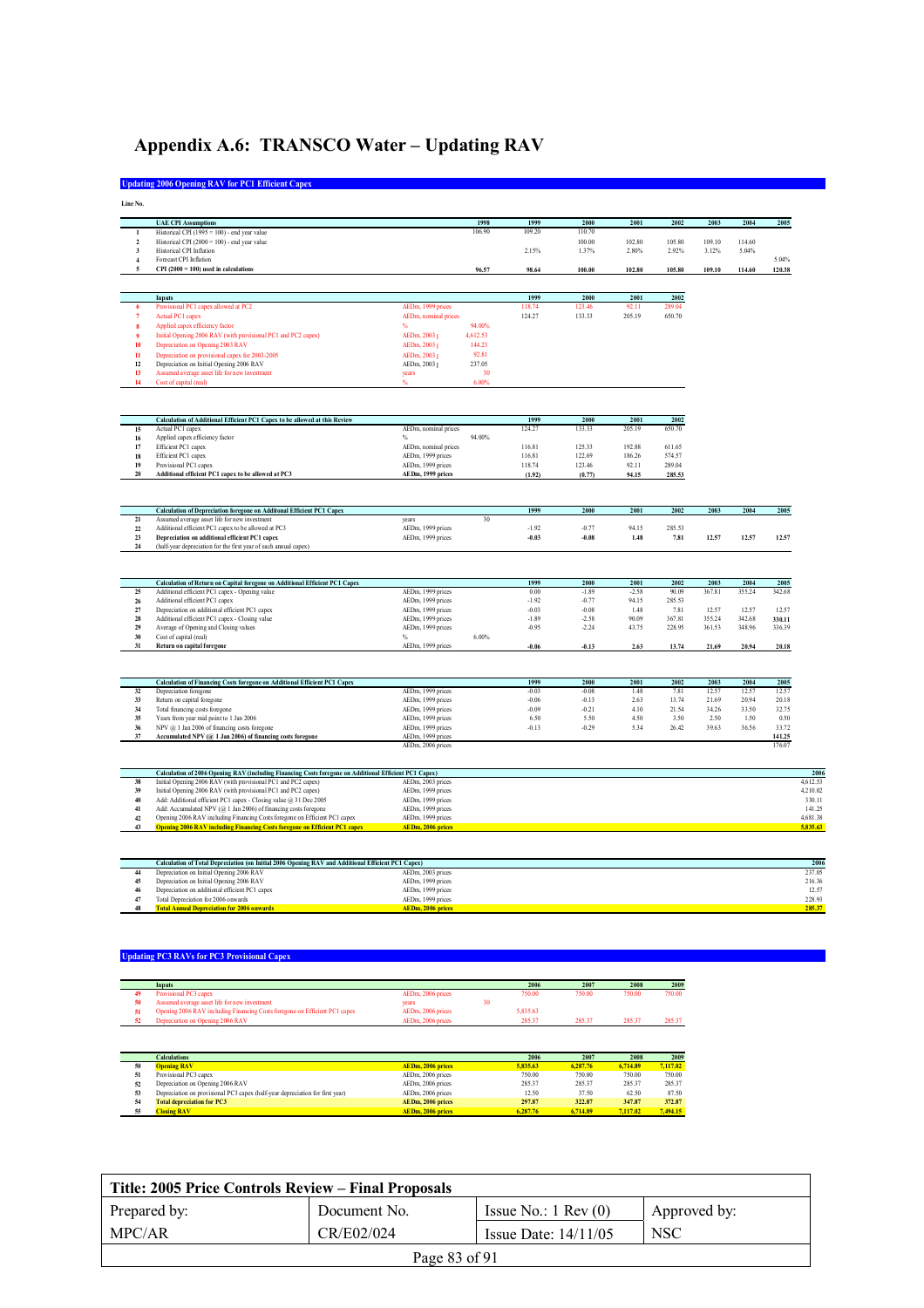# Appendices B.1 – B.8: Price Control Calculations

## Appendix B.1: AADC Electricity – Price Control Calculations

| Line No.       |                                                                     |                                                                   | (all AED amounts are in 2006 prices)    |          |                  |                 |                 |                 |                                                |
|----------------|---------------------------------------------------------------------|-------------------------------------------------------------------|-----------------------------------------|----------|------------------|-----------------|-----------------|-----------------|------------------------------------------------|
|                | <b>Inputs</b>                                                       |                                                                   |                                         |          | 2006             | 2007            | 2008            | 2009            |                                                |
| 1              | Operating expenditure allowance                                     |                                                                   | <b>AEDm</b>                             |          | 165.67           | 164.66          | 163.64          | 162.64          |                                                |
| $\overline{2}$ | <b>Opening RAV</b>                                                  |                                                                   | <b>AEDm</b>                             |          | 2,754.71         | 2,905.85        | 3,046.83        | 3,177.64        |                                                |
| 3              | <b>Closing RAV</b>                                                  |                                                                   | <b>AEDm</b>                             |          | 2,905.85         | 3,046.83        | 3,177.64        | 3,298.29        |                                                |
| 4              | Mid-Year RAV                                                        |                                                                   | AEDm                                    |          | 2,830.28         | 2,976.34        | 3,112.24        | 3,237.97        |                                                |
| 5              | <b>Total depreciation for PC3</b>                                   |                                                                   | <b>AEDm</b>                             |          | 153.85           | 164.02          | 174.19          | 184.35          |                                                |
| 6              | Forecast for revenue driver 1                                       |                                                                   | Fixed term                              |          | 1.00             | 1.00            | 1.00            | 1.00            |                                                |
|                | Forecast for revenue driver 2                                       |                                                                   | <b>Customer Accounts</b>                |          | 93.944           | 97,274          | 100,122         | 102,802         |                                                |
| 8              | Forecast for revenue driver 3                                       |                                                                   | GWh                                     |          | 6,604            | 7,233           | 7,922           | 8,765           |                                                |
| 9              | PV of financial adjustments                                         |                                                                   | <b>AEDm</b>                             | $-24.52$ |                  |                 |                 |                 |                                                |
| 10             | Cost of capital (real)                                              |                                                                   |                                         | 5.50%    |                  |                 |                 |                 |                                                |
| 11             | Weight in revenue for Revenue driver 1                              |                                                                   |                                         | 70.00%   |                  |                 |                 |                 |                                                |
| 12             | Weight in revenue for Revenue driver 2                              |                                                                   |                                         | 15.00%   |                  |                 |                 |                 |                                                |
| 13             | Weight in revenue for Revenue driver 3                              |                                                                   |                                         | 15.00%   |                  |                 |                 |                 |                                                |
| 14             | <b>Negative X Factor</b>                                            |                                                                   |                                         | 0.00     |                  |                 |                 |                 |                                                |
|                |                                                                     |                                                                   |                                         |          |                  |                 |                 |                 |                                                |
|                | <b>PC3 Required Revenue Calculations</b>                            |                                                                   |                                         |          | 2006             | 2007            | 2008            | 2009            | <b>PV</b> over PC3 Period<br>at 1 January 2006 |
| 15             | Operating expenditure allowance                                     |                                                                   | AEDm                                    |          | 165.67           | 164.66          | 163.64          | 162.64          | 591.24                                         |
| 16             | Total depreciation for PC3                                          |                                                                   | AEDm                                    |          | 153.85           | 164.02          | 174.19          | 184.35          | 606.37                                         |
| 17             | Return on mid-year RAV                                              |                                                                   | AEDm                                    |          | 155.67           | 163.70          | 171.17          | 178.09          | 600.00                                         |
| 18             |                                                                     | Annual revenue requirement before financial adjustment            | AEDm                                    |          | 475.19           | 492.38          | 509.01          | 525.08          | 1,797.61                                       |
| 19             |                                                                     | Discounted annual revenue requirement before financial adjustment | AEDm                                    |          | 462.64           | 454.38          | 445.24          | 435.36          | 1,797.61                                       |
| 20             | PV of financial adjustments                                         |                                                                   | AEDm                                    |          |                  |                 |                 |                 | $-24.52$                                       |
| 21             |                                                                     |                                                                   | AEDm                                    |          |                  |                 |                 |                 | 1,773.10                                       |
|                |                                                                     | PV of revenue requirement after financial adjustment              |                                         |          |                  |                 |                 |                 |                                                |
|                | <b>PC3 Required Forecast and Profiling</b>                          |                                                                   |                                         |          | 2006             | 2007            | 2008            | 2009            | PV Share in TOTAL                              |
| 22             | Revenue driver 1                                                    | Revenue driver forecast                                           |                                         |          | 1.00             | 1.00            | 1.00            | 1.00            |                                                |
| 23             |                                                                     | Fixed revenue term (a)                                            | AEDm                                    |          | 344.74           | 344.74          | 344.74          | 344.74          |                                                |
| 24             |                                                                     | Revenue forecast                                                  | AEDm                                    |          | 344.74           | 344.74          | 344.74          | 344.74          | 1,241.17                                       |
| 25             |                                                                     | Share of revenue                                                  | $\frac{0}{0}$                           |          | 72%              | 72%             | 72%             | 72%             | 70%                                            |
|                |                                                                     |                                                                   |                                         |          |                  |                 |                 |                 |                                                |
| 26             | Revenue driver 2                                                    | Revenue driver forecast                                           | <b>Customer Accounts</b>                |          | 93.944           | 97,274          | 100,122         | 102,802         | <b>Constraints for Solver Run</b>              |
| 27             |                                                                     | Co-efficeint of variable revenue term (b)                         | AED / Customer                          |          | 751.22           | 751.22          | 751.22          | 751.22          |                                                |
| 28             |                                                                     | Revenue forecast                                                  | AEDm                                    |          | 71               | 73              | 75              | 77              | 265.96                                         |
| 29             |                                                                     | Share of revenue                                                  | $\%$                                    |          | 15%              | 15%             | 16%             | 16%             | 15%                                            |
| 30             | Revenue driver 3                                                    | Revenue driver forecast                                           | kWh                                     |          | 6,604,391,606    | 7,233,471,333   | 7,921,575,379   | 8,764,532,000   |                                                |
| 31             |                                                                     | Co-efficeint of variable revenue term (c)                         | fils / kWh                              |          | 0.97             |                 |                 | 0.97            |                                                |
| 32             |                                                                     | Revenue forecast                                                  |                                         |          | 64.34            | 0.97            | 0.97            |                 | 265.96                                         |
|                |                                                                     |                                                                   | AEDm                                    |          |                  | 70.47           | 77.17           | 85.38           |                                                |
| 33             |                                                                     | Share of revenue                                                  | $\%$<br><b>Variables for Solver Run</b> |          | 13%              | 15%             | 16%             | 18%             | 15%                                            |
| 34             | Annual revenue                                                      |                                                                   | AEDm                                    |          | 479.66           | 488.29          | 497.13          | 507.35          | TOTAL<br>Difference                            |
| 35             |                                                                     | Discounted annual revenue at 1 January 2006                       | AEDm                                    |          | 466.99           | 450.60          | 434.85          | 420.66          | 1,773.1<br>0.00                                |
|                |                                                                     |                                                                   |                                         |          |                  |                 |                 |                 | <b>Target for Solver Run</b>                   |
|                |                                                                     |                                                                   |                                         |          |                  |                 |                 |                 |                                                |
| 36             | <b>Results</b><br>X Factor                                          |                                                                   |                                         |          | 2006<br>0.0      |                 |                 |                 |                                                |
| 37             |                                                                     |                                                                   | <b>AED</b> million                      |          |                  |                 |                 |                 |                                                |
| 38             | Fixed revenue term (a)<br>Co-efficeint of variable revenue term (b) |                                                                   | <b>AED</b> / Customer Account           |          | 344.74<br>751.22 |                 |                 |                 |                                                |
| 39             | Co-efficeint of variable revenue term (c)                           |                                                                   | fils / kWh metered                      |          | 0.97             |                 |                 |                 |                                                |
|                |                                                                     |                                                                   |                                         |          |                  |                 |                 |                 |                                                |
|                | <b>Implied Financial Indicators</b>                                 |                                                                   |                                         |          | 2006             | 2007            | 2008            | 2009            | Average                                        |
|                |                                                                     |                                                                   |                                         |          |                  |                 |                 |                 |                                                |
|                |                                                                     |                                                                   |                                         |          |                  |                 |                 |                 |                                                |
| 40<br>41       | Implied annual profit<br>Implied return on mid-point RAV            |                                                                   | <b>AEDm</b><br>$\frac{0}{6}$            |          | 160.13<br>5.66%  | 159.61<br>5.36% | 159.30<br>5.12% | 160.36<br>4.95% | 159.85<br>5.27%                                |

| Title: 2005 Price Controls Review – Final Proposals |              |                               |              |  |  |  |  |  |
|-----------------------------------------------------|--------------|-------------------------------|--------------|--|--|--|--|--|
| Prepared by:                                        | Document No. | Issue No.: $1 \text{ Rev}(0)$ | Approved by: |  |  |  |  |  |
| CR/E02/024<br>MPC/AR                                |              | Issue Date: $14/11/05$        | <b>NSC</b>   |  |  |  |  |  |
| Page 84 of 91                                       |              |                               |              |  |  |  |  |  |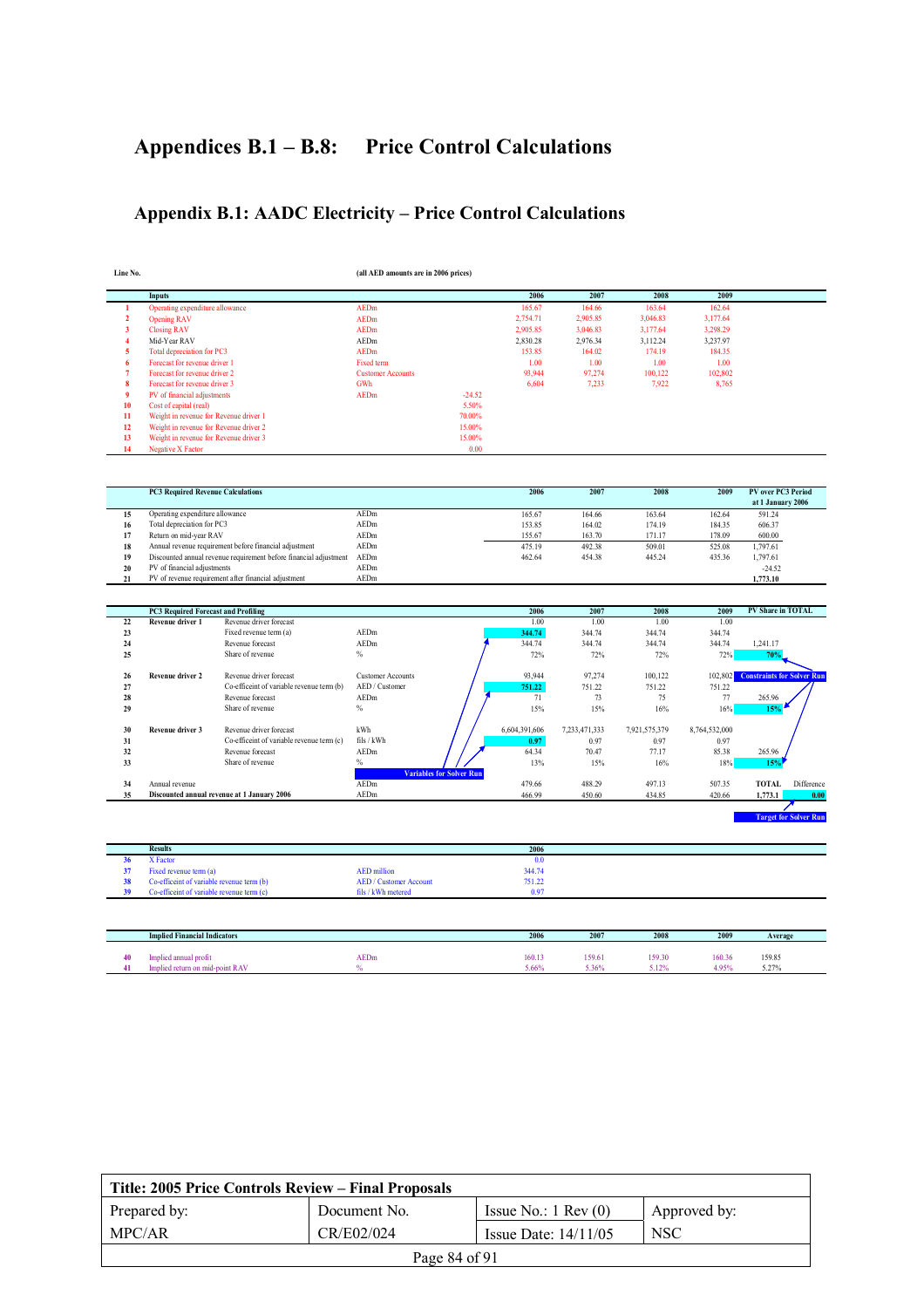## Appendix B.2: AADC Water – Price Control Calculations

| Line No. |                                        | (all AED amounts are in 2006 prices) |          |          |          |          |          |  |
|----------|----------------------------------------|--------------------------------------|----------|----------|----------|----------|----------|--|
|          | Inputs                                 |                                      |          | 2006     | 2007     | 2008     | 2009     |  |
|          | Operating expenditure allowance        | <b>AEDm</b>                          |          | 89.52    | 88.77    | 75.52    | 74.78    |  |
|          | <b>Opening RAV</b>                     | <b>AEDm</b>                          |          | 1.001.37 | 1,120.62 | 1,234.77 | 1,343.82 |  |
| 3        | <b>Closing RAV</b>                     | <b>AEDm</b>                          |          | 1,120.62 | 1,234.77 | 1,343.82 | 1,447.77 |  |
|          | Mid-Year RAV                           | AEDm                                 |          | 1,060.99 | 1,177.69 | 1,289.29 | 1,395.79 |  |
|          | Total depreciation for PC3             | <b>AEDm</b>                          |          | 33.75    | 38.85    | 43.95    | 49.05    |  |
| -6       | Forecast for revenue driver 1          | Fixed term                           |          | 1.00     | 1.00     | 1.00     | 1.00     |  |
|          | Forecast for revenue driver 2          | <b>Customer Accounts</b>             |          | 48,525   | 50,048   | 51,217   | 52,238   |  |
| 8        | Forecast for revenue driver 3          | <b>MG</b>                            |          | 20,965   | 31,660   | 41,470   | 51,048   |  |
| -9       | PV of financial adjustments            | <b>AEDm</b>                          | $-30.77$ |          |          |          |          |  |
| 10       | Cost of capital (real)                 |                                      | 5.50%    |          |          |          |          |  |
| 11       | Weight in revenue for Revenue driver 1 |                                      | 70.00%   |          |          |          |          |  |
| 12       | Weight in revenue for Revenue driver 2 |                                      | 15.00%   |          |          |          |          |  |
| 13       | Weight in revenue for Revenue driver 3 |                                      | 15.00%   |          |          |          |          |  |
| 14       | <b>Negative X Factor</b>               |                                      | 0.00     |          |          |          |          |  |

|    | <b>PC3 Required Revenue Calculations</b>                          |      | 2006   | 2007   | 2008   | 2009   | <b>PV over PC3 Period</b> |
|----|-------------------------------------------------------------------|------|--------|--------|--------|--------|---------------------------|
|    |                                                                   |      |        |        |        |        | at 1 January 2006         |
| 15 | Operating expenditure allowance                                   | AEDm | 89.52  | 88.77  | 75.52  | 74.78  | 297.13                    |
| 16 | Total depreciation for PC3                                        | AEDm | 33.75  | 38.85  | 43.95  | 49.05  | 147.82                    |
| 17 | Return on mid-year RAV                                            | AEDm | 58.35  | 64.77  | 70.91  | 76.77  | 242.26                    |
| 18 | Annual revenue requirement before financial adjustment            | AEDm | 181.62 | 192.39 | 190.38 | 200.60 | 687.22                    |
| 19 | Discounted annual revenue requirement before financial adjustment | AEDm | 176.82 | 177.54 | 166.53 | 166.32 | 687.22                    |
| 20 | PV of financial adjustments                                       | AEDm |        |        |        |        | $-30.77$                  |
| 21 | PV of revenue requirement after financial adjustment              | AEDm |        |        |        |        | 656.45                    |

|    | <b>PC3 Required Forecast and Profiling</b> |                                             |                          |                                 | 2006       | 2007       | 2008       | 2009       | <b>PV Share in TOTAL</b>          |
|----|--------------------------------------------|---------------------------------------------|--------------------------|---------------------------------|------------|------------|------------|------------|-----------------------------------|
| 22 | Revenue driver 1                           | Revenue driver forecast                     |                          |                                 | 1.00       | 1.00       | 1.00       | 1.00       |                                   |
| 23 |                                            | Fixed revenue term (a)                      | AEDm                     |                                 | 127.63     | 127.63     | 127.63     | 127.63     |                                   |
| 24 |                                            | Revenue forecast                            | AEDm                     |                                 | 127.63     | 127.63     | 127.63     | 127.63     | 459.51                            |
| 25 |                                            | Share of revenue                            | $\%$                     |                                 | 75%        | 75%        | 75%        | 75%        | 70%                               |
| 26 | Revenue driver 2                           | Revenue driver forecast                     | <b>Customer Accounts</b> |                                 | 48,525     | 50,048     | 51,217     | 52,238     | <b>Constraints for Solver Run</b> |
| 27 |                                            | Co-efficeint of variable revenue term (b)   | AED / Customer           |                                 | 542.40     | 542.40     | 542.40     | 542.40     |                                   |
| 28 |                                            | Revenue forecast                            | AEDm                     |                                 | 26.32      | 27.15      | 27.78      | 28.33      | 98.47                             |
| 29 |                                            | Share of revenue                            | $\%$                     |                                 | 15%        | 16%        | 16%        | 17%        | 15%                               |
| 30 | Revenue driver 3                           | Revenue driver forecast                     | <b>TIG</b>               |                                 | 20,965,160 | 31,660,498 | 41,469,631 | 51,047,504 |                                   |
| 31 |                                            | Co-efficeint of variable revenue term (c)   | AED / TIG                |                                 | 0.77       | 0.77       | 0.77       | 0.77       |                                   |
| 32 |                                            | Revenue forecast                            | AEDm                     |                                 | 16.10      | 24.31      | 31.85      | 39.20      | 98.47                             |
| 33 |                                            | Share of revenue                            | $\frac{0}{6}$            | <b>Variables for Solver Run</b> | 9%         | 14%        | 19%        | 23%        | 15%                               |
| 34 | Annual revenue                             |                                             | AEDm                     |                                 | 170.05     | 179.09     | 187.26     | 195.17     | Difference<br><b>TOTAL</b>        |
| 35 |                                            | Discounted annual revenue at 1 January 2006 | AEDm                     |                                 | 165.56     | 165.27     | 163.80     | 161.82     | 656.4<br>0.00                     |
|    |                                            |                                             |                          |                                 |            |            |            |            |                                   |
|    |                                            |                                             |                          |                                 |            |            |            |            | <b>Target for Solver Run</b>      |

|     | <b>Results</b>                            |                               | 2006   |  |
|-----|-------------------------------------------|-------------------------------|--------|--|
|     | X Factor                                  |                               | 0.0    |  |
|     | Fixed revenue term (a)                    | <b>AED</b> million            | 127.63 |  |
| 38. | Co-efficeint of variable revenue term (b) | <b>AED</b> / Customer Account | 542.40 |  |
|     | Co-efficeint of variable revenue term (c) | AED / TIG                     | 0.77   |  |
|     |                                           |                               |        |  |

|        | <b>Implied Financial Indicators</b>                      |      | 2006           | 2007       | 2008           | 2009                       | Average       |
|--------|----------------------------------------------------------|------|----------------|------------|----------------|----------------------------|---------------|
| 40<br> | Implied annual profit<br>Implied return on mid-point RAV | AEDm | 46.79<br>4.41% | $\sim$ $-$ | 67.79<br>5.26% | - -<br>.<br>$-1.10$<br>. . | 59.35<br>179% |

| Title: 2005 Price Controls Review – Final Proposals |               |                               |              |  |  |  |  |  |  |  |
|-----------------------------------------------------|---------------|-------------------------------|--------------|--|--|--|--|--|--|--|
| Prepared by:                                        | Document No.  | Issue No.: $1 \text{ Rev}(0)$ | Approved by: |  |  |  |  |  |  |  |
| MPC/AR                                              | CR/E02/024    | Issue Date: $14/11/05$        | <b>NSC</b>   |  |  |  |  |  |  |  |
|                                                     | Page 85 of 91 |                               |              |  |  |  |  |  |  |  |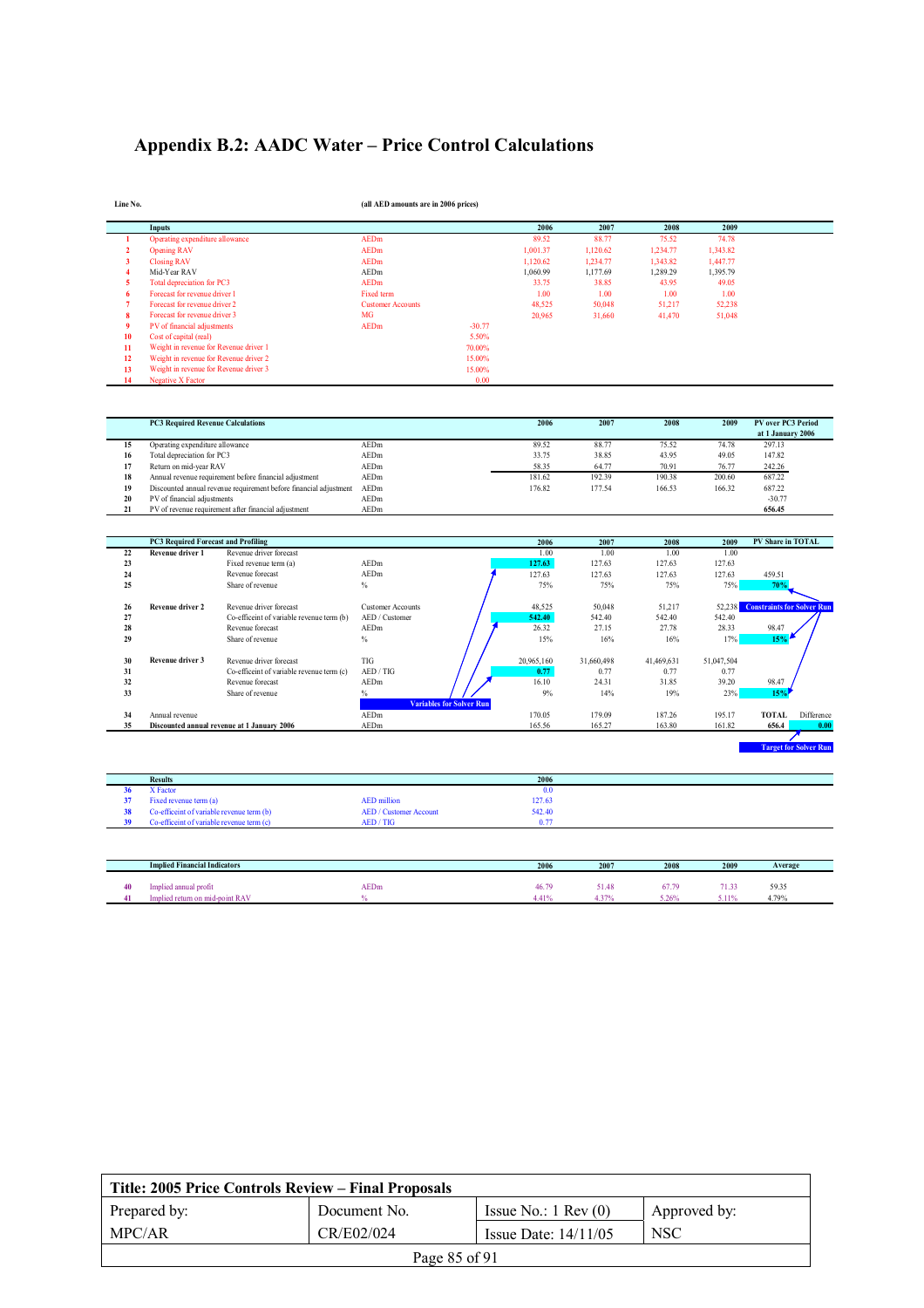## Appendix B.3: ADDC Electricity – Price Control Calculations

| Line No.                |                                                         |                                                                   | (all AED amounts are in 2006 prices) |                                 |                |                |                |                |                                                |
|-------------------------|---------------------------------------------------------|-------------------------------------------------------------------|--------------------------------------|---------------------------------|----------------|----------------|----------------|----------------|------------------------------------------------|
|                         | <b>Inputs</b>                                           |                                                                   |                                      |                                 | 2006           | 2007           | 2008           | 2009           |                                                |
|                         | Operating expenditure allowance                         |                                                                   | <b>AEDm</b>                          |                                 | 248.65         | 246.00         | 243.38         | 240.79         |                                                |
| $\overline{2}$          | <b>Opening RAV</b>                                      |                                                                   | AEDm                                 |                                 | 5,989.46       | 6,241.11       | 6,474.90       | 6,690.83       |                                                |
| $\overline{\mathbf{3}}$ | <b>Closing RAV</b>                                      |                                                                   | AEDm                                 |                                 | 6,241.11       | 6,474.90       | 6,690.83       | 6,888.88       |                                                |
| $\overline{4}$          | Mid-Year RAV                                            |                                                                   | AEDm                                 |                                 | 6,115.28       | 6,358.01       | 6,582.86       | 6,789.85       |                                                |
| 5                       | Total depreciation for PC3                              |                                                                   | AEDm                                 |                                 | 284.34         | 302.21         | 320.08         | 337.94         |                                                |
|                         | Forecast for revenue driver 1                           |                                                                   | Fixed term                           |                                 | 1.00           | 1.00           | 1.00           | 1.00           |                                                |
|                         | Forecast for revenue driver 2                           |                                                                   | <b>Customer Accounts</b>             |                                 | 205,554        | 210.008        | 214,557        | 218,863        |                                                |
| я                       | Forecast for revenue driver 3                           |                                                                   | GWh                                  |                                 | 14,842         | 16,106         | 17,478         | 18,957         |                                                |
| q                       | PV of financial adjustments                             |                                                                   | <b>AEDm</b>                          | 27.61                           |                |                |                |                |                                                |
| 10                      | Cost of capital (real)                                  |                                                                   |                                      | 5.50%                           |                |                |                |                |                                                |
| 11                      | Weight in revenue for Revenue driver 1                  |                                                                   |                                      | 70.00%                          |                |                |                |                |                                                |
| 12                      | Weight in revenue for Revenue driver 2                  |                                                                   |                                      | 15.00%                          |                |                |                |                |                                                |
| 13                      | Weight in revenue for Revenue driver 3                  |                                                                   |                                      | 15.00%                          |                |                |                |                |                                                |
| 14                      | <b>Negative X Factor</b>                                |                                                                   |                                      | 0.00                            |                |                |                |                |                                                |
|                         |                                                         |                                                                   |                                      |                                 |                |                |                |                |                                                |
|                         | <b>PC3 Required Revenue Calculations</b>                |                                                                   |                                      |                                 | 2006           | 2007           | 2008           | 2009           | <b>PV</b> over PC3 Period<br>at 1 January 2006 |
| 15                      | Operating expenditure allowance                         |                                                                   | AEDm                                 |                                 | 248.65         | 246.00         | 243.38         | 240.79         | 881.63                                         |
| 16                      | Total depreciation for PC3                              |                                                                   | AEDm                                 |                                 | 284.34         | 302.21         | 320.08         | 337.94         | 1,115.89                                       |
| 17                      | Return on mid-year RAV                                  |                                                                   | AEDm                                 |                                 | 336.34         | 349.69         | 362.06         | 373.44         | 1,276.49                                       |
| 18                      |                                                         | Annual revenue requirement before financial adjustment            | AEDm                                 |                                 | 869.33         | 897.90         | 925.51         | 952.17         | 3,274.01                                       |
| 19                      |                                                         | Discounted annual revenue requirement before financial adjustment | AEDm                                 |                                 | 846.37         | 828.61         | 809.57         | 789.47         | 3,274.01                                       |
| 20<br>21                | PV of financial adjustments                             |                                                                   | AEDm<br>AEDm                         |                                 |                |                |                |                | 27.61<br>3,301.62                              |
|                         |                                                         | PV of revenue requirement after financial adjustment              |                                      |                                 |                |                |                |                |                                                |
|                         |                                                         |                                                                   |                                      |                                 |                |                |                |                |                                                |
| 22                      | PC3 Required Forecast and Profiling<br>Revenue driver 1 | Revenue driver forecast                                           |                                      |                                 | 2006<br>1.00   | 2007<br>1.00   | 2008<br>1.00   | 2009<br>1.00   | PV Share in TOTAL                              |
| 23                      |                                                         | Fixed revenue term (a)                                            | AEDm                                 |                                 | 641.94         | 641.94         | 641.94         | 641.94         |                                                |
| 24                      |                                                         | Revenue forecast                                                  | AEDm                                 |                                 | 641.94         | 641.94         | 641.94         | 641.94         | 2,311.13                                       |
| 25                      |                                                         | Share of revenue                                                  | $\frac{0}{0}$                        |                                 | 72%            | 72%            | 72%            | 72%            | <b>70%</b>                                     |
|                         |                                                         |                                                                   |                                      |                                 |                |                |                |                |                                                |
| 26                      | Revenue driver 2                                        | Revenue driver forecast                                           | <b>Customer Accounts</b>             |                                 | 205,554        | 210,008        | 214,557        |                | 218,863 Constraints for Solver Run             |
| 27                      |                                                         | Co-efficeint of variable revenue term (b)                         | AED / Customer                       |                                 | 649.02         | 649.02         | 649.02         | 649.02         |                                                |
| 28                      |                                                         | Revenue forecast                                                  | AEDm                                 |                                 | 133.41         | 136.30         | 139.25         | 142.05         | 495.24                                         |
| 29                      |                                                         | Share of revenue                                                  | $\frac{0}{0}$                        |                                 | 15%            | 15%            | 16%            | 16%            | 15%                                            |
| 30                      | Revenue driver 3                                        | Revenue driver forecast                                           | kWh                                  |                                 | 14,841,930,876 | 16,106,248,916 | 17,477,920,879 | 18,956,962,262 |                                                |
| 31                      |                                                         | Co-efficeint of variable revenue term (c)                         | fils / kWh                           |                                 | 0.82           | 0.82           | 0.82           | 0.82           |                                                |
| 32                      |                                                         | Revenue forecast                                                  | AEDm                                 |                                 | 121.86         | 132.24         | 143.50         | 155.64         | 495.24                                         |
| 33                      |                                                         | Share of revenue                                                  | $\%$                                 |                                 | 14%            | 15%            | 16%            | 17%            | 15%                                            |
| 34                      | Annual revenue                                          |                                                                   | AEDm                                 | <b>Variables for Solver Run</b> | 897.20         | 910.47         | 924.69         | 939.63         | <b>TOTAL</b><br>Difference                     |
| 35                      |                                                         | Discounted annual revenue at 1 January 2006                       | AEDm                                 |                                 | 873.50         | 840.21         | 808.84         | 779.06         | 3,301.6<br>0.00                                |
|                         |                                                         |                                                                   |                                      |                                 |                |                |                |                | <b>Target for Solver Run</b>                   |
|                         | <b>Results</b>                                          |                                                                   |                                      |                                 | 2006           |                |                |                |                                                |
| 36                      | X Factor                                                |                                                                   |                                      |                                 | 0.0            |                |                |                |                                                |
| 37                      | Fixed revenue term (a)                                  |                                                                   | <b>AED</b> million                   |                                 | 641.94         |                |                |                |                                                |
| 38                      | Co-efficeint of variable revenue term (b)               |                                                                   | <b>AED</b> / Customer Account        |                                 | 649.02         |                |                |                |                                                |
| 39                      | Co-efficeint of variable revenue term (c)               |                                                                   | fils / kWh metered                   |                                 | 0.82           |                |                |                |                                                |

|    | <b>Implied Financial Indicators</b> |      | 2006   | 2007   | 2008   | 2009   | Average |
|----|-------------------------------------|------|--------|--------|--------|--------|---------|
|    |                                     |      |        |        |        |        |         |
| 40 | Implied annual profit               | AEDm | 364.21 | 362.26 | 361.23 | 360.89 | 362.15  |
|    | Implied return on mid-point RAV     |      | 5.96%  | 5.70%  | 5.49%  | 5.32%  | 5.61%   |

| Title: 2005 Price Controls Review – Final Proposals |               |                               |              |  |  |  |  |  |  |  |
|-----------------------------------------------------|---------------|-------------------------------|--------------|--|--|--|--|--|--|--|
| Prepared by:                                        | Document No.  | Issue No.: $1 \text{ Rev}(0)$ | Approved by: |  |  |  |  |  |  |  |
| MPC/AR                                              | CR/E02/024    | Issue Date: $14/11/05$        | <b>NSC</b>   |  |  |  |  |  |  |  |
|                                                     | Page 86 of 91 |                               |              |  |  |  |  |  |  |  |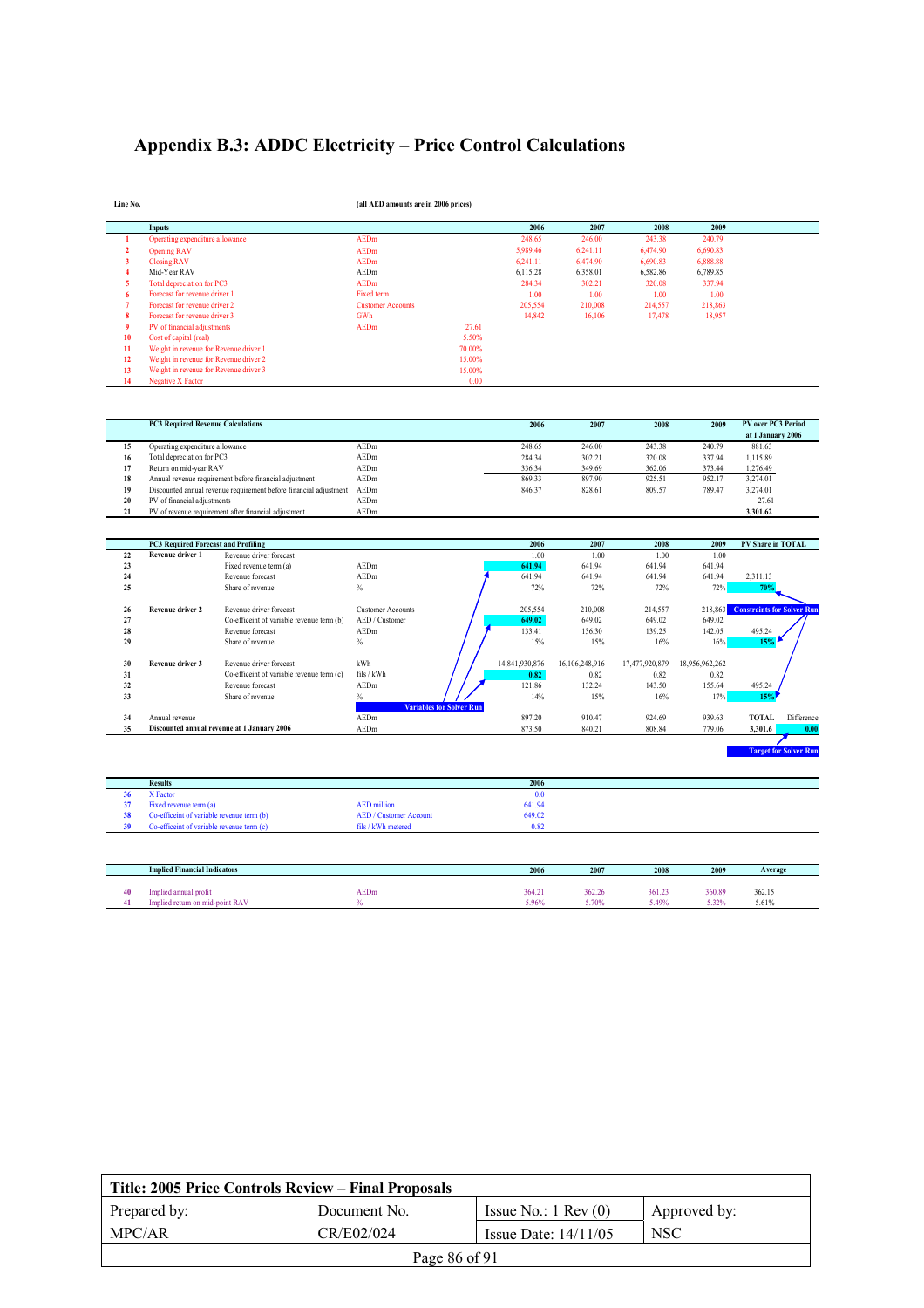## Appendix B.4: ADDC Water – Price Control Calculations

| Line No.       |                                                                   | (all AED amounts are in 2006 prices) |        |          |          |          |          |                                     |
|----------------|-------------------------------------------------------------------|--------------------------------------|--------|----------|----------|----------|----------|-------------------------------------|
|                | <b>Inputs</b>                                                     |                                      |        | 2006     | 2007     | 2008     | 2009     |                                     |
|                | Operating expenditure allowance                                   | <b>AEDm</b>                          |        | 138.40   | 136.70   | 135.02   | 133.36   |                                     |
| $\mathfrak{p}$ | <b>Opening RAV</b>                                                | <b>AEDm</b>                          |        | 1.612.61 | 1.814.89 | 2,006.67 | 2,187.96 |                                     |
| 3              | <b>Closing RAV</b>                                                | <b>AEDm</b>                          |        | 1.814.89 | 2.006.67 | 2.187.96 | 2,358.74 |                                     |
|                | Mid-Year RAV                                                      | AEDm                                 |        | 1,713.75 | 1,910.78 | 2,097.31 | 2,273.35 |                                     |
| 5              | Total depreciation for PC3                                        | <b>AEDm</b>                          |        | 112.72   | 123.22   | 133.72   | 144.22   |                                     |
| 6              | Forecast for revenue driver 1                                     | Fixed term                           |        | 1.00     | 1.00     | 1.00     | 1.00     |                                     |
|                | Forecast for revenue driver 2                                     | <b>Customer Accounts</b>             |        | 176,468  | 180,324  | 184,264  | 188,290  |                                     |
| 8              | Forecast for revenue driver 3                                     | <b>MG</b>                            |        | 69,154   | 80,137   | 104,965  | 129.208  |                                     |
| 9              | PV of financial adjustments                                       | <b>AEDm</b>                          | 8.14   |          |          |          |          |                                     |
| 10             | Cost of capital (real)                                            |                                      | 5.50%  |          |          |          |          |                                     |
| 11             | Weight in revenue for Revenue driver 1                            |                                      | 70.00% |          |          |          |          |                                     |
| 12             | Weight in revenue for Revenue driver 2                            |                                      | 15.00% |          |          |          |          |                                     |
| 13             | Weight in revenue for Revenue driver 3                            |                                      | 15.00% |          |          |          |          |                                     |
|                | <b>Negative X Factor</b>                                          |                                      | 0.00   |          |          |          |          |                                     |
| 14             |                                                                   |                                      |        |          |          |          |          |                                     |
|                | <b>PC3 Required Revenue Calculations</b>                          |                                      |        | 2006     | 2007     | 2008     | 2009     | at 1 January 2006                   |
| 15             | Operating expenditure allowance                                   | AEDm                                 |        | 138.40   | 136.70   | 135.02   | 133.36   | <b>PV</b> over PC3 Period<br>489.57 |
| 16             | Total depreciation for PC3                                        | AEDm                                 |        | 112.72   | 123.22   | 133.72   | 144.22   | 459.98                              |
| 17             | Return on mid-year RAV                                            | AEDm                                 |        | 94.26    | 105.09   | 115.35   | 125.03   | 393.32                              |
| 18             | Annual revenue requirement before financial adjustment            | AEDm                                 |        | 345.38   | 365.01   | 384.09   | 402.61   | 1.342.88                            |
| 19             | Discounted annual revenue requirement before financial adjustment | AEDm                                 |        | 336.25   | 336.84   | 335.97   | 333.81   | 1.342.88                            |
| 20             | PV of financial adjustments                                       | AEDm                                 |        |          |          |          |          | 8.14                                |
| 21             | PV of revenue requirement after financial adjustment              | AEDm                                 |        |          |          |          |          | 1,351.01                            |
|                |                                                                   |                                      |        |          |          |          |          |                                     |
|                | <b>PC3 Required Forecast and Profiling</b>                        |                                      |        | 2006     | 2007     | 2008     | 2009     | PV Share in TOTAL                   |
| 22             | Revenue driver 1<br>Revenue driver forecast                       |                                      |        | 1.00     | 1.00     | 1.00     | 1.00     |                                     |
| 23             | Fixed revenue term (a)                                            | AEDm                                 |        | 262.68   | 262.68   | 262.68   | 262.68   |                                     |
| 24             | Revenue forecast                                                  | AEDm                                 |        | 262.68   | 262.68   | 262.68   | 262.68   | 945.71                              |
| 25             | Share of revenue                                                  | $\frac{0}{0}$                        |        | 73%      | 73%      | 73%      | 73%      | 70%                                 |

| 26 | Revenue driver 2 | Revenue driver forecast                     | <b>Customer Accounts</b> |                                 | 176.468    | 180.324    | 184.264     |             | 188,290 Constraints for Solver Run |                              |
|----|------------------|---------------------------------------------|--------------------------|---------------------------------|------------|------------|-------------|-------------|------------------------------------|------------------------------|
| 27 |                  | Co-efficeint of variable revenue term (b)   | AED / Customer           |                                 | 309.15     | 309.15     | 309.15      | 309.15      |                                    |                              |
| 28 |                  | Revenue forecast                            | AEDm                     |                                 | 54.56      | 55.75      | 56.97       | 58.21       | 202.65                             |                              |
| 29 |                  | Share of revenue                            | $\frac{0}{0}$            |                                 | 15%        | 16%        | 16%         | 16%         | 15%                                |                              |
| 30 | Revenue driver 3 | Revenue driver forecast                     | TIG                      |                                 | 69,154,480 | 80.136.921 | 104.965.136 | 129.208.004 |                                    |                              |
| 31 |                  | Co-efficeint of variable revenue term (c)   | AED / TIG                |                                 | 0.60       | 0.60       | 0.60        | 0.60        |                                    |                              |
| 32 |                  | Revenue forecast                            | AEDm                     |                                 | 41.19      | 47.73      | 62.52       | 76.96       | 202.65                             |                              |
| 33 |                  | Share of revenue                            | $\%$                     |                                 | 11%        | 13%        | 17%         | 21%         | 15%                                |                              |
|    |                  |                                             |                          | <b>Variables for Solver Run</b> |            |            |             |             |                                    |                              |
| 34 | Annual revenue   |                                             | AEDm                     |                                 | 358.43     | 366.16     | 382.17      | 397.85      | <b>TOTAL</b>                       | Difference                   |
| 35 |                  | Discounted annual revenue at 1 January 2006 | AEDm                     |                                 | 348.96     | 337.90     | 334.29      | 329.87      | 1.351.0                            | 0.00                         |
|    |                  |                                             |                          |                                 |            |            |             |             |                                    |                              |
|    |                  |                                             |                          |                                 |            |            |             |             |                                    | <b>Target for Solver Run</b> |

|    | <b>Results</b>                            |                               | 2006   |      |      |      |         |
|----|-------------------------------------------|-------------------------------|--------|------|------|------|---------|
|    | X Factor                                  |                               | 0.0    |      |      |      |         |
| 37 | Fixed revenue term (a)                    | <b>AED</b> million            | 262.68 |      |      |      |         |
| 38 | Co-efficeint of variable revenue term (b) | <b>AED</b> / Customer Account | 309.15 |      |      |      |         |
|    | Co-efficeint of variable revenue term (c) | AED/TIG                       | 0.60   |      |      |      |         |
|    |                                           |                               |        |      |      |      |         |
|    |                                           |                               |        |      |      |      |         |
|    |                                           |                               |        |      |      |      |         |
|    | <b>Implied Financial Indicators</b>       |                               | 2006   | 2007 | 2008 | 2009 | Average |

|    | <b>Implied Financial Indicators</b> |      | 2006   | 2007         | 2008          | 2009   | Average |
|----|-------------------------------------|------|--------|--------------|---------------|--------|---------|
| 40 | Implied annual profit               | AEDm | 107.31 | 106.2<br>560 | 113.43<br>41% | 120.28 | 111.81  |
|    | Implied return on mid-point RA      |      | 0.26%  |              |               | 5.29%  | 5.63%   |

| Title: 2005 Price Controls Review – Final Proposals |              |                               |              |  |  |  |  |  |  |
|-----------------------------------------------------|--------------|-------------------------------|--------------|--|--|--|--|--|--|
| Prepared by:                                        | Document No. | Issue No.: $1 \text{ Rev}(0)$ | Approved by: |  |  |  |  |  |  |
| CR/E02/024<br>MPC/AR                                |              | Issue Date: $14/11/05$        | <b>NSC</b>   |  |  |  |  |  |  |
| Page 87 of 91                                       |              |                               |              |  |  |  |  |  |  |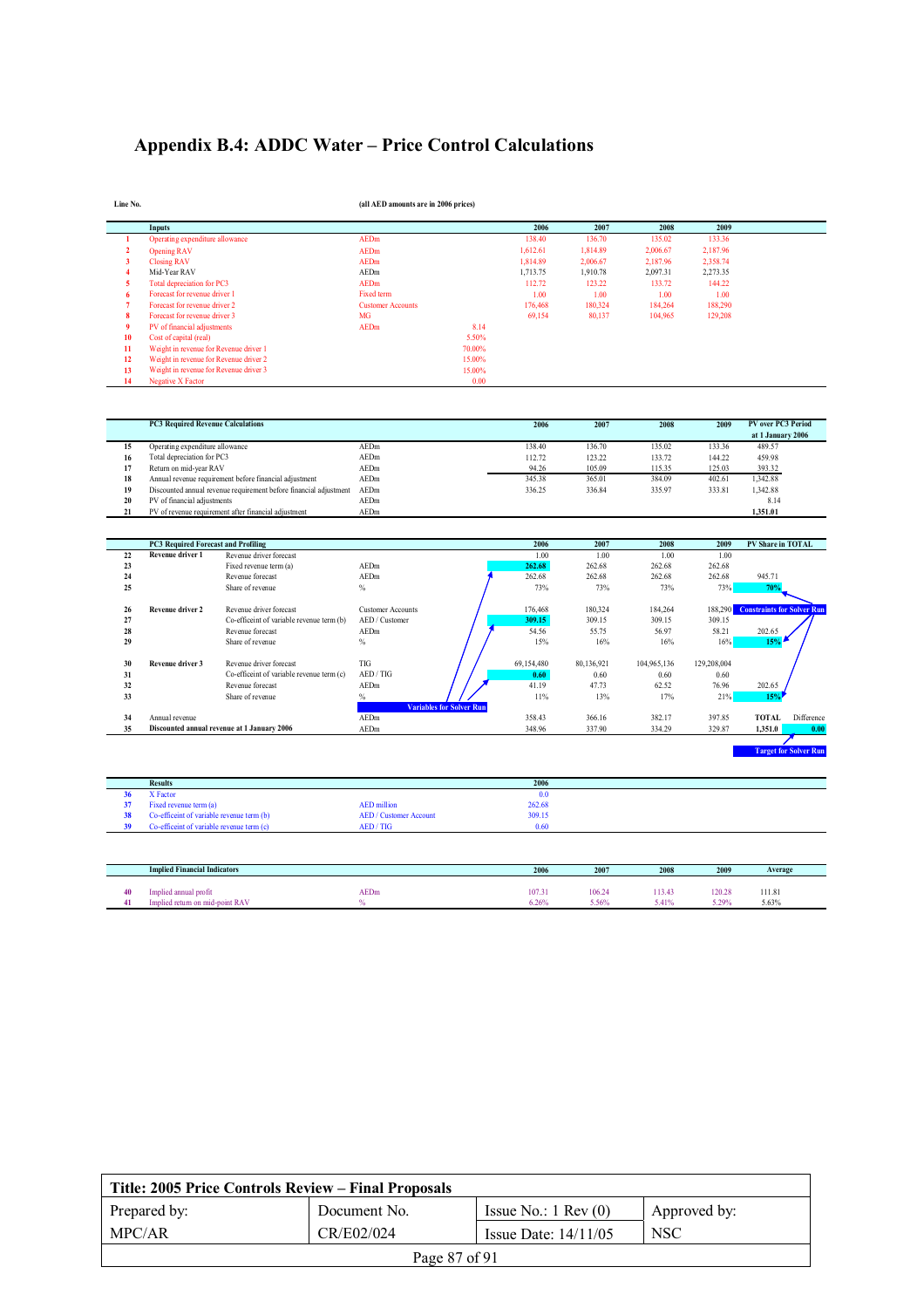# Appendix B.5: TRANSCO Electricity - Price Control Calculations

| une r |  |
|-------|--|
|       |  |

#### **Line No. (all AED amounts are in 2006 prices)**

|    | Inputs                                 |             |           | 2006     | 2007      | 2008      | 2009      |  |
|----|----------------------------------------|-------------|-----------|----------|-----------|-----------|-----------|--|
|    | Operating expenditure allowance        | <b>AEDm</b> |           | 115.88   | 117.37    | 118.89    | 120.42    |  |
|    | <b>Opening RAV</b>                     | <b>AEDm</b> |           | 9,057.56 | 9,882.69  | 10,667.83 | 11,412.96 |  |
|    | <b>Closing RAV</b>                     | <b>AEDm</b> |           | 9,882.69 | 10.667.83 | 11.412.96 | 12,118.09 |  |
|    | Mid-Year RAV                           | AEDm        |           | 9.470.13 | 10,275.26 | 11,040.39 | 11,765.52 |  |
|    | Total depreciation for PC3             | <b>AEDm</b> |           | 374.87   | 414.87    | 454.87    | 494.87    |  |
| 6  | Forecast for revenue driver 1          | Fixed term  |           | 1.00     | 1.00      | 1.00      | 1.00      |  |
|    | Forecast for revenue driver 2          | MW          |           | 4,397    | 4,824     | 5,073     | 5,632     |  |
| 8  | Forecast for revenue driver 3          | GWh         |           | 23.419   | 27,043    | 28,443    | 31,573    |  |
|    | PV of financial adjustments            | <b>AEDm</b> | $-138.58$ |          |           |           |           |  |
| 10 | Cost of capital (real)                 |             | 5.00%     |          |           |           |           |  |
| 11 | Weight in revenue for Revenue driver 1 |             | 70.00%    |          |           |           |           |  |
| 12 | Weight in revenue for Revenue driver 2 |             | 15.00%    |          |           |           |           |  |
| 13 | Weight in revenue for Revenue driver 3 |             | 15.00%    |          |           |           |           |  |
| 14 | <b>Negative X Factor</b>               |             | 0.00      |          |           |           |           |  |

|    | <b>PC3 Required Revenue Calculations</b>                          |      | 2006   | 2007     | 2008     | 2009     | <b>PV over PC3 Period</b><br>at 1 January 2006 |
|----|-------------------------------------------------------------------|------|--------|----------|----------|----------|------------------------------------------------|
| 15 | Operating expenditure allowance                                   | AEDm | 115.88 | 117.37   | 118.89   | 120.42   | 428.93                                         |
| 16 | Total depreciation for PC3                                        | AEDm | 374.87 | 414.87   | 454.87   | 494.87   | 1.571.24                                       |
| 17 | Return on mid-year RAV                                            | AEDm | 473.51 | 513.76   | 552.02   | 588.28   | 1.924.16                                       |
| 18 | Annual revenue requirement before financial adjustment            | AEDm | 964.25 | 1.046.00 | 1.125.78 | 1,203.57 | 3.924.33                                       |
| 19 | Discounted annual revenue requirement before financial adjustment | AEDm | 941.01 | 972.19   | 996.50   | 1.014.63 | 3.924.33                                       |
| 20 | PV of financial adjustments                                       | AEDm |        |          |          |          | $-138.58$                                      |
| 21 | PV of revenue requirement after financial adjustment              | AEDm |        |          |          |          | 3,785.75                                       |

|    | <b>PC3 Required Forecast and Profiling</b> |                                             |               |                                 | 2006           | 2007           | 2008           | 2009           | <b>PV Share in TOTAL</b>          |                              |
|----|--------------------------------------------|---------------------------------------------|---------------|---------------------------------|----------------|----------------|----------------|----------------|-----------------------------------|------------------------------|
| 22 | Revenue driver 1                           | Revenue driver forecast                     |               |                                 | 1.00           | 1.00           | 1.00           | 1.00           |                                   |                              |
| 23 |                                            | Fixed revenue term (a)                      | AEDm          |                                 | 729.33         | 729.33         | 729.33         | 729.33         |                                   |                              |
| 24 |                                            | Revenue forecast                            | AEDm          |                                 | 729.33         | 729.33         | 729.33         | 729.33         | 2,650.03                          |                              |
| 25 |                                            | Share of revenue                            | $\%$          |                                 | 73%            | 73%            | 73%            | 73%            | 70%                               |                              |
| 26 | Revenue driver 2                           | Revenue driver forecast                     | kW            |                                 | 4,396,959      | 4,823,581      | 5,073,263      | 5,631,607      | <b>Constraints for Solver Run</b> |                              |
| 27 |                                            | Co-efficeint of variable revenue term (b)   | AED / kW      |                                 | 31.53          | 31.53          | 31.53          | 31.53          |                                   |                              |
| 28 |                                            | Revenue forecast                            | AEDm          |                                 | 138.62         | 152.07         | 159.94         | 177.54         | 567.86                            |                              |
| 29 |                                            | Share of revenue                            | $\%$          |                                 | 14%            | 15%            | 16%            | 18%            | 15%                               |                              |
| 30 | Revenue driver 3                           | Revenue driver forecast                     | kWh           |                                 | 23,418,555,391 | 27,042,924,518 | 28,442,741,683 | 31,573,041,485 |                                   |                              |
| 31 |                                            | Co-efficeint of variable revenue term (c)   | fils / kWh    |                                 | 0.57           | 0.57           | 0.57           | 0.57           |                                   |                              |
| 32 |                                            | Revenue forecast                            | AEDm          |                                 | 133.28         | 153.90         | 161.87         | 179.68         | 567.86                            |                              |
| 33 |                                            | Share of revenue                            | $\frac{0}{0}$ |                                 | 13%            | 15%            | 16%            | 18%            | 15%                               |                              |
| 34 | Annual revenue                             |                                             | AEDm          | <b>Variables for Solver Run</b> | 1,001.22       | 1,035.30       | 1,051.14       | 1,086.55       | <b>TOTAL</b>                      | Difference                   |
| 35 |                                            | Discounted annual revenue at 1 January 2006 | AEDm          |                                 | 977.09         | 962.24         | 930.43         | 915.99         | 3,785.8                           | 0.00                         |
|    |                                            |                                             |               |                                 |                |                |                |                |                                   | <b>Target for Solver Run</b> |

|    | <b>Results</b>                            |                    | 2006   |  |
|----|-------------------------------------------|--------------------|--------|--|
|    | X Factor                                  |                    | 0.0    |  |
|    | Fixed revenue term (a)                    | <b>AED million</b> | 729.33 |  |
| 38 | Co-efficeint of variable revenue term (b) | AED / kW metered   | 31.53  |  |
|    | Co-efficeint of variable revenue term (c) | fils / kWh metered | 05     |  |
|    |                                           |                    |        |  |

|     | <b>Implied Financial Indicators</b> |             | 2006   | 2007   | 2008   | 2009   | Average |
|-----|-------------------------------------|-------------|--------|--------|--------|--------|---------|
|     |                                     |             |        |        |        |        |         |
| -40 | Implied annual profit               | <b>AEDm</b> | 510.48 | 503.06 | 477.38 | 471.26 | 490.54  |
|     | Implied return on mid-point RAV     |             | 5.39%  | 90%    | 320/   | 4.01%  | 4.65%   |

| Title: 2005 Price Controls Review – Final Proposals |              |                               |              |  |  |  |  |  |
|-----------------------------------------------------|--------------|-------------------------------|--------------|--|--|--|--|--|
| Prepared by:                                        | Document No. | Issue No.: $1 \text{ Rev}(0)$ | Approved by: |  |  |  |  |  |
| CR/E02/024<br>MPC/AR                                |              | Issue Date: $14/11/05$        | <b>NSC</b>   |  |  |  |  |  |
| Page 88 of 91                                       |              |                               |              |  |  |  |  |  |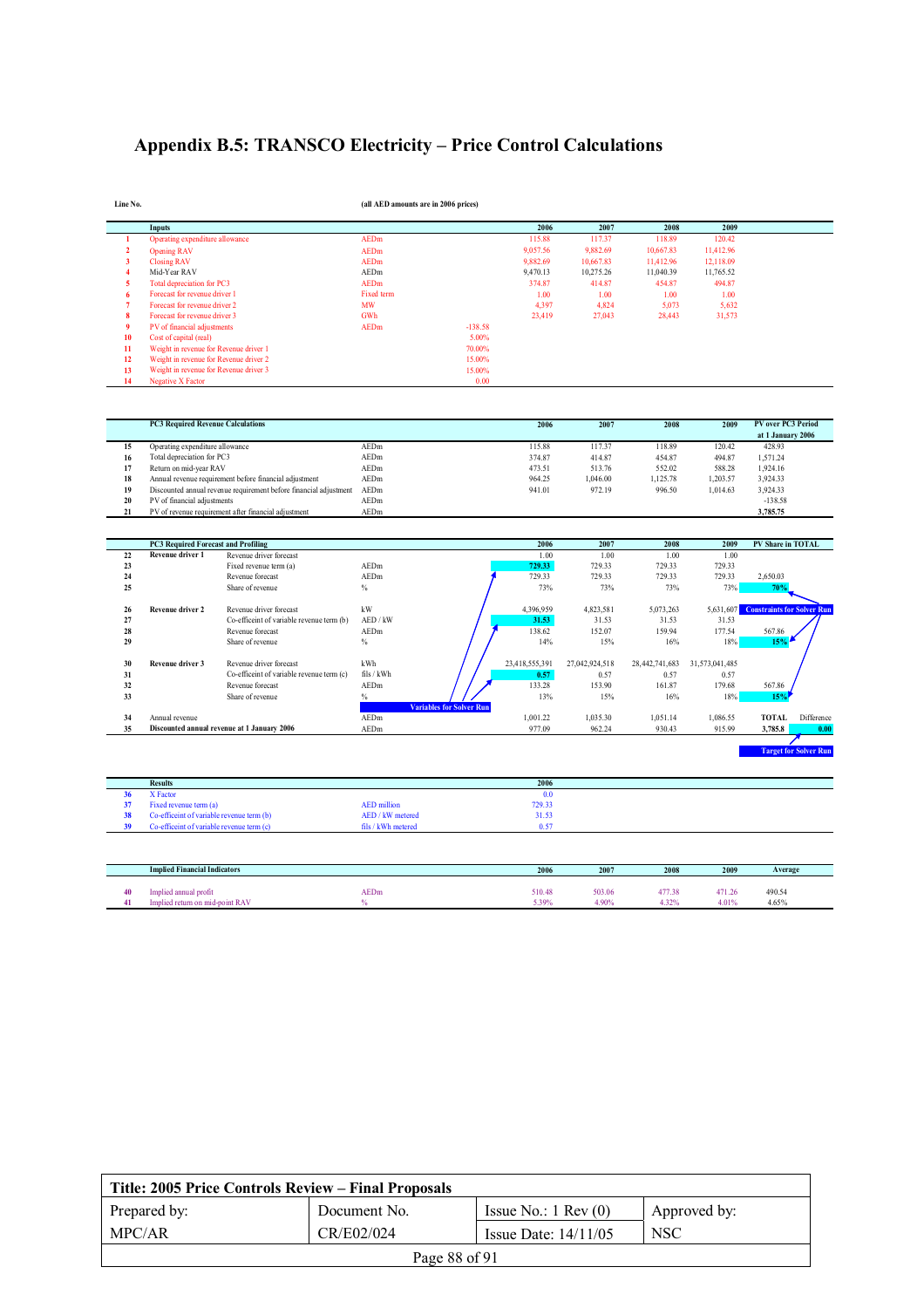# Appendix B.6: TRANSCO Water - Price Control Calculations

| Line No. |                                                                   | (all AED amounts are in 2006 prices) |          |          |          |          |          |                           |
|----------|-------------------------------------------------------------------|--------------------------------------|----------|----------|----------|----------|----------|---------------------------|
|          | <b>Inputs</b>                                                     |                                      |          | 2006     | 2007     | 2008     | 2009     |                           |
|          | Operating expenditure allowance                                   | <b>AEDm</b>                          |          | 261.30   | 228.03   | 231.83   | 235.71   |                           |
|          | <b>Opening RAV</b>                                                | <b>AEDm</b>                          |          | 5,835.63 | 6.287.76 | 6.714.89 | 7,117.02 |                           |
|          | <b>Closing RAV</b>                                                | <b>AEDm</b>                          |          | 6,287.76 | 6,714.89 | 7,117.02 | 7,494.15 |                           |
|          | Mid-Year RAV                                                      | AEDm                                 |          | 6.061.70 | 6.501.33 | 6.915.96 | 7,305.58 |                           |
|          | Total depreciation for PC3                                        | <b>AEDm</b>                          |          | 297.87   | 322.87   | 347.87   | 372.87   |                           |
|          | Forecast for revenue driver 1                                     | Fixed term                           |          | 1.00     | 1.00     | 1.00     | 1.00     |                           |
|          | Forecast for revenue driver 2                                     | <b>MIGD</b>                          |          | 526      | 557      | 587      | 622      |                           |
|          | Forecast for revenue driver 3                                     | <b>MG</b>                            |          | 175,056  | 197,206  | 207,827  | 220,219  |                           |
|          | PV of financial adjustments                                       | <b>AEDm</b>                          | $-42.86$ |          |          |          |          |                           |
| 10       | Cost of capital (real)                                            |                                      | 5.00%    |          |          |          |          |                           |
| 11       | Weight in revenue for Revenue driver 1                            |                                      | 70.00%   |          |          |          |          |                           |
| 12       | Weight in revenue for Revenue driver 2                            |                                      | 15.00%   |          |          |          |          |                           |
| 13       | Weight in revenue for Revenue driver 3                            |                                      | 15.00%   |          |          |          |          |                           |
| 14       | <b>Negative X Factor</b>                                          |                                      | 0.00     |          |          |          |          |                           |
|          | <b>PC3 Required Revenue Calculations</b>                          |                                      |          | 2006     | 2007     | 2008     | 2009     | <b>PV</b> over PC3 Period |
|          |                                                                   |                                      |          |          |          |          |          | at 1 January 2006         |
| 15       | Operating expenditure allowance                                   | AEDm                                 |          | 261.30   | 228.03   | 231.83   | 235.71   | 870.86                    |
| 16       | Total depreciation for PC3                                        | AEDm                                 |          | 297.87   | 322.87   | 347.87   | 372.87   | 1,213.04                  |
| 17       | Return on mid-year RAV                                            | AEDm                                 |          | 303.08   | 325.07   | 345.80   | 365.28   | 1,211.93                  |
| 18       | Annual revenue requirement before financial adjustment            | AEDm                                 |          | 862.26   | 875.97   | 925.50   | 973.86   | 3,295.83                  |
| 19       | Discounted annual revenue requirement before financial adjustment | AEDm                                 |          | 841.48   | 814.15   | 819.23   | 820.98   | 3,295.83                  |
| 20       | PV of financial adjustments                                       | AEDm                                 |          |          |          |          |          | $-42.86$                  |
| 21       | PV of revenue requirement after financial adjustment              | AEDm                                 |          |          |          |          |          | 3.252.97                  |

|                                           |                                             | 2006                            | 2007        | 2008        | 2009        | PV Share in TOTAL |                                                                   |
|-------------------------------------------|---------------------------------------------|---------------------------------|-------------|-------------|-------------|-------------------|-------------------------------------------------------------------|
| Revenue driver forecast                   |                                             | 1.00                            | 1.00        | 1.00        | 1.00        |                   |                                                                   |
| Fixed revenue term (a)                    | AEDm                                        | 626.69                          | 626.69      | 626.69      | 626.69      |                   |                                                                   |
| Revenue forecast                          | AEDm                                        | 626.69                          | 626.69      | 626.69      | 626.69      | 2,277.08          |                                                                   |
| Share of revenue                          | $\%$                                        | 72%                             | 72%         | 72%         | 72%         | <b>70%</b>        |                                                                   |
| Revenue driver forecast                   | <b>TIGD</b>                                 | 526,000                         | 557,000     | 587,000     | 622,000     |                   |                                                                   |
| Co-efficeint of variable revenue term (b) | AED / TIGD                                  | 235.16                          | 235.16      | 235.16      | 235.16      |                   |                                                                   |
| Revenue forecast                          | AEDm                                        | 123.69                          | 130.98      | 138.04      | 146.27      | 487.95            |                                                                   |
| Share of revenue                          | $\frac{0}{0}$                               | 14%                             | 15%         | 16%         | 17%         | 15%               |                                                                   |
| Revenue driver forecast                   | <b>TIG</b>                                  | 175,056,482                     | 197,205,850 | 207,827,350 | 220,219,100 |                   |                                                                   |
| Co-efficeint of variable revenue term (c) | AED / TIG                                   | 0.67                            | 0.67        | 0.67        | 0.67        |                   |                                                                   |
| Revenue forecast                          | AEDm                                        | 118.02                          | 132.96      | 140.12      | 148.47      | 487.95            |                                                                   |
| Share of revenue                          | $\frac{0}{0}$                               | 14%                             | 15%         | 16%         | 17%         | 15%               |                                                                   |
|                                           | AEDm                                        | 868.40                          | 890.63      | 904.84      | 921.43      | <b>TOTAL</b>      | Difference                                                        |
|                                           | AEDm                                        | 847.48                          | 827.77      | 800.94      | 776.78      | 3.253.0           | 0.00                                                              |
|                                           |                                             |                                 |             |             |             |                   |                                                                   |
|                                           | Discounted annual revenue at 1 January 2006 | <b>Variables for Solver Run</b> |             |             |             |                   | <b>Constraints for Solver Run</b><br><b>Target for Solver Run</b> |

| <b>Results</b>                            |                    | 2006   |  |
|-------------------------------------------|--------------------|--------|--|
| X Factor                                  |                    | 0.0    |  |
| Fixed revenue term (a)                    | <b>AED</b> million | 626.69 |  |
| Co-efficeint of variable revenue term (b) | AED / TIGD metered | 235.16 |  |
| Co-efficeint of variable revenue term (c) | AED / TIG metered  | 0.67   |  |
|                                           |                    |        |  |
|                                           |                    |        |  |

|    | <b>Implied Financial Indicators</b> |             | 2006   | 2007   | 2008            | 2009   | Average |
|----|-------------------------------------|-------------|--------|--------|-----------------|--------|---------|
|    |                                     |             |        |        |                 |        |         |
| 40 | Implied annual profit               | <b>AEDm</b> | 309.23 | 339.73 | 325.1.<br>243.1 | 312.85 | 321.74  |
|    | Implied return on mid-point RA      |             | 5.10%  | 5.23%  | 4.70%           | .28%   | 4.83%   |

| Title: 2005 Price Controls Review – Final Proposals |                                                    |                               |              |  |  |  |  |  |
|-----------------------------------------------------|----------------------------------------------------|-------------------------------|--------------|--|--|--|--|--|
| Prepared by:                                        | Document No.                                       | Issue No.: $1 \text{ Rev}(0)$ | Approved by: |  |  |  |  |  |
| MPC/AR                                              | CR/E02/024<br><b>NSC</b><br>Issue Date: $14/11/05$ |                               |              |  |  |  |  |  |
|                                                     | Page 89 of 91                                      |                               |              |  |  |  |  |  |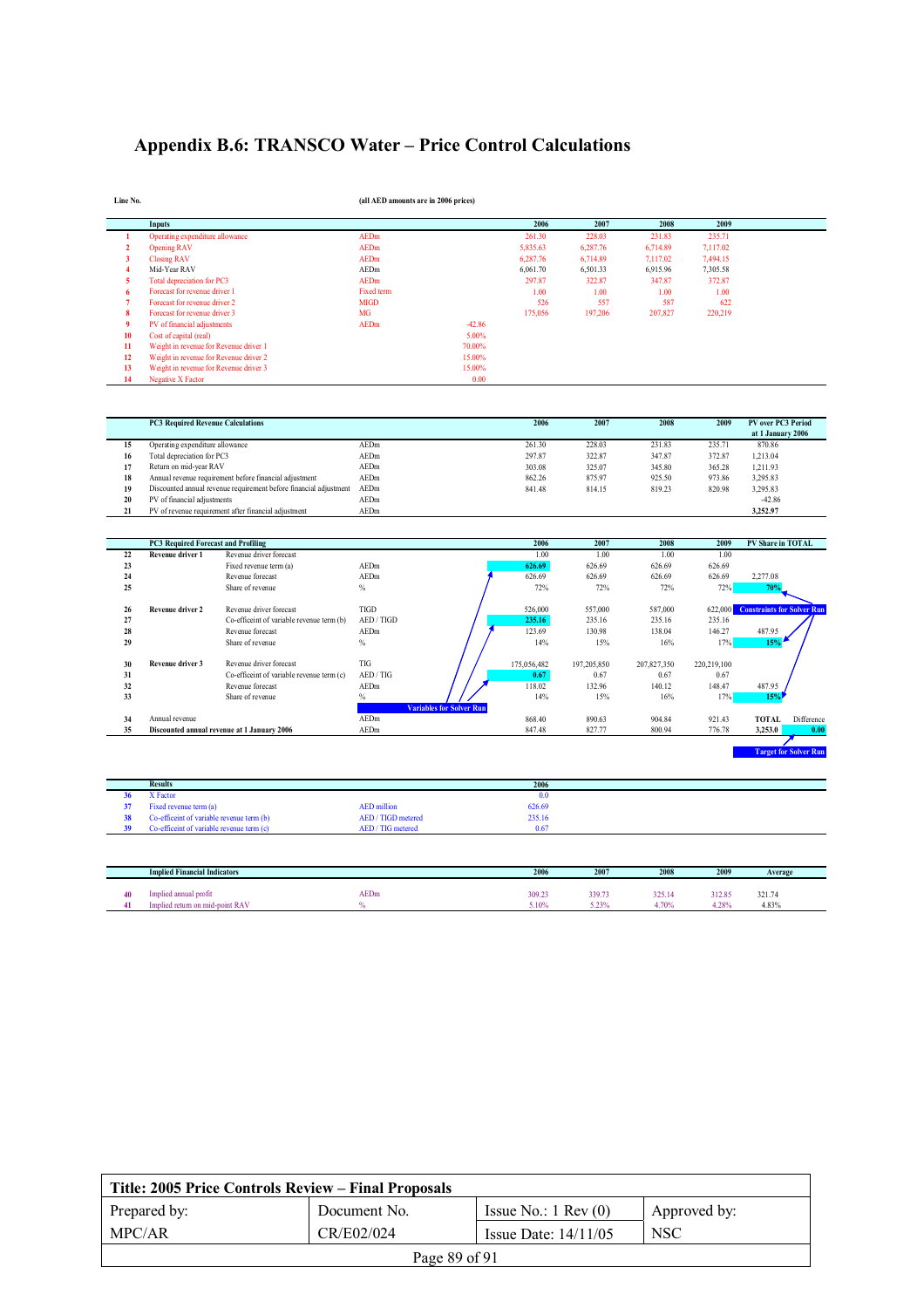## Appendix B.7: ADWEC Electricity – Price Control Calculations

| Line No. |                                 | (all AED amounts are in 2006 prices) |          |        |       |       |       |  |  |
|----------|---------------------------------|--------------------------------------|----------|--------|-------|-------|-------|--|--|
|          | Inputs                          |                                      |          | 2006   | 2007  | 2008  | 2009  |  |  |
|          | Operating expenditure allowance | <b>AEDm</b>                          |          | 11.08  | 11.16 | 11.24 | 11.32 |  |  |
| 2        | Turnover                        | <b>AEDm</b>                          |          | 2,997  | 3.269 | 3.303 | 3,541 |  |  |
| 3        | Profit Margin on Turnover       | $\%$                                 |          | 0.021% |       |       |       |  |  |
| 4        | Profit on Turnover              | AEDm                                 |          | 0.63   | 0.69  | 0.69  | 0.74  |  |  |
| 9        | PV of financial adjustments     | AEDm                                 | $-0.310$ |        |       |       |       |  |  |
| 10       | Cost of capital (real)          |                                      | 5.00%    |        |       |       |       |  |  |
| 14       | Negative X Factor               |                                      | 0.00     |        |       |       |       |  |  |

|    | <b>PC3 Required Revenue Calculations</b>    | 2006  | 2007  | 2008  | 2009  | <b>PV</b> over PC3 Period<br>at 1 January 2006 |
|----|---------------------------------------------|-------|-------|-------|-------|------------------------------------------------|
| 15 | AEDm<br>Operating expenditure allowance     | 11.08 | 11.16 | 11.24 | 11.32 | 40.68                                          |
| 17 | Profit on Turnover<br>AEDm                  | 0.63  | 0.69  | 0.69  | 0.74  | 2.49                                           |
| 18 | Annual revenue requirement before fina AEDm | 11.71 | 11.85 | 11.93 | 12.06 | 43.17                                          |
| 19 | Discounted annual revenue requiremen AEDm   | 11.43 | 11.01 | 10.56 | 10.17 | 43.17                                          |
| 20 | PV of financial adjustments<br>AEDm         |       |       |       |       | $-0.31$                                        |
| 21 | PV of revenue requirement after financ AEDm |       |       |       |       | 42.86                                          |

|    | PC3 Required Forecast and Profiling     |                                 | 2006  | 2007  | 2008  | 2009  | <b>PV Share in TOTAL</b> |                              |
|----|-----------------------------------------|---------------------------------|-------|-------|-------|-------|--------------------------|------------------------------|
| 34 | Fixed revenu AEDm<br>Annual Revenue     |                                 | 11.80 | 11.80 | 11.80 | 11.80 |                          |                              |
| 35 | Discounted annual revenue at 1 Jan AEDm |                                 | 11.51 | 10.96 | 10.44 | 9.94  | 42.86                    | 0.00 <sub>1</sub>            |
|    |                                         |                                 |       |       |       |       |                          |                              |
|    |                                         | <b>Variables for Solver Run</b> |       |       |       |       |                          | <b>Target for Solver Run</b> |

|                        | <b>Results</b>            |                  | 2006  |  |
|------------------------|---------------------------|------------------|-------|--|
| 30                     | <b>XZ THE</b><br>X Factor |                  | v.v   |  |
| $\sim$<br>$\mathbf{J}$ | Fixed revenue term (a)    | <b>D</b> million | 11.80 |  |

| <b>Implied Financial Indicators</b> |                                   | 2006          | 2007      | 2008   | 2009      | Average |        |  |
|-------------------------------------|-----------------------------------|---------------|-----------|--------|-----------|---------|--------|--|
| 40                                  | Implied annual profit             | AEDm          | 0.71      | 0.64   | 0.56      | 0.48    | 0.60   |  |
|                                     |                                   |               |           |        |           |         |        |  |
| 41                                  | Implied profit margin on turnover | $\frac{0}{0}$ | $0.024\%$ | 0.019% | $0.017\%$ | 0.014%  | 0.018% |  |

| Title: 2005 Price Controls Review – Final Proposals          |               |                               |              |  |  |  |  |
|--------------------------------------------------------------|---------------|-------------------------------|--------------|--|--|--|--|
| Prepared by:                                                 | Document No.  | Issue No.: $1 \text{ Rev}(0)$ | Approved by: |  |  |  |  |
| CR/E02/024<br><b>NSC</b><br>MPC/AR<br>Issue Date: $14/11/05$ |               |                               |              |  |  |  |  |
|                                                              | Page 90 of 91 |                               |              |  |  |  |  |